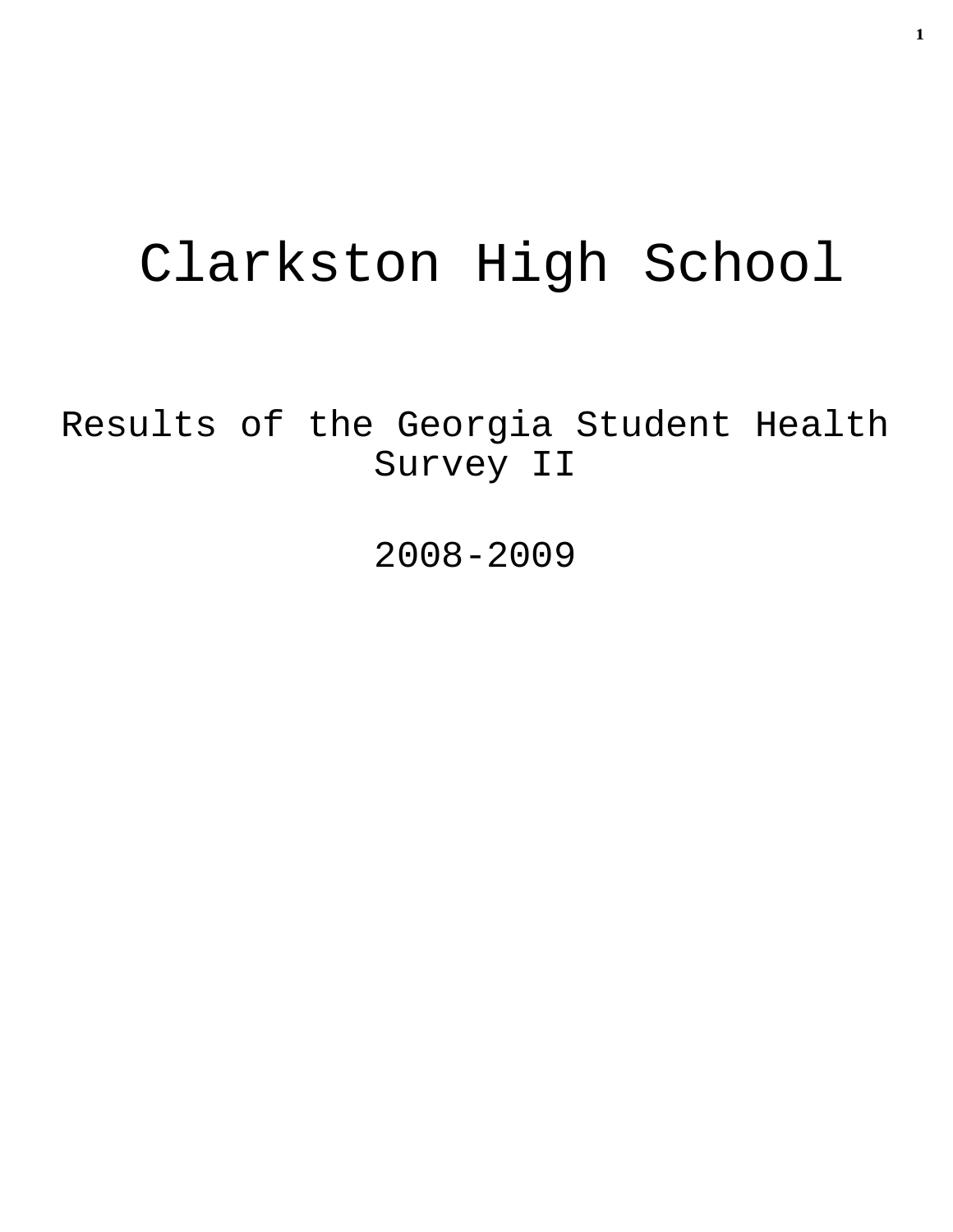# *Demographics* **2**

| Grade                    |     |  |  |  |
|--------------------------|-----|--|--|--|
| <b>Grade   Frequency</b> |     |  |  |  |
| 10                       | 101 |  |  |  |
| 12<br>67                 |     |  |  |  |

| <b>Frequency</b> | <b>Table of Gender by Grade</b> |              |             |              |  |
|------------------|---------------------------------|--------------|-------------|--------------|--|
| <b>Col Pct</b>   |                                 | Grade(Grade) |             |              |  |
|                  | Gender(Gender)                  | 10           | 12          | <b>Total</b> |  |
|                  | <b>Female</b>                   | 50<br>49.50  | 36<br>53.73 | 86           |  |
|                  | <b>Male</b>                     | 51<br>50.50  | 31<br>46.27 | 82           |  |
|                  | <b>Total</b>                    | 101          | 67          | 168          |  |

| <b>Frequency</b><br>Col Pct |
|-----------------------------|

| <b>Table of Ethnicity by Grade</b> |              |             |              |  |  |  |
|------------------------------------|--------------|-------------|--------------|--|--|--|
|                                    | Grade(Grade) |             |              |  |  |  |
| <b>Ethnicity</b> (Ethnicity)       | 10           | 12          | <b>Total</b> |  |  |  |
| <b>Black</b>                       | 80<br>79.21  | 44<br>65.67 | 124          |  |  |  |
| <b>Hispanic</b>                    | 2<br>1.98    | 4<br>5.97   | 6            |  |  |  |
| White                              | 1<br>0.99    | 1.49        | 2            |  |  |  |
| <b>Asian</b>                       | 9<br>8.91    | 9<br>13.43  | 18           |  |  |  |
| <b>Other</b>                       | 9<br>8.91    | 9<br>13.43  | 18           |  |  |  |
| <b>Total</b>                       | 101          | 67          | 168          |  |  |  |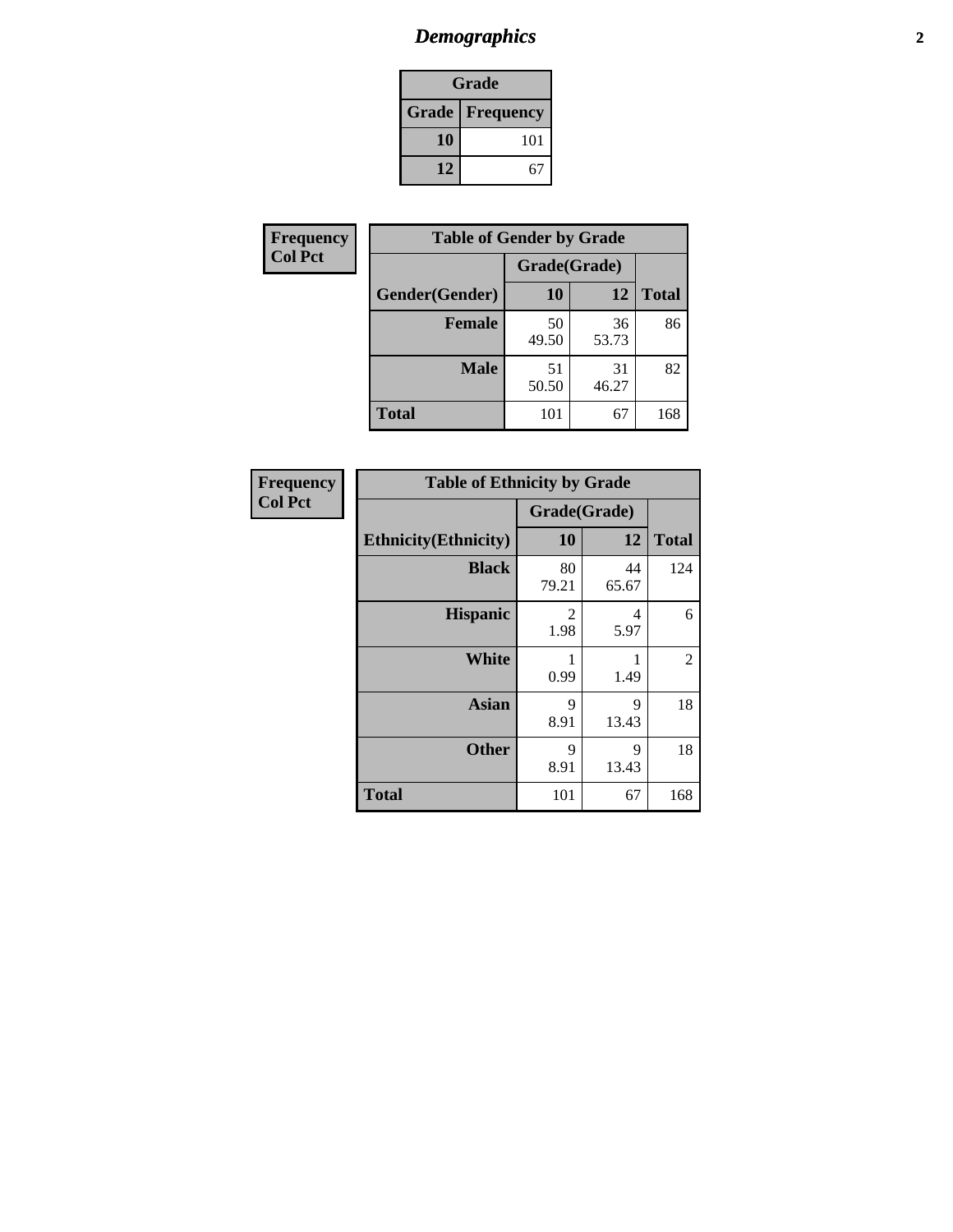#### *Title IV, Part A, Schedule A* **3** *Goal 1: Ensure that all schools are drug-free Baseline Data: Year 2008-2009 Prevalence of Drug Use*

| Frequency      | <b>Table of AlcoholAlt by Grade</b> |              |             |              |  |
|----------------|-------------------------------------|--------------|-------------|--------------|--|
| <b>Col Pct</b> | AlcoholAlt(Alcohol                  | Grade(Grade) |             |              |  |
|                | use, past 30 days)                  | <b>10</b>    | 12          | <b>Total</b> |  |
|                | Yes                                 | 19<br>18.81  | 15<br>22.39 | 34           |  |
|                | N <sub>0</sub>                      | 82<br>81.19  | 52<br>77.61 | 134          |  |
|                | <b>Total</b>                        | 101          | 67          | 168          |  |

| Frequency<br><b>Col Pct</b> | <b>Table of TobaccoAny by Grade</b> |              |             |              |  |  |
|-----------------------------|-------------------------------------|--------------|-------------|--------------|--|--|
|                             | TobaccoAny(Tobacco                  | Grade(Grade) |             |              |  |  |
|                             | use, past 30 days)                  | 10           | 12          | <b>Total</b> |  |  |
|                             | Yes                                 | 9<br>8.91    | 5.97        | 13           |  |  |
|                             | N <sub>0</sub>                      | 92<br>91.09  | 63<br>94.03 | 155          |  |  |
|                             | <b>Total</b>                        | 101          | 67          | 168          |  |  |

| Frequency<br><b>Col Pct</b> | <b>Table of MarijuanaAlt by Grade</b> |              |             |              |  |
|-----------------------------|---------------------------------------|--------------|-------------|--------------|--|
|                             | MarijuanaAlt(Marijuana                | Grade(Grade) |             |              |  |
|                             | use, past 30 days)                    | 10           | 12          | <b>Total</b> |  |
|                             | <b>Yes</b>                            | 14<br>13.86  | 9<br>13.43  | 23           |  |
|                             | N <sub>0</sub>                        | 87<br>86.14  | 58<br>86.57 | 145          |  |
|                             | <b>Total</b>                          | 101          | 67          | 168          |  |

| <b>Frequency</b> | <b>Table of OtherDrugAny by Grade</b>  |              |                        |              |  |  |
|------------------|----------------------------------------|--------------|------------------------|--------------|--|--|
| <b>Col Pct</b>   | <b>OtherDrugAny(Other</b><br>drug use, | Grade(Grade) |                        |              |  |  |
|                  | past 30 days)                          | 10           | <b>12</b>              | <b>Total</b> |  |  |
|                  | Yes                                    | 9<br>8.91    | $\mathfrak{D}$<br>2.99 | 11           |  |  |
|                  | N <sub>0</sub>                         | 92<br>91.09  | 65<br>97.01            | 157          |  |  |
|                  | <b>Total</b>                           | 101          | 67                     | 168          |  |  |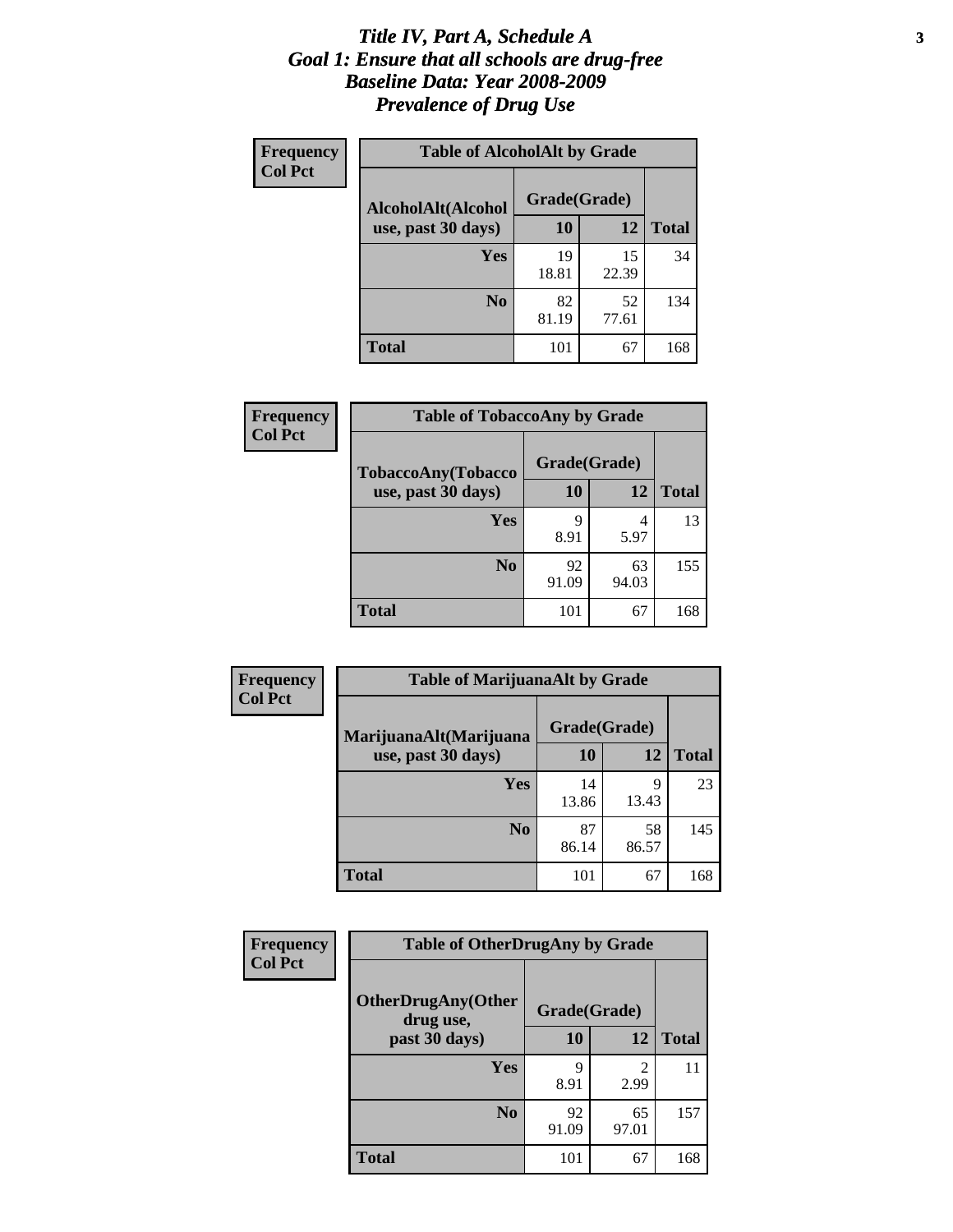#### *Average Age of Onset of Use* **4** *Results for "Average Age of Onset of Use" questions exclude students who said they did not use that substance*

| <b>Variable</b>    | Label                                                              | <b>Mean</b> |
|--------------------|--------------------------------------------------------------------|-------------|
| Alcoholinit2       | I started using alcohol when I was                                 | 12.82       |
| Cigarettesinit2    | I started smoking tobacco when I was                               | 13.11       |
| Smokelessinit2     | I started chewing tobacco when I was                               |             |
| Marijuanainit2     | I started using marijuana when I was                               | 13.63       |
| Cocaineinit2       | I started using cocaine when I was                                 |             |
| Inhalantsinit2     | I started using inhalants when I was                               | 14.00       |
| Steroidsinit2      | I started using steroids when I was                                | 18.00       |
| Ecstasyinit2       | I started using ecstasy when I was                                 | 18.00       |
| Methinit2          | I started using methamphetamines when I was                        |             |
| Hallucinogensinit2 | I started using hallucinogens when I was                           |             |
| Prescriptioninit2  | I started using prescription drugs not prescribed to me when I was | 12.00       |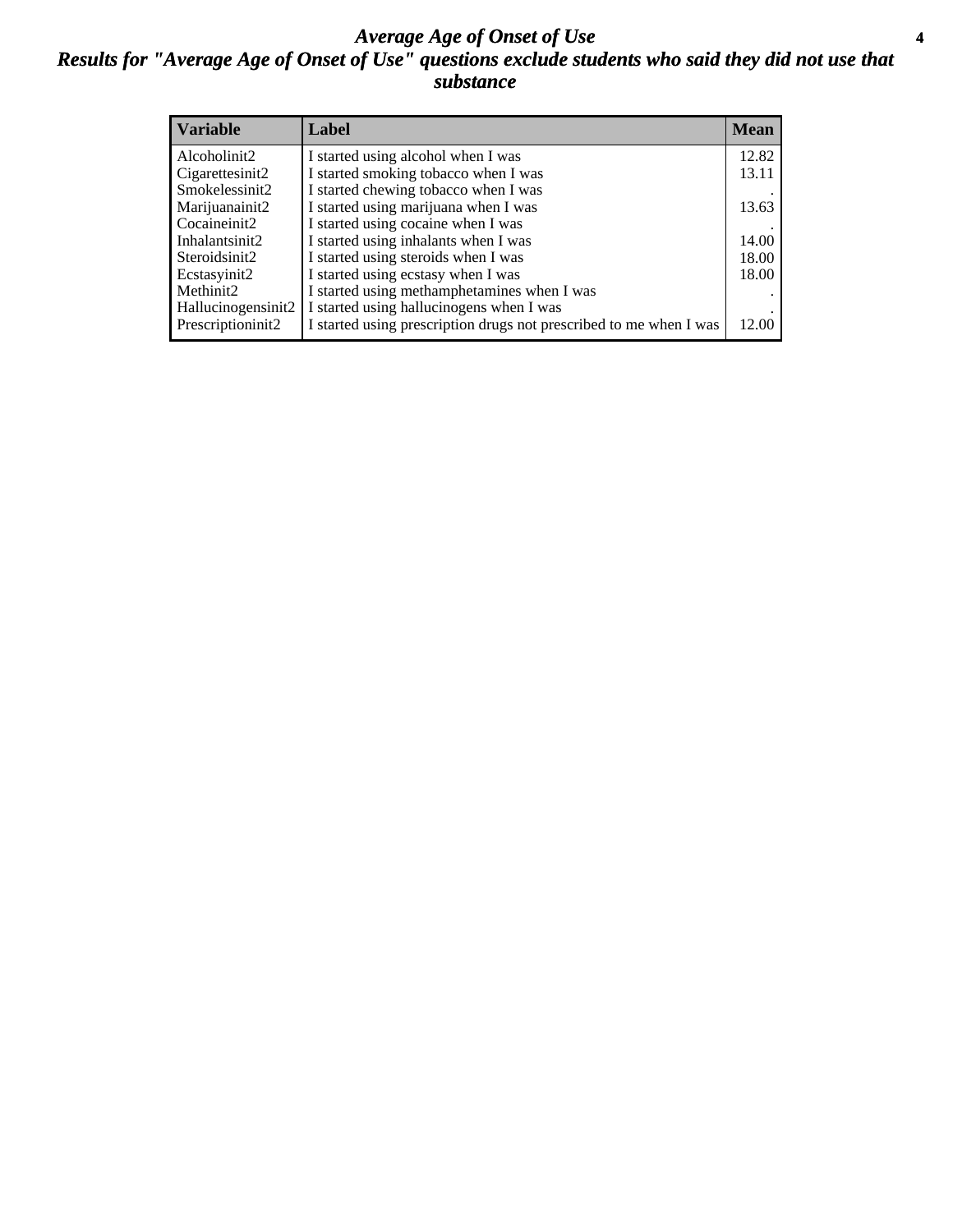# *Perception of Health Risk* **5**

| Frequency      | <b>Table of Alcoholharmdich by Grade</b> |              |             |              |  |
|----------------|------------------------------------------|--------------|-------------|--------------|--|
| <b>Col Pct</b> | Alcoholharmdich(I<br>think alcohol is    | Grade(Grade) |             |              |  |
|                | harmful)                                 | 10           | 12          | <b>Total</b> |  |
|                | <b>Yes</b>                               | 89<br>88.12  | 57<br>85.07 | 146          |  |
|                | N <sub>0</sub>                           | 12<br>11.88  | 10<br>14.93 | 22           |  |
|                | <b>Total</b>                             | 101          | 67          | 168          |  |

| Frequency      | <b>Table of Tobaccoharmdich by Grade</b>          |              |             |              |  |
|----------------|---------------------------------------------------|--------------|-------------|--------------|--|
| <b>Col Pct</b> | Tobaccoharmdich(I<br>think tobacco is<br>harmful) | Grade(Grade) |             |              |  |
|                |                                                   | 10           | 12          | <b>Total</b> |  |
|                | <b>Yes</b>                                        | 96<br>95.05  | 63<br>94.03 | 159          |  |
|                | N <sub>0</sub>                                    | 4.95         | 4<br>5.97   | 9            |  |
|                | <b>Total</b>                                      | 101          | 67          | 168          |  |

| <b>Frequency</b> | <b>Table of Marijuanaharmdich by Grade</b> |              |             |              |  |  |
|------------------|--------------------------------------------|--------------|-------------|--------------|--|--|
| <b>Col Pct</b>   | Marijuanaharmdich(I<br>think marijuana is  | Grade(Grade) |             |              |  |  |
|                  | harmful)                                   | 10           | 12          | <b>Total</b> |  |  |
|                  | Yes                                        | 81<br>80.20  | 52<br>77.61 | 133          |  |  |
|                  | N <sub>0</sub>                             | 20<br>19.80  | 15<br>22.39 | 35           |  |  |
|                  | <b>Total</b>                               | 101          | 67          | 168          |  |  |

| Frequency      | <b>Table of Otherdrugharmdich by Grade</b>   |              |             |              |  |  |  |  |
|----------------|----------------------------------------------|--------------|-------------|--------------|--|--|--|--|
| <b>Col Pct</b> | Otherdrugharmdich(I<br>think other drugs are | Grade(Grade) |             |              |  |  |  |  |
|                | harmful)                                     | <b>10</b>    | <b>12</b>   | <b>Total</b> |  |  |  |  |
|                | <b>Yes</b>                                   | 96<br>95.05  | 64<br>95.52 | 160          |  |  |  |  |
|                | N <sub>0</sub>                               | 4.95         | 3<br>4.48   | 8            |  |  |  |  |
|                | <b>Total</b>                                 | 101          | 67          | 168          |  |  |  |  |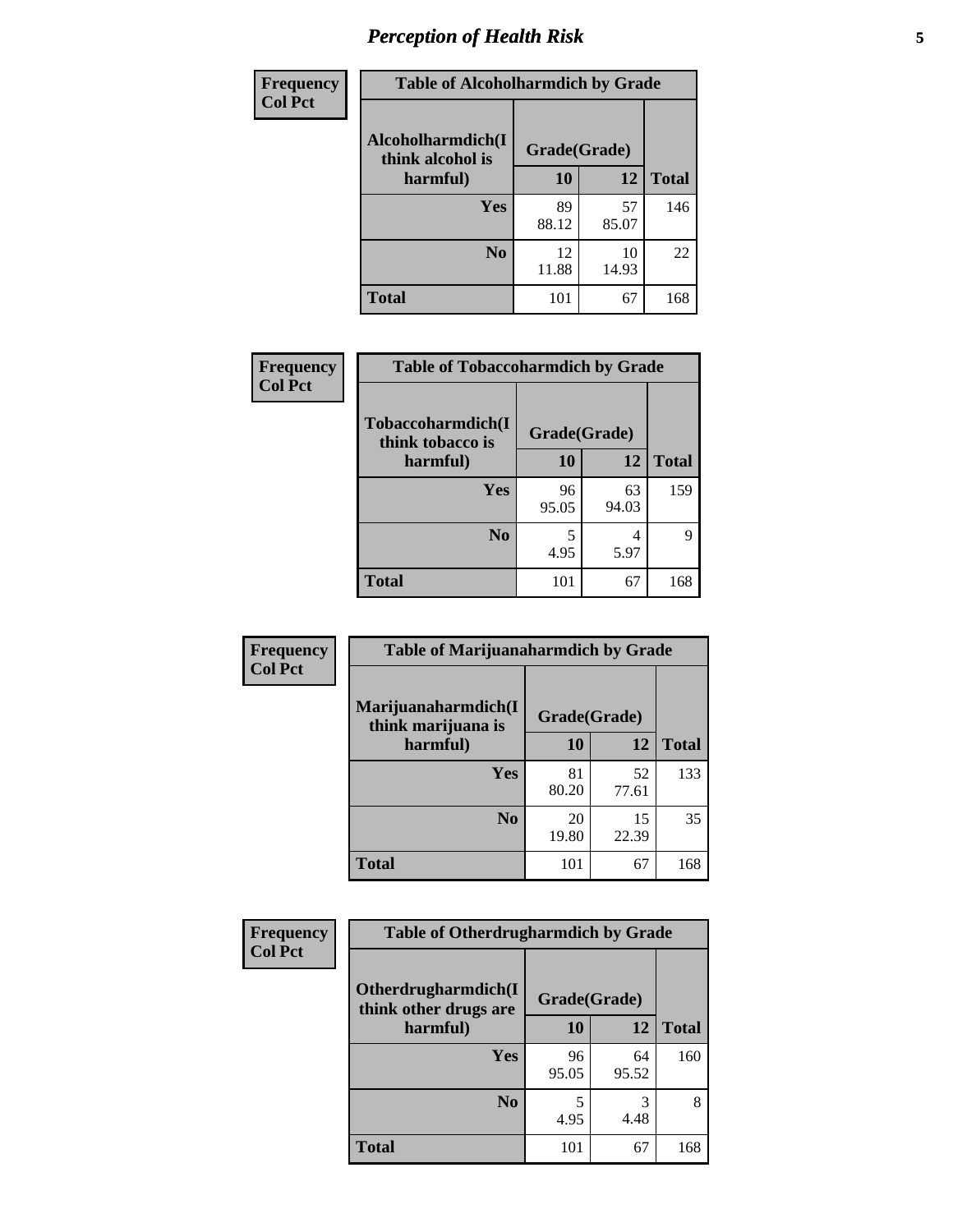# *Social Disapproval* **6**

| Frequency      | <b>Table of Alcoholpeerdich by Grade</b>                    |              |             |              |
|----------------|-------------------------------------------------------------|--------------|-------------|--------------|
| <b>Col Pct</b> | Alcoholpeerdich(My<br>friends would<br>disapprove if I used | Grade(Grade) |             |              |
|                | alcohol)                                                    | 10           | 12          | <b>Total</b> |
|                | <b>Yes</b>                                                  | 63<br>62.38  | 36<br>53.73 | 99           |
|                | N <sub>0</sub>                                              | 38<br>37.62  | 31<br>46.27 | 69           |
|                | <b>Total</b>                                                | 101          | 67          | 168          |

| <b>Frequency</b> |
|------------------|
| <b>Col Pct</b>   |

| <b>Table of Tobaccopeerdich by Grade</b>                    |              |             |              |  |  |  |  |
|-------------------------------------------------------------|--------------|-------------|--------------|--|--|--|--|
| Tobaccopeerdich(My<br>friends would<br>disapprove if I used | Grade(Grade) |             |              |  |  |  |  |
| tobacco)                                                    | 10           | 12          | <b>Total</b> |  |  |  |  |
| Yes                                                         | 78<br>77.23  | 54<br>80.60 | 132          |  |  |  |  |
| N <sub>0</sub>                                              | 23<br>22.77  | 13<br>19.40 | 36           |  |  |  |  |
| <b>Total</b>                                                | 101          | 67          | 168          |  |  |  |  |

| Frequency      | <b>Table of Marijuanapeerdich by Grade</b>                    |              |             |              |  |  |  |
|----------------|---------------------------------------------------------------|--------------|-------------|--------------|--|--|--|
| <b>Col Pct</b> | Marijuanapeerdich(My<br>friends would<br>disapprove if I used | Grade(Grade) |             |              |  |  |  |
|                | marijuana)                                                    | 10           | 12          | <b>Total</b> |  |  |  |
|                | <b>Yes</b>                                                    | 65<br>64.36  | 43<br>64.18 | 108          |  |  |  |
|                | N <sub>0</sub>                                                | 36<br>35.64  | 24<br>35.82 | 60           |  |  |  |
|                | <b>Total</b>                                                  | 101          | 67          | 168          |  |  |  |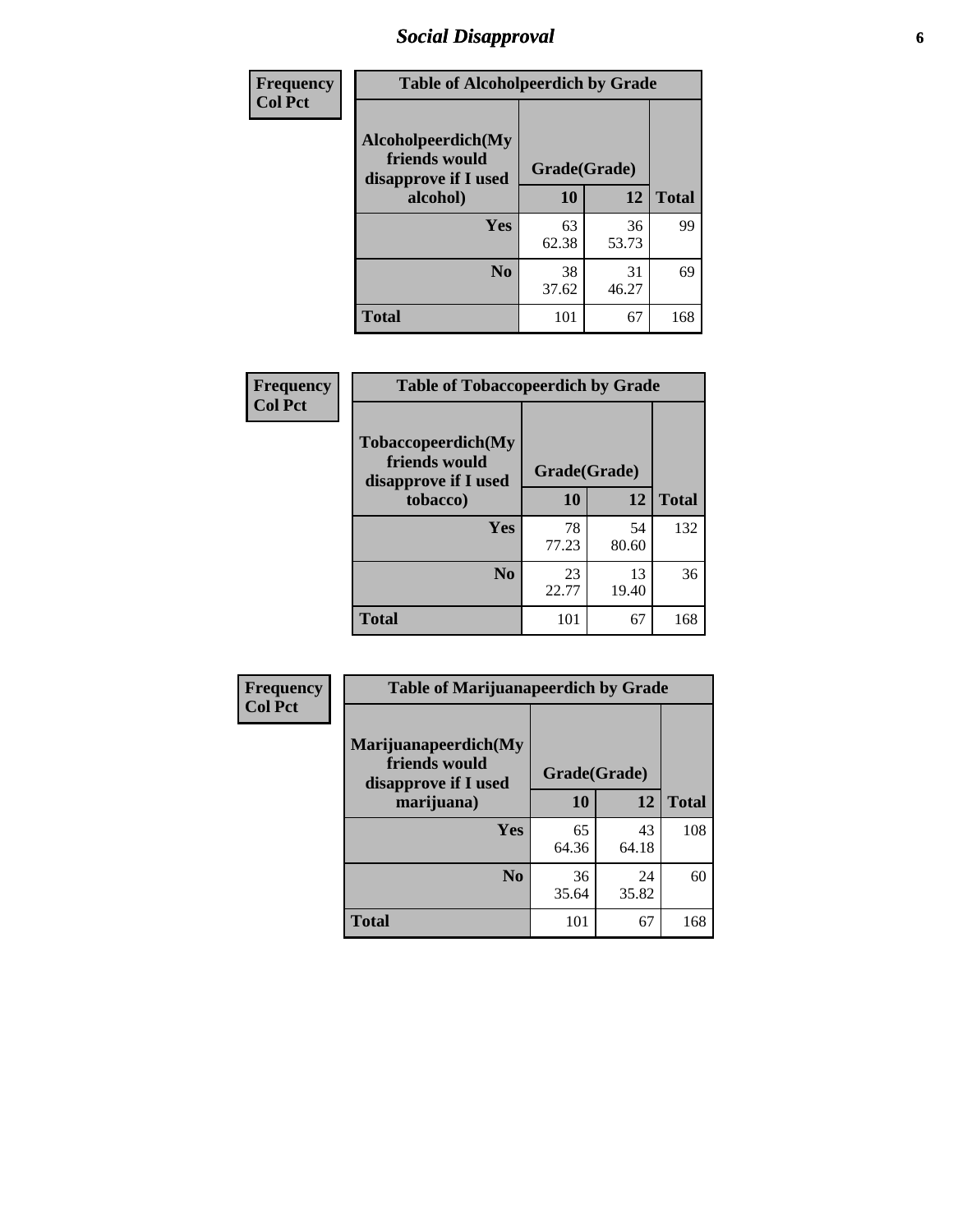# *Social Disapproval* **7**

| Frequency      | <b>Table of Otherdrugpeerdich by Grade</b>                    |              |             |              |  |  |  |
|----------------|---------------------------------------------------------------|--------------|-------------|--------------|--|--|--|
| <b>Col Pct</b> | Otherdrugpeerdich(My<br>friends would<br>disapprove if I used | Grade(Grade) |             |              |  |  |  |
|                | other drugs)                                                  | 10           | 12          | <b>Total</b> |  |  |  |
|                | Yes                                                           | 82<br>81.19  | 59<br>88.06 | 141          |  |  |  |
|                | N <sub>0</sub>                                                | 19<br>18.81  | 8<br>11.94  | 27           |  |  |  |
|                | <b>Total</b>                                                  | 101          | 67          | 168          |  |  |  |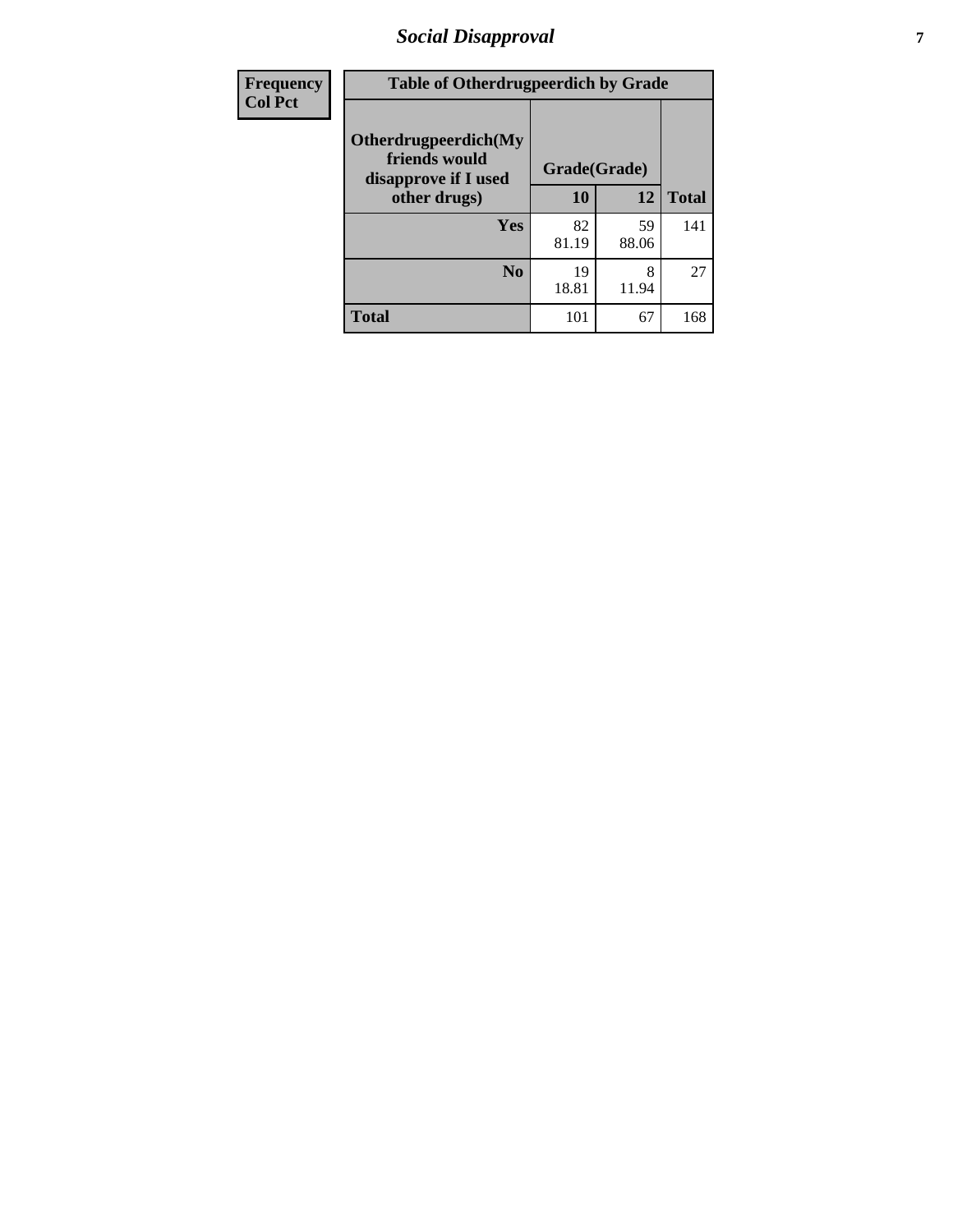#### Title IV, Part A, Schedule A **8** *Goal 2: To help ensure that all schools are safe and disciplined Baseline Data: Year 2008-2009 Student Involvement in Gang Activity*

| Frequency      |                                                                                                   | <b>Table of Gangself by Grade</b> |             |              |
|----------------|---------------------------------------------------------------------------------------------------|-----------------------------------|-------------|--------------|
| <b>Col Pct</b> | Gangself(I<br>have<br>participated<br>in illegal<br>gang<br>activities in<br>the past 30<br>days) | Grade(Grade)<br>10                | 12          | <b>Total</b> |
|                | Yes                                                                                               | 8<br>7.92                         | 5<br>7.46   | 13           |
|                | N <sub>0</sub>                                                                                    | 93<br>92.08                       | 62<br>92.54 | 155          |
|                | <b>Total</b>                                                                                      | 101                               | 67          | 168          |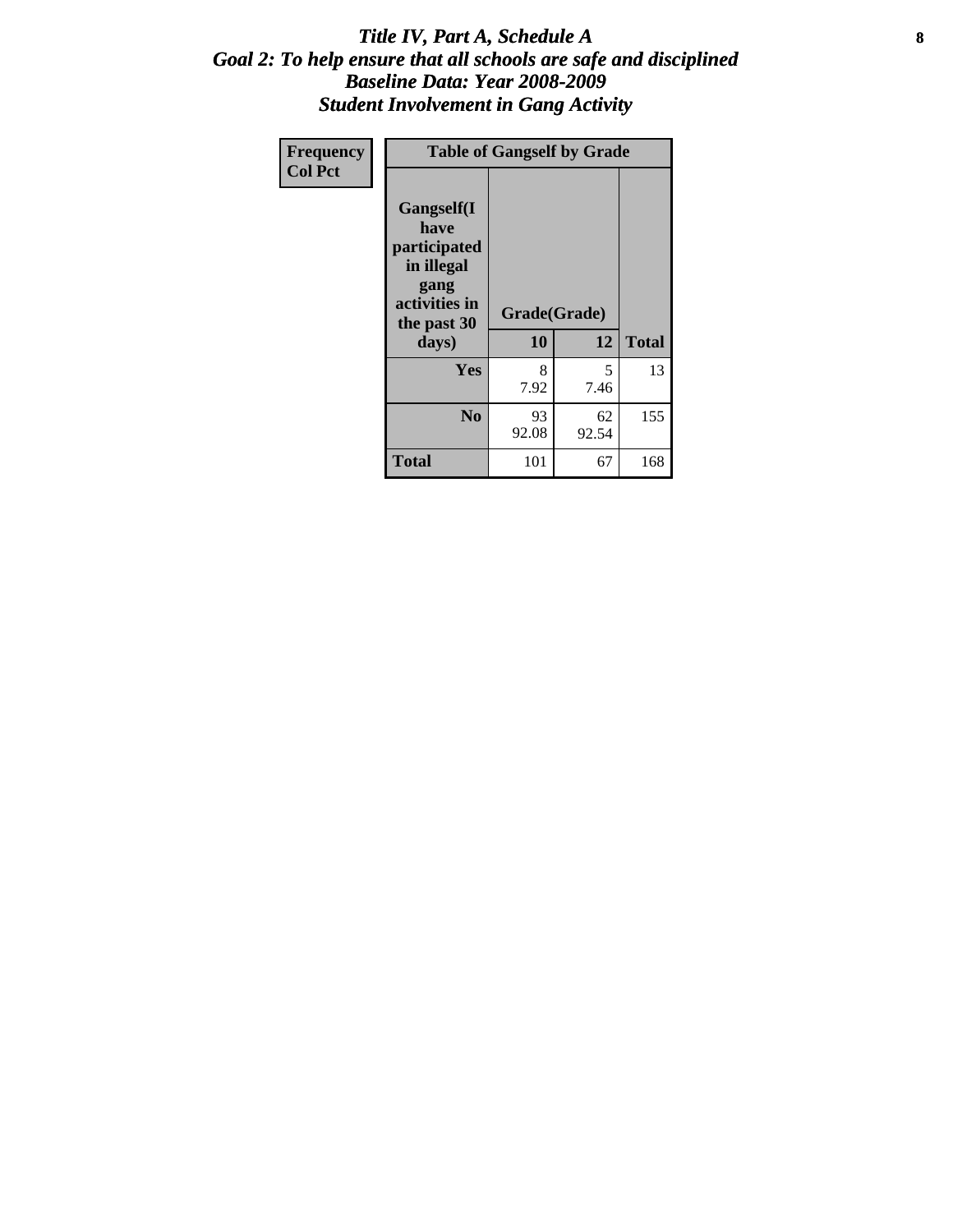# *Student Perception of School Safety* **9**

| <b>Frequency</b><br>Row Pct |
|-----------------------------|
|                             |

| <b>Table of Grade by Safeschool</b> |                                                                                                                                    |                                                        |             |             |     |  |  |
|-------------------------------------|------------------------------------------------------------------------------------------------------------------------------------|--------------------------------------------------------|-------------|-------------|-----|--|--|
|                                     |                                                                                                                                    | Safeschool (School is a place at which I feel<br>safe) |             |             |     |  |  |
| Grade(Grade)                        | Somewhat<br><b>Somewhat</b><br><b>Strongly</b><br><b>Strongly</b><br><b>Disagree</b><br>Agree<br><b>Total</b><br>Disagree<br>Agree |                                                        |             |             |     |  |  |
| 10                                  | 18<br>17.82                                                                                                                        | 38<br>37.62                                            | 18<br>17.82 | 27<br>26.73 | 101 |  |  |
| 12                                  | 19<br>28.36                                                                                                                        | 32<br>47.76                                            | 9<br>13.43  | 10.45       | 67  |  |  |
| <b>Total</b>                        | 37                                                                                                                                 | 70                                                     | 27          | 34          | 168 |  |  |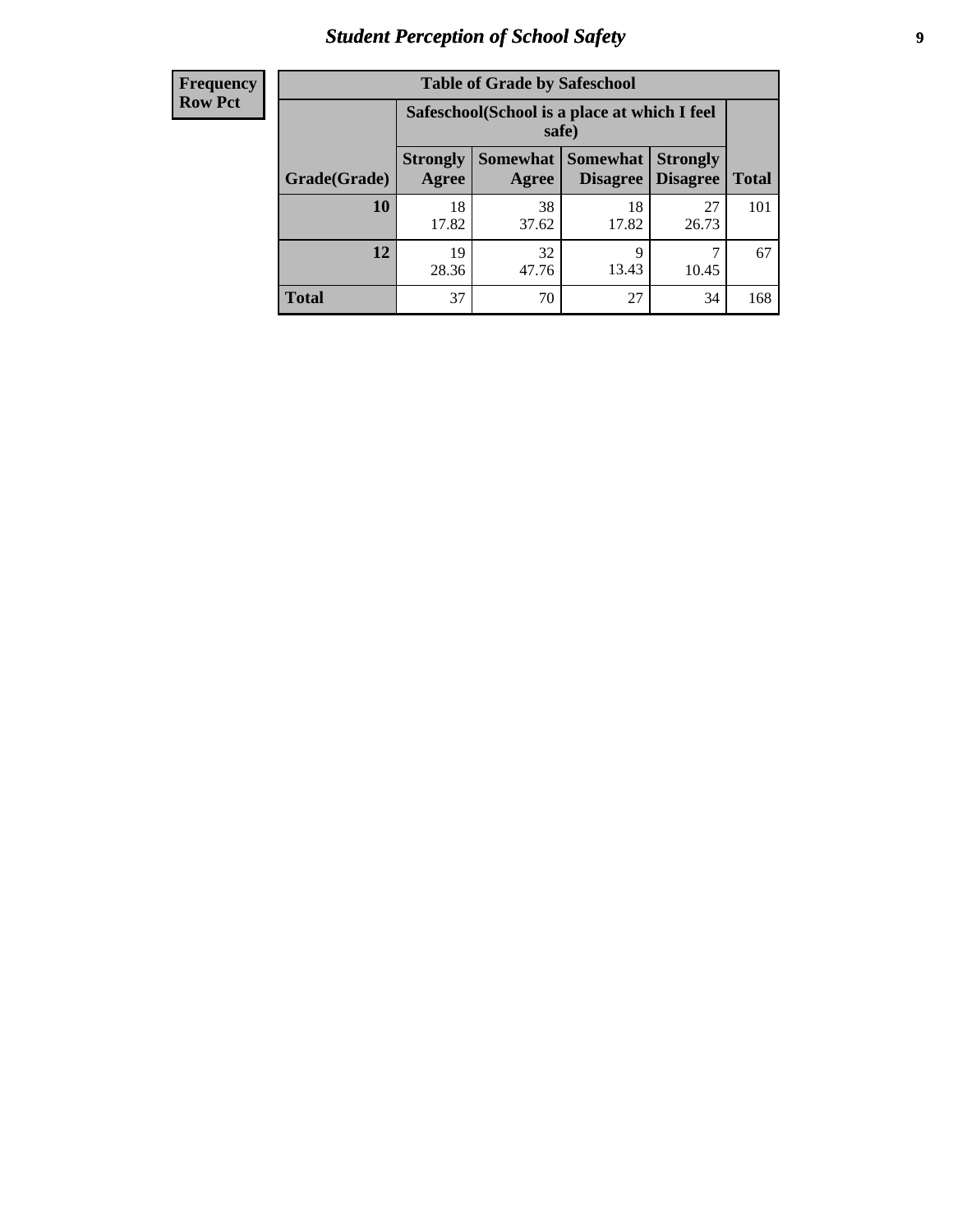#### *Students Who Have Been Bullied* **10**

| Frequency      |  |
|----------------|--|
| <b>Row Pct</b> |  |

# **Table of Grade by Bullied**

| Ψy | Table of Graue by Bullicu |                                 |                                                                                  |                   |                   |                        |              |  |
|----|---------------------------|---------------------------------|----------------------------------------------------------------------------------|-------------------|-------------------|------------------------|--------------|--|
|    |                           |                                 | <b>Bullied</b> (I have been bullied by<br>other students in the past 30<br>days) |                   |                   |                        |              |  |
|    | Grade(Grade)              | $\boldsymbol{0}$<br><b>Days</b> | 1 or<br>2<br>days                                                                | 3 to<br>5<br>days | 6 to<br>9<br>days | 10<br>to<br>19<br>days | <b>Total</b> |  |
|    | 10                        | 88<br>87.13                     | 5<br>4.95                                                                        | 4<br>3.96         | 2<br>1.98         | 2<br>1.98              | 101          |  |
|    | 12                        | 65<br>97.01                     | 1.49                                                                             | 1.49              | 0.00              | 0<br>0.00              | 67           |  |
|    | <b>Total</b>              | 153                             | 6                                                                                | 5                 | $\overline{2}$    | 2                      | 168          |  |

٦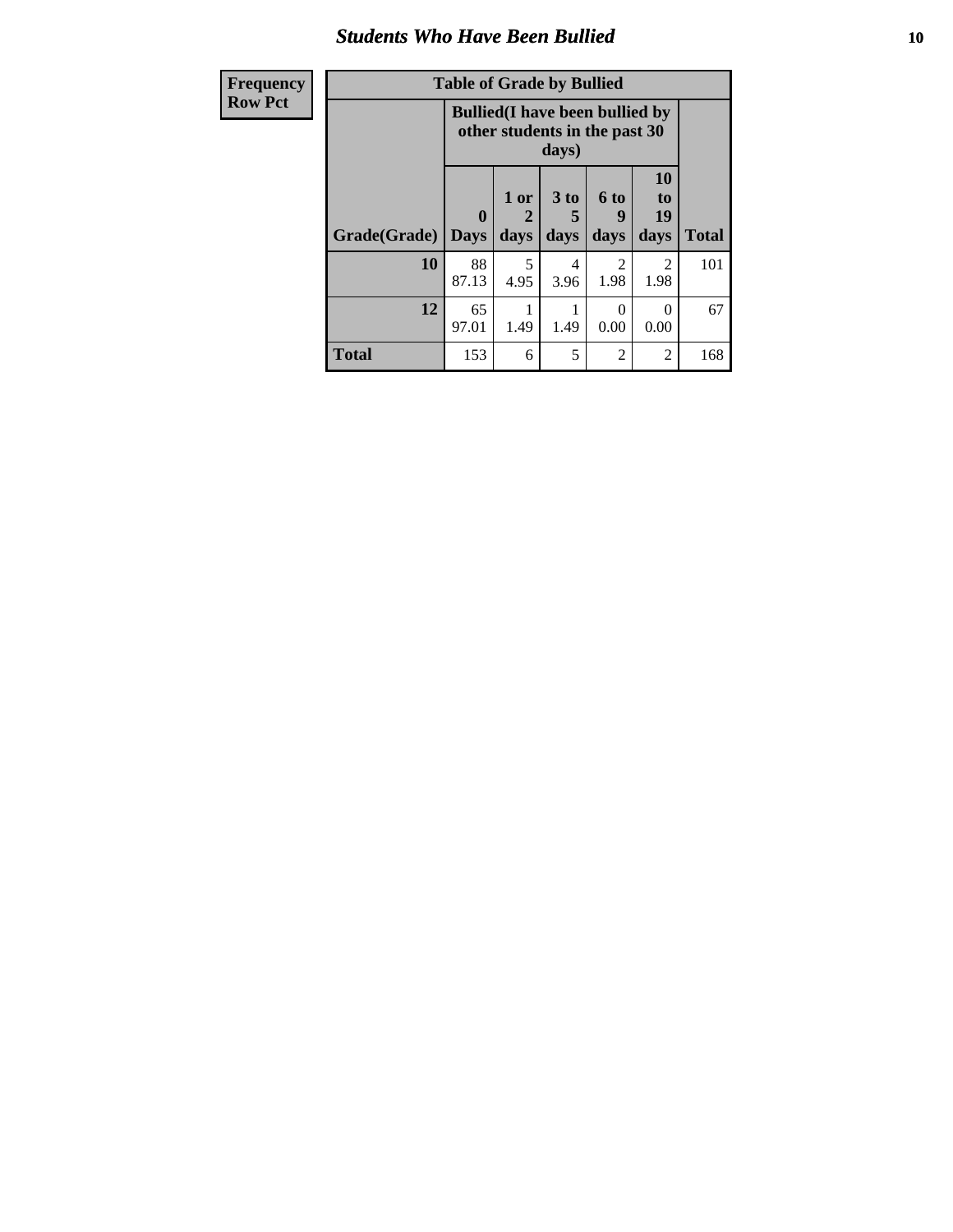#### *School Climate* **11**

| Frequency      | <b>Table of SchoolClimate1 by Grade</b> |                    |             |              |  |  |  |
|----------------|-----------------------------------------|--------------------|-------------|--------------|--|--|--|
| <b>Col Pct</b> | SchoolClimate1(I<br>like school)        | Grade(Grade)<br>10 | 12          | <b>Total</b> |  |  |  |
|                | <b>Strongly Agree</b>                   | 38<br>37.62        | 26<br>38.81 | 64           |  |  |  |
|                | <b>Somewhat Agree</b>                   | 50<br>49.50        | 36<br>53.73 | 86           |  |  |  |
|                | <b>Somewhat Disagree</b>                | 6.93               | 2.99        | 9            |  |  |  |
|                | <b>Strongly Disagree</b>                | 6<br>5.94          | 3<br>4.48   | 9            |  |  |  |
|                | <b>Total</b>                            | 101                | 67          | 168          |  |  |  |

| Frequency      | <b>Table of SchoolClimate2 by Grade</b>           |                    |             |              |
|----------------|---------------------------------------------------|--------------------|-------------|--------------|
| <b>Col Pct</b> | SchoolClimate2(I<br>feel successful at<br>school) | Grade(Grade)<br>10 | 12          | <b>Total</b> |
|                | <b>Strongly Agree</b>                             | 35<br>34.65        | 40<br>59.70 | 75           |
|                | <b>Somewhat Agree</b>                             | 49<br>48.51        | 23<br>34.33 | 72           |
|                | <b>Somewhat Disagree</b>                          | 10<br>9.90         | 3<br>4.48   | 13           |
|                | <b>Strongly Disagree</b>                          | 7<br>6.93          | 1.49        | 8            |
|                | <b>Total</b>                                      | 101                | 67          | 168          |

|                             | <b>Table of SchoolClimate3 by Grade</b>                      |              |             |              |
|-----------------------------|--------------------------------------------------------------|--------------|-------------|--------------|
| Frequency<br><b>Col Pct</b> |                                                              |              |             |              |
|                             | <b>SchoolClimate3(My</b><br>school has high<br>standards for | Grade(Grade) |             |              |
|                             | achievement)                                                 | <b>10</b>    | 12          | <b>Total</b> |
|                             | <b>Strongly Agree</b>                                        | 27<br>26.73  | 22<br>32.84 | 49           |
|                             | <b>Somewhat Agree</b>                                        | 42<br>41.58  | 32<br>47.76 | 74           |
|                             | <b>Somewhat Disagree</b>                                     | 16<br>15.84  | 9<br>13.43  | 25           |
|                             | <b>Strongly Disagree</b>                                     | 16<br>15.84  | 4<br>5.97   | 20           |
|                             | Total                                                        | 101          | 67          | 168          |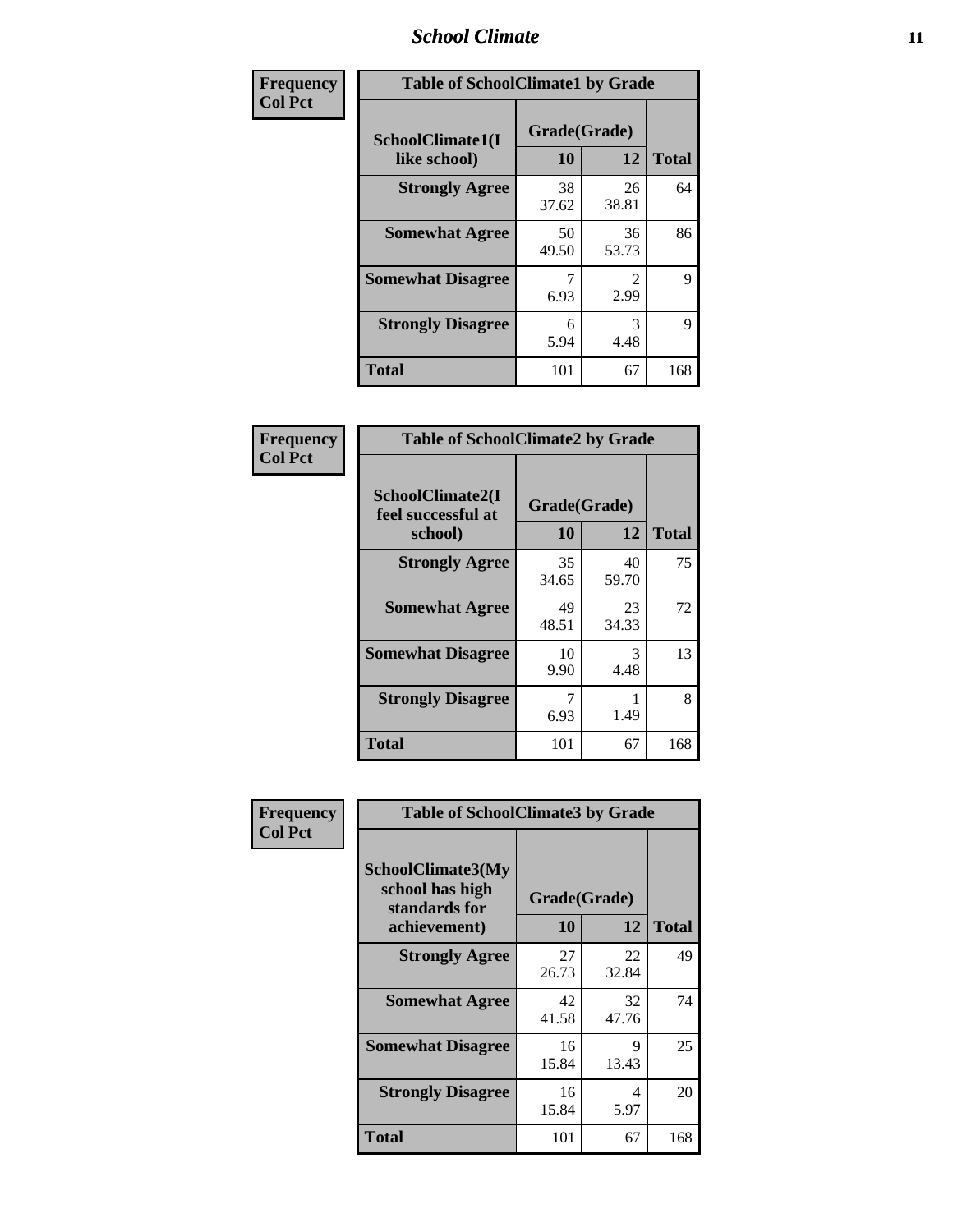#### *School Climate* **12**

| Frequency      | <b>Table of SchoolClimate4 by Grade</b>                              |                    |             |              |
|----------------|----------------------------------------------------------------------|--------------------|-------------|--------------|
| <b>Col Pct</b> | <b>SchoolClimate4(My</b><br>school sets clear<br>rules for behavior) | Grade(Grade)<br>10 | 12          | <b>Total</b> |
|                | <b>Strongly Agree</b>                                                | 50<br>49.50        | 33<br>49.25 | 83           |
|                | <b>Somewhat Agree</b>                                                | 33<br>32.67        | 28<br>41.79 | 61           |
|                | <b>Somewhat Disagree</b>                                             | 11<br>10.89        | 5<br>7.46   | 16           |
|                | <b>Strongly Disagree</b>                                             | 7<br>6.93          | 1.49        | 8            |
|                | <b>Total</b>                                                         | 101                | 67          | 168          |

| <b>Table of SchoolClimate5 by Grade</b>                              |                    |             |              |  |  |
|----------------------------------------------------------------------|--------------------|-------------|--------------|--|--|
| SchoolClimate5(I<br>know what to do in<br>an emergency at<br>school) | Grade(Grade)<br>10 | 12          | <b>Total</b> |  |  |
| <b>Strongly Agree</b>                                                | 61<br>60.40        | 43<br>64.18 | 104          |  |  |
| <b>Somewhat Agree</b>                                                | 27<br>26.73        | 17<br>25.37 | 44           |  |  |
| <b>Somewhat Disagree</b>                                             | 6<br>5.94          | 6<br>8.96   | 12           |  |  |
| <b>Strongly Disagree</b>                                             | 6.93               | 1.49        | 8            |  |  |
| Total                                                                | 101                | 67          | 168          |  |  |

| Frequency      | <b>Table of SchoolClimate6 by Grade</b>                  |                    |             |              |  |
|----------------|----------------------------------------------------------|--------------------|-------------|--------------|--|
| <b>Col Pct</b> | <b>SchoolClimate6(Teachers</b><br>treat me with respect) | Grade(Grade)<br>10 | 12          | <b>Total</b> |  |
|                | <b>Strongly Agree</b>                                    | 36<br>35.64        | 35<br>52.24 | 71           |  |
|                | <b>Somewhat Agree</b>                                    | 34<br>33.66        | 23<br>34.33 | 57           |  |
|                | <b>Somewhat Disagree</b>                                 | 19<br>18.81        | 8<br>11.94  | 27           |  |
|                | <b>Strongly Disagree</b>                                 | 12<br>11.88        | 1.49        | 13           |  |
|                | <b>Total</b>                                             | 101                | 67          | 168          |  |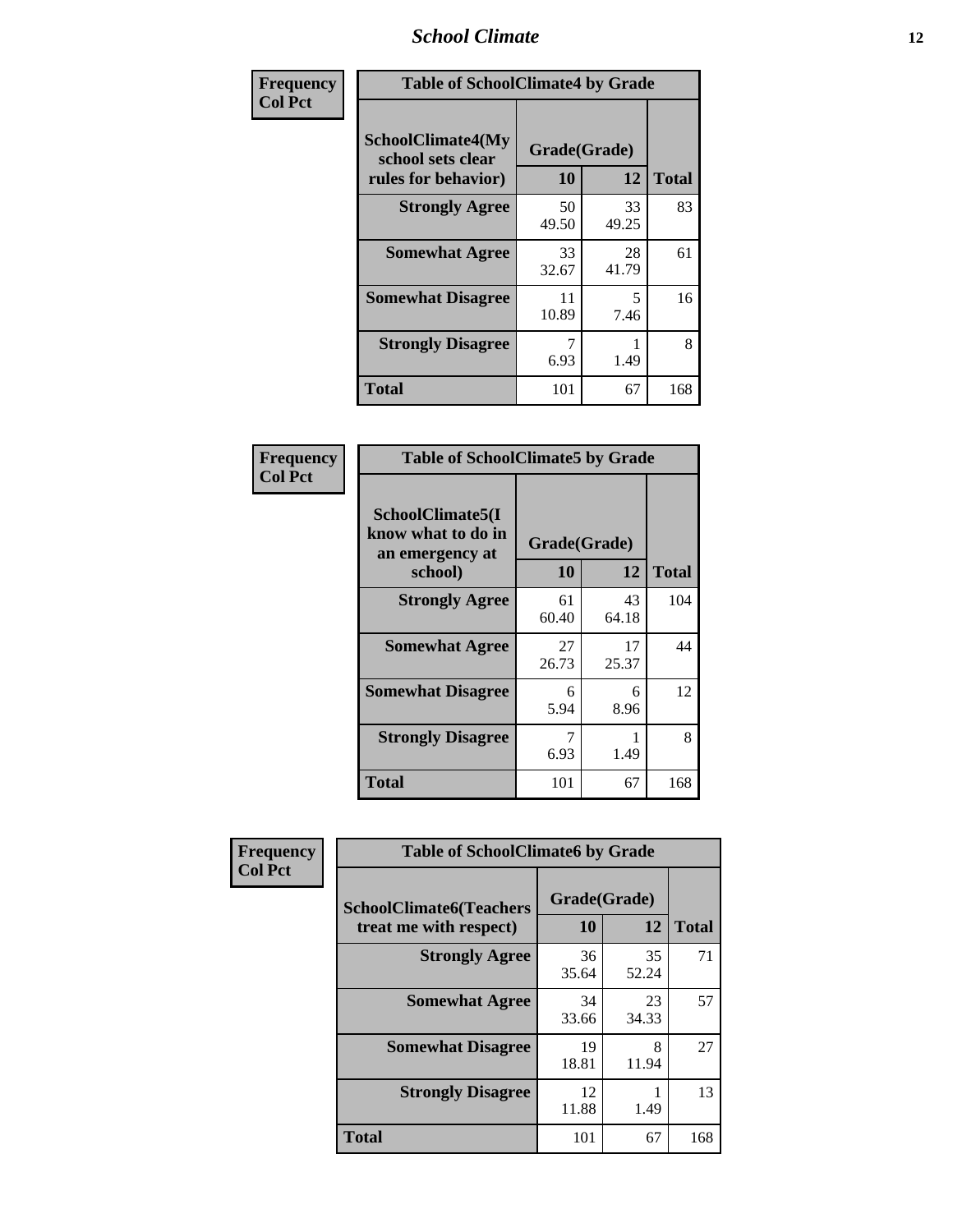#### *School Climate* **13**

| Frequency      | <b>Table of SchoolClimate7 by Grade</b>                                       |                    |             |              |
|----------------|-------------------------------------------------------------------------------|--------------------|-------------|--------------|
| <b>Col Pct</b> | <b>SchoolClimate7(Behaviors</b><br>in my class allow the<br>teacher to teach) | Grade(Grade)<br>10 | 12          | <b>Total</b> |
|                | <b>Strongly Agree</b>                                                         | 27<br>26.73        | 24<br>35.82 | 51           |
|                | <b>Somewhat Agree</b>                                                         | 41<br>40.59        | 24<br>35.82 | 65           |
|                | <b>Somewhat Disagree</b>                                                      | 17<br>16.83        | 11<br>16.42 | 28           |
|                | <b>Strongly Disagree</b>                                                      | 16<br>15.84        | 8<br>11.94  | 24           |
|                | <b>Total</b>                                                                  | 101                | 67          | 168          |

| Frequency      | <b>Table of SchoolClimate8 by Grade</b>                                              |                    |             |              |
|----------------|--------------------------------------------------------------------------------------|--------------------|-------------|--------------|
| <b>Col Pct</b> | <b>SchoolClimate8(Students</b><br>are frequently<br>recognized for good<br>behavior) | Grade(Grade)<br>10 | 12          | <b>Total</b> |
|                | <b>Strongly Agree</b>                                                                | 18<br>17.82        | 22<br>32.84 | 40           |
|                | <b>Somewhat Agree</b>                                                                | 34<br>33.66        | 25<br>37.31 | 59           |
|                | <b>Somewhat Disagree</b>                                                             | 23<br>22.77        | 10<br>14.93 | 33           |
|                | <b>Strongly Disagree</b>                                                             | 26<br>25.74        | 10<br>14.93 | 36           |
|                | <b>Total</b>                                                                         | 101                | 67          | 168          |

| <b>Frequency</b> | <b>Table of SchoolClimate9 by Grade</b>                                           |                    |                        |              |
|------------------|-----------------------------------------------------------------------------------|--------------------|------------------------|--------------|
| <b>Col Pct</b>   | SchoolClimate9(School<br>counselor would be<br>helpful if I needed<br>assistance) | Grade(Grade)<br>10 | 12                     | <b>Total</b> |
|                  | <b>Strongly Agree</b>                                                             | 37<br>36.63        | 44<br>65.67            | 81           |
|                  | <b>Somewhat Agree</b>                                                             | 39<br>38.61        | 17<br>25.37            | 56           |
|                  | <b>Somewhat Disagree</b>                                                          | 11<br>10.89        | 4<br>5.97              | 15           |
|                  | <b>Strongly Disagree</b>                                                          | 14<br>13.86        | $\mathfrak{D}$<br>2.99 | 16           |
|                  | Total                                                                             | 101                | 67                     | 168          |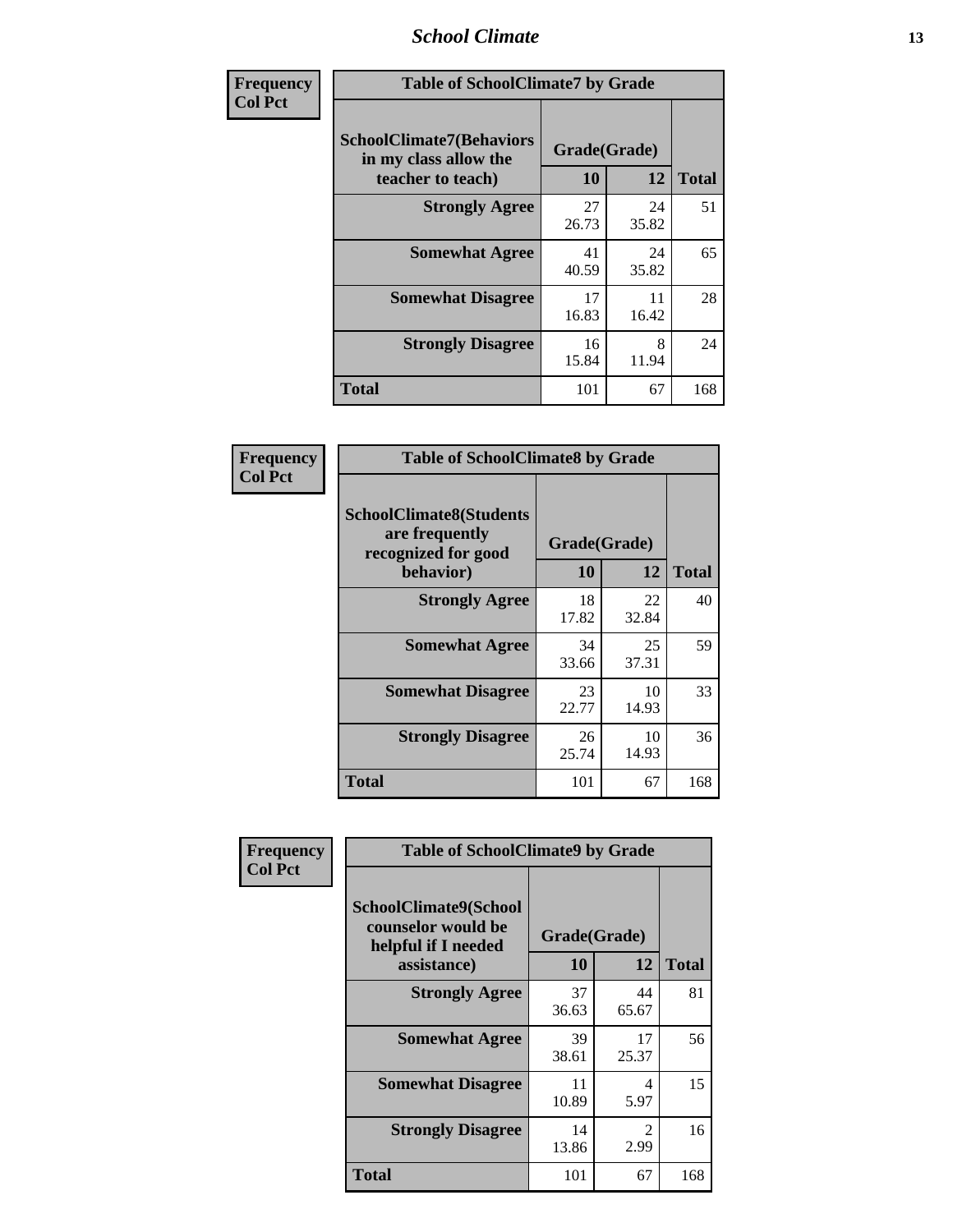#### *Reasons for Dropping Out* **14**

| Frequency      | <b>Table of Dropoutreason by Grade</b>                                   |             |                    |              |
|----------------|--------------------------------------------------------------------------|-------------|--------------------|--------------|
| <b>Col Pct</b> | Dropoutreason(If<br>I dropped out the<br>reason would<br>most likely be) | 10          | Grade(Grade)<br>12 | <b>Total</b> |
|                | <b>Won't Drop out</b>                                                    | 51<br>50.50 | 38<br>56.72        | 89           |
|                | <b>Bored</b>                                                             | 17<br>16.83 | 5<br>7.46          | 22           |
|                | <b>Family Reasons</b>                                                    | 12<br>11.88 | 7<br>10.45         | 19           |
|                | <b>Being Bullied</b>                                                     | 2<br>1.98   | 1<br>1.49          | 3            |
|                | <b>Other</b>                                                             | 19<br>18.81 | 16<br>23.88        | 35           |
|                | <b>Total</b>                                                             | 101         | 67                 | 168          |

| Frequency<br><b>Col Pct</b> | <b>Table of Dropout by Grade</b>                                       |                    |             |              |  |
|-----------------------------|------------------------------------------------------------------------|--------------------|-------------|--------------|--|
|                             | Dropout(I<br>have<br>thought<br>about<br>dropping<br>out of<br>school) | Grade(Grade)<br>10 | 12          | <b>Total</b> |  |
|                             |                                                                        |                    |             |              |  |
|                             | Yes                                                                    | 40<br>39.60        | 22<br>32.84 | 62           |  |
|                             | N <sub>0</sub>                                                         | 61<br>60.40        | 45<br>67.16 | 106          |  |
|                             | <b>Total</b>                                                           | 101                | 67          | 168          |  |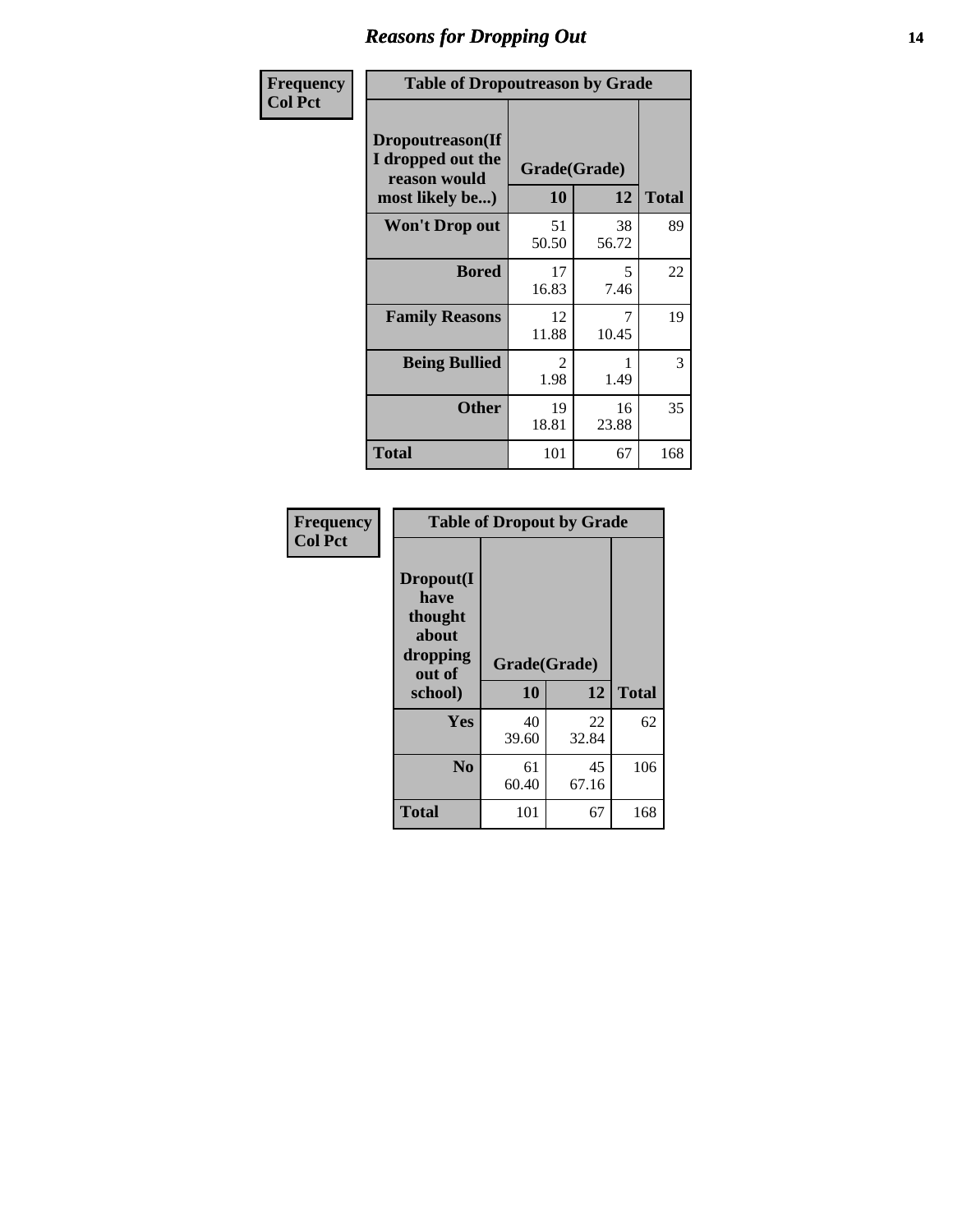*School Safety* **15**

| Frequency      | <b>Table of Gangself by Grade</b>                                                                 |                    |             |              |
|----------------|---------------------------------------------------------------------------------------------------|--------------------|-------------|--------------|
| <b>Col Pct</b> | Gangself(I<br>have<br>participated<br>in illegal<br>gang<br>activities in<br>the past 30<br>days) | Grade(Grade)<br>10 | 12          | <b>Total</b> |
|                | Yes                                                                                               | 8<br>7.92          | 5<br>7.46   | 13           |
|                | N <sub>0</sub>                                                                                    | 93<br>92.08        | 62<br>92.54 | 155          |
|                | <b>Total</b>                                                                                      | 101                | 67          | 168          |

| Frequency<br><b>Col Pct</b> | <b>Table of Gangpeers by Grade</b>                                                                                             |                    |             |              |
|-----------------------------|--------------------------------------------------------------------------------------------------------------------------------|--------------------|-------------|--------------|
|                             | <b>Gangpeers</b> (I<br>have friends<br>who have<br>participated<br>in illegal<br>gang<br>activities in<br>the past 30<br>days) | Grade(Grade)<br>10 | 12          | <b>Total</b> |
|                             | Yes                                                                                                                            | 29<br>28.71        | 16<br>23.88 | 45           |
|                             | N <sub>0</sub>                                                                                                                 | 72<br>71.29        | 51<br>76.12 | 123          |
|                             | <b>Total</b>                                                                                                                   | 101                | 67          | 168          |

| Frequency      | <b>Table of Pickedon by Grade</b>                                  |              |            |              |  |  |  |  |  |
|----------------|--------------------------------------------------------------------|--------------|------------|--------------|--|--|--|--|--|
| <b>Col Pct</b> | <b>Pickedon(I have</b><br>been picked on or<br>teased at school in | Grade(Grade) |            |              |  |  |  |  |  |
|                | the past 30 days)                                                  | 10           | 12         | <b>Total</b> |  |  |  |  |  |
|                | <b>Strongly Agree</b>                                              | 12<br>11.88  | 5<br>7.46  | 17           |  |  |  |  |  |
|                | <b>Somewhat Agree</b>                                              | Q<br>8.91    | 8<br>11.94 | 17           |  |  |  |  |  |
|                | <b>Somewhat Disagree</b>                                           | 6.93         | 5<br>7.46  | 12           |  |  |  |  |  |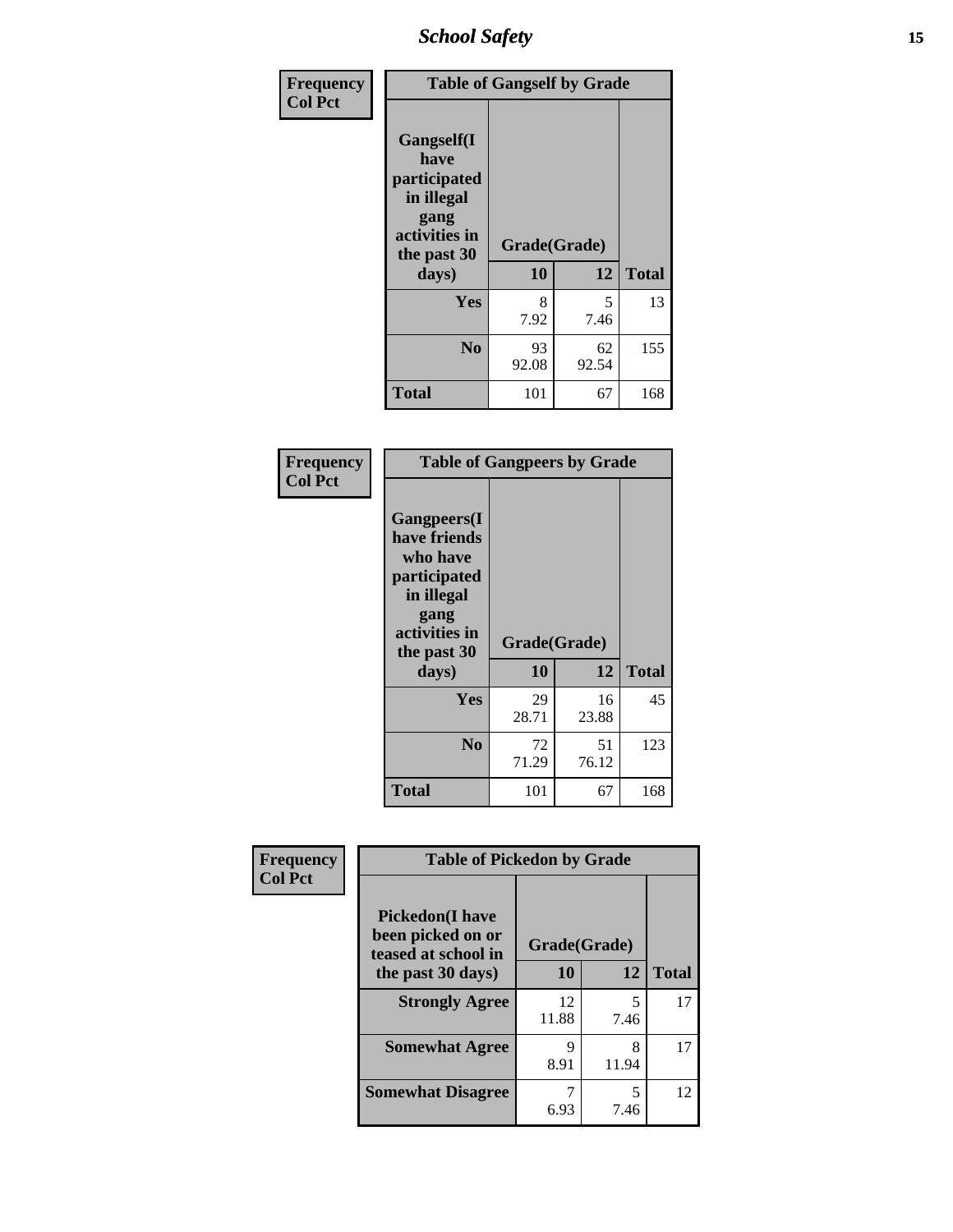*School Safety* **16**

| <b>Frequency</b> | <b>Table of Pickedon by Grade</b>                                                        |                    |             |              |
|------------------|------------------------------------------------------------------------------------------|--------------------|-------------|--------------|
| <b>Col Pct</b>   | <b>Pickedon</b> (I have<br>been picked on or<br>teased at school in<br>the past 30 days) | Grade(Grade)<br>10 | 12          | <b>Total</b> |
|                  | <b>Strongly Disagree</b>                                                                 | 73<br>72.28        | 49<br>73.13 | 122          |
|                  | Total                                                                                    | 101                | 67          | 168          |

| Frequency      | <b>Table of Safeschool by Grade</b>                      |                    |             |              |
|----------------|----------------------------------------------------------|--------------------|-------------|--------------|
| <b>Col Pct</b> | Safeschool(School<br>is a place at which I<br>feel safe) | Grade(Grade)<br>10 | 12          | <b>Total</b> |
|                | <b>Strongly Agree</b>                                    | 18<br>17.82        | 19<br>28.36 | 37           |
|                | <b>Somewhat Agree</b>                                    | 38<br>37.62        | 32<br>47.76 | 70           |
|                | <b>Somewhat Disagree</b>                                 | 18<br>17.82        | 9<br>13.43  | 27           |
|                | <b>Strongly Disagree</b>                                 | 27<br>26.73        | 7<br>10.45  | 34           |
|                | <b>Total</b>                                             | 101                | 67          | 168          |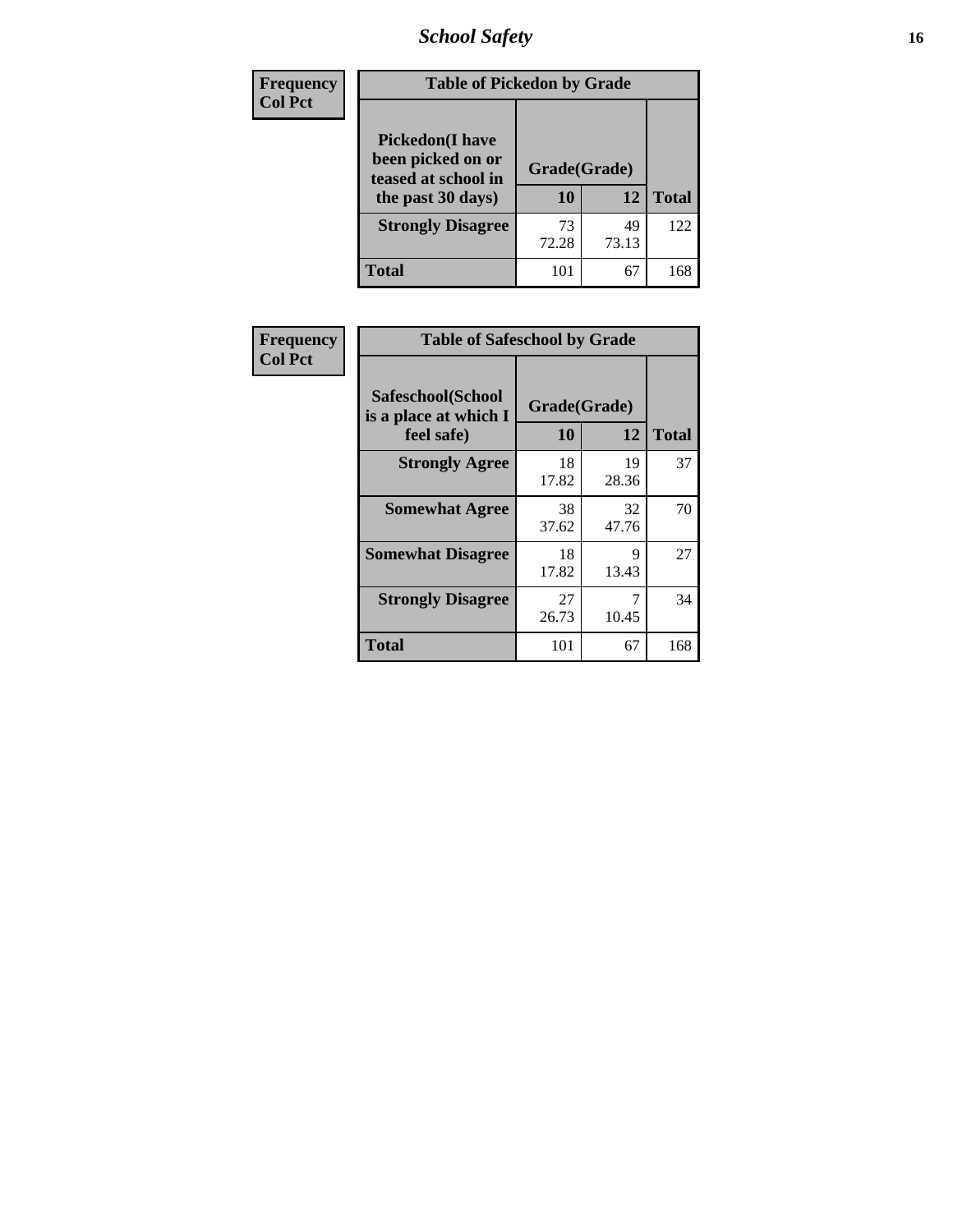*School Safety* **17**

| <b>Frequency</b> |              | <b>Table of Grade by Bullied</b> |                                                                         |                     |                        |                        |              |  |  |  |
|------------------|--------------|----------------------------------|-------------------------------------------------------------------------|---------------------|------------------------|------------------------|--------------|--|--|--|
| <b>Row Pct</b>   |              |                                  | <b>Bullied</b> (I have been bullied by<br>other students in the past 30 | days)               |                        |                        |              |  |  |  |
|                  | Grade(Grade) | $\mathbf{0}$<br><b>Days</b>      | 1 or<br>2<br>days                                                       | $3$ to<br>5<br>days | 6 to<br>9<br>days      | 10<br>to<br>19<br>days | <b>Total</b> |  |  |  |
|                  | 10           | 88<br>87.13                      | 5<br>4.95                                                               | 4<br>3.96           | $\overline{2}$<br>1.98 | $\mathfrak{D}$<br>1.98 | 101          |  |  |  |
|                  | 12           | 65<br>97.01                      | 1.49                                                                    | 1.49                | 0<br>0.00              | 0<br>0.00              | 67           |  |  |  |
|                  | <b>Total</b> | 153                              | 6                                                                       | 5                   | $\overline{2}$         | 2                      | 168          |  |  |  |

| Frequency      | <b>Table of Grade by Bulliedothers</b> |                            |              |                                                                |                   |                          |              |  |  |
|----------------|----------------------------------------|----------------------------|--------------|----------------------------------------------------------------|-------------------|--------------------------|--------------|--|--|
| <b>Row Pct</b> |                                        |                            |              | <b>Bulliedothers</b> (I bullied others<br>in the past 30 days) |                   |                          |              |  |  |
|                | <b>Grade(Grade)</b>                    | $\mathbf 0$<br><b>Days</b> | 1 or<br>days | 3 <sub>to</sub><br>5<br>days                                   | 6 to<br>9<br>days | <b>All</b><br>30<br>days | <b>Total</b> |  |  |
|                | 10                                     | 93<br>92.08                | 5<br>4.95    | 2<br>1.98                                                      | 0<br>0.00         | 0.99                     | 101          |  |  |
|                | 12                                     | 64<br>95.52                | 1.49         | 0.00                                                           | 1.49              | 1.49                     | 67           |  |  |
|                | <b>Total</b>                           | 157                        | 6            | 2                                                              |                   | 2                        | 168          |  |  |

| Frequency      | <b>Table of Grade by Weaponschool</b> |                             |              |                                                                        |                        |              |  |  |  |
|----------------|---------------------------------------|-----------------------------|--------------|------------------------------------------------------------------------|------------------------|--------------|--|--|--|
| <b>Row Pct</b> |                                       |                             | days)        | <b>Weaponschool</b> (I<br>brought a weapon to<br>school in the past 30 |                        |              |  |  |  |
|                | Grade(Grade)                          | $\mathbf{0}$<br><b>Days</b> | 1 or<br>days | 3 to<br>5<br>days                                                      | 10<br>to<br>19<br>days | <b>Total</b> |  |  |  |
|                | 10                                    | 98<br>97.03                 | 0.99         | 0.99                                                                   | 0.99                   | 101          |  |  |  |
|                | 12                                    | 66<br>98.51                 | 1.49         | $\theta$<br>0.00                                                       | 0<br>0.00              | 67           |  |  |  |
|                | <b>Total</b>                          | 164                         | 2            | 1                                                                      | 1                      | 168          |  |  |  |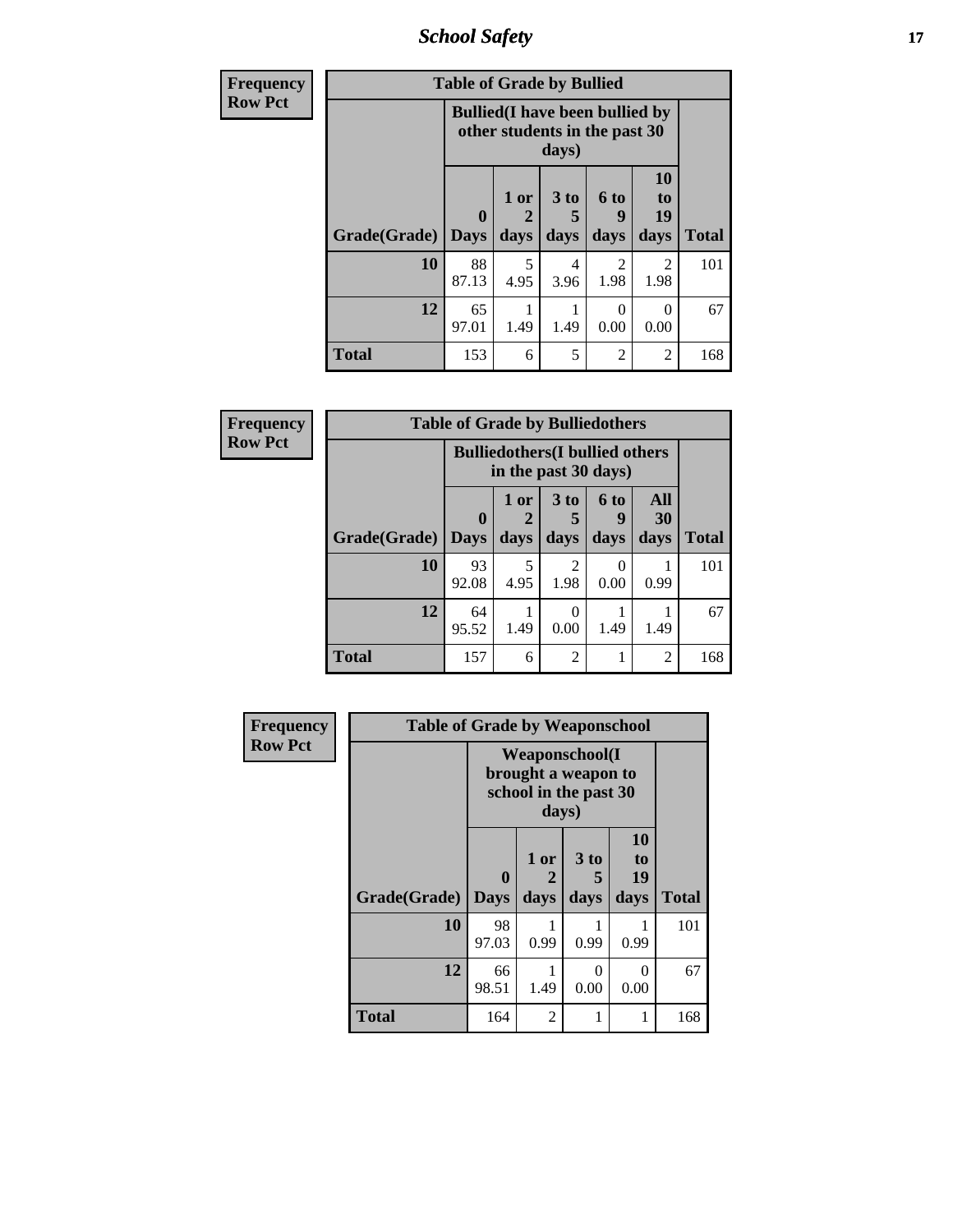*School Safety* **18**

| <b>Frequency</b> | <b>Table of Grade by Absentunsafe</b>                                                        |                             |                   |                              |                        |              |  |  |  |
|------------------|----------------------------------------------------------------------------------------------|-----------------------------|-------------------|------------------------------|------------------------|--------------|--|--|--|
| <b>Row Pct</b>   | <b>Absentunsafe(I have</b><br>missed school because I<br>felt unsafe in the past 30<br>days) |                             |                   |                              |                        |              |  |  |  |
|                  | Grade(Grade)                                                                                 | $\mathbf{0}$<br><b>Days</b> | 1 or<br>2<br>days | 3 <sub>to</sub><br>5<br>days | 10<br>to<br>19<br>days | <b>Total</b> |  |  |  |
|                  | 10                                                                                           | 92<br>91.09                 | 3<br>2.97         | 4<br>3.96                    | 2<br>1.98              | 101          |  |  |  |
|                  | 12                                                                                           | 67<br>100.00                | $\Omega$<br>0.00  | 0<br>0.00                    | $\Omega$<br>0.00       | 67           |  |  |  |
|                  | <b>Total</b>                                                                                 | 159                         | 3                 | 4                            | $\mathfrak{D}$         | 168          |  |  |  |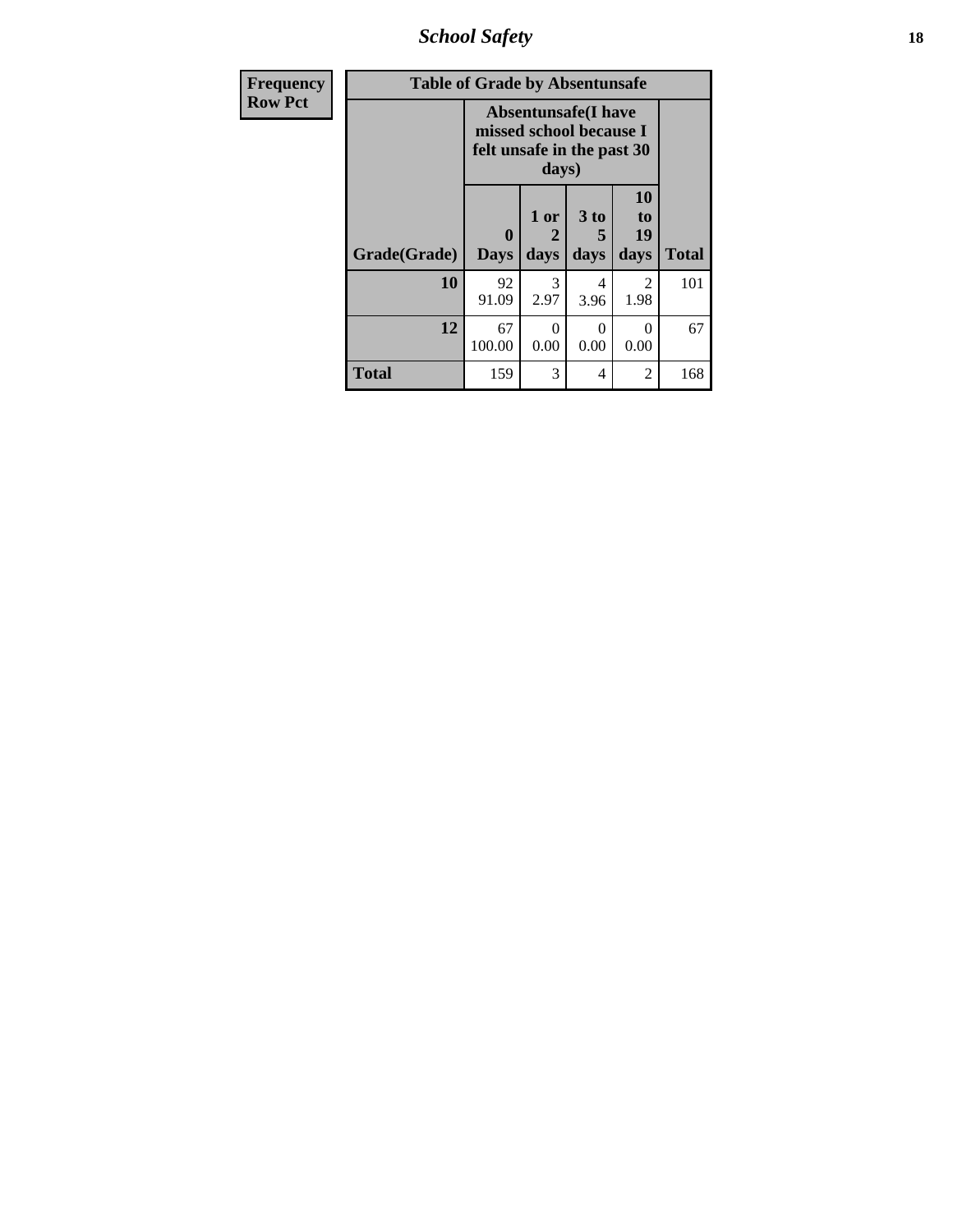# *Drug Use During Last 30 Days* **19**

#### **Frequency Row Pct**

| <b>Table of Grade by Alcohol</b> |                                 |                                    |                 |                |                 |                   |              |       |  |  |
|----------------------------------|---------------------------------|------------------------------------|-----------------|----------------|-----------------|-------------------|--------------|-------|--|--|
|                                  |                                 | Alcohol(Alcohol use, past 30 days) |                 |                |                 |                   |              |       |  |  |
| Grade(Grade)                     | <b>Did</b><br>not<br><b>use</b> | $1-2$<br>days                      | $3 - 5$<br>days | $6-9$<br>days  | $10-19$<br>days | $20 - 29$<br>days | Every<br>day | Total |  |  |
| 10                               | 82<br>81.19                     | 3<br>2.97                          | 6<br>5.94       | 3<br>2.97      | 3<br>2.97       | 0.00              | 4<br>3.96    | 101   |  |  |
| 12                               | 52<br>77.61                     | 5<br>7.46                          | 5<br>7.46       | 1.49           | 1.49            | 1.49              | 2<br>2.99    | 67    |  |  |
| <b>Total</b>                     | 134                             | 8                                  | 11              | $\overline{4}$ | $\overline{4}$  |                   | 6            | 168   |  |  |

| Frequency      | <b>Table of Grade by Cigarettes</b> |                                    |                 |                 |               |                |              |  |
|----------------|-------------------------------------|------------------------------------|-----------------|-----------------|---------------|----------------|--------------|--|
| <b>Row Pct</b> |                                     | <b>Cigarettes (Smoking tobacco</b> |                 |                 |               |                |              |  |
|                | Grade(Grade)                        | <b>Did</b><br>not<br><b>use</b>    | $1 - 2$<br>days | $3 - 5$<br>days | $6-9$<br>days | 10-19<br>days  | <b>Total</b> |  |
|                | 10                                  | 93<br>92.08                        | 4<br>3.96       | 0.99            | 0.99          | 2<br>1.98      | 101          |  |
|                | 12                                  | 63<br>94.03                        | 3<br>4.48       | 1.49            | 0<br>0.00     | 0<br>0.00      | 67           |  |
|                | <b>Total</b>                        | 156                                | $\overline{7}$  | $\overline{2}$  |               | $\overline{2}$ | 168          |  |

| Frequency      | <b>Table of Grade by Smokeless</b> |                                                           |                 |                 |              |  |  |  |  |  |
|----------------|------------------------------------|-----------------------------------------------------------|-----------------|-----------------|--------------|--|--|--|--|--|
| <b>Row Pct</b> |                                    | <b>Smokeless(Chewing</b><br>tobacco use,<br>past 30 days) |                 |                 |              |  |  |  |  |  |
|                | Grade(Grade)                       | <b>Did</b><br>not<br><b>use</b>                           | $1 - 2$<br>days | $10-19$<br>days | <b>Total</b> |  |  |  |  |  |
|                | 10                                 | 99<br>98.02                                               | 0.99            | 0.99            | 101          |  |  |  |  |  |
|                | 12                                 | 67<br>100.00                                              | 0<br>0.00       | 0<br>0.00       | 67           |  |  |  |  |  |
|                | <b>Total</b>                       | 166                                                       |                 |                 | 168          |  |  |  |  |  |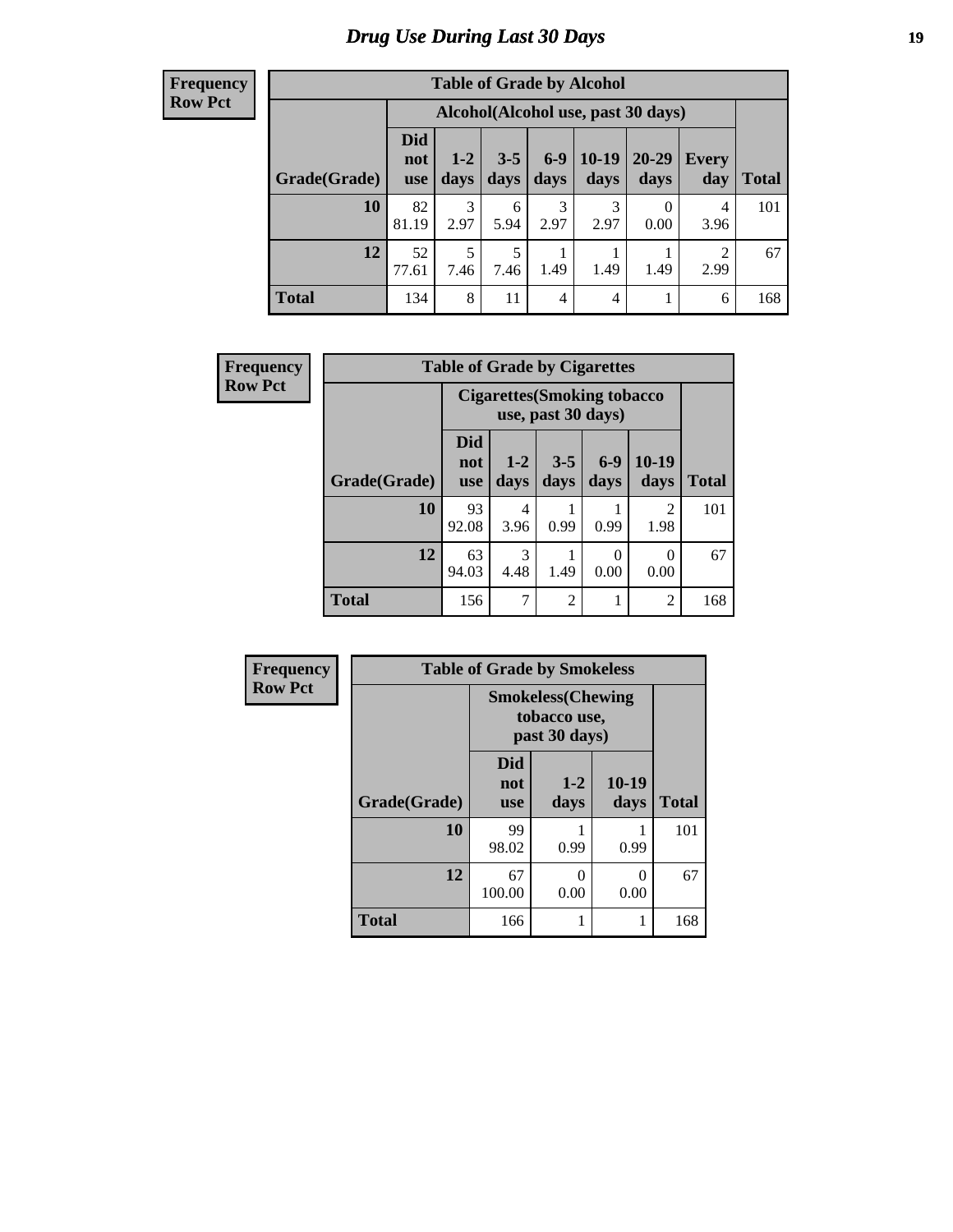#### **Frequency Row Pct**

| <b>Table of Grade by Marijuana</b> |                          |                                         |                        |                        |                  |               |              |              |  |  |
|------------------------------------|--------------------------|-----------------------------------------|------------------------|------------------------|------------------|---------------|--------------|--------------|--|--|
|                                    |                          | Marijuana (Marijuana use, past 30 days) |                        |                        |                  |               |              |              |  |  |
| Grade(Grade)                       | Did<br>not<br><b>use</b> | $1 - 2$<br>days                         | $3 - 5$<br>days        | $6 - 9$<br>days        | $10-19$<br>days  | 20-29<br>days | Every<br>day | <b>Total</b> |  |  |
| 10                                 | 87<br>86.14              | $\overline{4}$<br>3.96                  | $\overline{2}$<br>1.98 | $\overline{c}$<br>1.98 | 0.99             | 0.99          | 4<br>3.96    | 101          |  |  |
| 12                                 | 58<br>86.57              | $\overline{2}$<br>2.99                  | 4<br>5.97              | $\overline{c}$<br>2.99 | $\theta$<br>0.00 | 0<br>0.00     | 1.49         | 67           |  |  |
| <b>Total</b>                       | 145                      | 6                                       | 6                      | 4                      |                  |               | 5            | 168          |  |  |

| Frequency      | <b>Table of Grade by Cocaine</b> |                                 |                                               |                     |              |
|----------------|----------------------------------|---------------------------------|-----------------------------------------------|---------------------|--------------|
| <b>Row Pct</b> |                                  |                                 | <b>Cocaine</b> (Cocaine<br>use, past 30 days) |                     |              |
|                | Grade(Grade)                     | <b>Did</b><br>not<br><b>use</b> | $1-2$<br>days                                 | <b>Every</b><br>day | <b>Total</b> |
|                | 10                               | 98<br>97.03                     | 2<br>1.98                                     | 0.99                | 101          |
|                | 12                               | 67<br>100.00                    | 0<br>0.00                                     | 0<br>0.00           | 67           |
|                | <b>Total</b>                     | 165                             | 2                                             | 1                   | 168          |

| Frequency      | <b>Table of Grade by Inhalants</b> |                                                  |                 |                 |              |
|----------------|------------------------------------|--------------------------------------------------|-----------------|-----------------|--------------|
| <b>Row Pct</b> |                                    | <b>Inhalants</b> (Inhalant<br>use, past 30 days) |                 |                 |              |
|                | Grade(Grade)                       | <b>Did</b><br>not<br><b>use</b>                  | $1 - 2$<br>days | $10-19$<br>days | <b>Total</b> |
|                | 10                                 | 99<br>98.02                                      | 0.99            | 0.99            | 101          |
|                | 12                                 | 67<br>100.00                                     | 0<br>0.00       | 0<br>0.00       | 67           |
|                | <b>Total</b>                       | 166                                              | 1               | 1               | 168          |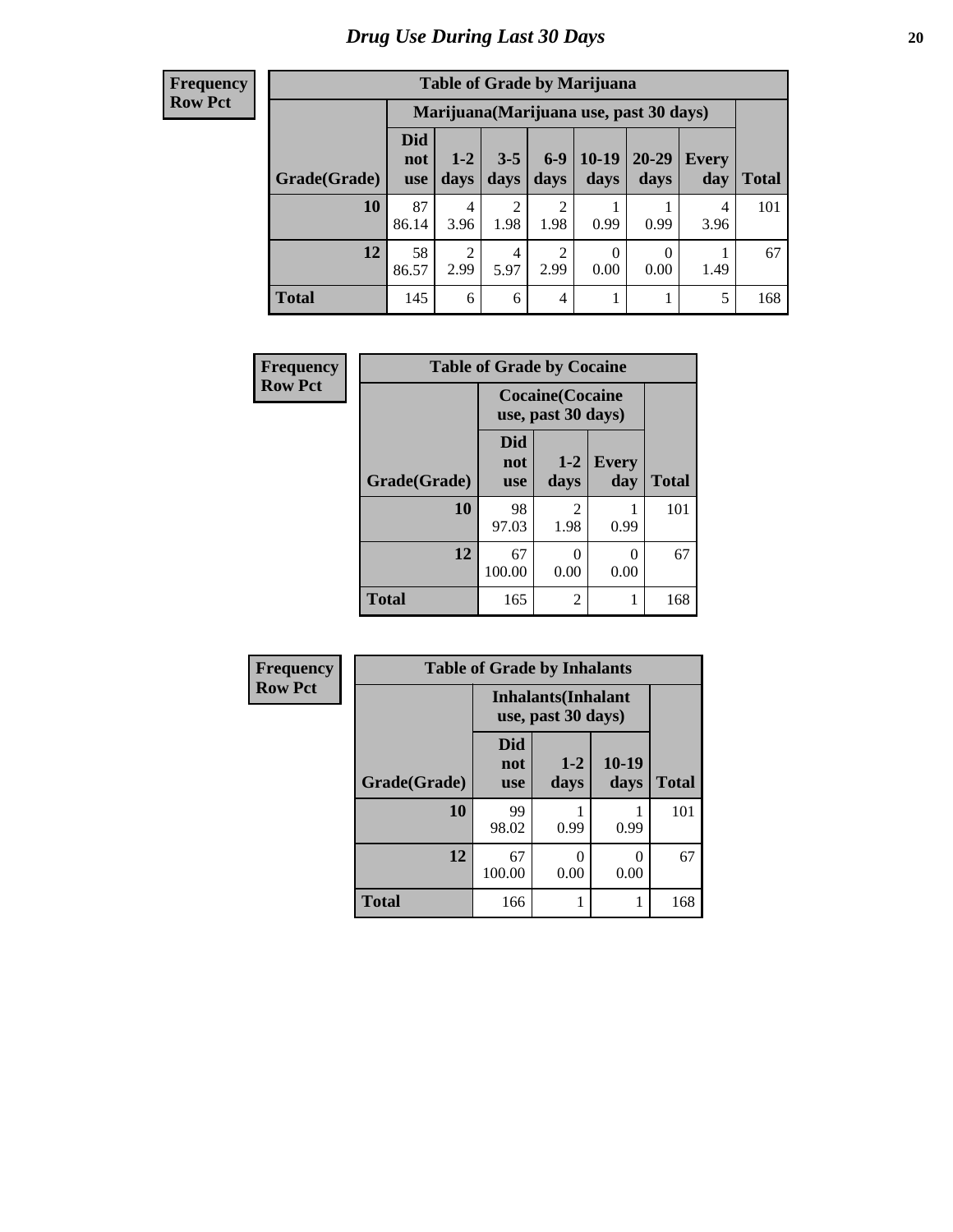# *Drug Use During Last 30 Days* **21**

| Frequency      | <b>Table of Grade by Steroids</b> |                          |                                                |                  |                 |              |  |
|----------------|-----------------------------------|--------------------------|------------------------------------------------|------------------|-----------------|--------------|--|
| <b>Row Pct</b> |                                   |                          | <b>Steroids</b> (Steroid use,<br>past 30 days) |                  |                 |              |  |
|                | Grade(Grade)                      | Did<br>not<br><b>use</b> | $1 - 2$<br>days                                | $6 - 9$<br>days  | $10-19$<br>days | <b>Total</b> |  |
|                | 10                                | 99<br>98.02              | 0.99                                           | $\Omega$<br>0.00 | 0.99            | 101          |  |
|                | 12                                | 66<br>98.51              | 0<br>0.00                                      | 1.49             | 0<br>0.00       | 67           |  |
|                | <b>Total</b>                      | 165                      | 1                                              |                  |                 | 168          |  |

| Frequency      | <b>Table of Grade by Ecstasy</b> |                                 |                                               |               |              |
|----------------|----------------------------------|---------------------------------|-----------------------------------------------|---------------|--------------|
| <b>Row Pct</b> |                                  |                                 | <b>Ecstasy</b> (Ecstasy<br>use, past 30 days) |               |              |
|                | Grade(Grade)                     | <b>Did</b><br>not<br><b>use</b> | $1 - 2$<br>days                               | $6-9$<br>days | <b>Total</b> |
|                | 10                               | 99<br>98.02                     | 0.99                                          | 0.99          | 101          |
|                | 12                               | 66<br>98.51                     | 1.49                                          | 0.00          | 67           |
|                | <b>Total</b>                     | 165                             | 2                                             |               | 168          |

| Frequency      | <b>Table of Grade by Meth</b> |                                 |               |               |                     |              |
|----------------|-------------------------------|---------------------------------|---------------|---------------|---------------------|--------------|
| <b>Row Pct</b> |                               | Meth(Methamphetamine use,       |               |               |                     |              |
|                | Grade(Grade)                  | <b>Did</b><br>not<br><b>use</b> | $1-2$<br>days | $6-9$<br>days | <b>Every</b><br>day | <b>Total</b> |
|                | 10                            | 98<br>97.03                     | 0.99          | 0.99          | 0.99                | 101          |
|                | 12                            | 67<br>100.00                    | 0<br>0.00     | 0<br>0.00     | 0.00                | 67           |
|                | <b>Total</b>                  | 165                             |               |               |                     | 168          |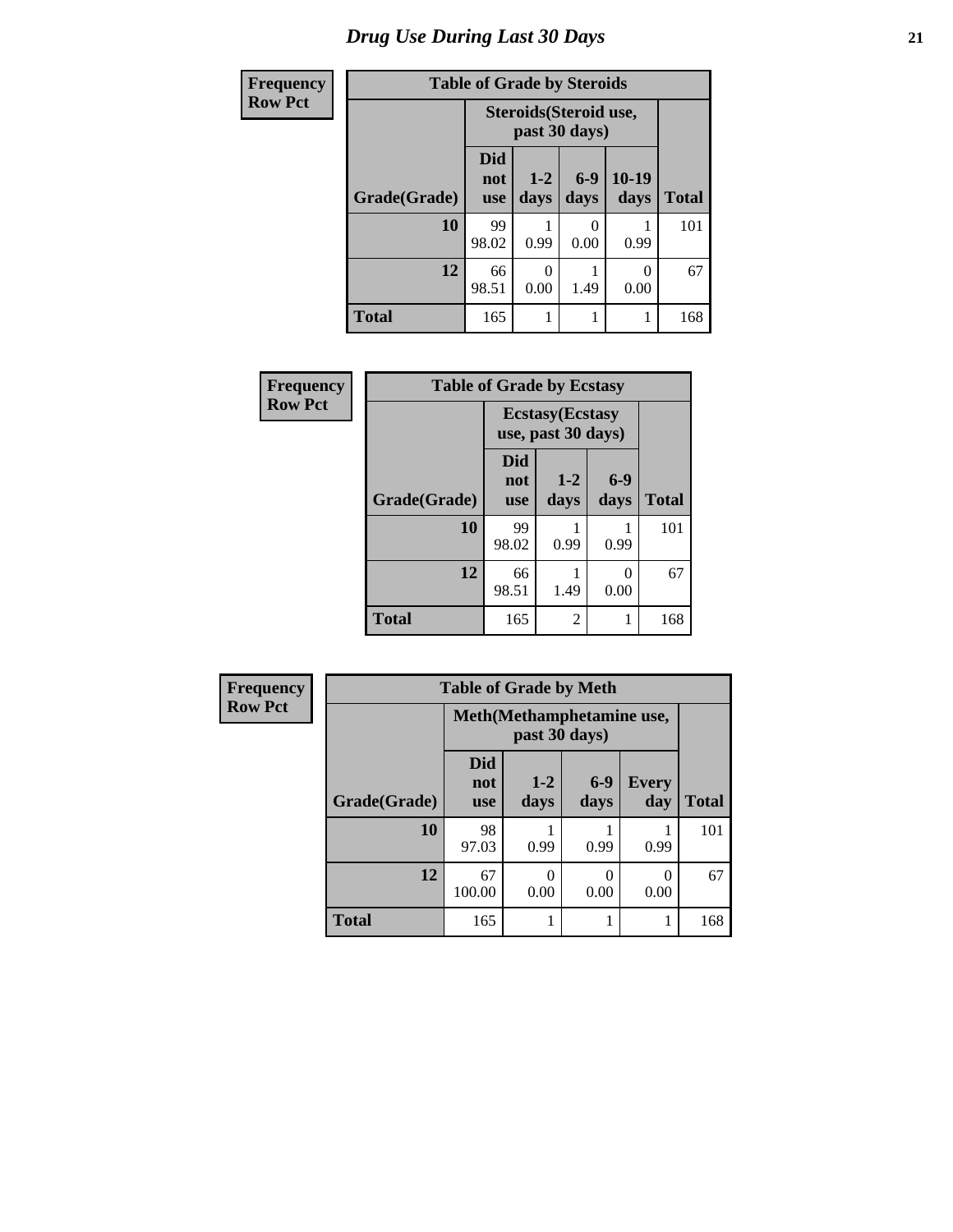# *Drug Use During Last 30 Days* **22**

| <b>Frequency</b> | <b>Table of Grade by Hallucinogens</b> |                                                   |                   |              |  |  |
|------------------|----------------------------------------|---------------------------------------------------|-------------------|--------------|--|--|
| <b>Row Pct</b>   |                                        | Hallucinogens (Hallucinogen<br>use, past 30 days) |                   |              |  |  |
|                  | Grade(Grade)                           | Did not use                                       | <b>10-19 days</b> | <b>Total</b> |  |  |
|                  | <b>10</b>                              | 99<br>98.02                                       | 1.98              | 101          |  |  |
|                  | 12                                     | 67<br>100.00                                      | 0.00              | 67           |  |  |
|                  | <b>Total</b>                           | 166                                               | $\mathfrak{D}$    | 168          |  |  |

| <b>Frequency</b> | <b>Table of Grade by Prescription</b> |                                                                                    |                 |                 |                        |                  |              |
|------------------|---------------------------------------|------------------------------------------------------------------------------------|-----------------|-----------------|------------------------|------------------|--------------|
| <b>Row Pct</b>   |                                       | <b>Prescription</b> (Prescription drugs)<br>not prescribed to me,<br>past 30 days) |                 |                 |                        |                  |              |
|                  | Grade(Grade)                          | <b>Did</b><br>not<br><b>use</b>                                                    | $1 - 2$<br>days | $3 - 5$<br>days | $6-9$<br>days          | $10-19$<br>days  | <b>Total</b> |
|                  | 10                                    | 94<br>93.07                                                                        | 0.99            | 3<br>2.97       | $\overline{c}$<br>1.98 | 0.99             | 101          |
|                  | 12                                    | 65<br>97.01                                                                        | 1.49            | 1.49            | $\Omega$<br>0.00       | $\Omega$<br>0.00 | 67           |
|                  | <b>Total</b>                          | 159                                                                                | $\overline{2}$  | 4               | $\overline{2}$         |                  | 168          |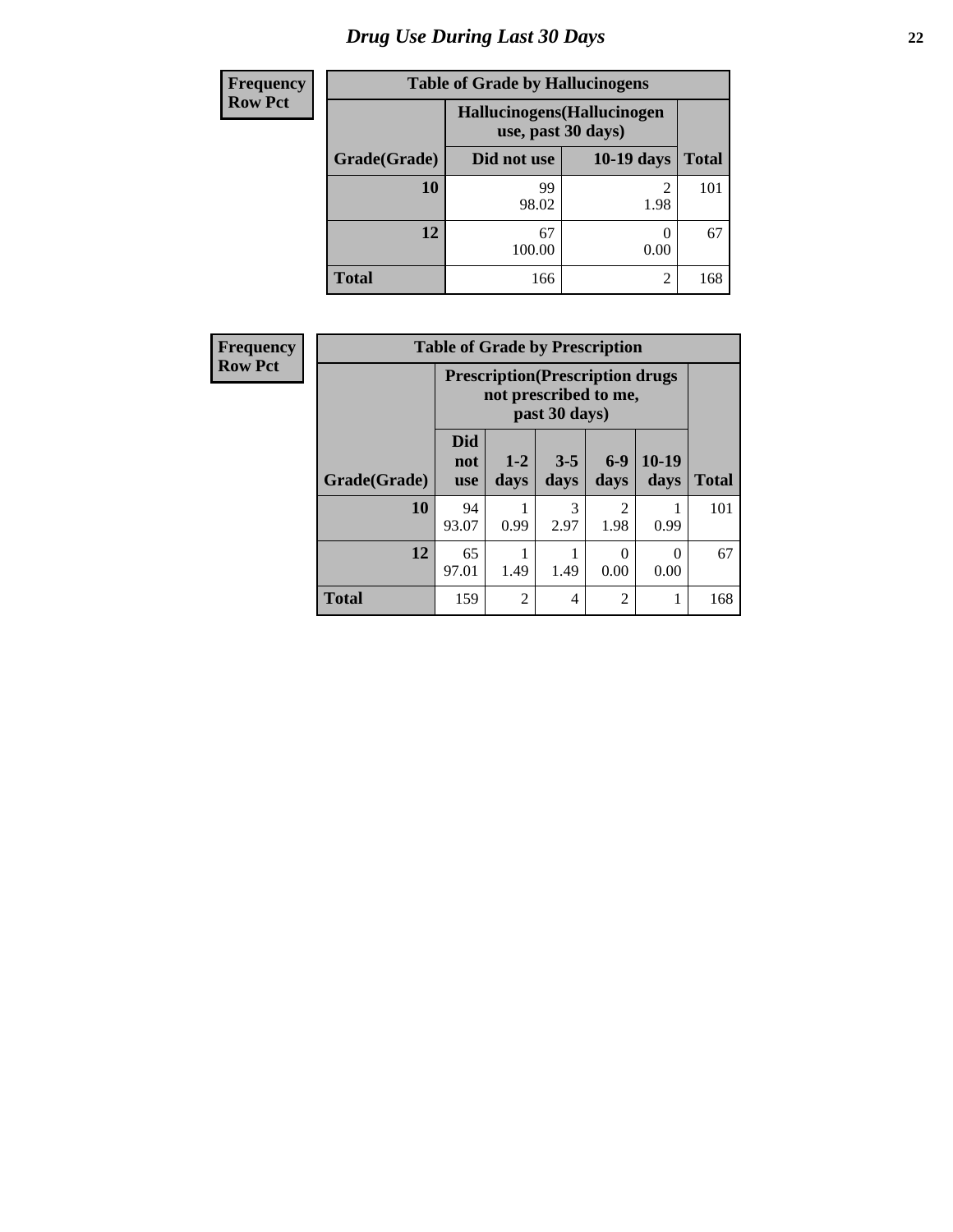| Frequency      | <b>Table of Alcoholease by Grade</b>              |                    |             |              |  |
|----------------|---------------------------------------------------|--------------------|-------------|--------------|--|
| <b>Col Pct</b> | <b>Alcoholease</b> (It is<br>easy to get alcohol) | Grade(Grade)<br>10 | 12          | <b>Total</b> |  |
|                | <b>Strongly Agree</b>                             | 26<br>25.74        | 18<br>26.87 | 44           |  |
|                | <b>Somewhat Agree</b>                             | 23<br>22.77        | 18<br>26.87 | 41           |  |
|                | <b>Somewhat Disagree</b>                          | 13<br>12.87        | 6<br>8.96   | 19           |  |
|                | <b>Strongly Disagree</b>                          | 39<br>38.61        | 25<br>37.31 | 64           |  |
|                | <b>Total</b>                                      | 101                | 67          | 168          |  |

| Frequency      | <b>Table of Cigarettesease by Grade</b>                  |                    |                                  |              |  |
|----------------|----------------------------------------------------------|--------------------|----------------------------------|--------------|--|
| <b>Col Pct</b> | Cigarettesease (It is<br>easy to get smoking<br>tobacco) | Grade(Grade)<br>10 | 12                               | <b>Total</b> |  |
|                | <b>Strongly Agree</b>                                    | 28<br>27.72        | 21<br>31.34                      | 49           |  |
|                | <b>Somewhat Agree</b>                                    | 17<br>16.83        | 14<br>20.90                      | 31           |  |
|                | <b>Somewhat Disagree</b>                                 | 8<br>7.92          | $\overline{\phantom{0}}$<br>7.46 | 13           |  |
|                | <b>Strongly Disagree</b>                                 | 48<br>47.52        | 27<br>40.30                      | 75           |  |
|                | <b>Total</b>                                             | 101                | 67                               | 168          |  |

| Frequency      | <b>Table of Smokelessease by Grade</b>                         |                    |             |              |
|----------------|----------------------------------------------------------------|--------------------|-------------|--------------|
| <b>Col Pct</b> | <b>Smokelessease</b> (It is<br>easy to get chewing<br>tobacco) | Grade(Grade)<br>10 | 12          | <b>Total</b> |
|                | <b>Strongly Agree</b>                                          | 15<br>14.85        | 15<br>22.39 | 30           |
|                | <b>Somewhat Agree</b>                                          | 11<br>10.89        | 11<br>16.42 | 22           |
|                | <b>Somewhat Disagree</b>                                       | 13<br>12.87        | 9<br>13.43  | 22           |
|                | <b>Strongly Disagree</b>                                       | 62<br>61.39        | 32<br>47.76 | 94           |
|                | <b>Total</b>                                                   | 101                | 67          | 168          |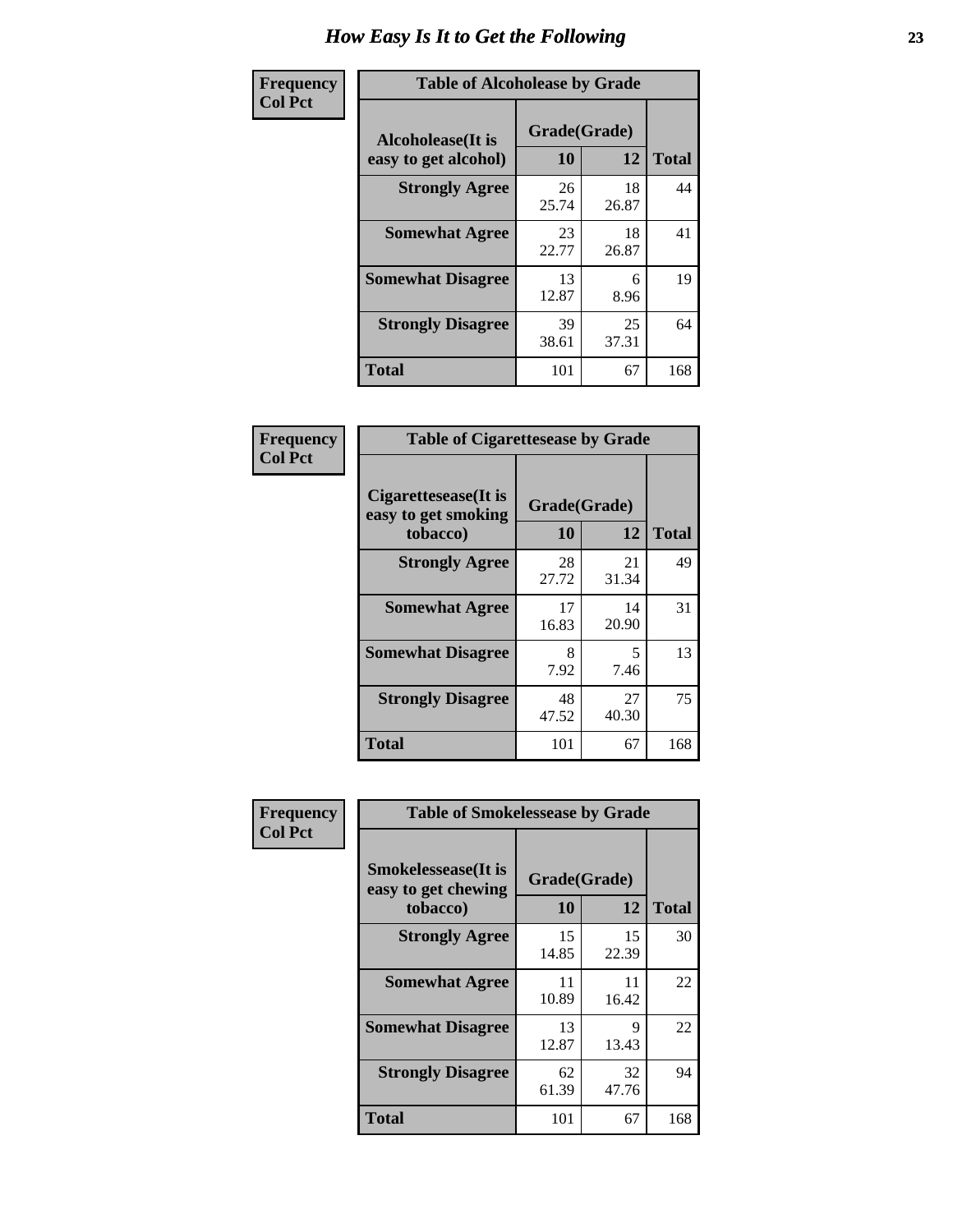| Frequency      | <b>Table of Marijuanaease by Grade</b>            |                           |             |              |  |
|----------------|---------------------------------------------------|---------------------------|-------------|--------------|--|
| <b>Col Pct</b> | Marijuanaease (It is<br>easy to get<br>marijuana) | Grade(Grade)<br><b>10</b> | 12          | <b>Total</b> |  |
|                | <b>Strongly Agree</b>                             | 36<br>35.64               | 33<br>49.25 | 69           |  |
|                | <b>Somewhat Agree</b>                             | 12<br>11.88               | 5<br>7.46   | 17           |  |
|                | <b>Somewhat Disagree</b>                          | 11<br>10.89               | 3<br>4.48   | 14           |  |
|                | <b>Strongly Disagree</b>                          | 42<br>41.58               | 26<br>38.81 | 68           |  |
|                | <b>Total</b>                                      | 101                       | 67          | 168          |  |

| <b>Table of Cocaineease by Grade</b>              |                    |              |     |  |  |  |
|---------------------------------------------------|--------------------|--------------|-----|--|--|--|
| <b>Cocaineease</b> (It is<br>easy to get cocaine) | Grade(Grade)<br>10 | <b>Total</b> |     |  |  |  |
| <b>Strongly Agree</b>                             | 14<br>13.86        | 13<br>19.40  | 27  |  |  |  |
| <b>Somewhat Agree</b>                             | 15<br>14.85        | 10<br>14.93  | 25  |  |  |  |
| <b>Somewhat Disagree</b>                          | 6<br>5.94          | 10<br>14.93  | 16  |  |  |  |
| <b>Strongly Disagree</b>                          | 66<br>65.35        | 34<br>50.75  | 100 |  |  |  |
| <b>Total</b>                                      | 101                | 67           | 168 |  |  |  |

| Frequency      | <b>Table of Inhalantsease by Grade</b>                   |                          |             |              |
|----------------|----------------------------------------------------------|--------------------------|-------------|--------------|
| <b>Col Pct</b> | <b>Inhalantsease</b> (It is<br>easy to get<br>inhalants) | Grade(Grade)<br>10<br>12 |             | <b>Total</b> |
|                | <b>Strongly Agree</b>                                    | 24<br>23.76              | 17<br>25.37 | 41           |
|                | <b>Somewhat Agree</b>                                    | 11<br>10.89              | 9<br>13.43  | 20           |
|                | <b>Somewhat Disagree</b>                                 | 9<br>8.91                | 8<br>11.94  | 17           |
|                | <b>Strongly Disagree</b>                                 | 57<br>56.44              | 33<br>49.25 | 90           |
|                | <b>Total</b>                                             | 101                      | 67          | 168          |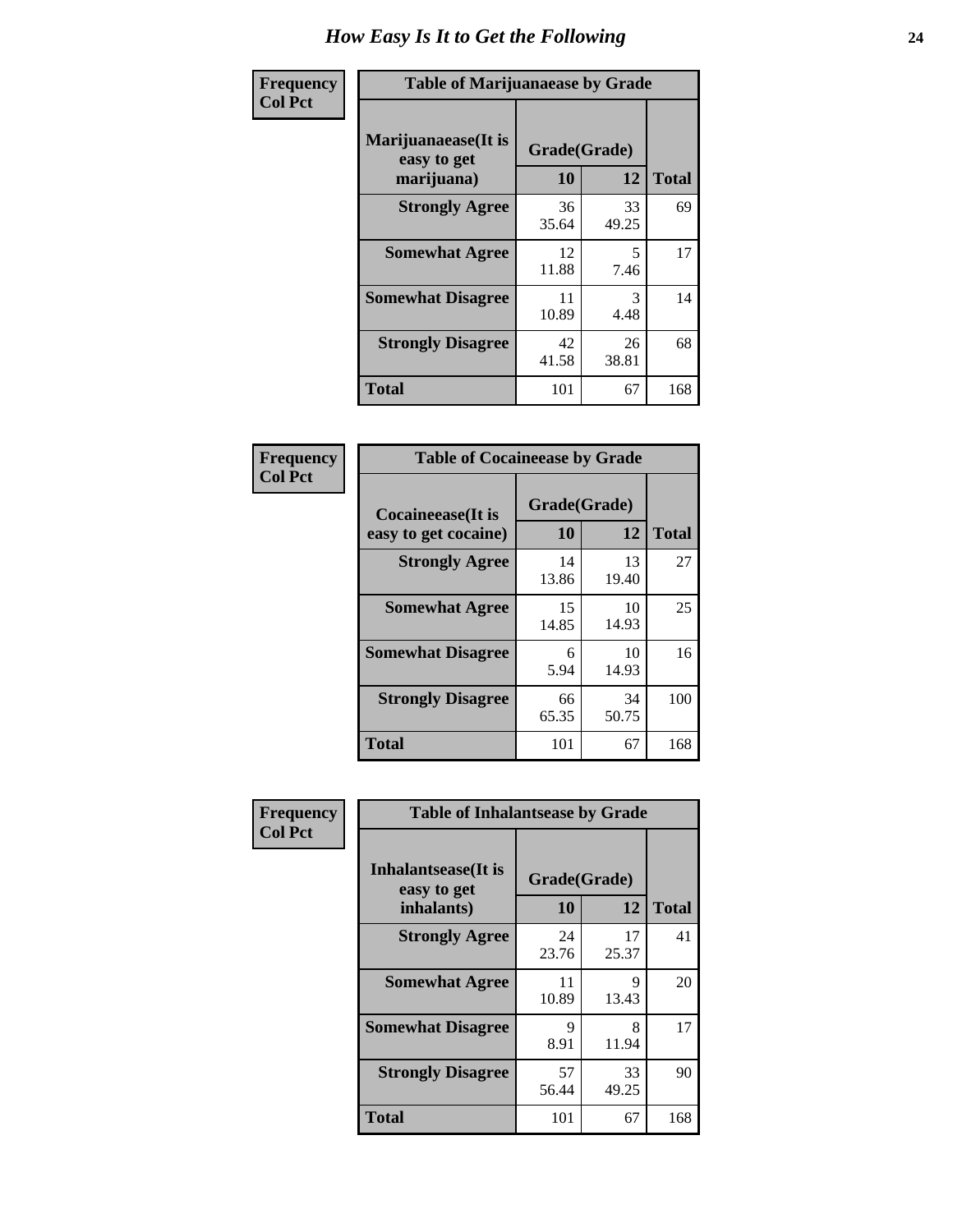| Frequency      | <b>Table of Steroidsease by Grade</b>               |                    |             |              |  |  |  |  |
|----------------|-----------------------------------------------------|--------------------|-------------|--------------|--|--|--|--|
| <b>Col Pct</b> | <b>Steroidsease</b> (It is<br>easy to get steroids) | Grade(Grade)<br>10 | 12          | <b>Total</b> |  |  |  |  |
|                | <b>Strongly Agree</b>                               | 11<br>10.89        | 12<br>17.91 | 23           |  |  |  |  |
|                | <b>Somewhat Agree</b>                               | 9<br>8.91          | 8<br>11.94  | 17           |  |  |  |  |
|                | <b>Somewhat Disagree</b>                            | 13<br>12.87        | 12<br>17.91 | 25           |  |  |  |  |
|                | <b>Strongly Disagree</b>                            | 68<br>67.33        | 35<br>52.24 | 103          |  |  |  |  |
|                | <b>Total</b>                                        | 101                | 67          | 168          |  |  |  |  |

| <b>Frequency</b> | Tal              |
|------------------|------------------|
| <b>Col Pct</b>   |                  |
|                  | <b>Ecstasyes</b> |
|                  | easy to get      |

 $\Gamma$ 

| <b>Table of Ecstasyease by Grade</b>              |             |                    |     |  |  |  |  |
|---------------------------------------------------|-------------|--------------------|-----|--|--|--|--|
| <b>Ecstasyease</b> (It is<br>easy to get ecstasy) | 10          | Grade(Grade)<br>12 |     |  |  |  |  |
| <b>Strongly Agree</b>                             | 15<br>14.85 | 18<br>26.87        | 33  |  |  |  |  |
| <b>Somewhat Agree</b>                             | 8<br>7.92   | 6<br>8.96          | 14  |  |  |  |  |
| <b>Somewhat Disagree</b>                          | 12<br>11.88 | 8<br>11.94         | 20  |  |  |  |  |
| <b>Strongly Disagree</b>                          | 66<br>65.35 | 35<br>52.24        | 101 |  |  |  |  |
| <b>Total</b>                                      | 101         | 67                 | 168 |  |  |  |  |

| Frequency      | <b>Table of Methease by Grade</b>                          |             | Grade(Grade)<br>12<br>12<br>17.91<br>6<br>8.96<br>12<br>17.91<br>37 |              |
|----------------|------------------------------------------------------------|-------------|---------------------------------------------------------------------|--------------|
| <b>Col Pct</b> | <b>Methease</b> (It is easy<br>to get<br>methamphetamines) | 10          |                                                                     | <b>Total</b> |
|                | <b>Strongly Agree</b>                                      | 12<br>11.88 |                                                                     | 24           |
|                | <b>Somewhat Agree</b>                                      | 10<br>9.90  |                                                                     | 16           |
|                | <b>Somewhat Disagree</b>                                   | 10<br>9.90  |                                                                     | 22           |
|                | <b>Strongly Disagree</b>                                   | 69<br>68.32 | 55.22                                                               | 106          |
|                | Total                                                      | 101         | 67                                                                  | 168          |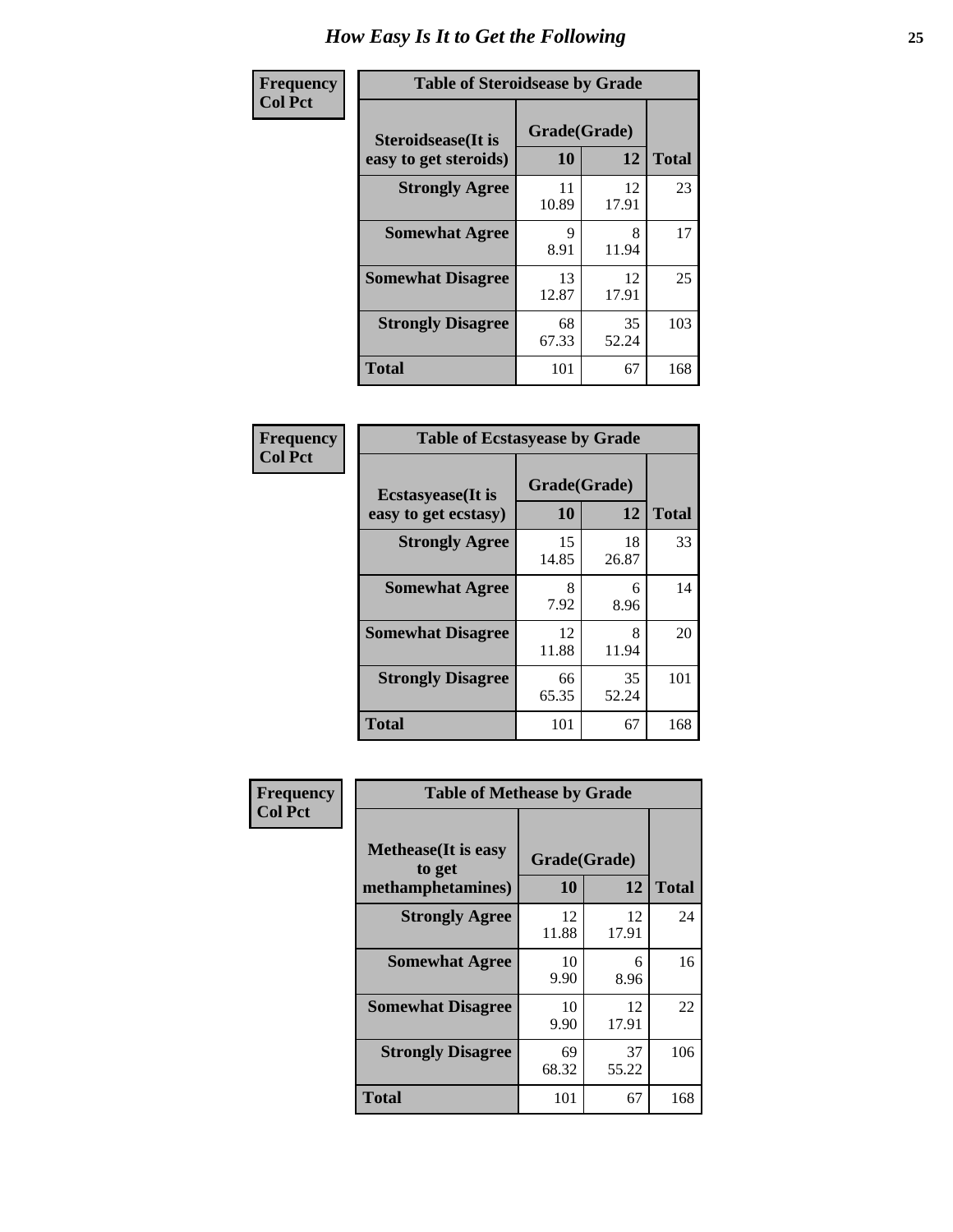| <b>Frequency</b> | <b>Table of Hallucinogensease by Grade</b>               |                    |             |              |  |  |  |  |
|------------------|----------------------------------------------------------|--------------------|-------------|--------------|--|--|--|--|
| <b>Col Pct</b>   | Hallucinogensease(It<br>is easy to get<br>hallucinogens) | Grade(Grade)<br>10 | 12          | <b>Total</b> |  |  |  |  |
|                  | <b>Strongly Agree</b>                                    | 12<br>11.88        | 13<br>19.40 | 25           |  |  |  |  |
|                  | <b>Somewhat Agree</b>                                    | 11<br>10.89        | 4<br>5.97   | 15           |  |  |  |  |
|                  | <b>Somewhat Disagree</b>                                 | 11<br>10.89        | 12<br>17.91 | 23           |  |  |  |  |
|                  | <b>Strongly Disagree</b>                                 | 67<br>66.34        | 38<br>56.72 | 105          |  |  |  |  |
|                  | <b>Total</b>                                             | 101                | 67          | 168          |  |  |  |  |

| Frequency<br>  Col Pct |
|------------------------|

| <b>Table of Prescriptionease by Grade</b>                                                |             |              |              |  |  |  |
|------------------------------------------------------------------------------------------|-------------|--------------|--------------|--|--|--|
| <b>Prescriptionease</b> (It<br>is easy to get<br>prescription drugs<br>not prescribed to |             | Grade(Grade) |              |  |  |  |
| me)                                                                                      | 10          | 12           | <b>Total</b> |  |  |  |
| <b>Strongly Agree</b>                                                                    | 22<br>21.78 | 20<br>29.85  | 42           |  |  |  |
| <b>Somewhat Agree</b>                                                                    | 15<br>14.85 | 10<br>14.93  | 25           |  |  |  |
| <b>Somewhat Disagree</b>                                                                 | 8<br>7.92   | 4<br>5.97    | 12           |  |  |  |
| <b>Strongly Disagree</b>                                                                 | 56<br>55.45 | 33<br>49.25  | 89           |  |  |  |
| Total                                                                                    | 101         | 67           | 168          |  |  |  |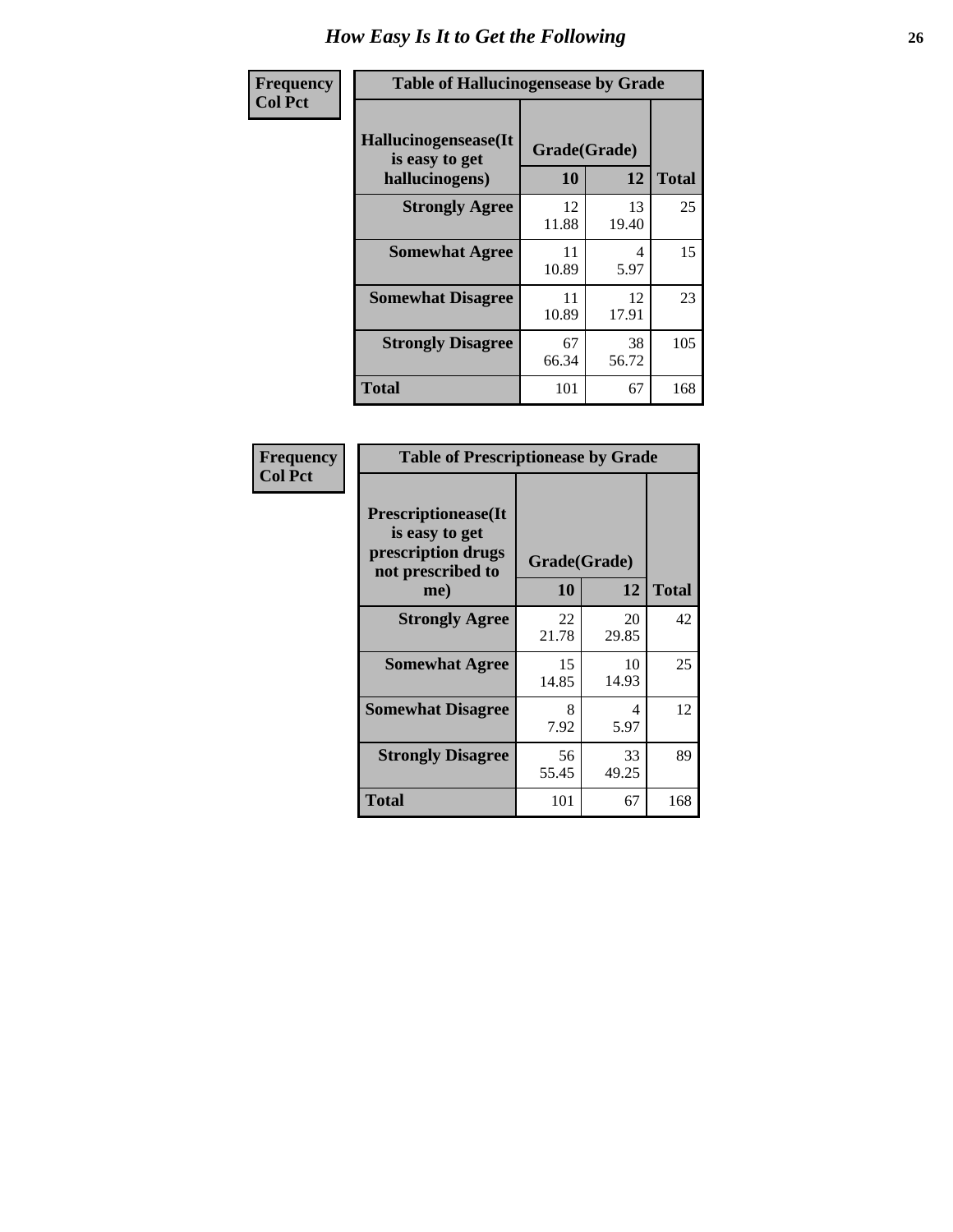#### *Age at Onset of Use* **27** *Results for "Age at Onset of Use" questions exclude students who said they did not use that substance*

| <b>Frequency</b> | <b>Table of Grade by Alcoholinit</b> |                                                  |                |            |                        |                        |                                |       |            |            |      |                       |              |
|------------------|--------------------------------------|--------------------------------------------------|----------------|------------|------------------------|------------------------|--------------------------------|-------|------------|------------|------|-----------------------|--------------|
| <b>Row Pct</b>   |                                      | Alcoholinit (I started using alcohol when I was) |                |            |                        |                        |                                |       |            |            |      |                       |              |
|                  | Grade(Grade)                         | <b>8 or</b><br>younger                           | 9 <sub>1</sub> | <b>10</b>  | 11                     | 12                     | 13                             | 14    | 15         | <b>16</b>  | 17   | <b>18 or</b><br>older | <b>Total</b> |
|                  | 10                                   | ↑<br>7.69                                        | 7.69           | 4<br>15.38 | 2<br>7.69              | $\overline{2}$<br>7.69 | 4<br>15.38                     | 19.23 | 11.54      | 3.85       | 3.85 | $\theta$<br>0.00      | 26           |
|                  | 12                                   | $\overline{2}$<br>8.33                           | 4.17           | 2<br>8.33  | $\overline{0}$<br>0.00 | 3<br>12.50             | ↑<br>8.33                      | 20.83 | 3<br>12.50 | 4<br>16.67 | 4.17 | 4.17                  | 24           |
|                  | <b>Total</b>                         | 4                                                | 3              | 6          | 2                      | 5                      | 6                              | 10    | 6          | 5          | 2    |                       | 50           |
|                  |                                      |                                                  |                |            |                        |                        | <b>Frequency Missing = 118</b> |       |            |            |      |                       |              |

| <b>Frequency</b> |                                                      |           |             |                |       |          | <b>Table of Grade by Cigarettesinit</b> |                  |               |            |       |                       |              |
|------------------|------------------------------------------------------|-----------|-------------|----------------|-------|----------|-----------------------------------------|------------------|---------------|------------|-------|-----------------------|--------------|
| <b>Row Pct</b>   | Cigarettesinit(I started smoking tobacco when I was) |           |             |                |       |          |                                         |                  |               |            |       |                       |              |
|                  | Grade(Grade)   younger                               | 8 or      | 9           | 10             | 11    | 12       | 13                                      | 14               | 15            | 16         | 17    | <b>18 or</b><br>older | <b>Total</b> |
|                  | 10                                                   | 0<br>0.00 | $0.00\vert$ | 11.11          | 22.22 | 11.11    | 22.22                                   | 11.11            | 11.11         | 11.11      | 0.00  | 0.00                  | 9            |
|                  | 12                                                   | 11.11     | 11.11       | 11.11          | 11.11 | $0.00\,$ | $\Omega$<br>0.00                        | $\Omega$<br>0.00 | 0<br>$0.00\,$ | 3<br>33.33 | 11.11 | 11.11                 | 9            |
|                  | <b>Total</b>                                         |           |             | $\overline{2}$ | 3     |          | $\mathcal{D}$                           |                  |               | 4          |       |                       | 18           |
|                  |                                                      |           |             |                |       |          | <b>Frequency Missing = 150</b>          |                  |               |            |       |                       |              |

*For Grade \* Smokelessinit all data are missing since all the levels of variable Smokelessinit are missing.*

| <b>Frequency</b> | <b>Table of Grade by Marijuanainit</b>               |                 |                  |                  |           |            |                           |            |                  |                  |                       |              |
|------------------|------------------------------------------------------|-----------------|------------------|------------------|-----------|------------|---------------------------|------------|------------------|------------------|-----------------------|--------------|
| <b>Row Pct</b>   | Marijuanainit (I started using marijuana when I was) |                 |                  |                  |           |            |                           |            |                  |                  |                       |              |
|                  | Grade(Grade)                                         | 8 or<br>younger | 9                | 11               | 12        | 13         | 14                        | 15         | <b>16</b>        | 17               | <b>18 or</b><br>older | <b>Total</b> |
|                  | 10                                                   | 5.88            | $\Omega$<br>0.00 | $\Omega$<br>0.00 | 29.41     | 3<br>17.65 | 4<br>23.53                | 3<br>17.65 | $\theta$<br>0.00 | $\Omega$<br>0.00 | 5.88                  | 17           |
|                  | 12                                                   | 7.69            | 7.69             | 7.69             | 0<br>0.00 | 7.69       | 15.38                     | 0<br>0.00  | 38.46            | 15.38            | $\Omega$<br>0.00      | 13           |
|                  | <b>Total</b>                                         | ∍               |                  |                  | 5         | 4          | 6                         | 3          |                  | 2                |                       | 30           |
|                  |                                                      |                 |                  |                  |           |            | Frequency Missing $= 138$ |            |                  |                  |                       |              |

*For Grade \* Cocaineinit all data are missing since all the levels of variable Cocaineinit are missing.*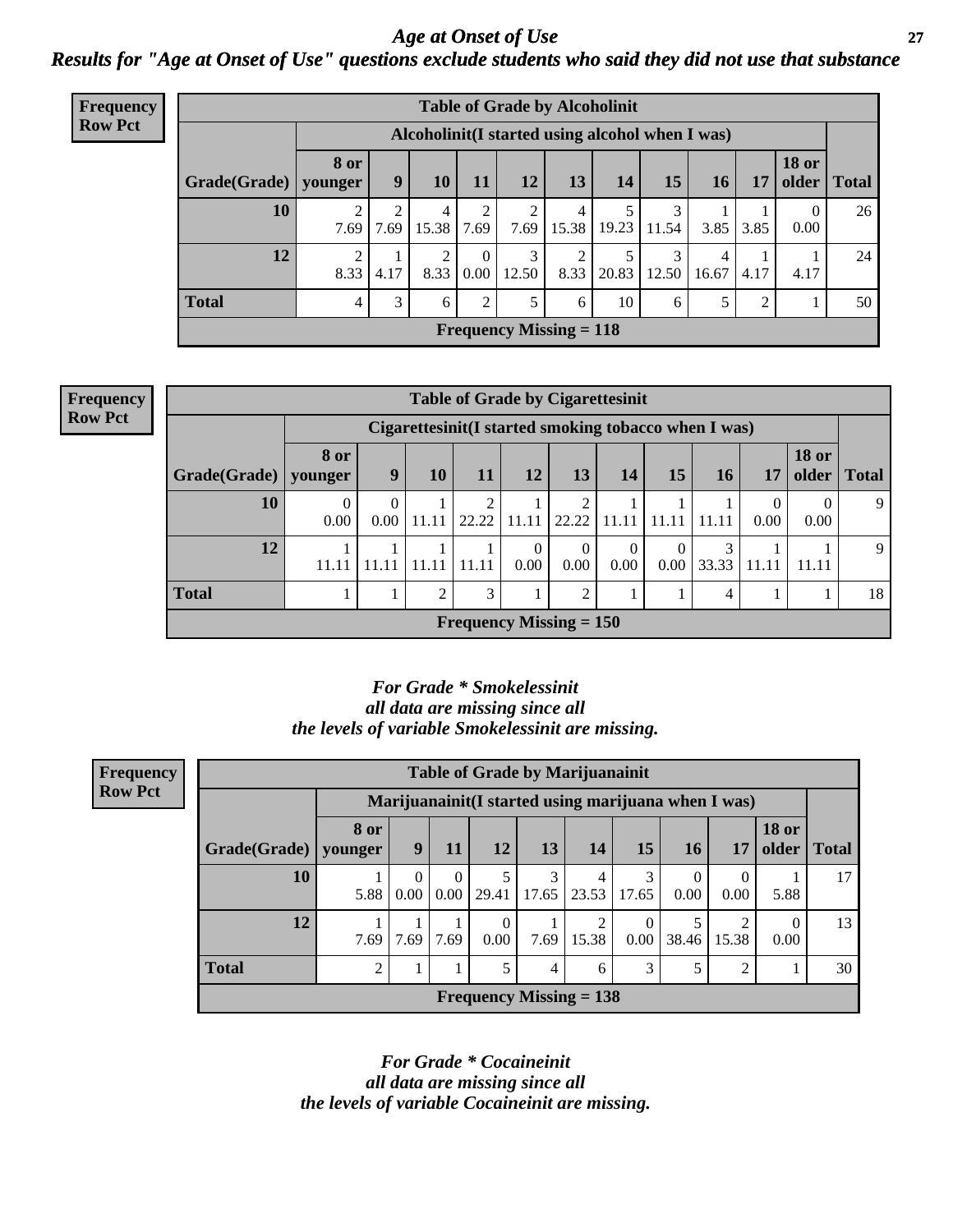#### *Age at Onset of Use* **28**

*Results for "Age at Onset of Use" questions exclude students who said they did not use that substance*

| Frequency      | <b>Table of Grade by Inhalantsinit</b> |                                                                     |              |  |  |  |  |  |  |
|----------------|----------------------------------------|---------------------------------------------------------------------|--------------|--|--|--|--|--|--|
| <b>Row Pct</b> |                                        | Inhalantsinit(I<br>started using<br><i>inhalants</i><br>when I was) |              |  |  |  |  |  |  |
|                | Grade(Grade)                           | 14                                                                  | <b>Total</b> |  |  |  |  |  |  |
|                | 10                                     | 100.00                                                              |              |  |  |  |  |  |  |
|                | 12                                     |                                                                     | 0            |  |  |  |  |  |  |
|                | <b>Total</b>                           |                                                                     | 1            |  |  |  |  |  |  |
|                |                                        | Frequency Missing $= 167$                                           |              |  |  |  |  |  |  |

| <b>Frequency</b> | <b>Table of Grade by Steroidsinit</b> |                                                            |              |  |  |  |  |  |  |
|------------------|---------------------------------------|------------------------------------------------------------|--------------|--|--|--|--|--|--|
| <b>Row Pct</b>   |                                       | Steroidsinit(I<br>started using<br>steroids<br>when I was) |              |  |  |  |  |  |  |
|                  | Grade(Grade)                          | 18 or older                                                | <b>Total</b> |  |  |  |  |  |  |
|                  | 10                                    | 0                                                          | 0            |  |  |  |  |  |  |
|                  | 12                                    | 100.00                                                     |              |  |  |  |  |  |  |
|                  | <b>Total</b>                          |                                                            |              |  |  |  |  |  |  |
|                  |                                       | <b>Frequency Missing = 167</b>                             |              |  |  |  |  |  |  |

| <b>Frequency</b> | <b>Table of Grade by Ecstasyinit</b> |                                                             |              |  |
|------------------|--------------------------------------|-------------------------------------------------------------|--------------|--|
| <b>Row Pct</b>   |                                      | Ecstasyinit(I<br>started<br>using<br>ecstasy<br>when I was) |              |  |
|                  | Grade(Grade)                         | 18 or older                                                 | <b>Total</b> |  |
|                  | 10                                   | 0                                                           |              |  |
|                  |                                      |                                                             |              |  |
|                  | 12                                   | 100.00                                                      |              |  |
|                  | <b>Total</b>                         | 1                                                           |              |  |
|                  |                                      | Frequency Missing $= 167$                                   |              |  |

*For Grade \* Methinit all data are missing since all the levels of variable Methinit are missing.*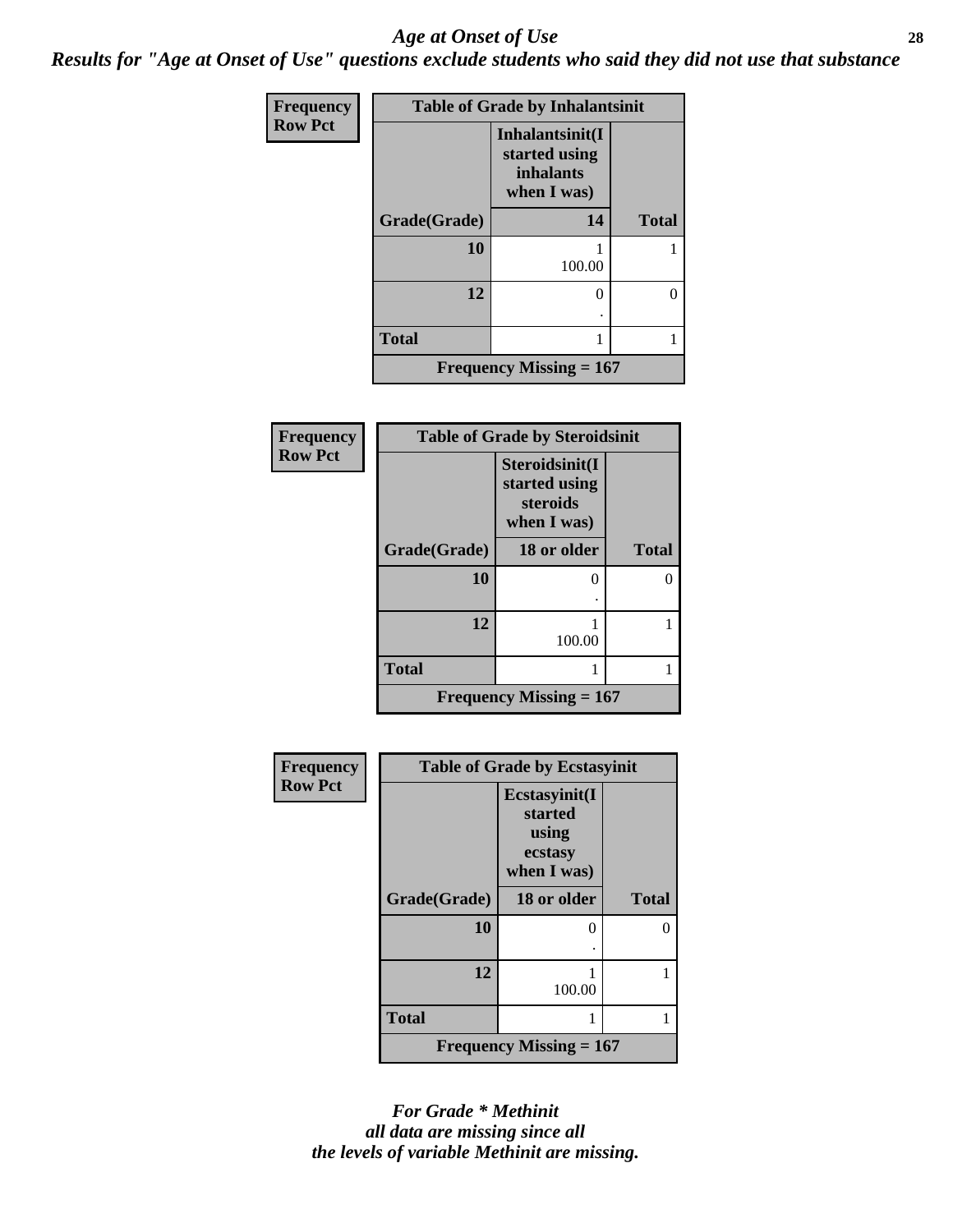*Age at Onset of Use* **29**

*Results for "Age at Onset of Use" questions exclude students who said they did not use that substance*

#### *For Grade \* Hallucinogensinit all data are missing since all the levels of variable Hallucinogensinit are missing.*

| Frequency      | <b>Table of Grade by Prescriptioninit</b> |                  |                                                                                                 |       |                           |                  |           |                 |              |
|----------------|-------------------------------------------|------------------|-------------------------------------------------------------------------------------------------|-------|---------------------------|------------------|-----------|-----------------|--------------|
| <b>Row Pct</b> |                                           |                  | <b>Prescriptioninit (I started using prescription</b><br>drugs not prescribed to me when I was) |       |                           |                  |           |                 |              |
|                | Grade(Grade)   younger                    | 8 or             | <b>10</b>                                                                                       | 11    | <b>12</b>                 | 14               | 15        | 16 <sup>1</sup> | <b>Total</b> |
|                | 10                                        | 20.00            | $\mathfrak{D}$<br>40.00                                                                         | 0.00  | 20.00                     | $\Omega$<br>0.00 | 20.00     | 0.00            | 5            |
|                | 12                                        | $\Omega$<br>0.00 | $\mathfrak{D}$<br>33.33                                                                         | 16.67 | $\Omega$<br>0.00          | 16.67            | 0<br>0.00 | ာ<br>33.33      | 6            |
|                | <b>Total</b>                              |                  | 4                                                                                               |       |                           |                  |           | $\mathfrak{D}$  | 11           |
|                |                                           |                  |                                                                                                 |       | Frequency Missing $= 157$ |                  |           |                 |              |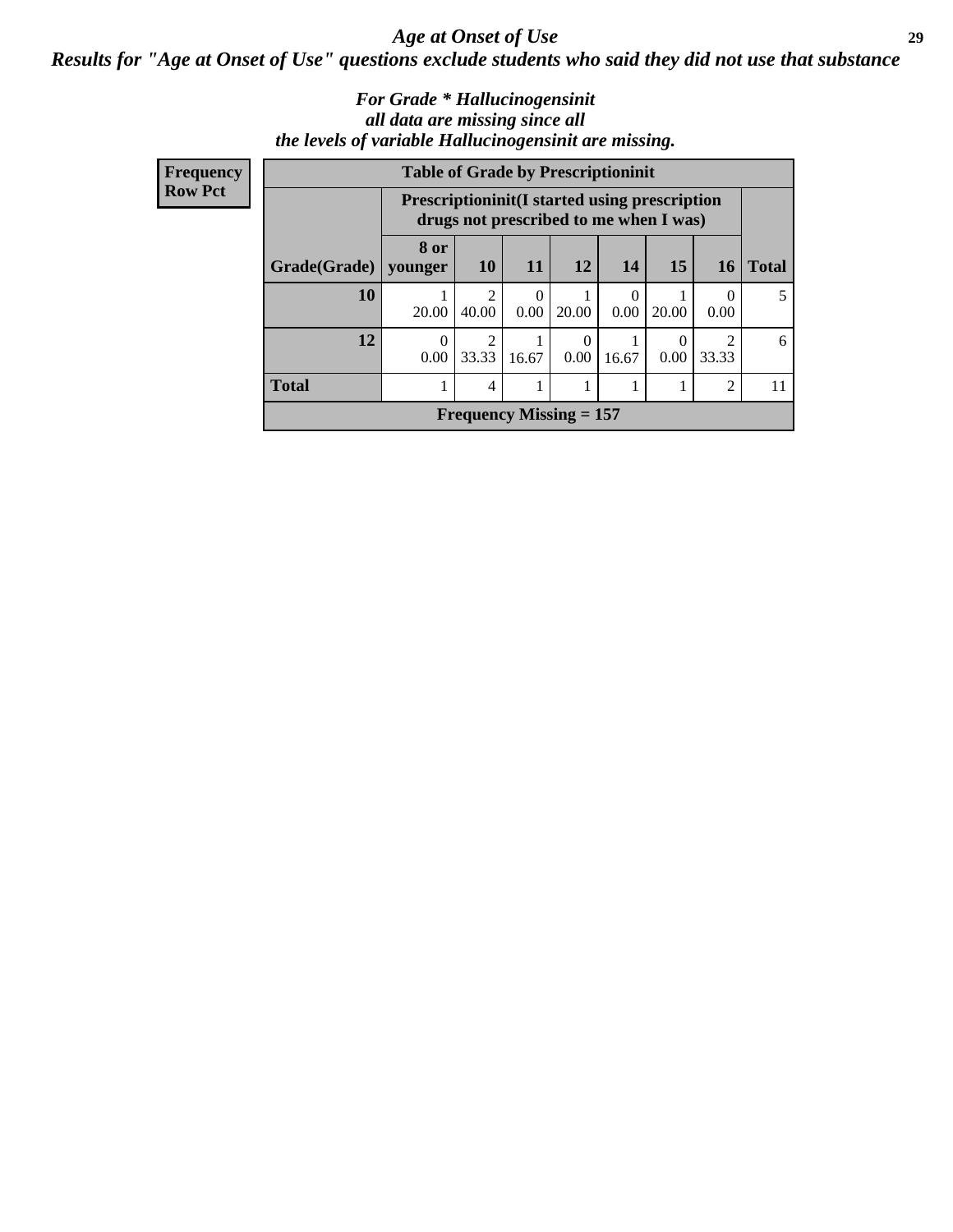| Frequency      | <b>Table of Alcoholharm by Grade</b>          |                    |             |              |
|----------------|-----------------------------------------------|--------------------|-------------|--------------|
| <b>Col Pct</b> | Alcoholharm(I<br>think alcohol is<br>harmful) | Grade(Grade)<br>10 | 12          | <b>Total</b> |
|                | <b>Strongly Agree</b>                         | 69<br>68.32        | 43<br>64.18 | 112          |
|                | <b>Somewhat Agree</b>                         | 20<br>19.80        | 14<br>20.90 | 34           |
|                | <b>Somewhat Disagree</b>                      | 3<br>2.97          | 4<br>5.97   | 7            |
|                | <b>Strongly Disagree</b>                      | 9<br>8.91          | 6<br>8.96   | 15           |
|                | <b>Total</b>                                  | 101                | 67          | 168          |

#### **Frequency Col Pct**

г

| <b>Table of Cigarettesharm by Grade</b>         |              |             |              |  |  |
|-------------------------------------------------|--------------|-------------|--------------|--|--|
| Cigarettesharm(I<br>think smoking<br>tobacco is | Grade(Grade) |             |              |  |  |
| harmful)                                        | 10           | 12          | <b>Total</b> |  |  |
| <b>Strongly Agree</b>                           | 84<br>83.17  | 57<br>85.07 | 141          |  |  |
| <b>Somewhat Agree</b>                           | 10<br>9.90   | 5<br>7.46   | 15           |  |  |
| <b>Strongly Disagree</b>                        | 7<br>6.93    | 5<br>7.46   | 12           |  |  |
| <b>Total</b>                                    | 101          | 67          | 168          |  |  |

| Frequency      | <b>Table of Smokelessharm by Grade</b> |              |                           |              |  |  |
|----------------|----------------------------------------|--------------|---------------------------|--------------|--|--|
| <b>Col Pct</b> | Smokelessharm(I<br>think chewing       | Grade(Grade) |                           |              |  |  |
|                | tobacco is harmful)                    | <b>10</b>    | 12                        | <b>Total</b> |  |  |
|                | <b>Strongly Agree</b>                  | 86<br>85.15  | 60<br>89.55               | 146          |  |  |
|                | <b>Somewhat Agree</b>                  | 8<br>7.92    | 3<br>4.48                 | 11           |  |  |
|                | <b>Somewhat Disagree</b>               | 2<br>1.98    | $\mathbf{\Omega}$<br>0.00 | 2            |  |  |
|                | <b>Strongly Disagree</b>               | 5<br>4.95    | 4<br>5.97                 | 9            |  |  |
|                | <b>Total</b>                           | 101          | 67                        | 168          |  |  |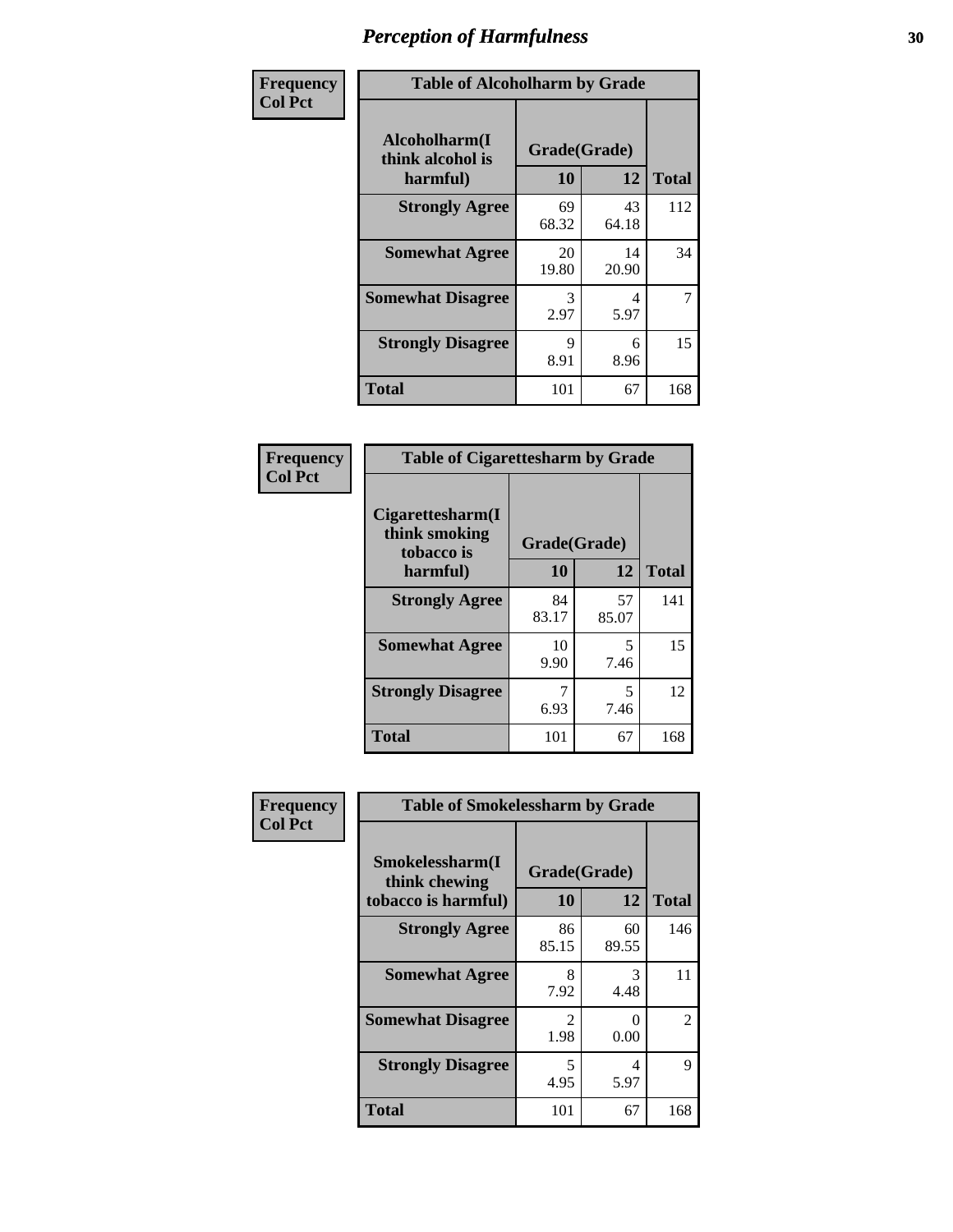| Frequency      | <b>Table of Marijuanaharm by Grade</b>            |                    |                                  |              |
|----------------|---------------------------------------------------|--------------------|----------------------------------|--------------|
| <b>Col Pct</b> | Marijuanaharm(I<br>think marijuana is<br>harmful) | Grade(Grade)<br>10 | 12                               | <b>Total</b> |
|                | <b>Strongly Agree</b>                             | 67<br>66.34        | 47<br>70.15                      | 114          |
|                | <b>Somewhat Agree</b>                             | 14<br>13.86        | 5<br>7.46                        | 19           |
|                | <b>Somewhat Disagree</b>                          | 4<br>3.96          | $\overline{\phantom{0}}$<br>7.46 | 9            |
|                | <b>Strongly Disagree</b>                          | 16<br>15.84        | 10<br>14.93                      | 26           |
|                | <b>Total</b>                                      | 101                | 67                               | 168          |

| <b>Table of Cocaineharm by Grade</b>          |                           |             |              |  |  |
|-----------------------------------------------|---------------------------|-------------|--------------|--|--|
| Cocaineharm(I<br>think cocaine is<br>harmful) | Grade(Grade)<br><b>10</b> | 12          | <b>Total</b> |  |  |
| <b>Strongly Agree</b>                         | 88<br>87.13               | 62<br>92.54 | 150          |  |  |
| <b>Somewhat Agree</b>                         | 6<br>5.94                 | 2<br>2.99   | 8            |  |  |
| <b>Somewhat Disagree</b>                      | 0.99                      | 0<br>0.00   |              |  |  |
| <b>Strongly Disagree</b>                      | 6<br>5.94                 | 3<br>4.48   | 9            |  |  |
| <b>Total</b>                                  | 101                       | 67          | 168          |  |  |

| Frequency      | <b>Table of Inhalantsharm by Grade</b>             |                    |             |              |
|----------------|----------------------------------------------------|--------------------|-------------|--------------|
| <b>Col Pct</b> | Inhalantsharm(I<br>think inhalants are<br>harmful) | Grade(Grade)<br>10 | 12          | <b>Total</b> |
|                | <b>Strongly Agree</b>                              | 85<br>84.16        | 61<br>91.04 | 146          |
|                | <b>Somewhat Agree</b>                              | 10<br>9.90         | 3<br>4.48   | 13           |
|                | <b>Somewhat Disagree</b>                           | 0.99               | 0<br>0.00   |              |
|                | <b>Strongly Disagree</b>                           | 5<br>4.95          | 3<br>4.48   | 8            |
|                | <b>Total</b>                                       | 101                | 67          | 168          |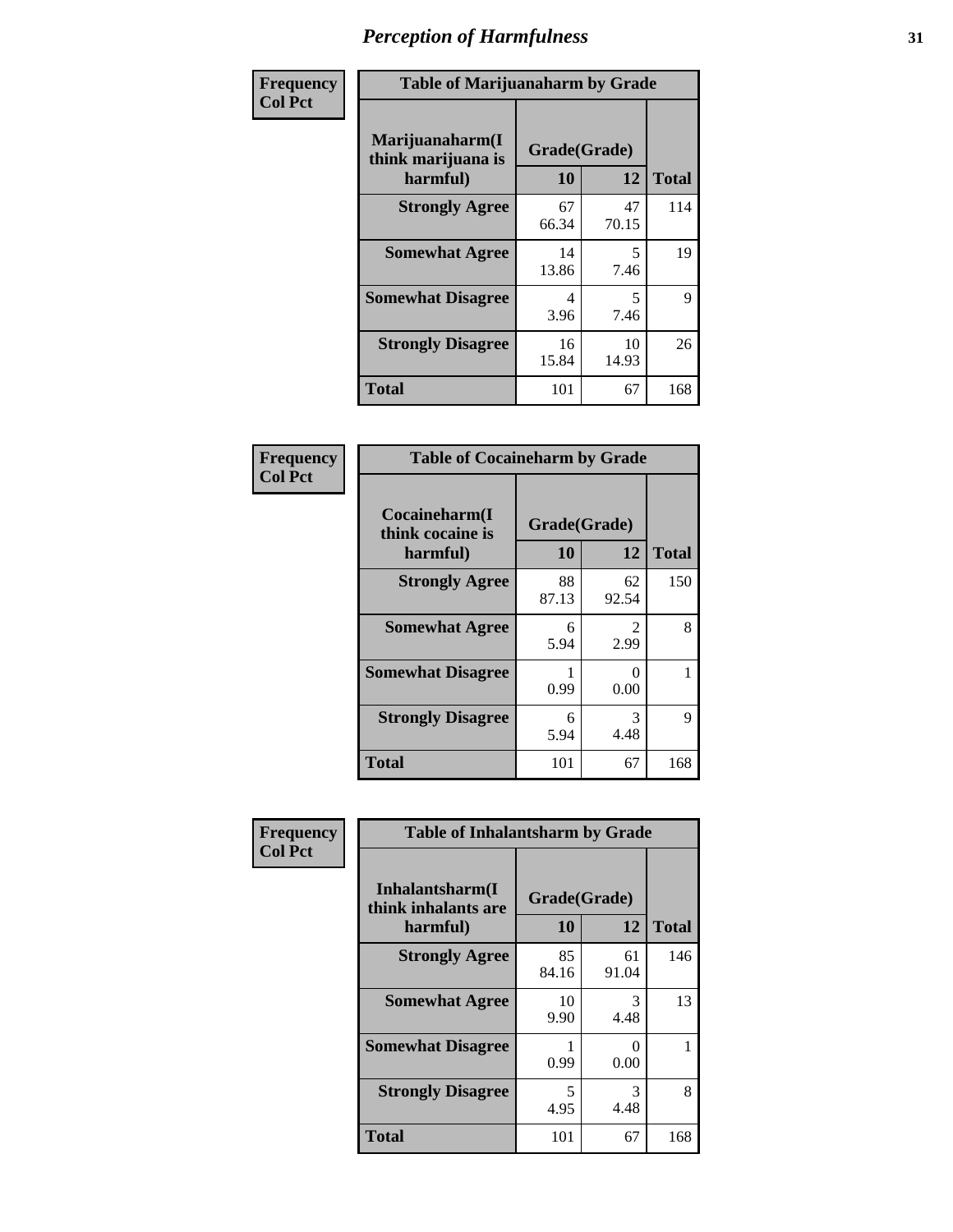| Frequency      | <b>Table of Steroidsharm by Grade</b>            |                                     |                        |              |
|----------------|--------------------------------------------------|-------------------------------------|------------------------|--------------|
| <b>Col Pct</b> | Steroidsharm(I<br>think steroids are<br>harmful) | Grade(Grade)<br>10                  | 12                     | <b>Total</b> |
|                | <b>Strongly Agree</b>                            | 87<br>86.14                         | 58<br>86.57            | 145          |
|                | <b>Somewhat Agree</b>                            | 6.93                                | 4<br>5.97              | 11           |
|                | <b>Somewhat Disagree</b>                         | $\mathcal{D}_{\mathcal{L}}$<br>1.98 | $\mathfrak{D}$<br>2.99 | 4            |
|                | <b>Strongly Disagree</b>                         | 5<br>4.95                           | 3<br>4.48              | 8            |
|                | <b>Total</b>                                     | 101                                 | 67                     | 168          |

| <b>Table of Ecstasyharm by Grade</b>          |                    |                           |              |  |  |  |
|-----------------------------------------------|--------------------|---------------------------|--------------|--|--|--|
| Ecstasyharm(I<br>think ecstasy is<br>harmful) | Grade(Grade)<br>10 | 12                        | <b>Total</b> |  |  |  |
| <b>Strongly Agree</b>                         | 85<br>84.16        | 59<br>88.06               | 144          |  |  |  |
| <b>Somewhat Agree</b>                         | 9<br>8.91          | 5<br>7.46                 | 14           |  |  |  |
| <b>Somewhat Disagree</b>                      | 0.99               | $\mathbf{\Omega}$<br>0.00 | 1            |  |  |  |
| <b>Strongly Disagree</b>                      | 6<br>5.94          | 3<br>4.48                 | 9            |  |  |  |
| <b>Total</b>                                  | 101                | 67                        | 168          |  |  |  |

| Frequency      |                                              | <b>Table of Methharm by Grade</b> |                                  |              |  |
|----------------|----------------------------------------------|-----------------------------------|----------------------------------|--------------|--|
| <b>Col Pct</b> | <b>Methharm</b> (I think<br>methamphetamines | Grade(Grade)                      |                                  |              |  |
|                | are harmful)                                 | 10                                | 12                               | <b>Total</b> |  |
|                | <b>Strongly Agree</b>                        | 88<br>87.13                       | 62<br>92.54                      | 150          |  |
|                | <b>Somewhat Agree</b>                        | 6.93                              | $\overline{\mathcal{L}}$<br>2.99 | 9            |  |
|                | <b>Strongly Disagree</b>                     | 6<br>5.94                         | 3<br>4.48                        | 9            |  |
|                | <b>Total</b>                                 | 101                               | 67                               | 168          |  |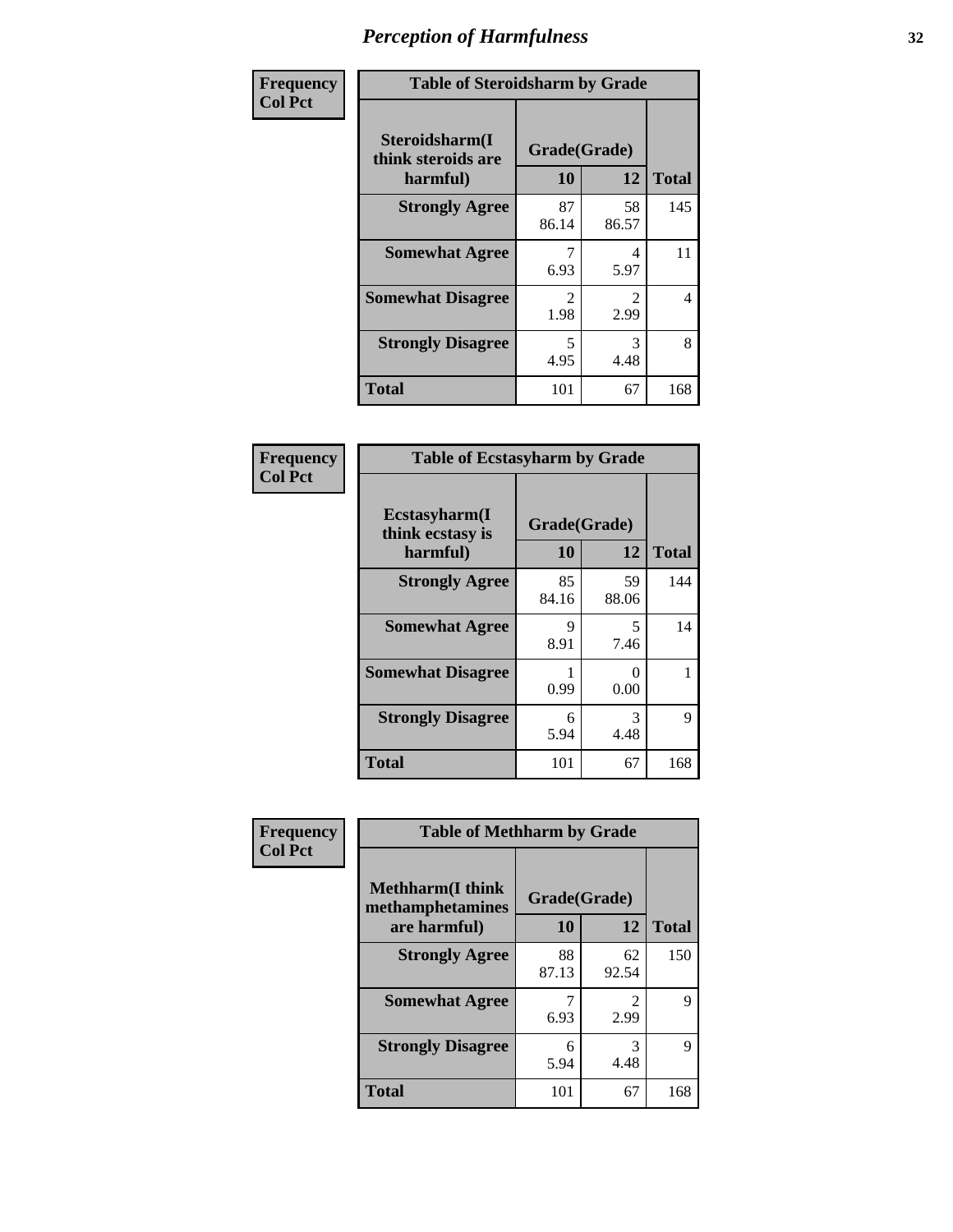| Frequency      | <b>Table of Hallucinogensharm by Grade</b>                 |                    |                       |              |
|----------------|------------------------------------------------------------|--------------------|-----------------------|--------------|
| <b>Col Pct</b> | Hallucinogensharm(I<br>think hallucinogens<br>are harmful) | Grade(Grade)<br>10 | 12                    | <b>Total</b> |
|                | <b>Strongly Agree</b>                                      | 88<br>87.13        | 62<br>92.54           | 150          |
|                | <b>Somewhat Agree</b>                                      | 6.93               | $\mathcal{L}$<br>2.99 | 9            |
|                | <b>Somewhat Disagree</b>                                   | 0.99               | 0<br>0.00             | 1            |
|                | <b>Strongly Disagree</b>                                   | 5<br>4.95          | 3<br>4.48             | 8            |
|                | <b>Total</b>                                               | 101                | 67                    | 168          |

| <b>Table of Prescriptionharm by Grade</b>                                         |              |                                     |              |  |  |
|-----------------------------------------------------------------------------------|--------------|-------------------------------------|--------------|--|--|
| <b>Prescriptionharm(I)</b><br>think prescription<br>drugs not<br>prescribed to me | Grade(Grade) |                                     |              |  |  |
| are harmful)                                                                      | 10           | 12                                  | <b>Total</b> |  |  |
| <b>Strongly Agree</b>                                                             | 80<br>79.21  | 55<br>82.09                         | 135          |  |  |
| <b>Somewhat Agree</b>                                                             | 9<br>8.91    | 6<br>8.96                           | 15           |  |  |
| <b>Somewhat Disagree</b>                                                          | 6<br>5.94    | $\mathcal{D}_{\mathcal{L}}$<br>2.99 | 8            |  |  |
| <b>Strongly Disagree</b>                                                          | 6<br>5.94    | 4<br>5.97                           | 10           |  |  |
| <b>Total</b>                                                                      | 101          | 67                                  | 168          |  |  |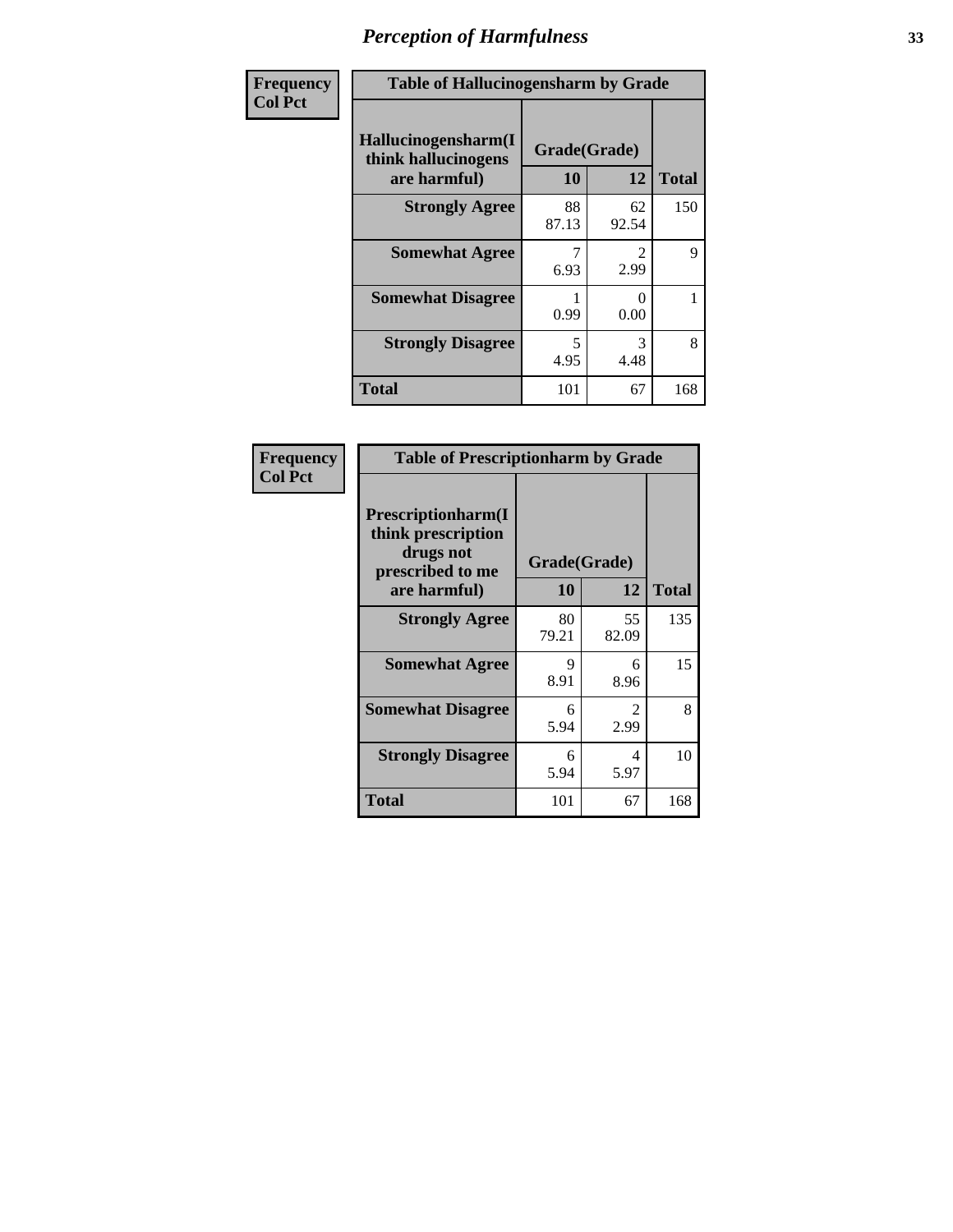# *Disapproval by Adults* **34**

| Frequency      | <b>Table of Alcoholadult by Grade</b>                                 |                    |             |              |
|----------------|-----------------------------------------------------------------------|--------------------|-------------|--------------|
| <b>Col Pct</b> | <b>Alcoholadult</b> (Adults<br>would disapprove if<br>I used alcohol) | Grade(Grade)<br>10 | 12          | <b>Total</b> |
|                | <b>Strongly Agree</b>                                                 | 66<br>65.35        | 42<br>62.69 | 108          |
|                | <b>Somewhat Agree</b>                                                 | 7<br>6.93          | 11<br>16.42 | 18           |
|                | <b>Somewhat Disagree</b>                                              | 9<br>8.91          | 6<br>8.96   | 15           |
|                | <b>Strongly Disagree</b>                                              | 19<br>18.81        | 8<br>11.94  | 27           |
|                | <b>Total</b>                                                          | 101                | 67          | 168          |

| <b>Table of Tobaccoadult by Grade</b>                                                             |             |             |     |  |  |
|---------------------------------------------------------------------------------------------------|-------------|-------------|-----|--|--|
| <b>Tobaccoadult</b> (Adults<br>Grade(Grade)<br>would disapprove if<br>10<br>12<br>I used tobacco) |             |             |     |  |  |
| <b>Strongly Agree</b>                                                                             | 80<br>79.21 | 54<br>80.60 | 134 |  |  |
| <b>Somewhat Agree</b>                                                                             | 6<br>5.94   | 5<br>7.46   | 11  |  |  |
| <b>Somewhat Disagree</b>                                                                          | 3<br>2.97   | 1.49        | 4   |  |  |
| <b>Strongly Disagree</b>                                                                          | 12<br>11.88 | 10.45       | 19  |  |  |
| <b>Total</b>                                                                                      | 101         | 67          | 168 |  |  |

| Frequency      | <b>Table of Marijuanaadult by Grade</b>                           |                    |                        |              |
|----------------|-------------------------------------------------------------------|--------------------|------------------------|--------------|
| <b>Col Pct</b> | Marijuanaadult(Adults<br>would disapprove if I<br>used marijuana) | Grade(Grade)<br>10 | 12                     | <b>Total</b> |
|                | <b>Strongly Agree</b>                                             | 74<br>73.27        | 50<br>74.63            | 124          |
|                | <b>Somewhat Agree</b>                                             | 8<br>7.92          | 6<br>8.96              | 14           |
|                | <b>Somewhat Disagree</b>                                          | 2<br>1.98          | $\overline{2}$<br>2.99 | 4            |
|                | <b>Strongly Disagree</b>                                          | 17<br>16.83        | 9<br>13.43             | 26           |
|                | <b>Total</b>                                                      | 101                | 67                     | 168          |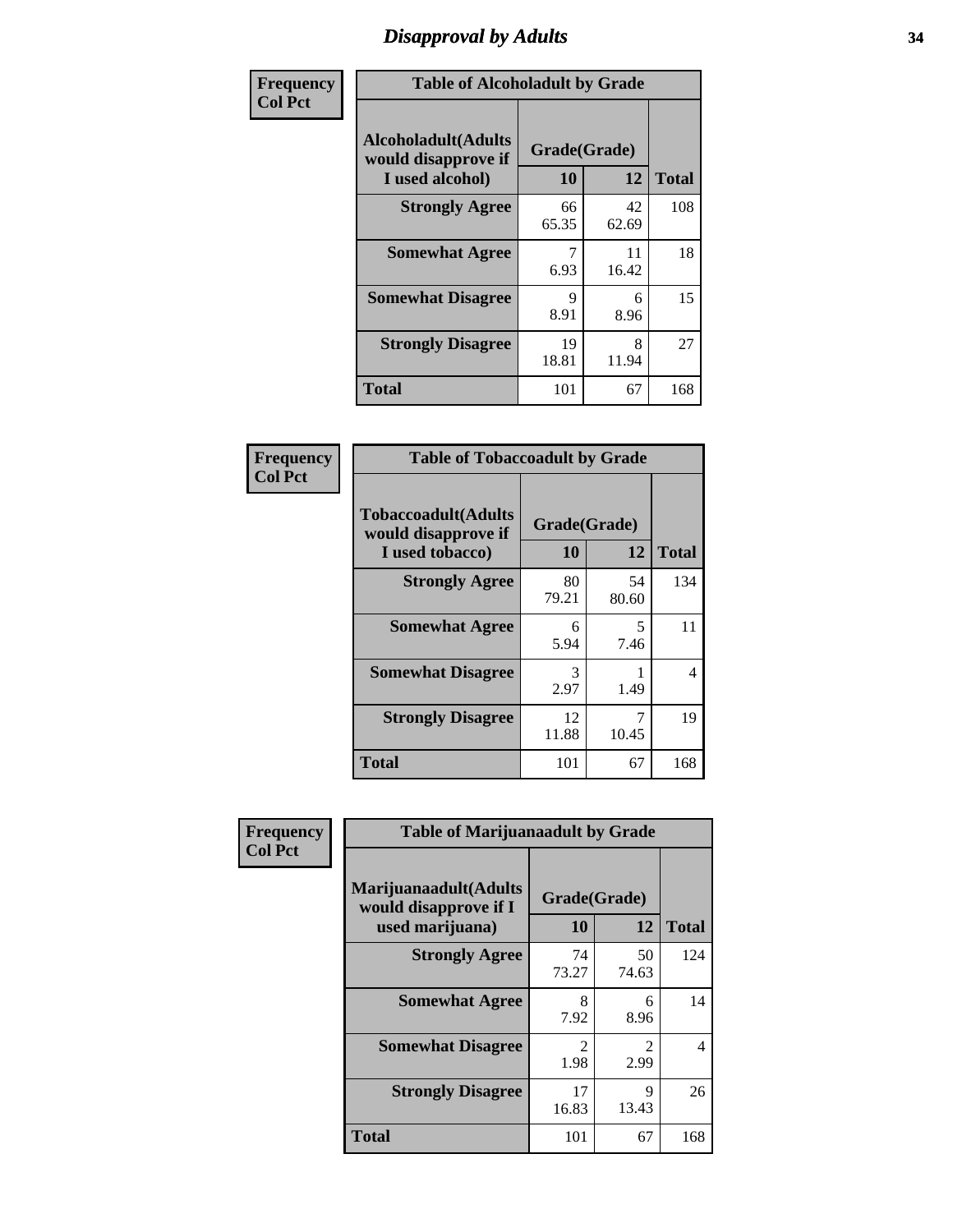# *Disapproval by Adults* **35**

| <b>Frequency</b> | <b>Table of Otherdrugadult by Grade</b>                                     |                    |             |              |
|------------------|-----------------------------------------------------------------------------|--------------------|-------------|--------------|
| <b>Col Pct</b>   | <b>Otherdrugadult</b> (Adults<br>would disapprove if I<br>used other drugs) | Grade(Grade)<br>10 | 12          | <b>Total</b> |
|                  | <b>Strongly Agree</b>                                                       | 84<br>83.17        | 60<br>89.55 | 144          |
|                  | <b>Somewhat Agree</b>                                                       | 5<br>4.95          | 3<br>4.48   | 8            |
|                  | <b>Somewhat Disagree</b>                                                    | 0.99               | 0<br>0.00   |              |
|                  | <b>Strongly Disagree</b>                                                    | 11<br>10.89        | 4<br>5.97   | 15           |
|                  | <b>Total</b>                                                                | 101                | 67          | 168          |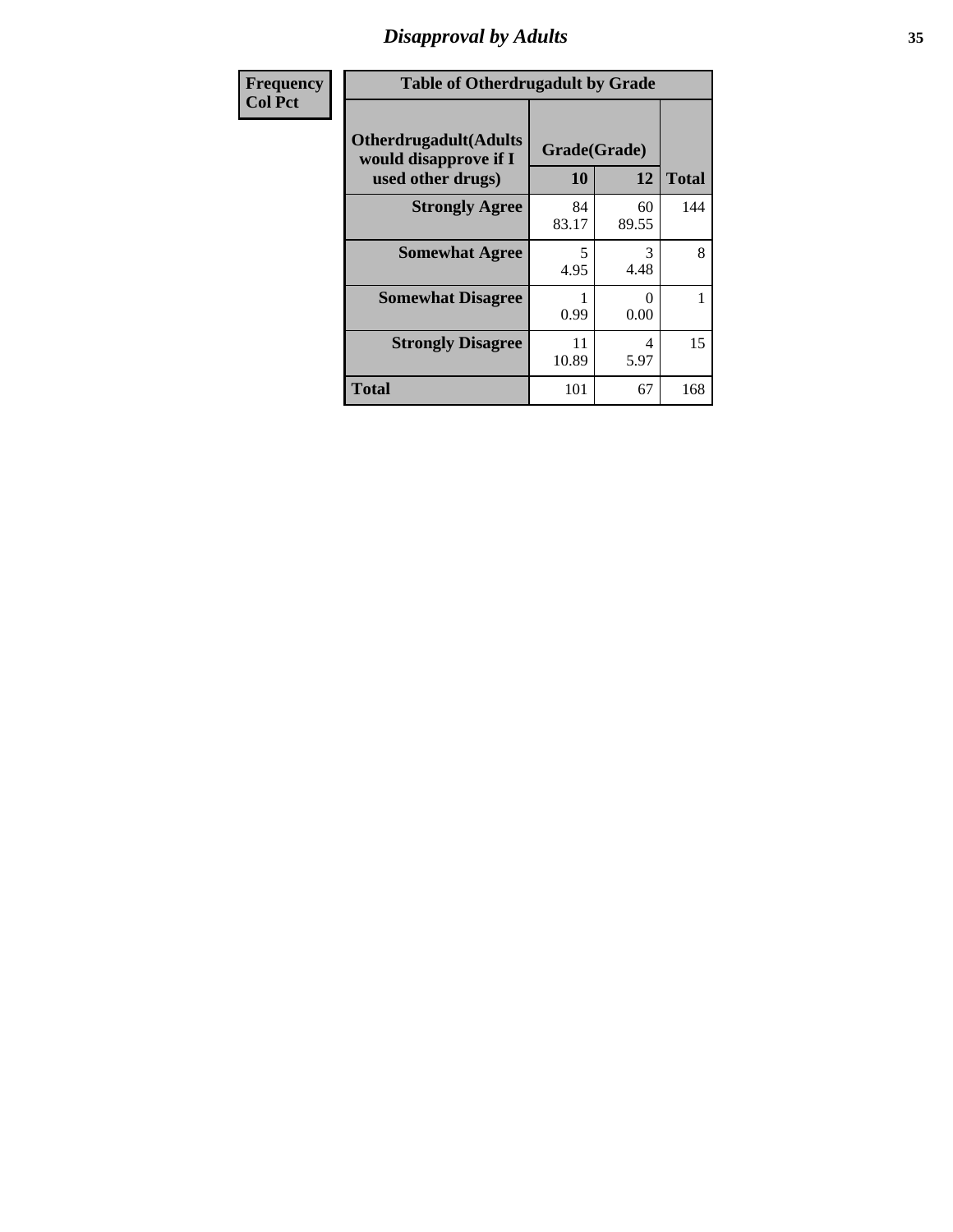# *Disapproval by Peers* **36**

| Frequency      | <b>Table of Alcoholpeer by Grade</b>                    |              |             |              |
|----------------|---------------------------------------------------------|--------------|-------------|--------------|
| <b>Col Pct</b> | Alcoholpeer(My<br>friends would<br>disapprove if I used | Grade(Grade) |             |              |
|                | alcohol)                                                | 10           | 12          | <b>Total</b> |
|                | <b>Strongly Agree</b>                                   | 42<br>41.58  | 27<br>40.30 | 69           |
|                | <b>Somewhat Agree</b>                                   | 21<br>20.79  | 9<br>13.43  | 30           |
|                | <b>Somewhat Disagree</b>                                | 16<br>15.84  | 13<br>19.40 | 29           |
|                | <b>Strongly Disagree</b>                                | 22<br>21.78  | 18<br>26.87 | 40           |
|                | Total                                                   | 101          | 67          | 168          |

| Frequency      | <b>Table of Tobaccopeer by Grade</b>                                |                           |             |              |
|----------------|---------------------------------------------------------------------|---------------------------|-------------|--------------|
| <b>Col Pct</b> | Tobaccopeer(My<br>friends would<br>disapprove if I used<br>tobacco) | Grade(Grade)<br><b>10</b> | 12          | <b>Total</b> |
|                | <b>Strongly Agree</b>                                               | 57<br>56.44               | 42<br>62.69 | 99           |
|                | <b>Somewhat Agree</b>                                               | 21<br>20.79               | 12<br>17.91 | 33           |
|                | <b>Somewhat Disagree</b>                                            | 10<br>9.90                | 3<br>4.48   | 13           |
|                | <b>Strongly Disagree</b>                                            | 13<br>12.87               | 10<br>14.93 | 23           |
|                | Total                                                               | 101                       | 67          | 168          |

| Frequency      | <b>Table of Marijuanapeer by Grade</b>                    |              |             |              |
|----------------|-----------------------------------------------------------|--------------|-------------|--------------|
| <b>Col Pct</b> | Marijuanapeer(My<br>friends would<br>disapprove if I used | Grade(Grade) |             |              |
|                | marijuana)                                                | 10           | 12          | <b>Total</b> |
|                | <b>Strongly Agree</b>                                     | 50<br>49.50  | 35<br>52.24 | 85           |
|                | <b>Somewhat Agree</b>                                     | 15<br>14.85  | 8<br>11.94  | 23           |
|                | <b>Somewhat Disagree</b>                                  | 10<br>9.90   | 9<br>13.43  | 19           |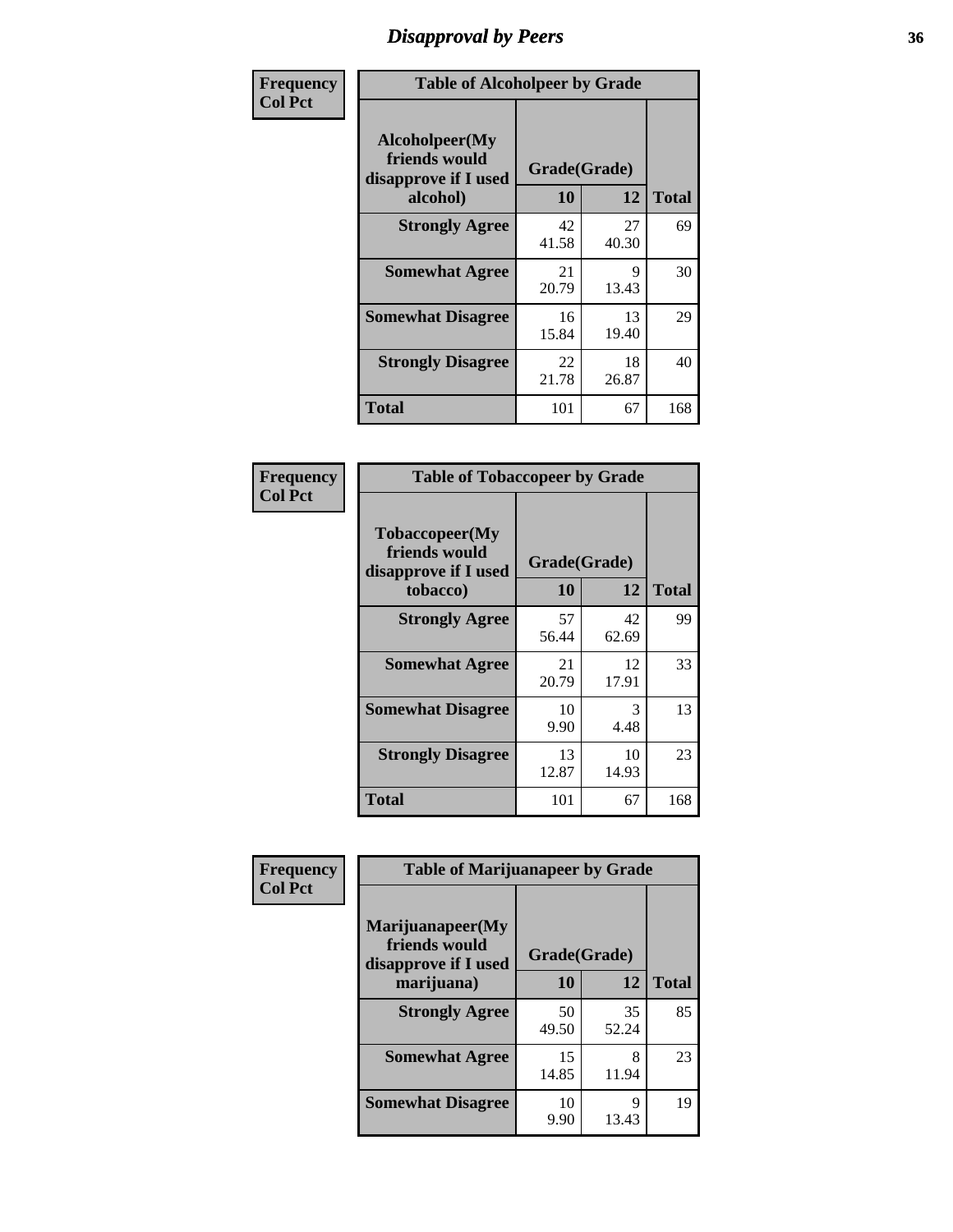# *Disapproval by Peers* **37**

| Frequency<br><b>Col Pct</b> | <b>Table of Marijuanapeer by Grade</b>                                  |                    |             |              |  |
|-----------------------------|-------------------------------------------------------------------------|--------------------|-------------|--------------|--|
|                             | Marijuanapeer(My<br>friends would<br>disapprove if I used<br>marijuana) | Grade(Grade)<br>10 | 12          | <b>Total</b> |  |
|                             | <b>Strongly Disagree</b>                                                | 26<br>25.74        | 15<br>22.39 | 41           |  |
|                             | Total                                                                   | 101                | 67          | 168          |  |

| <b>Frequency</b> | <b>Table of Otherdrugpeer by Grade</b>                                    |                           |             |              |
|------------------|---------------------------------------------------------------------------|---------------------------|-------------|--------------|
| <b>Col Pct</b>   | Otherdrugpeer(My<br>friends would<br>disapprove if I used<br>other drugs) | Grade(Grade)<br><b>10</b> | 12          | <b>Total</b> |
|                  | <b>Strongly Agree</b>                                                     | 67<br>66.34               | 49<br>73.13 | 116          |
|                  | <b>Somewhat Agree</b>                                                     | 15<br>14.85               | 10<br>14.93 | 25           |
|                  | <b>Somewhat Disagree</b>                                                  | 8<br>7.92                 | 3<br>4.48   | 11           |
|                  | <b>Strongly Disagree</b>                                                  | 11<br>10.89               | 5<br>7.46   | 16           |
|                  | Total                                                                     | 101                       | 67          | 168          |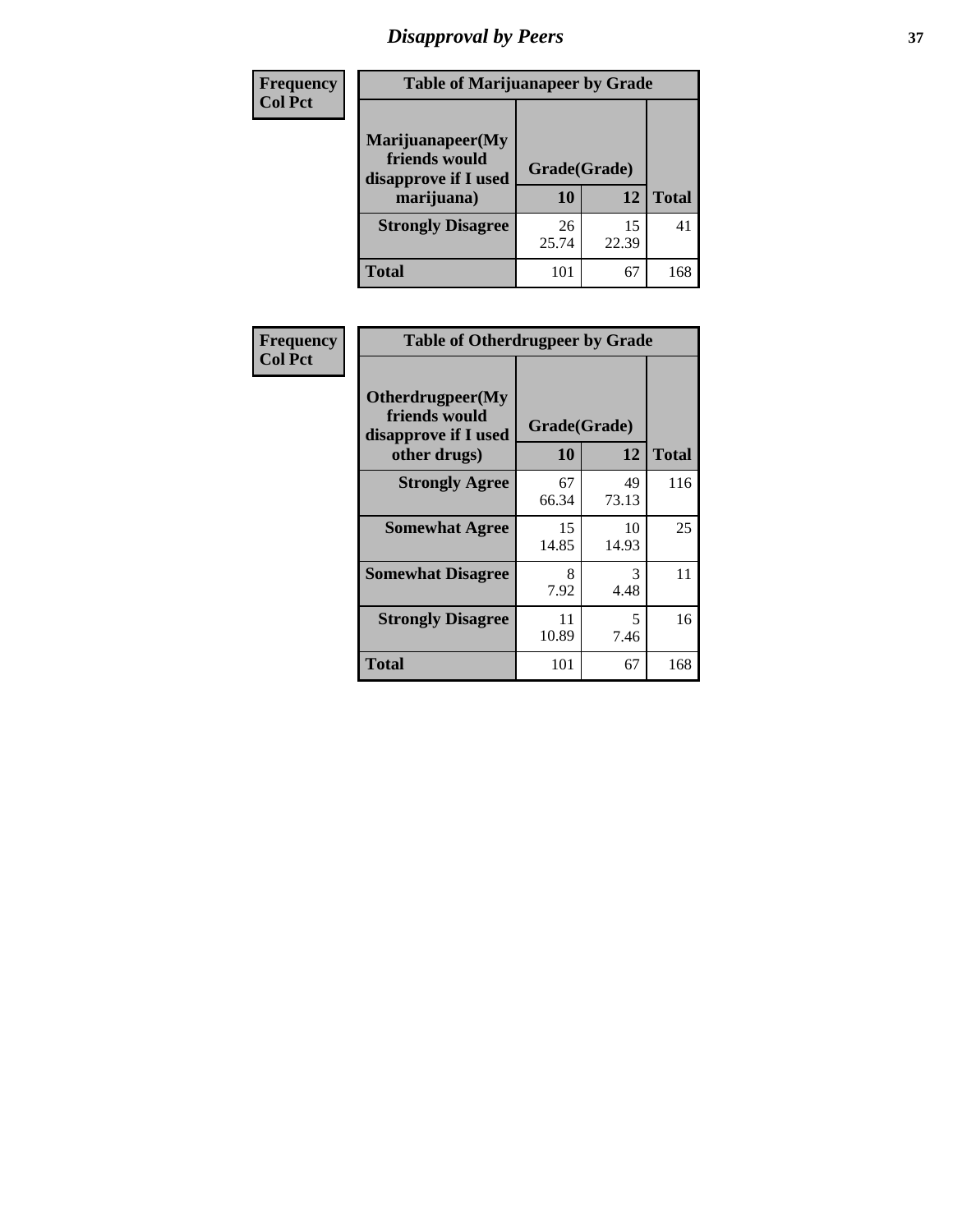| <b>Frequency</b> | <b>Table of Alcohollocation1 by Grade</b> |              |             |              |
|------------------|-------------------------------------------|--------------|-------------|--------------|
| <b>Col Pct</b>   | <b>Alcohollocation1(Places</b>            | Grade(Grade) |             |              |
|                  | <b>Friends Use Alcohol)</b>               | 10           | 12          | <b>Total</b> |
|                  |                                           | 38<br>37.62  | 29<br>43.28 | 67           |
|                  | Do Not Use                                | 63<br>62.38  | 38<br>56.72 | 101          |
|                  | <b>Total</b>                              | 101          | 67          | 168          |

| <b>Frequency</b> | <b>Table of Alcohollocation2 by Grade</b> |              |             |              |
|------------------|-------------------------------------------|--------------|-------------|--------------|
| <b>Col Pct</b>   | <b>Alcohollocation2(Places</b>            | Grade(Grade) |             |              |
|                  | <b>Friends Use Alcohol)</b>               | 10           | 12          | <b>Total</b> |
|                  |                                           | 76<br>75.25  | 42<br>62.69 | 118          |
|                  | Home                                      | 25<br>24.75  | 25<br>37.31 | 50           |
|                  | <b>Total</b>                              | 101          | 67          | 168          |

| <b>Frequency</b> | <b>Table of Alcohollocation 3 by Grade</b>                    |                    |             |              |
|------------------|---------------------------------------------------------------|--------------------|-------------|--------------|
| <b>Col Pct</b>   | <b>Alcohollocation3(Places</b><br><b>Friends Use Alcohol)</b> | Grade(Grade)<br>10 | 12          | <b>Total</b> |
|                  |                                                               | 96<br>95.05        | 62<br>92.54 | 158          |
|                  | <b>School</b>                                                 | 4.95               | 5<br>7.46   | 10           |
|                  | <b>Total</b>                                                  | 101                | 67          | 168          |

| <b>Frequency</b> | <b>Table of Alcohollocation4 by Grade</b> |              |             |              |
|------------------|-------------------------------------------|--------------|-------------|--------------|
| <b>Col Pct</b>   | <b>Alcohollocation4(Places</b>            | Grade(Grade) |             |              |
|                  | <b>Friends Use Alcohol)</b>               | 10           | 12          | <b>Total</b> |
|                  |                                           | 94<br>93.07  | 59<br>88.06 | 153          |
|                  | Car                                       | 6.93         | 8<br>11.94  | 15           |
|                  | <b>Total</b>                              | 101          | 67          | 168          |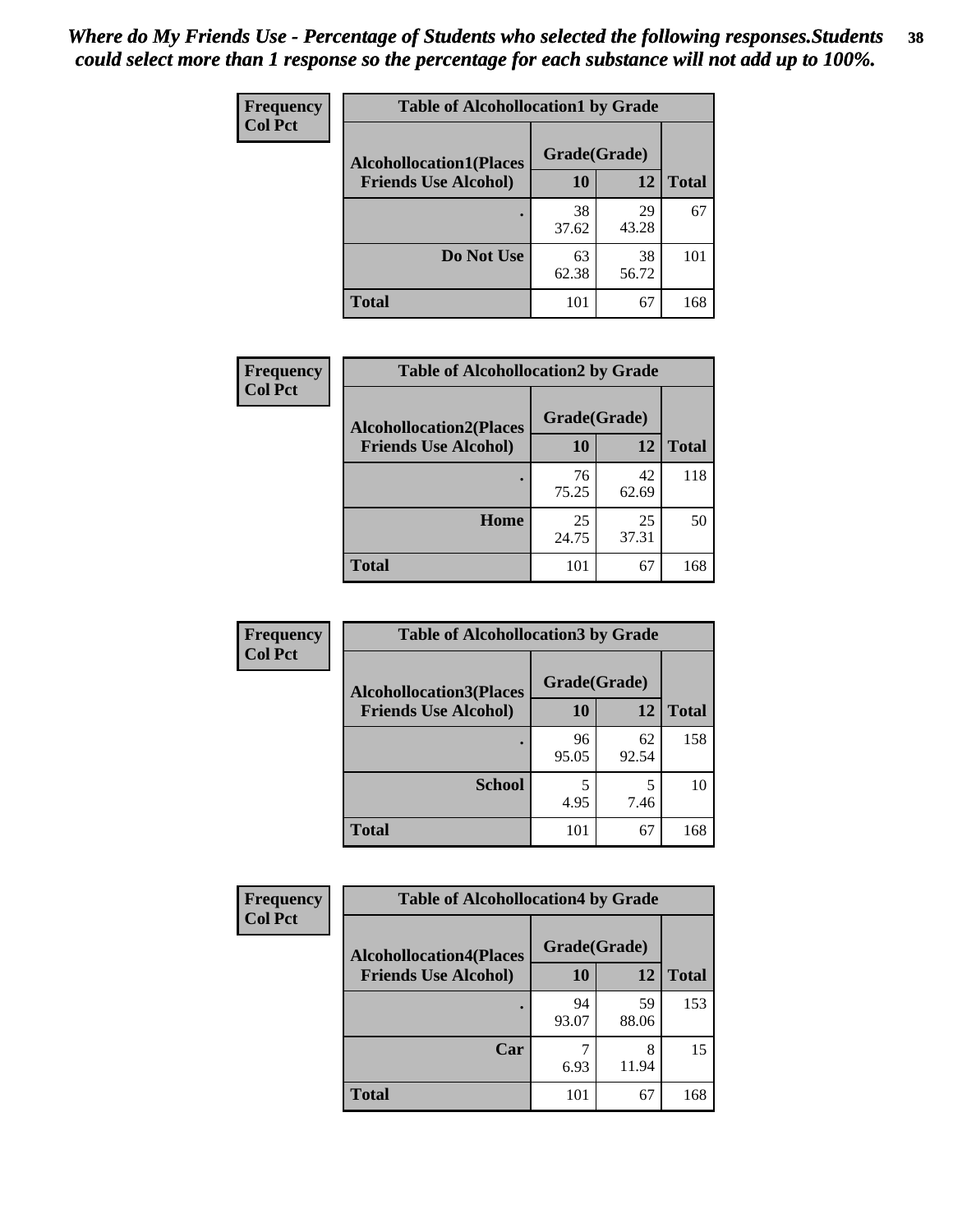| Frequency<br><b>Col Pct</b> | <b>Table of Alcohollocation5 by Grade</b> |                                                |             |              |  |
|-----------------------------|-------------------------------------------|------------------------------------------------|-------------|--------------|--|
|                             |                                           | Grade(Grade)<br><b>Alcohollocation5(Places</b> |             |              |  |
|                             | <b>Friends Use Alcohol)</b>               | 10                                             | 12          | <b>Total</b> |  |
|                             |                                           | 79<br>78.22                                    | 40<br>59.70 | 119          |  |
|                             | <b>Friend's House</b>                     | 22<br>21.78                                    | 27<br>40.30 | 49           |  |
|                             | <b>Total</b>                              | 101                                            | 67          | 168          |  |

| Frequency      | <b>Table of Alcohollocation6 by Grade</b>                     |                    |             |              |
|----------------|---------------------------------------------------------------|--------------------|-------------|--------------|
| <b>Col Pct</b> | <b>Alcohollocation6(Places</b><br><b>Friends Use Alcohol)</b> | Grade(Grade)<br>10 | <b>12</b>   | <b>Total</b> |
|                |                                                               | 81<br>80.20        | 53<br>79.10 | 134          |
|                | <b>Other</b>                                                  | 20<br>19.80        | 14<br>20.90 | 34           |
|                | <b>Total</b>                                                  | 101                | 67          | 168          |

| Frequency      | <b>Table of Tobaccolocation1 by Grade</b> |              |             |              |
|----------------|-------------------------------------------|--------------|-------------|--------------|
| <b>Col Pct</b> | <b>Tobaccolocation1(Places</b>            | Grade(Grade) |             |              |
|                | <b>Friends Use Tobacco)</b>               | 10           | 12          | <b>Total</b> |
|                |                                           | 29<br>28.71  | 15<br>22.39 | 44           |
|                | Do Not Use                                | 72<br>71.29  | 52<br>77.61 | 124          |
|                | <b>Total</b>                              | 101          | 67          | 168          |

| <b>Frequency</b> | <b>Table of Tobaccolocation2 by Grade</b> |              |             |              |
|------------------|-------------------------------------------|--------------|-------------|--------------|
| <b>Col Pct</b>   | <b>Tobaccolocation2(Places</b>            | Grade(Grade) |             |              |
|                  | <b>Friends Use Tobacco)</b>               | 10           | 12          | <b>Total</b> |
|                  |                                           | 81<br>80.20  | 52<br>77.61 | 133          |
|                  | Home                                      | 20<br>19.80  | 15<br>22.39 | 35           |
|                  | <b>Total</b>                              | 101          | 67          | 168          |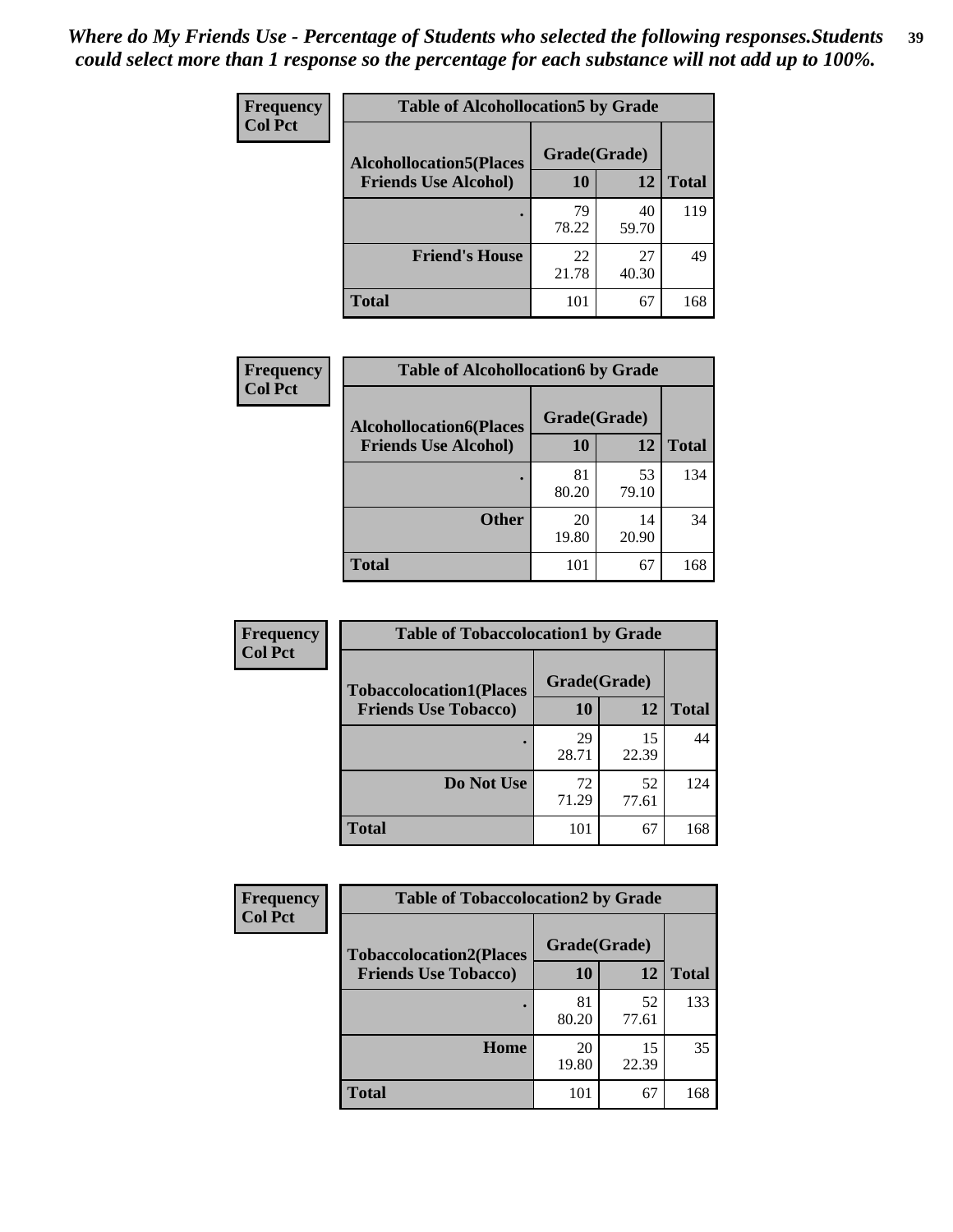| Frequency      | <b>Table of Tobaccolocation 3 by Grade</b> |              |             |              |
|----------------|--------------------------------------------|--------------|-------------|--------------|
| <b>Col Pct</b> | <b>Tobaccolocation3(Places</b>             | Grade(Grade) |             |              |
|                | <b>Friends Use Tobacco)</b>                | 10           | <b>12</b>   | <b>Total</b> |
|                |                                            | 97<br>96.04  | 61<br>91.04 | 158          |
|                | <b>School</b>                              | 3.96         | 6<br>8.96   | 10           |
|                | <b>Total</b>                               | 101          | 67          | 168          |

| Frequency      | <b>Table of Tobaccolocation4 by Grade</b>                     |                    |             |              |
|----------------|---------------------------------------------------------------|--------------------|-------------|--------------|
| <b>Col Pct</b> | <b>Tobaccolocation4(Places</b><br><b>Friends Use Tobacco)</b> | Grade(Grade)<br>10 | 12          | <b>Total</b> |
|                |                                                               | 94<br>93.07        | 57<br>85.07 | 151          |
|                | Car                                                           | 6.93               | 10<br>14.93 | 17           |
|                | <b>Total</b>                                                  | 101                | 67          | 168          |

| Frequency      | <b>Table of Tobaccolocation5 by Grade</b> |              |             |              |
|----------------|-------------------------------------------|--------------|-------------|--------------|
| <b>Col Pct</b> | <b>Tobaccolocation5(Places</b>            | Grade(Grade) |             |              |
|                | <b>Friends Use Tobacco)</b>               | 10           | <b>12</b>   | <b>Total</b> |
|                |                                           | 90<br>89.11  | 51<br>76.12 | 141          |
|                | <b>Friend's House</b>                     | 11<br>10.89  | 16<br>23.88 | 27           |
|                | <b>Total</b>                              | 101          | 67          | 168          |

| <b>Frequency</b> | <b>Table of Tobaccolocation6 by Grade</b> |              |             |              |  |
|------------------|-------------------------------------------|--------------|-------------|--------------|--|
| <b>Col Pct</b>   | <b>Tobaccolocation6(Places</b>            | Grade(Grade) |             |              |  |
|                  | <b>Friends Use Tobacco)</b>               | 10           | 12          | <b>Total</b> |  |
|                  |                                           | 87<br>86.14  | 60<br>89.55 | 147          |  |
|                  | <b>Other</b>                              | 14<br>13.86  | 10.45       | 21           |  |
|                  | <b>Total</b>                              | 101          | 67          | 168          |  |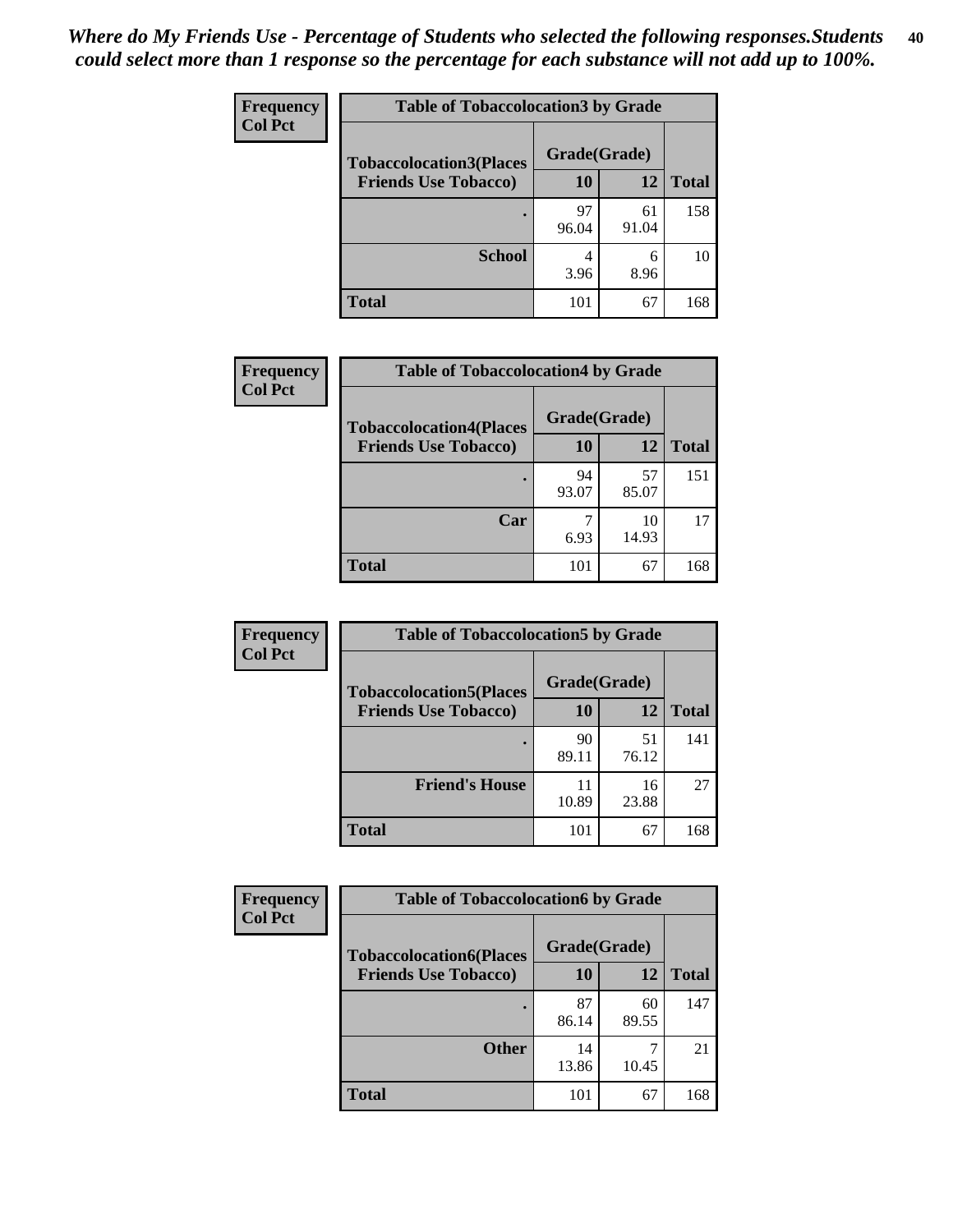| <b>Frequency</b><br><b>Col Pct</b> | <b>Table of Marijuanalocation1 by Grade</b> |              |             |              |  |
|------------------------------------|---------------------------------------------|--------------|-------------|--------------|--|
|                                    | <b>Marijuanalocation1(Places</b>            | Grade(Grade) |             |              |  |
|                                    | <b>Friends Use Marijuana</b> )              | <b>10</b>    | 12          | <b>Total</b> |  |
|                                    |                                             | 38<br>37.62  | 28<br>41.79 | 66           |  |
|                                    | Do Not Use                                  | 63<br>62.38  | 39<br>58.21 | 102          |  |
|                                    | <b>Total</b>                                | 101          | 67          | 168          |  |

| <b>Frequency</b><br><b>Col Pct</b> | <b>Table of Marijuanalocation2 by Grade</b>                        |                    |             |              |  |
|------------------------------------|--------------------------------------------------------------------|--------------------|-------------|--------------|--|
|                                    | <b>Marijuanalocation2(Places</b><br><b>Friends Use Marijuana</b> ) | Grade(Grade)<br>10 | 12          | <b>Total</b> |  |
|                                    |                                                                    | 76<br>75.25        | 44<br>65.67 | 120          |  |
|                                    | Home                                                               | 25<br>24.75        | 23<br>34.33 | 48           |  |
|                                    | <b>Total</b>                                                       | 101                | 67          | 168          |  |

| Frequency<br><b>Col Pct</b> | <b>Table of Marijuanalocation3 by Grade</b> |              |             |              |
|-----------------------------|---------------------------------------------|--------------|-------------|--------------|
|                             | <b>Marijuanalocation3</b> (Places           | Grade(Grade) |             |              |
|                             | <b>Friends Use Marijuana</b> )              | <b>10</b>    | 12          | <b>Total</b> |
|                             |                                             | 93<br>92.08  | 55<br>82.09 | 148          |
|                             | <b>School</b>                               | 8<br>7.92    | 12<br>17.91 | 20           |
|                             | <b>Total</b>                                | 101          | 67          | 168          |

| <b>Frequency</b> | <b>Table of Marijuanalocation4 by Grade</b> |              |             |              |  |
|------------------|---------------------------------------------|--------------|-------------|--------------|--|
| <b>Col Pct</b>   | <b>Marijuanalocation4(Places</b>            | Grade(Grade) |             |              |  |
|                  | <b>Friends Use Marijuana</b> )              | 10           | 12          | <b>Total</b> |  |
|                  |                                             | 88<br>87.13  | 50<br>74.63 | 138          |  |
|                  | Car                                         | 13<br>12.87  | 17<br>25.37 | 30           |  |
|                  | <b>Total</b>                                | 101          | 67          | 168          |  |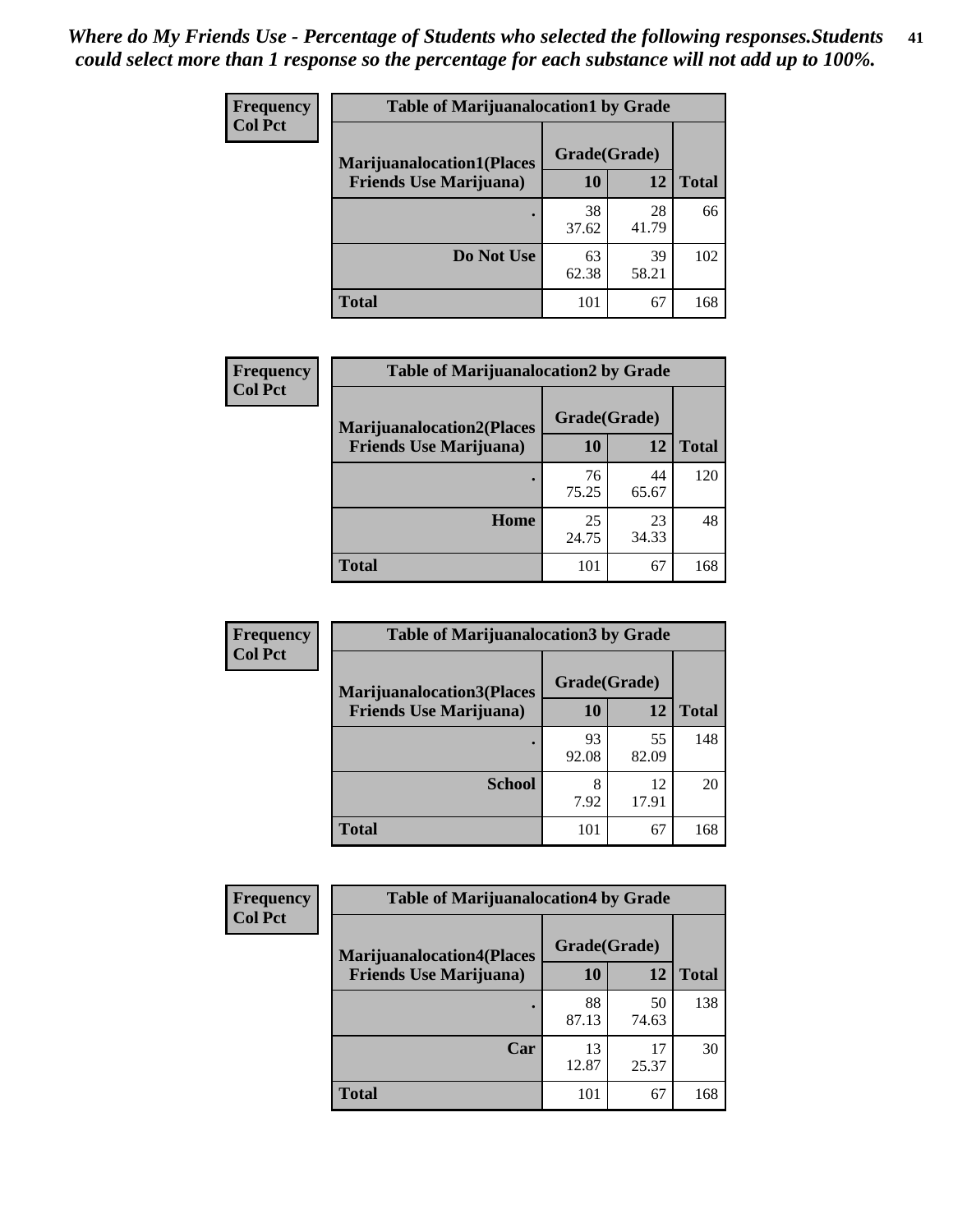| <b>Frequency</b>               | <b>Table of Marijuanalocation5 by Grade</b> |              |              |     |
|--------------------------------|---------------------------------------------|--------------|--------------|-----|
| <b>Col Pct</b>                 | <b>Marijuanalocation5</b> (Places           | Grade(Grade) |              |     |
| <b>Friends Use Marijuana</b> ) | 10                                          | 12           | <b>Total</b> |     |
|                                |                                             | 80<br>79.21  | 42<br>62.69  | 122 |
|                                | <b>Friend's House</b>                       | 21<br>20.79  | 25<br>37.31  | 46  |
|                                | <b>Total</b>                                | 101          | 67           | 168 |

| Frequency      | <b>Table of Marijuanalocation6 by Grade</b> |              |             |              |
|----------------|---------------------------------------------|--------------|-------------|--------------|
| <b>Col Pct</b> | <b>Marijuanalocation6(Places</b>            | Grade(Grade) |             |              |
|                | <b>Friends Use Marijuana</b> )              | 10           | 12          | <b>Total</b> |
|                |                                             | 78<br>77.23  | 53<br>79.10 | 131          |
|                | <b>Other</b>                                | 23<br>22.77  | 14<br>20.90 | 37           |
|                | <b>Total</b>                                | 101          | 67          | 168          |

| Frequency      | <b>Table of Otherdruglocation1 by Grade</b>                          |              |             |              |
|----------------|----------------------------------------------------------------------|--------------|-------------|--------------|
| <b>Col Pct</b> | <b>Otherdruglocation1(Places</b><br><b>Friends Use Other Illegal</b> | Grade(Grade) |             |              |
|                | Drugs)                                                               | 10           | 12          | <b>Total</b> |
|                |                                                                      | 19<br>18.81  | 9<br>13.43  | 28           |
|                | Do Not Use                                                           | 82<br>81.19  | 58<br>86.57 | 140          |
|                | <b>Total</b>                                                         | 101          | 67          | 168          |

| Frequency      | <b>Table of Otherdruglocation2 by Grade</b>                          |              |             |              |  |
|----------------|----------------------------------------------------------------------|--------------|-------------|--------------|--|
| <b>Col Pct</b> | <b>Otherdruglocation2(Places</b><br><b>Friends Use Other Illegal</b> | Grade(Grade) |             |              |  |
|                | Drugs)                                                               | 10           | 12          | <b>Total</b> |  |
|                |                                                                      | 90<br>89.11  | 59<br>88.06 | 149          |  |
|                | Home                                                                 | 11<br>10.89  | 8<br>11.94  | 19           |  |
|                | <b>Total</b>                                                         | 101          | 67          | 168          |  |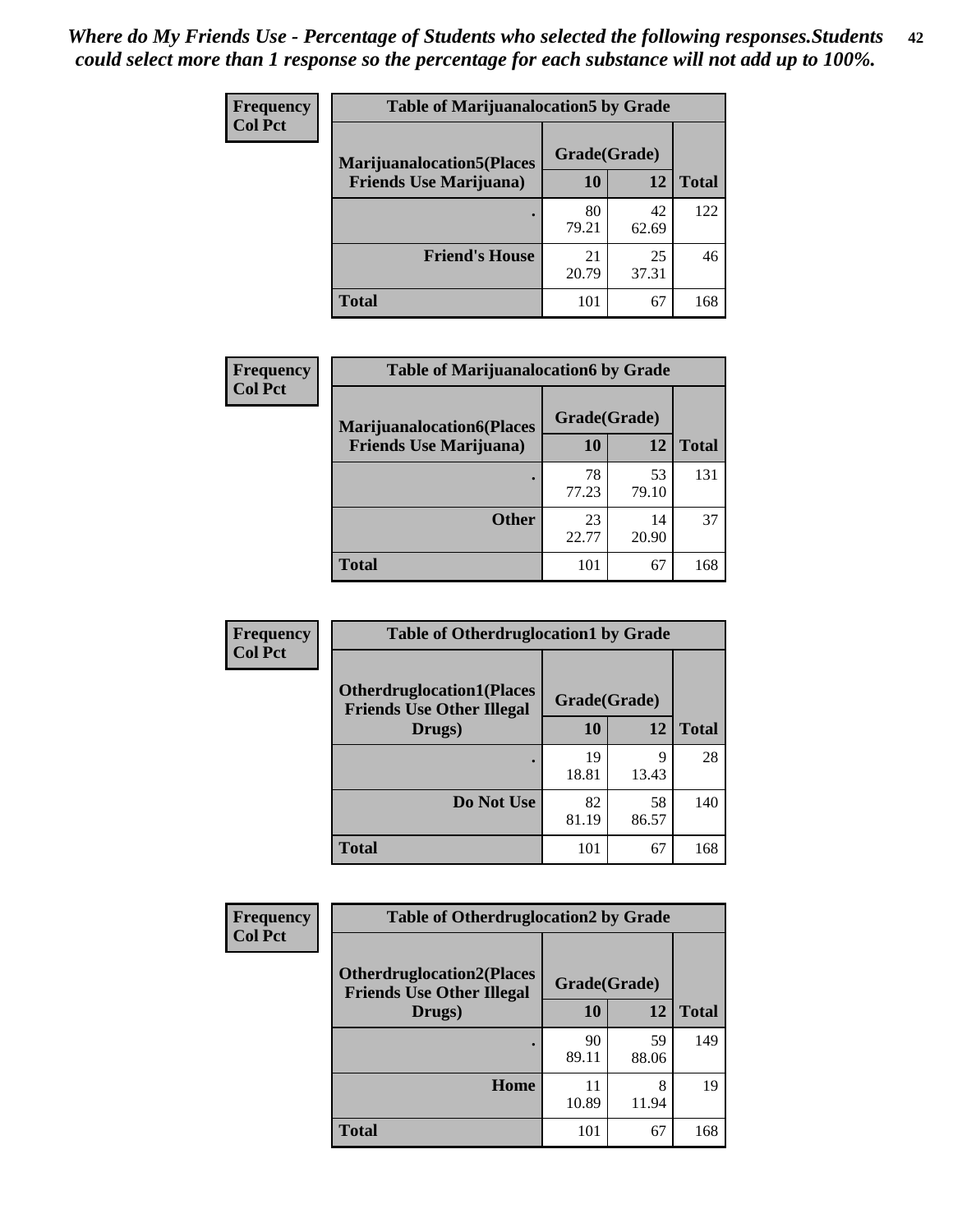| <b>Frequency</b> | <b>Table of Otherdruglocation3 by Grade</b> |              |             |              |  |
|------------------|---------------------------------------------|--------------|-------------|--------------|--|
| <b>Col Pct</b>   | <b>Otherdruglocation3(Places)</b>           | Grade(Grade) |             |              |  |
| Drugs)           | <b>Friends Use Other Illegal</b>            | 10           | 12          | <b>Total</b> |  |
|                  |                                             | 97<br>96.04  | 63<br>94.03 | 160          |  |
|                  | <b>School</b>                               | 4<br>3.96    | 5.97        | 8            |  |
|                  | <b>Total</b>                                | 101          | 67          | 168          |  |

| Frequency      | <b>Table of Otherdruglocation4 by Grade</b>                          |              |             |              |
|----------------|----------------------------------------------------------------------|--------------|-------------|--------------|
| <b>Col Pct</b> | <b>Otherdruglocation4(Places</b><br><b>Friends Use Other Illegal</b> | Grade(Grade) |             |              |
|                | Drugs)                                                               | 10           | 12          | <b>Total</b> |
|                |                                                                      | 98<br>97.03  | 60<br>89.55 | 158          |
|                | Car                                                                  | 3<br>2.97    | 10.45       | 10           |
|                | <b>Total</b>                                                         | 101          | 67          | 168          |

| Frequency      | <b>Table of Otherdruglocation5 by Grade</b>                          |              |             |              |
|----------------|----------------------------------------------------------------------|--------------|-------------|--------------|
| <b>Col Pct</b> | <b>Otherdruglocation5(Places</b><br><b>Friends Use Other Illegal</b> | Grade(Grade) |             |              |
|                | Drugs)                                                               | 10           | 12          | <b>Total</b> |
|                |                                                                      | 90<br>89.11  | 57<br>85.07 | 147          |
|                | <b>Friend's House</b>                                                | 11<br>10.89  | 10<br>14.93 | 21           |
|                | <b>Total</b>                                                         | 101          | 67          | 168          |

| <b>Frequency</b> | <b>Table of Otherdruglocation6 by Grade</b>                          |              |             |              |
|------------------|----------------------------------------------------------------------|--------------|-------------|--------------|
| <b>Col Pct</b>   | <b>Otherdruglocation6(Places</b><br><b>Friends Use Other Illegal</b> | Grade(Grade) |             |              |
|                  | Drugs)                                                               | <b>10</b>    | 12          | <b>Total</b> |
|                  |                                                                      | 93<br>92.08  | 62<br>92.54 | 155          |
|                  | <b>Other</b>                                                         | 8<br>7.92    | 5<br>7.46   | 13           |
|                  | <b>Total</b>                                                         | 101          | 67          | 168          |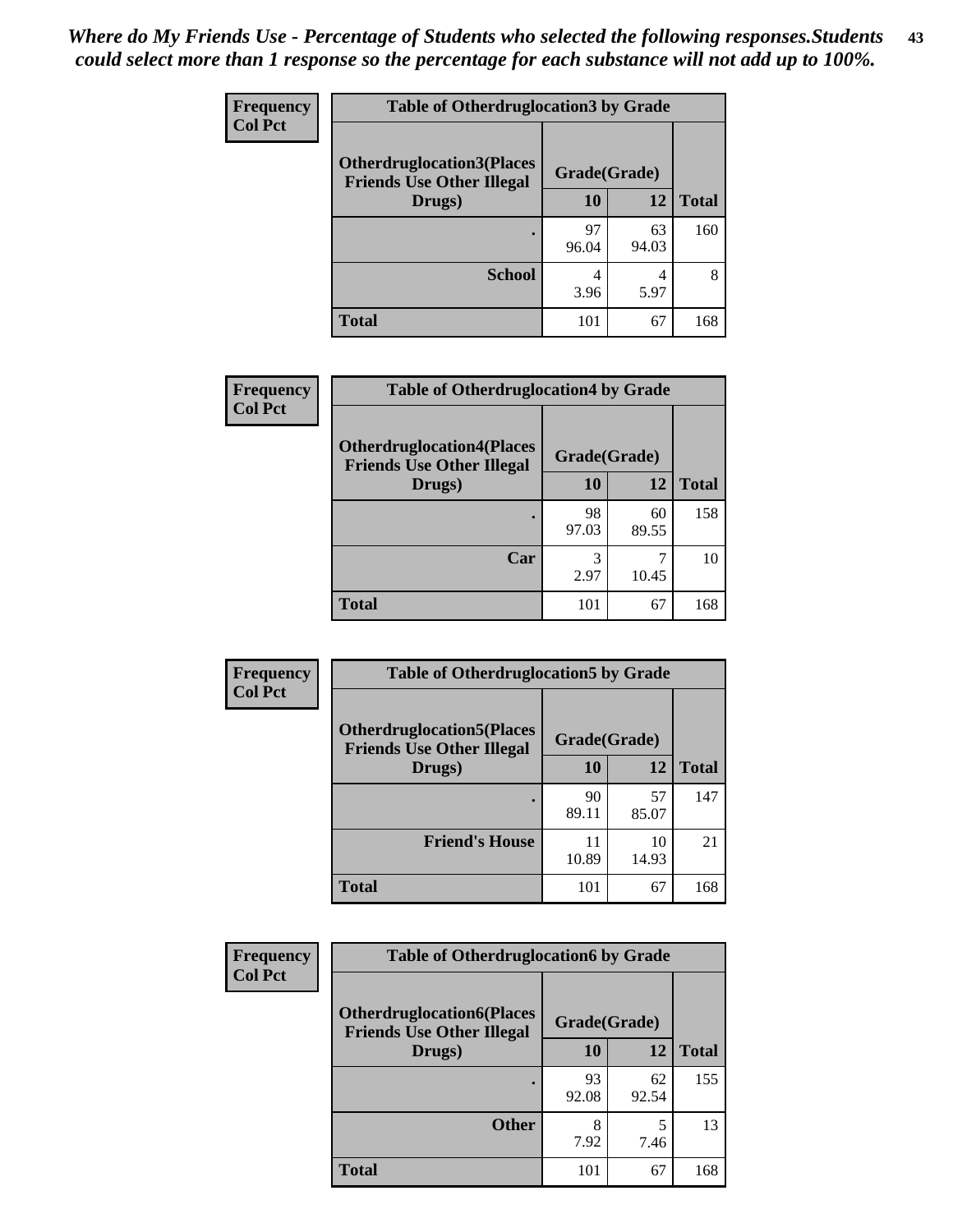| Frequency      | <b>Table of Alcoholtime1 by Grade</b>           |              |             |              |
|----------------|-------------------------------------------------|--------------|-------------|--------------|
| <b>Col Pct</b> | <b>Alcoholtime1(Times</b><br><b>Friends Use</b> | Grade(Grade) |             |              |
|                | Alcohol)                                        | 10           | 12          | <b>Total</b> |
|                |                                                 | 36<br>35.64  | 28<br>41.79 | 64           |
|                | Do Not Use                                      | 65<br>64.36  | 39<br>58.21 | 104          |
|                | <b>Total</b>                                    | 101          | 67          | 168          |

| <b>Frequency</b> | <b>Table of Alcoholtime2 by Grade</b>           |              |             |              |  |
|------------------|-------------------------------------------------|--------------|-------------|--------------|--|
| <b>Col Pct</b>   | <b>Alcoholtime2(Times</b><br><b>Friends Use</b> | Grade(Grade) |             |              |  |
|                  | Alcohol)                                        | 10           | 12          | <b>Total</b> |  |
|                  |                                                 | 95<br>94.06  | 63<br>94.03 | 158          |  |
|                  | <b>On Way to School</b>                         | 6<br>5.94    | 4<br>5.97   | 10           |  |
|                  | <b>Total</b>                                    | 101          | 67          | 168          |  |

| Frequency | <b>Table of Alcoholtime3 by Grade</b>           |                        |             |              |
|-----------|-------------------------------------------------|------------------------|-------------|--------------|
| Col Pct   | <b>Alcoholtime3(Times</b><br><b>Friends Use</b> | Grade(Grade)           |             |              |
|           | Alcohol)                                        | 10                     | 12          | <b>Total</b> |
|           |                                                 | 99<br>98.02            | 63<br>94.03 | 162          |
|           | <b>During School</b>                            | $\mathfrak{D}$<br>1.98 | 4<br>5.97   | 6            |
|           | <b>Total</b>                                    | 101                    | 67          | 168          |

| <b>Frequency</b> | <b>Table of Alcoholtime4 by Grade</b> |              |             |              |  |
|------------------|---------------------------------------|--------------|-------------|--------------|--|
| <b>Col Pct</b>   | <b>Alcoholtime4(Times</b>             | Grade(Grade) |             |              |  |
|                  | <b>Friends Use Alcohol)</b>           | 10           | 12          | <b>Total</b> |  |
|                  |                                       | 96<br>95.05  | 60<br>89.55 | 156          |  |
|                  | <b>On Way Home From School</b>        | 5<br>4.95    | 10.45       | 12           |  |
|                  | <b>Total</b>                          | 101          | 67          | 168          |  |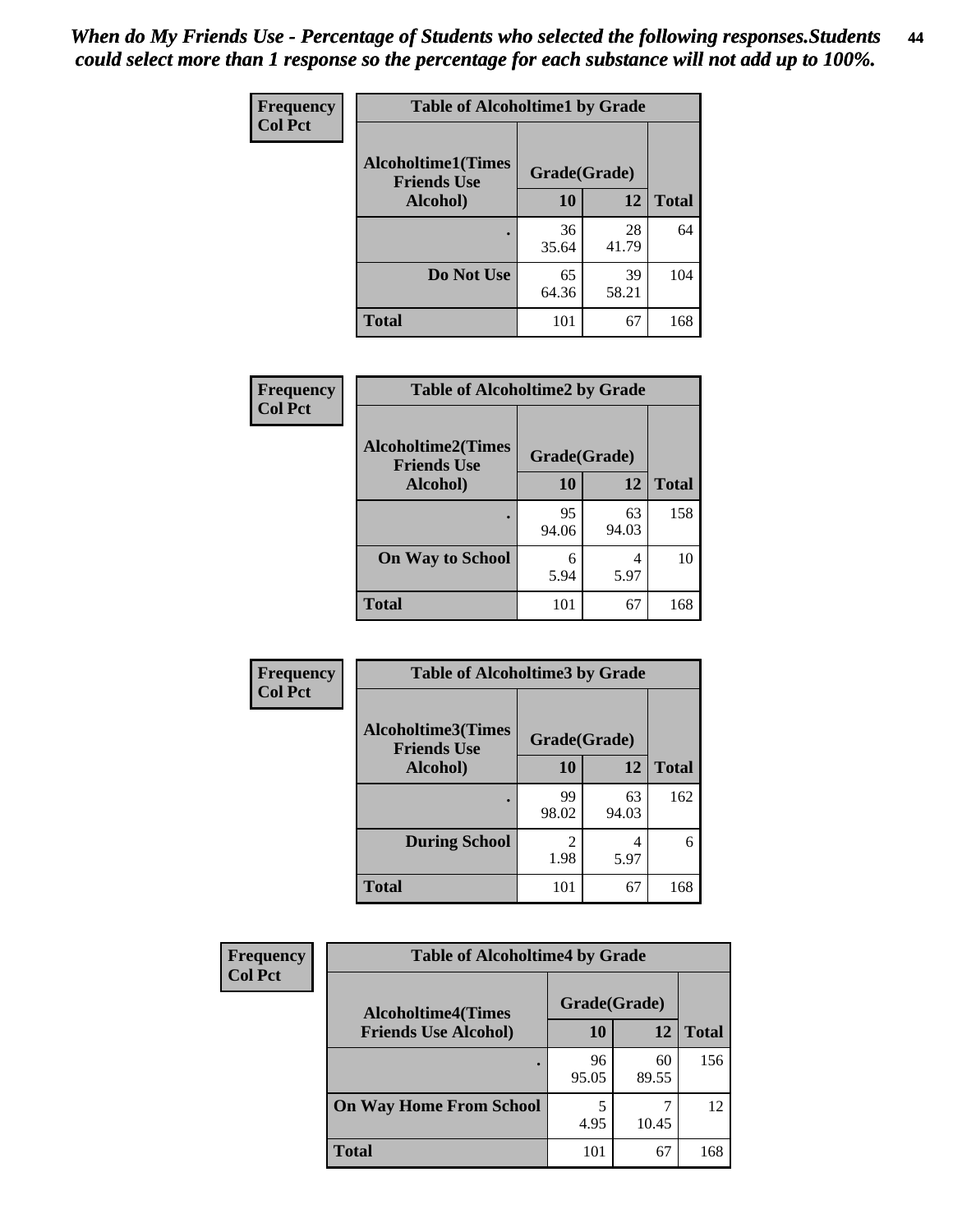*When do My Friends Use - Percentage of Students who selected the following responses.Students could select more than 1 response so the percentage for each substance will not add up to 100%.* **45**

| Frequency      | <b>Table of Alcoholtime5 by Grade</b>           |              |             |              |
|----------------|-------------------------------------------------|--------------|-------------|--------------|
| <b>Col Pct</b> | <b>Alcoholtime5(Times</b><br><b>Friends Use</b> | Grade(Grade) |             |              |
|                | Alcohol)                                        | 10           | 12          | <b>Total</b> |
|                |                                                 | 86<br>85.15  | 51<br>76.12 | 137          |
|                | Weeknights                                      | 15<br>14.85  | 16<br>23.88 | 31           |
|                | <b>Total</b>                                    | 101          | 67          | 168          |

| <b>Frequency</b> | <b>Table of Alcoholtime6 by Grade</b>           |              |             |              |  |
|------------------|-------------------------------------------------|--------------|-------------|--------------|--|
| <b>Col Pct</b>   | <b>Alcoholtime6(Times</b><br><b>Friends Use</b> | Grade(Grade) |             |              |  |
|                  | Alcohol)                                        | 10           | 12          | <b>Total</b> |  |
|                  |                                                 | 69<br>68.32  | 36<br>53.73 | 105          |  |
|                  | Weekends                                        | 32<br>31.68  | 31<br>46.27 | 63           |  |
|                  | <b>Total</b>                                    | 101          | 67          | 168          |  |

| Frequency      | <b>Table of Tobaccotime1 by Grade</b>           |              |             |              |  |
|----------------|-------------------------------------------------|--------------|-------------|--------------|--|
| <b>Col Pct</b> | <b>Tobaccotime1(Times</b><br><b>Friends Use</b> | Grade(Grade) |             |              |  |
|                | <b>Tobacco</b> )                                | 10           | 12          | <b>Total</b> |  |
|                | ٠                                               | 23<br>22.77  | 13<br>19.40 | 36           |  |
|                | Do Not Use                                      | 78<br>77.23  | 54<br>80.60 | 132          |  |
|                | <b>Total</b>                                    | 101          | 67          | 168          |  |

| <b>Frequency</b> | <b>Table of Tobaccotime2 by Grade</b>           |              |             |              |
|------------------|-------------------------------------------------|--------------|-------------|--------------|
| <b>Col Pct</b>   | <b>Tobaccotime2(Times</b><br><b>Friends Use</b> | Grade(Grade) |             |              |
|                  | <b>Tobacco</b> )                                | 10           | 12          | <b>Total</b> |
|                  |                                                 | 92<br>91.09  | 61<br>91.04 | 153          |
|                  | <b>On Way to School</b>                         | Q<br>8.91    | 6<br>8.96   | 15           |
|                  | <b>Total</b>                                    | 101          | 67          | 168          |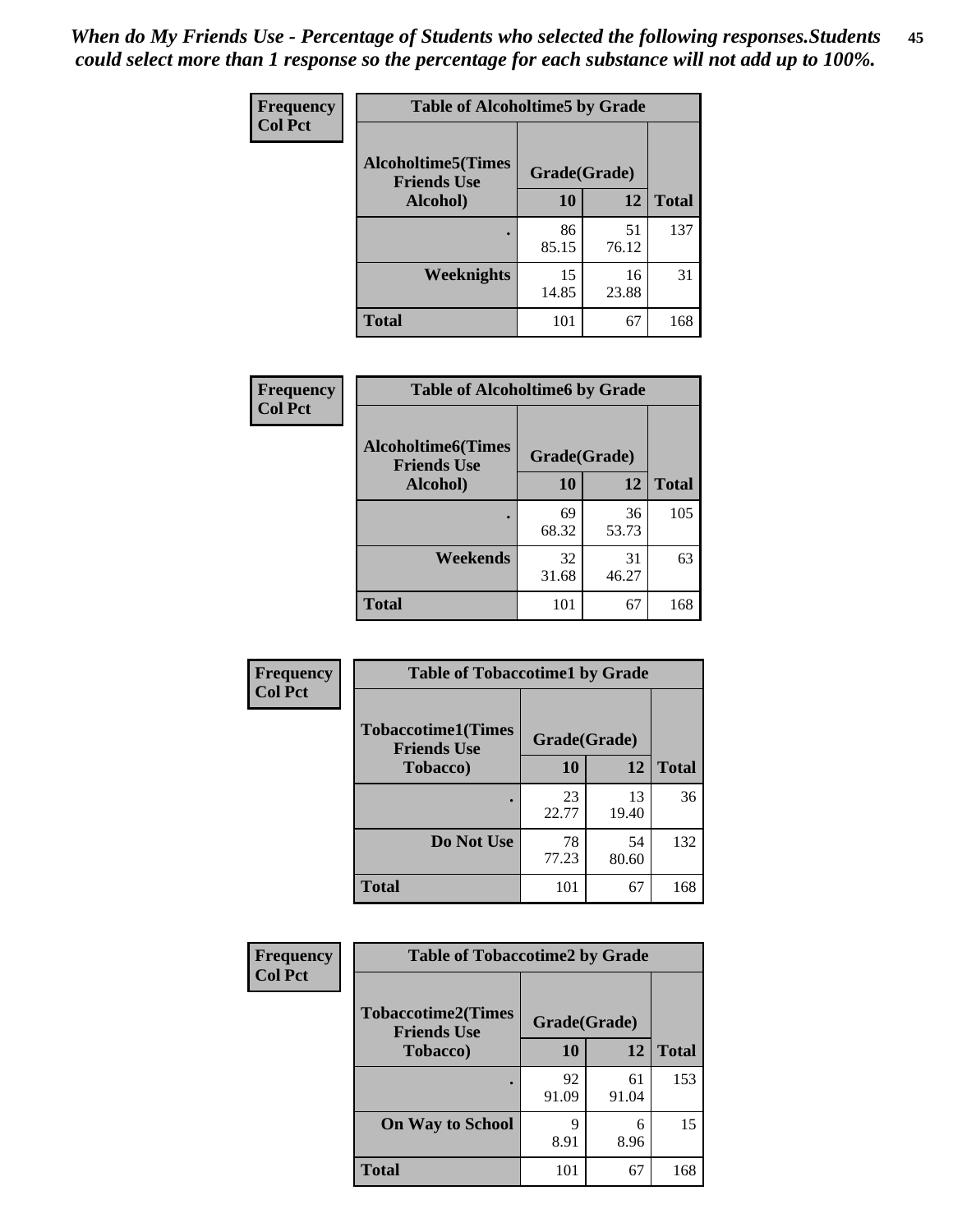| <b>Frequency</b> | <b>Table of Tobaccotime3 by Grade</b>           |              |             |              |  |
|------------------|-------------------------------------------------|--------------|-------------|--------------|--|
| <b>Col Pct</b>   | <b>Tobaccotime3(Times</b><br><b>Friends Use</b> | Grade(Grade) |             |              |  |
|                  | <b>Tobacco</b> )                                | 10           | 12          | <b>Total</b> |  |
|                  |                                                 | 97<br>96.04  | 62<br>92.54 | 159          |  |
|                  | <b>During School</b>                            | 4<br>3.96    | 5<br>7.46   | 9            |  |
|                  | <b>Total</b>                                    | 101          | 67          | 168          |  |

| Frequency<br><b>Col Pct</b> | <b>Table of Tobaccotime4 by Grade</b> |              |             |              |  |
|-----------------------------|---------------------------------------|--------------|-------------|--------------|--|
|                             | <b>Tobaccotime4(Times</b>             | Grade(Grade) |             |              |  |
|                             | <b>Friends Use Tobacco)</b>           | 10           | 12          | <b>Total</b> |  |
|                             |                                       | 96<br>95.05  | 60<br>89.55 | 156          |  |
|                             | <b>On Way Home From School</b>        | 5<br>4.95    | 10.45       | 12           |  |
|                             | Total                                 | 101          | 67          | 168          |  |

| <b>Frequency</b> | <b>Table of Tobaccotime5 by Grade</b>           |              |             |              |
|------------------|-------------------------------------------------|--------------|-------------|--------------|
| <b>Col Pct</b>   | <b>Tobaccotime5(Times</b><br><b>Friends Use</b> | Grade(Grade) |             |              |
|                  | <b>Tobacco</b> )                                | 10           | 12          | <b>Total</b> |
|                  |                                                 | 89<br>88.12  | 55<br>82.09 | 144          |
|                  | Weeknights                                      | 12<br>11.88  | 12<br>17.91 | 24           |
|                  | <b>Total</b>                                    | 101          | 67          | 168          |

| <b>Frequency</b> | <b>Table of Tobaccotime6 by Grade</b>           |              |             |              |
|------------------|-------------------------------------------------|--------------|-------------|--------------|
| <b>Col Pct</b>   | <b>Tobaccotime6(Times</b><br><b>Friends Use</b> | Grade(Grade) |             |              |
|                  | <b>Tobacco</b> )                                | 10           | 12          | <b>Total</b> |
|                  | ٠                                               | 82<br>81.19  | 52<br>77.61 | 134          |
|                  | Weekends                                        | 19<br>18.81  | 15<br>22.39 | 34           |
|                  | <b>Total</b>                                    | 101          | 67          | 168          |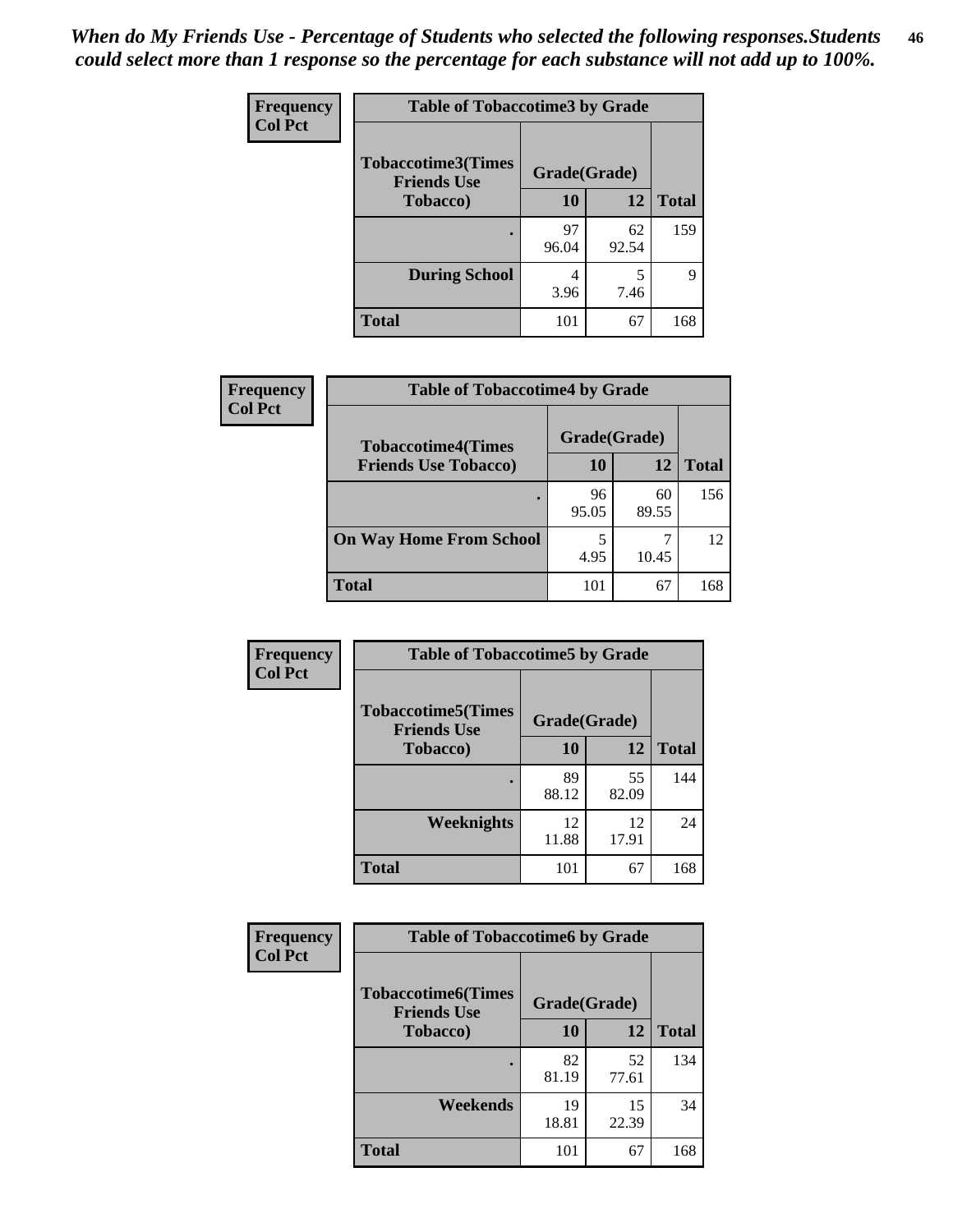| Frequency      | <b>Table of Marijuanatime1 by Grade</b>           |              |             |              |  |
|----------------|---------------------------------------------------|--------------|-------------|--------------|--|
| <b>Col Pct</b> | <b>Marijuanatime1(Times</b><br><b>Friends Use</b> | Grade(Grade) |             |              |  |
|                | Marijuana)                                        | 10           | 12          | <b>Total</b> |  |
|                |                                                   | 32<br>31.68  | 26<br>38.81 | 58           |  |
|                | Do Not Use                                        | 69<br>68.32  | 41<br>61.19 | 110          |  |
|                | <b>Total</b>                                      | 101          | 67          | 168          |  |

| Frequency      | <b>Table of Marijuanatime2 by Grade</b>           |              |             |              |
|----------------|---------------------------------------------------|--------------|-------------|--------------|
| <b>Col Pct</b> | <b>Marijuanatime2(Times</b><br><b>Friends Use</b> | Grade(Grade) |             |              |
|                | Marijuana)                                        | 10           | 12          | <b>Total</b> |
|                |                                                   | 85<br>84.16  | 52<br>77.61 | 137          |
|                | <b>On Way to School</b>                           | 16<br>15.84  | 15<br>22.39 | 31           |
|                | <b>Total</b>                                      | 101          | 67          | 168          |

| Frequency      | <b>Table of Marijuanatime3 by Grade</b>    |              |             |              |
|----------------|--------------------------------------------|--------------|-------------|--------------|
| <b>Col Pct</b> | Marijuanatime3(Times<br><b>Friends Use</b> | Grade(Grade) |             |              |
|                | Marijuana)                                 | 10           | 12          | <b>Total</b> |
|                |                                            | 94<br>93.07  | 57<br>85.07 | 151          |
|                | <b>During School</b>                       | 6.93         | 10<br>14.93 | 17           |
|                | <b>Total</b>                               | 101          | 67          | 168          |

| <b>Frequency</b><br><b>Col Pct</b> | <b>Table of Marijuanatime4 by Grade</b> |              |             |       |
|------------------------------------|-----------------------------------------|--------------|-------------|-------|
|                                    | <b>Marijuanatime4</b> (Times            | Grade(Grade) |             |       |
|                                    | <b>Friends Use Marijuana</b> )          | 10           | 12          | Total |
|                                    |                                         | 85<br>84.16  | 51<br>76.12 | 136   |
|                                    | <b>On Way Home From School</b>          | 16<br>15.84  | 16<br>23.88 | 32    |
|                                    | <b>Total</b>                            | 101          | 67          | 168   |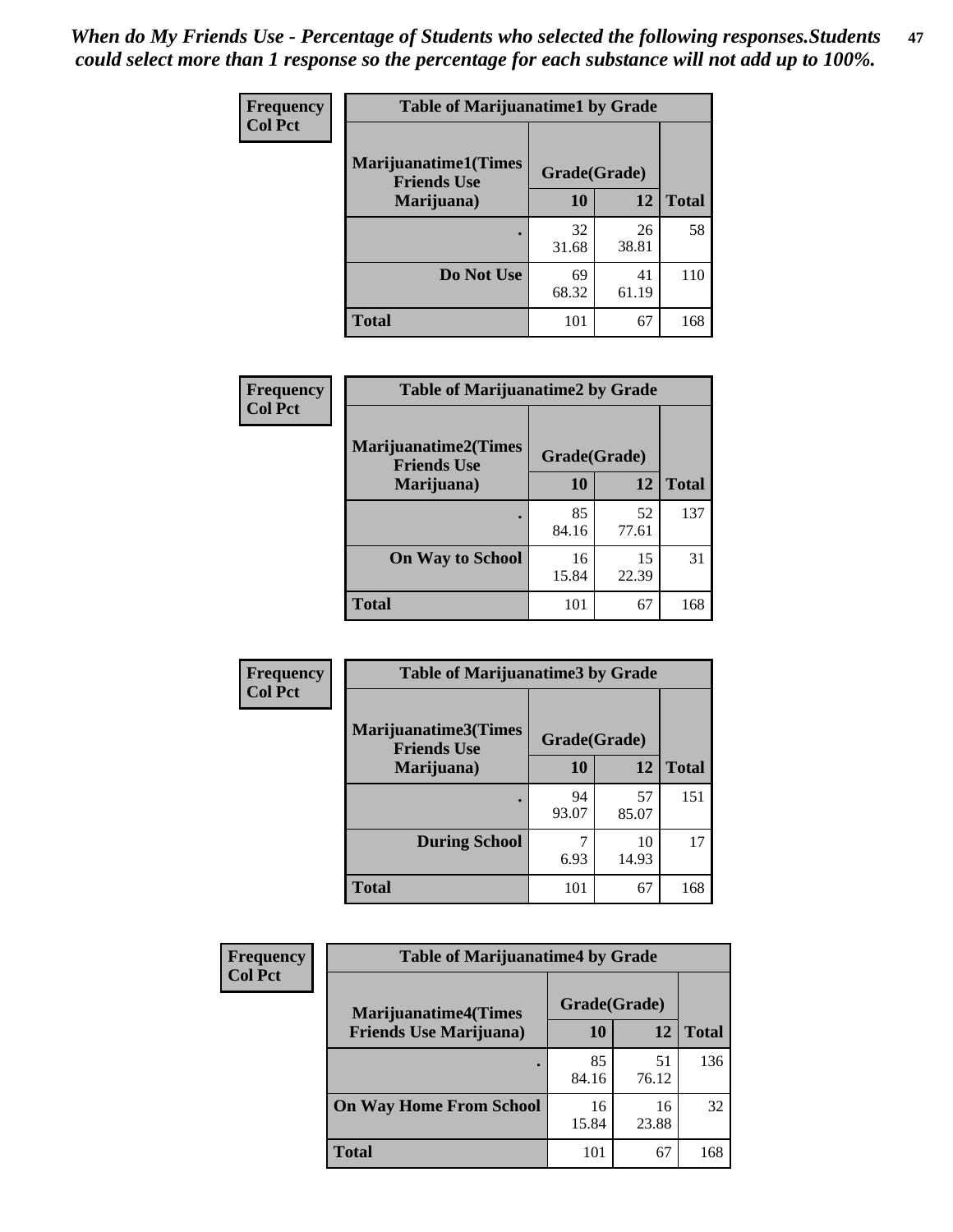| <b>Frequency</b> | <b>Table of Marijuanatime5 by Grade</b>            |              |             |              |
|------------------|----------------------------------------------------|--------------|-------------|--------------|
| <b>Col Pct</b>   | <b>Marijuanatime5</b> (Times<br><b>Friends Use</b> | Grade(Grade) |             |              |
|                  | Marijuana)                                         | 10           | 12          | <b>Total</b> |
|                  |                                                    | 79<br>78.22  | 45<br>67.16 | 124          |
|                  | Weeknights                                         | 22<br>21.78  | 22<br>32.84 | 44           |
|                  | <b>Total</b>                                       | 101          | 67          | 168          |

| Frequency      | <b>Table of Marijuanatime6 by Grade</b>    |              |             |              |
|----------------|--------------------------------------------|--------------|-------------|--------------|
| <b>Col Pct</b> | Marijuanatime6(Times<br><b>Friends Use</b> | Grade(Grade) |             |              |
|                | Marijuana)                                 | 10           | 12          | <b>Total</b> |
|                |                                            | 73<br>72.28  | 41<br>61.19 | 114          |
|                | Weekends                                   | 28<br>27.72  | 26<br>38.81 | 54           |
|                | <b>Total</b>                               | 101          | 67          | 168          |

| Frequency      | <b>Table of Otherdrugtime1 by Grade</b>                 |              |             |              |
|----------------|---------------------------------------------------------|--------------|-------------|--------------|
| <b>Col Pct</b> | <b>Otherdrugtime1(Times</b><br><b>Friends Use Other</b> | Grade(Grade) |             |              |
|                | <b>Illegal Drugs</b> )                                  | 10           | 12          | <b>Total</b> |
|                |                                                         | 18<br>17.82  | 10.45       | 25           |
|                | Do Not Use                                              | 83<br>82.18  | 60<br>89.55 | 143          |
|                | Total                                                   | 101          | 67          | 168          |

| Frequency      | <b>Table of Otherdrugtime2 by Grade</b>                 |              |                        |              |
|----------------|---------------------------------------------------------|--------------|------------------------|--------------|
| <b>Col Pct</b> | <b>Otherdrugtime2(Times</b><br><b>Friends Use Other</b> | Grade(Grade) |                        |              |
|                | <b>Illegal Drugs</b> )                                  | 10           | 12                     | <b>Total</b> |
|                |                                                         | 93<br>92.08  | 65<br>97.01            | 158          |
|                | <b>On Way to School</b>                                 | 8<br>7.92    | $\mathfrak{D}$<br>2.99 | 10           |
|                | Total                                                   | 101          | 67                     | 168          |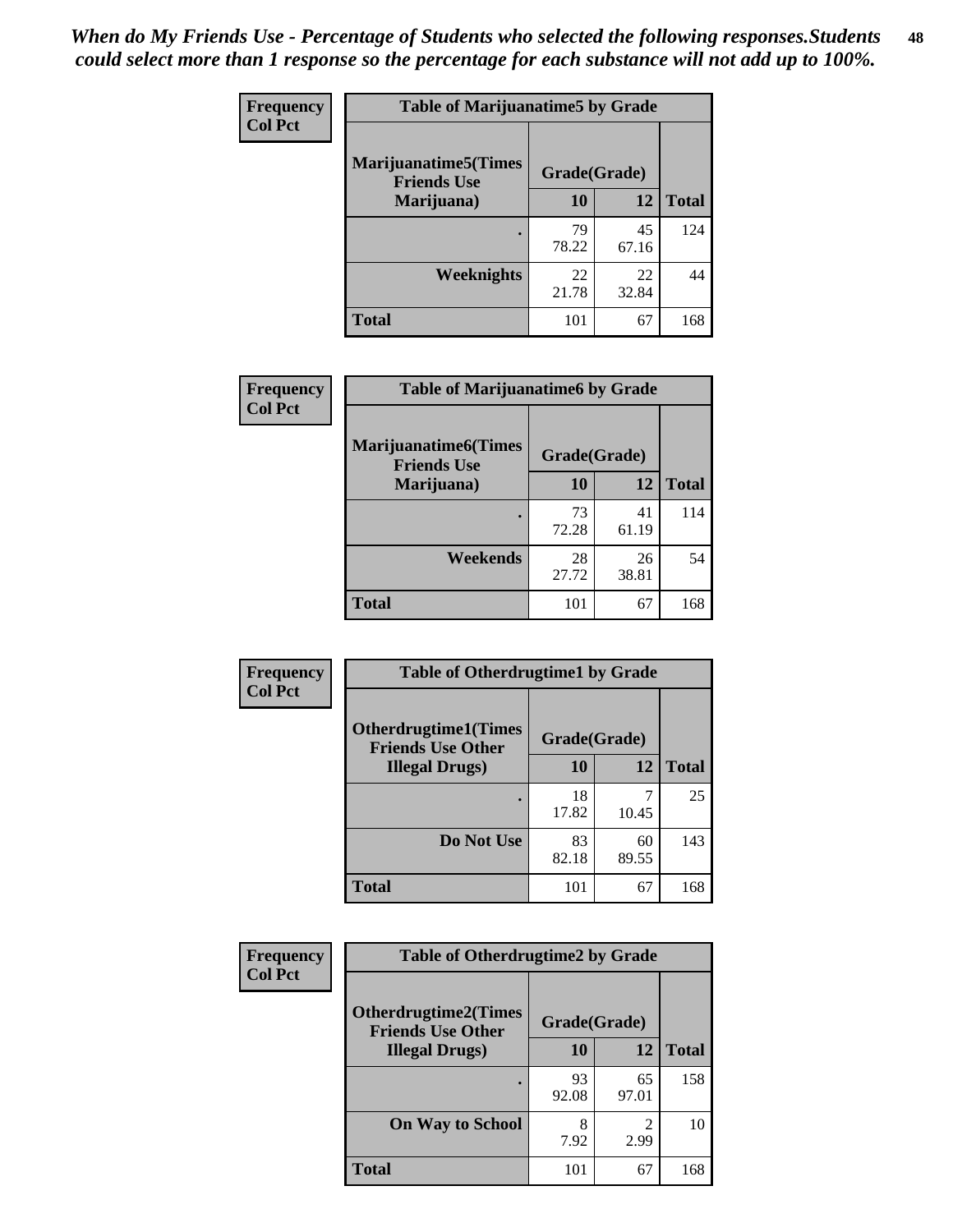| <b>Frequency</b> | <b>Table of Otherdrugtime3 by Grade</b>          |              |             |              |
|------------------|--------------------------------------------------|--------------|-------------|--------------|
| <b>Col Pct</b>   | Otherdrugtime3(Times<br><b>Friends Use Other</b> | Grade(Grade) |             |              |
|                  | <b>Illegal Drugs</b> )                           | 10           | 12          | <b>Total</b> |
|                  |                                                  | 97<br>96.04  | 66<br>98.51 | 163          |
|                  | <b>During School</b>                             | 4<br>3.96    | 1.49        | 5            |
|                  | <b>Total</b>                                     | 101          | 67          | 168          |

| Frequency<br><b>Col Pct</b> | <b>Table of Otherdrugtime4 by Grade</b>                         |              |             |              |
|-----------------------------|-----------------------------------------------------------------|--------------|-------------|--------------|
|                             | <b>Otherdrugtime4(Times</b><br><b>Friends Use Other Illegal</b> | Grade(Grade) |             |              |
|                             | Drugs)                                                          | 10           | 12          | <b>Total</b> |
|                             | ٠                                                               | 93<br>92.08  | 65<br>97.01 | 158          |
|                             | <b>On Way Home From School</b>                                  | 8<br>7.92    | 2.99        | 10           |
|                             | <b>Total</b>                                                    | 101          | 67          | 168          |

| <b>Frequency</b> | <b>Table of Otherdrugtime5 by Grade</b>                  |              |             |              |  |
|------------------|----------------------------------------------------------|--------------|-------------|--------------|--|
| <b>Col Pct</b>   | <b>Otherdrugtime5</b> (Times<br><b>Friends Use Other</b> | Grade(Grade) |             |              |  |
|                  | <b>Illegal Drugs</b> )                                   | 10           | 12          | <b>Total</b> |  |
|                  |                                                          | 92<br>91.09  | 60<br>89.55 | 152          |  |
|                  | Weeknights                                               | q<br>8.91    | 10.45       | 16           |  |
|                  | Total                                                    | 101          | 67          | 168          |  |

| <b>Frequency</b> | <b>Table of Otherdrugtime6 by Grade</b>                 |              |             |              |  |
|------------------|---------------------------------------------------------|--------------|-------------|--------------|--|
| <b>Col Pct</b>   | <b>Otherdrugtime6(Times</b><br><b>Friends Use Other</b> | Grade(Grade) |             |              |  |
|                  | <b>Illegal Drugs</b> )                                  | 10           | 12          | <b>Total</b> |  |
|                  |                                                         | 86<br>85.15  | 59<br>88.06 | 145          |  |
|                  | Weekends                                                | 15<br>14.85  | 8<br>11.94  | 23           |  |
|                  | Total                                                   | 101          | 67          | 168          |  |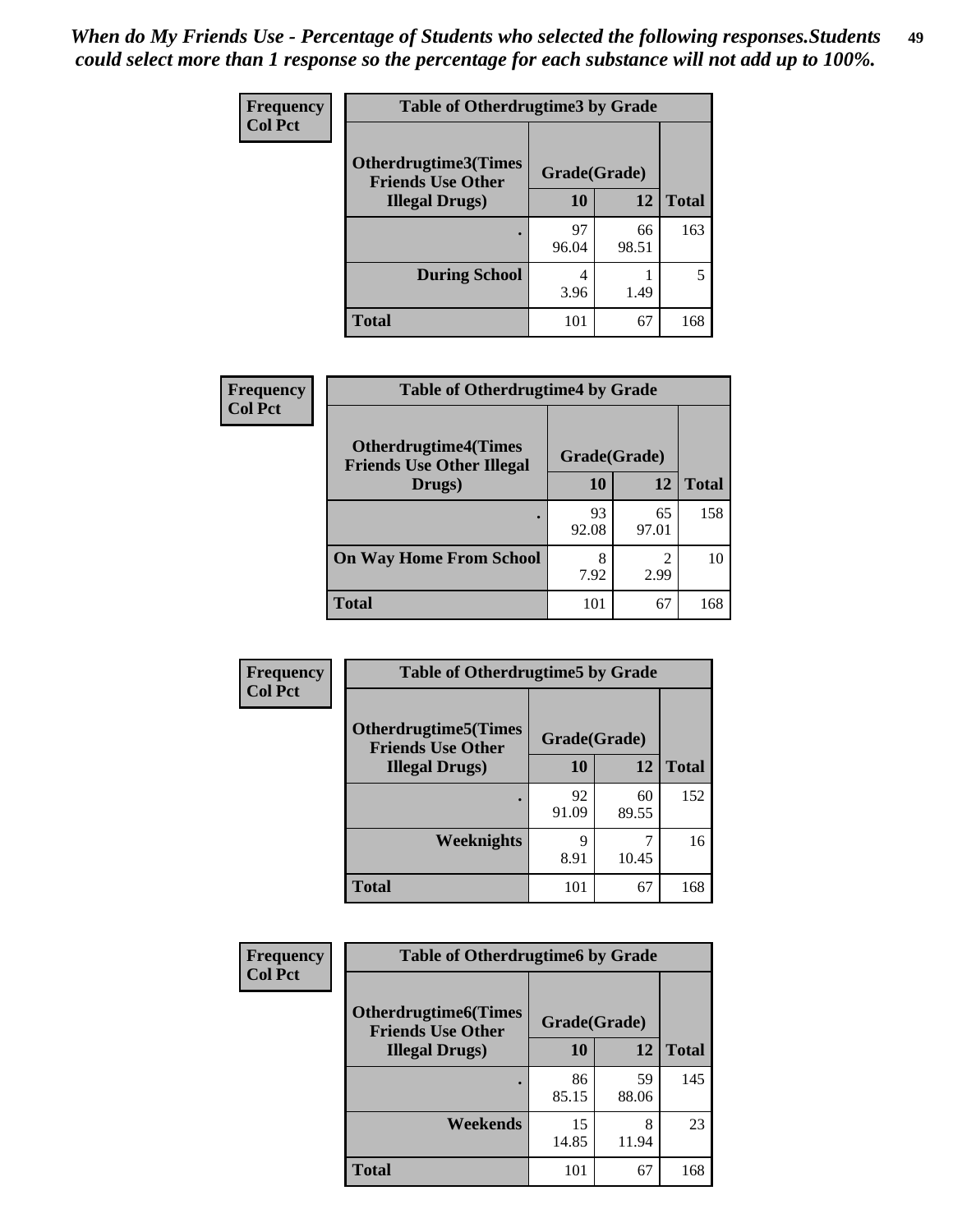| Frequency      | <b>Table of Educationalcohol by Grade</b>                                                                  |              |             |              |  |
|----------------|------------------------------------------------------------------------------------------------------------|--------------|-------------|--------------|--|
| <b>Col Pct</b> | Educationalcohol(I<br>have been taught<br>about alcohol,<br>tobacco,<br>and other drugs<br>within the last | Grade(Grade) |             |              |  |
|                | year at school)                                                                                            | 10           | 12          | <b>Total</b> |  |
|                | <b>Yes</b>                                                                                                 | 76<br>75.25  | 38<br>56.72 | 114          |  |
|                | N <sub>0</sub>                                                                                             | 25<br>24.75  | 29<br>43.28 | 54           |  |
|                | <b>Total</b>                                                                                               | 101          | 67          | 168          |  |

| Frequency      | <b>Table of Eversmoked by Grade</b> |              |             |              |  |
|----------------|-------------------------------------|--------------|-------------|--------------|--|
| <b>Col Pct</b> | Eversmoked(I<br>have smoked         | Grade(Grade) |             |              |  |
|                | a cigarette)                        | 10           | 12          | <b>Total</b> |  |
|                | <b>Yes</b>                          | 20<br>19.80  | 14<br>20.90 | 34           |  |
|                | N <sub>0</sub>                      | 81<br>80.20  | 53<br>79.10 | 134          |  |
|                | <b>Total</b>                        | 101          | 67          | 168          |  |

| Frequency      | <b>Table of Drovedrinking by Grade</b>                                                                              |                    |              |     |
|----------------|---------------------------------------------------------------------------------------------------------------------|--------------------|--------------|-----|
| <b>Col Pct</b> | Drovedrinking(In<br>the past 30 days I<br>have driven a car<br>or other vehicle<br>while I was<br>drinking alcohol) | Grade(Grade)<br>10 | <b>Total</b> |     |
|                | <b>Yes</b>                                                                                                          | 4<br>3.96          | 1.49         | 5   |
|                | N <sub>0</sub>                                                                                                      | 97<br>96.04        | 66<br>98.51  | 163 |
|                | <b>Total</b>                                                                                                        | 101                | 67           | 168 |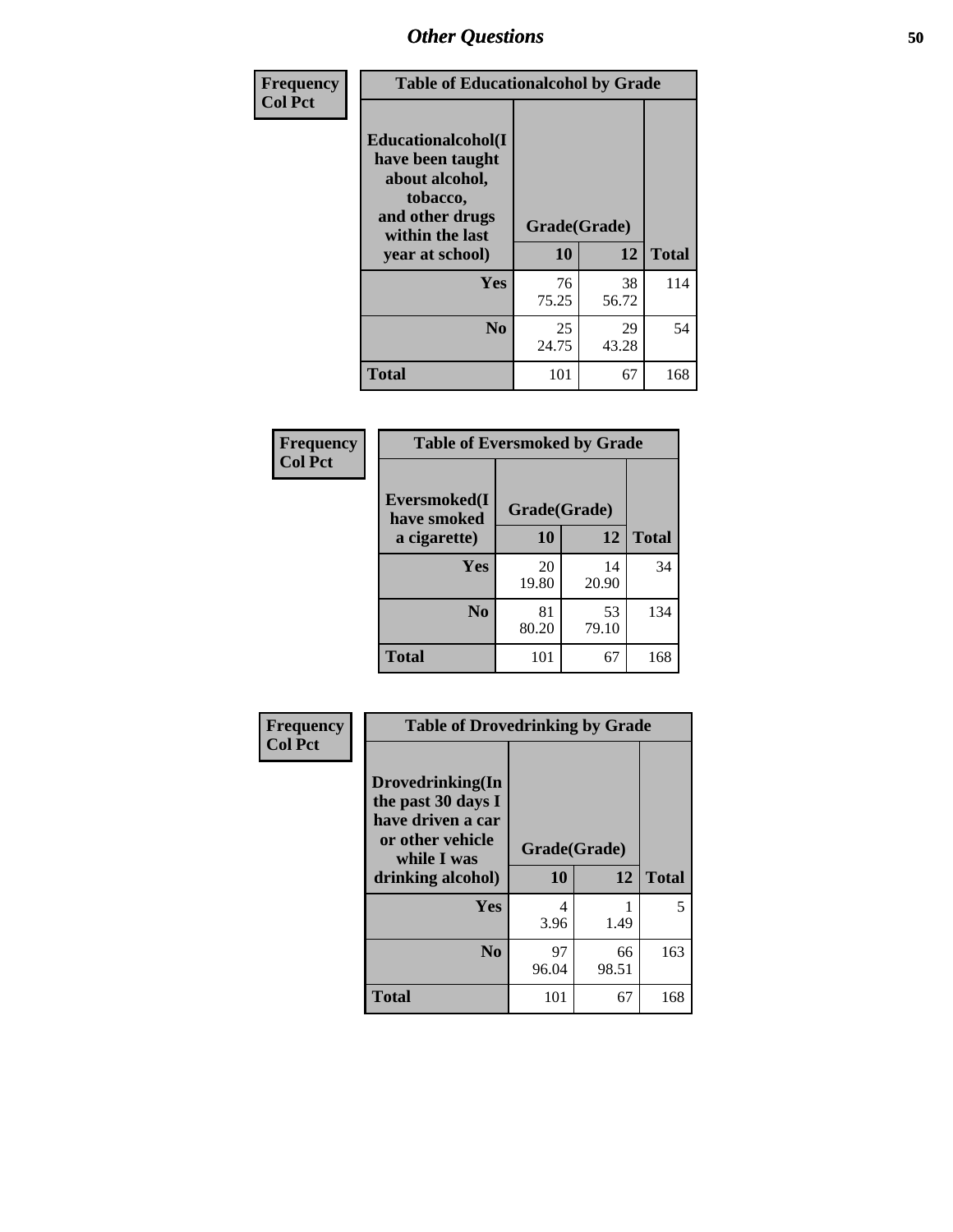| Frequency<br><b>Col Pct</b> | <b>Table of Rodedrinking by Grade</b>                                                                      |              |             |              |
|-----------------------------|------------------------------------------------------------------------------------------------------------|--------------|-------------|--------------|
|                             | Rodedrinking(In<br>the past 30 days<br>I have ridden in<br>a car with a<br>driver who had<br>been drinking | Grade(Grade) |             |              |
|                             | alcohol)                                                                                                   | 10           | 12          | <b>Total</b> |
|                             | <b>Yes</b>                                                                                                 | 6.93         | 12<br>17.91 | 19           |
|                             | N <sub>0</sub>                                                                                             | 94<br>93.07  | 55<br>82.09 | 149          |
|                             | <b>Total</b>                                                                                               | 101          | 67          | 168          |

#### **Frequency Col Pct**

| <b>Table of Drugsschool by Grade</b>                                                                                      |              |       |              |  |  |
|---------------------------------------------------------------------------------------------------------------------------|--------------|-------|--------------|--|--|
| <b>Drugsschool</b> (During<br>the past 12 months,<br>I have been offered,<br>sold,<br>or given illegal<br>drugs on school | Grade(Grade) |       |              |  |  |
|                                                                                                                           |              |       |              |  |  |
| property)                                                                                                                 | 10           | 12    | <b>Total</b> |  |  |
| Yes                                                                                                                       | 14           | 11    | 25           |  |  |
|                                                                                                                           | 13.86        | 16.42 |              |  |  |
| N <sub>0</sub>                                                                                                            | 87           | 56    | 143          |  |  |
|                                                                                                                           | 86.14        | 83.58 |              |  |  |

| Frequency      | <b>Table of Helpbullied by Grade</b>           |              |             |              |  |  |  |
|----------------|------------------------------------------------|--------------|-------------|--------------|--|--|--|
| <b>Col Pct</b> | Helpbullied(I<br>would help<br>someone who was | Grade(Grade) |             |              |  |  |  |
|                | being bullied)                                 | <b>10</b>    | 12          | <b>Total</b> |  |  |  |
|                | <b>Strongly Agree</b>                          | 41<br>40.59  | 26<br>38.81 | 67           |  |  |  |
|                | <b>Somewhat Agree</b>                          | 40<br>39.60  | 34<br>50.75 | 74           |  |  |  |
|                | <b>Somewhat Disagree</b>                       | 12<br>11.88  | 6<br>8.96   | 18           |  |  |  |
|                | <b>Strongly Disagree</b>                       | 8<br>7.92    | 1.49        | 9            |  |  |  |
|                | <b>Total</b>                                   | 101          | 67          | 168          |  |  |  |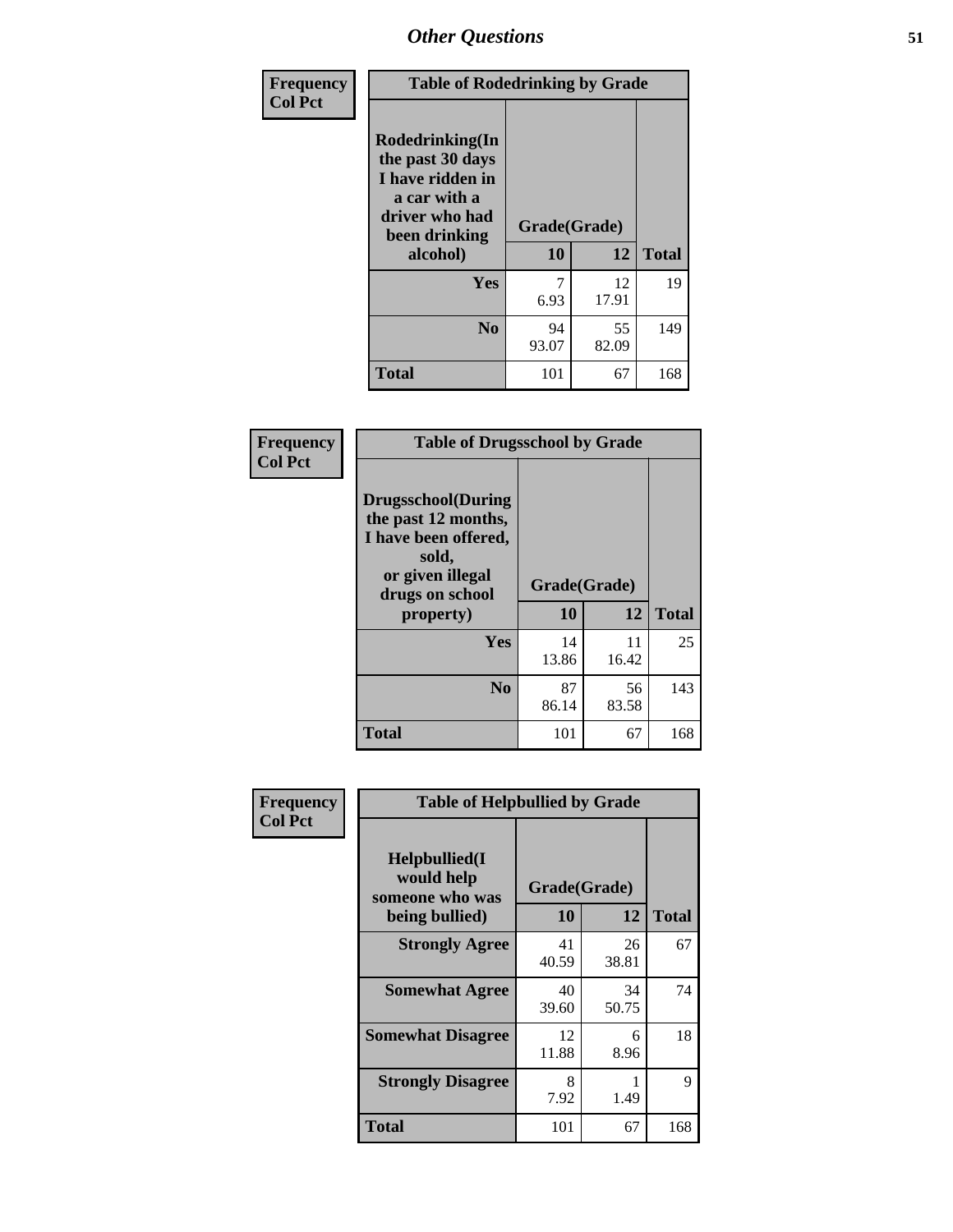*Other Questions* **52**

| <b>Frequency</b> | <b>Table of Grade by Bingedrinking</b> |                         |              |                     |                                                                                                         |                               |                        |              |
|------------------|----------------------------------------|-------------------------|--------------|---------------------|---------------------------------------------------------------------------------------------------------|-------------------------------|------------------------|--------------|
| <b>Row Pct</b>   |                                        |                         |              |                     | Bingedrinking(I have drunk five or<br>more drinks of alcohol at one sitting<br>during the last 30 days) |                               |                        |              |
|                  | Grade(Grade)                           | $\bf{0}$<br><b>Days</b> | 1 or<br>days | $3$ to<br>5<br>days | 10<br>$\mathbf{t}$<br>19<br>days                                                                        | <b>20</b><br>to<br>29<br>days | All<br>30<br>days      | <b>Total</b> |
|                  | 10                                     | 92<br>91.09             | 4<br>3.96    | 0.99                | 2<br>1.98                                                                                               | 0<br>0.00                     | $\overline{2}$<br>1.98 | 101          |
|                  | 12                                     | 58<br>86.57             | 4<br>5.97    | 3<br>4.48           | $\Omega$<br>0.00                                                                                        | 1.49                          | 1.49                   | 67           |
|                  | Total                                  | 150                     | 8            | 4                   | 2                                                                                                       | 1                             | 3                      | 168          |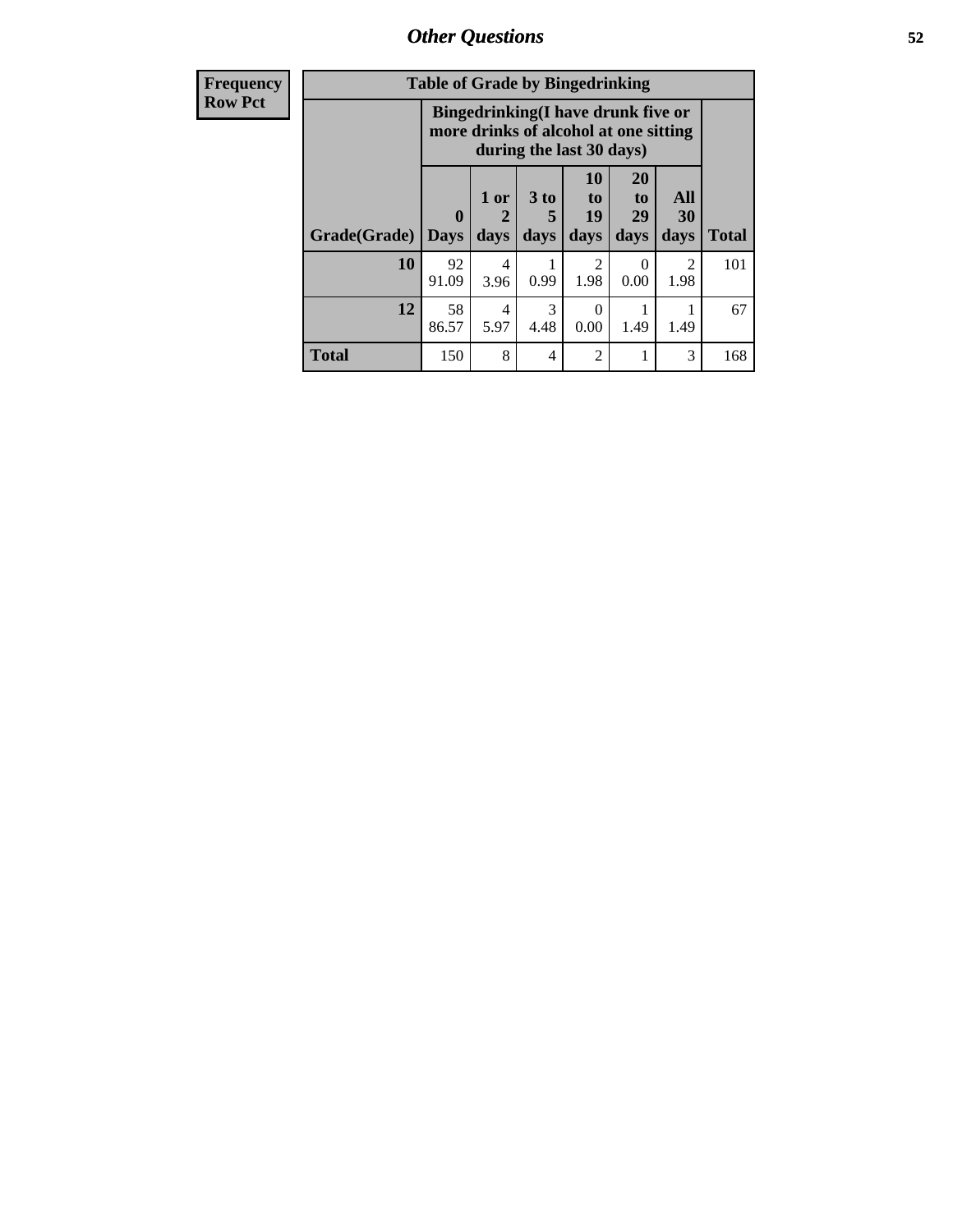## *Nutrition* **53**

| <b>Frequency</b><br>Row Pct |
|-----------------------------|
|                             |

| <b>Table of Grade by Dairy</b> |                          |                                                                 |                                    |                                    |       |  |  |
|--------------------------------|--------------------------|-----------------------------------------------------------------|------------------------------------|------------------------------------|-------|--|--|
|                                |                          | Dairy (I eat at least 3 servings of dairy<br>products each day) |                                    |                                    |       |  |  |
| Grade(Grade)                   | <b>Strongly</b><br>Agree | Somewhat<br>Agree                                               | <b>Somewhat</b><br><b>Disagree</b> | <b>Strongly</b><br><b>Disagree</b> | Total |  |  |
| 10                             | 33<br>32.67              | 40<br>39.60                                                     | 11<br>10.89                        | 17<br>16.83                        | 101   |  |  |
| 12                             | 22<br>32.84              | 28<br>41.79                                                     | ┑<br>10.45                         | 10<br>14.93                        | 67    |  |  |
| <b>Total</b>                   | 55                       | 68                                                              | 18                                 | 27                                 | 168   |  |  |

| <b>Frequency</b> |  |
|------------------|--|
| <b>Row Pct</b>   |  |

| <b>Table of Grade by Fruitveg</b>                                        |                          |             |                     |                                        |              |  |
|--------------------------------------------------------------------------|--------------------------|-------------|---------------------|----------------------------------------|--------------|--|
| Fruitveg(I eat at least 5 servings of fruits<br>and vegetables each day) |                          |             |                     |                                        |              |  |
| Grade(Grade)                                                             | <b>Strongly</b><br>Agree | Agree       | Somewhat   Somewhat | <b>Strongly</b><br>Disagree   Disagree | <b>Total</b> |  |
| 10                                                                       | 25<br>24.75              | 32<br>31.68 | 25<br>24.75         | 19<br>18.81                            | 101          |  |
| 12                                                                       | 20<br>29.85              | 30<br>44.78 | 9<br>13.43          | 8<br>11.94                             | 67           |  |
| Total                                                                    | 45                       | 62          | 34                  | 27                                     | 168          |  |

| <b>Frequency</b> | <b>Table of Grade by Cafeteriahealthy</b> |                          |                   |                                    |                                                                                                                                        |              |  |  |  |  |  |  |
|------------------|-------------------------------------------|--------------------------|-------------------|------------------------------------|----------------------------------------------------------------------------------------------------------------------------------------|--------------|--|--|--|--|--|--|
| <b>Row Pct</b>   |                                           |                          |                   | school cafeteria are healthy)      | Cafeteriahealthy (School meals in my<br><b>Strongly</b><br><b>Disagree</b><br>32<br>19<br>18.81<br>31.68<br>10<br>21<br>14.93<br>31.34 |              |  |  |  |  |  |  |
|                  | Grade(Grade)                              | <b>Strongly</b><br>Agree | Somewhat<br>Agree | <b>Somewhat</b><br><b>Disagree</b> |                                                                                                                                        | <b>Total</b> |  |  |  |  |  |  |
|                  | 10                                        | 20<br>19.80              | 30<br>29.70       |                                    |                                                                                                                                        | 101          |  |  |  |  |  |  |
|                  | 12                                        | 11<br>16.42              | 25<br>37.31       |                                    |                                                                                                                                        | 67           |  |  |  |  |  |  |
|                  | Total                                     | 31                       | 55                | 29                                 | 53                                                                                                                                     | 168          |  |  |  |  |  |  |

| <b>Frequency</b> |
|------------------|
| <b>Row Pct</b>   |

| <b>Table of Grade by Cafeterianutrition</b>                                               |                          |                     |                             |                                    |              |  |
|-------------------------------------------------------------------------------------------|--------------------------|---------------------|-----------------------------|------------------------------------|--------------|--|
| <b>Cafeterianutrition</b> (Facts about nutrition<br>are available in my school cafeteria) |                          |                     |                             |                                    |              |  |
| Grade(Grade)                                                                              | <b>Strongly</b><br>Agree | Somewhat  <br>Agree | <b>Somewhat</b><br>Disagree | <b>Strongly</b><br><b>Disagree</b> | <b>Total</b> |  |
| <b>10</b>                                                                                 | 34<br>33.66              | 35<br>34.65         | 14<br>13.86                 | 18<br>17.82                        | 101          |  |
| 12                                                                                        | 15<br>22.39              | 26<br>38.81         | 12<br>17.91                 | 14<br>20.90                        | 67           |  |
| Total                                                                                     | 49                       | 61                  | 26                          | 32                                 | 168          |  |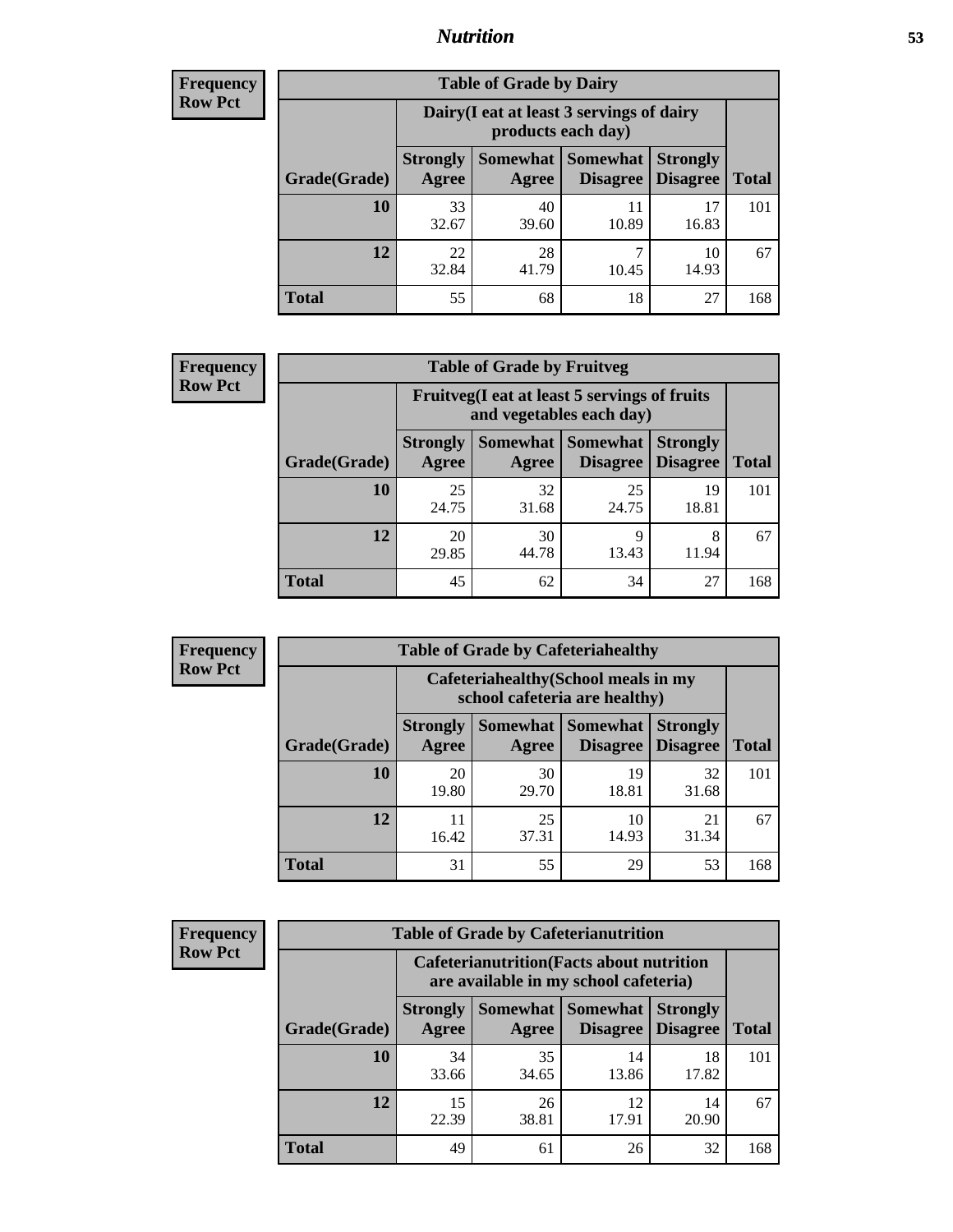## *Nutrition* **54**

| Frequency |
|-----------|
| Row Pct   |

| <b>Table of Grade by Schoollunch</b> |                                                                                                            |                                                                 |            |             |     |  |  |
|--------------------------------------|------------------------------------------------------------------------------------------------------------|-----------------------------------------------------------------|------------|-------------|-----|--|--|
|                                      |                                                                                                            | Schoollunch(I eat school lunch three or<br>more times per week) |            |             |     |  |  |
| Grade(Grade)                         | Somewhat   Somewhat<br><b>Strongly</b><br><b>Strongly</b><br><b>Disagree</b><br>Disagree<br>Agree<br>Agree |                                                                 |            |             |     |  |  |
| 10                                   | 52<br>51.49                                                                                                | 25<br>24.75                                                     | 8<br>7.92  | 16<br>15.84 | 101 |  |  |
| 12                                   | 29<br>43.28                                                                                                | 15<br>22.39                                                     | 8<br>11.94 | 15<br>22.39 | 67  |  |  |
| <b>Total</b>                         | 81                                                                                                         | 40                                                              | 16         | 31          | 168 |  |  |

| <b>Frequency</b> |  |
|------------------|--|
| <b>Row Pct</b>   |  |

| <b>Table of Grade by Foodchoices</b> |                          |                                                                     |                     |                                        |              |  |  |
|--------------------------------------|--------------------------|---------------------------------------------------------------------|---------------------|----------------------------------------|--------------|--|--|
|                                      |                          | Foodchoices (I make healthy food choices in<br>my school cafeteria) |                     |                                        |              |  |  |
| Grade(Grade)                         | <b>Strongly</b><br>Agree | Agree                                                               | Somewhat   Somewhat | <b>Strongly</b><br>Disagree   Disagree | <b>Total</b> |  |  |
| 10                                   | 31<br>30.69              | 38<br>37.62                                                         | 10<br>9.90          | 22<br>21.78                            | 101          |  |  |
| 12                                   | 18<br>26.87              | 27<br>40.30                                                         | 9<br>13.43          | 13<br>19.40                            | 67           |  |  |
| <b>Total</b>                         | 49                       | 65                                                                  | 19                  | 35                                     | 168          |  |  |

| <b>Frequency</b> |
|------------------|
| <b>Row Pct</b>   |

| <b>Table of Grade by Wholewheat</b> |                          |                                                                                                             |                                        |                                    |              |  |  |  |
|-------------------------------------|--------------------------|-------------------------------------------------------------------------------------------------------------|----------------------------------------|------------------------------------|--------------|--|--|--|
|                                     |                          | Wholewheat (There are whole wheat and<br>multigrain breads and cereals available in<br>my school cafeteria) |                                        |                                    |              |  |  |  |
| Grade(Grade)                        | <b>Strongly</b><br>Agree | Agree                                                                                                       | Somewhat   Somewhat<br><b>Disagree</b> | <b>Strongly</b><br><b>Disagree</b> | <b>Total</b> |  |  |  |
| 10                                  | 28<br>27.72              | 46<br>45.54                                                                                                 | 6<br>5.94                              | 21<br>20.79                        | 101          |  |  |  |
| 12                                  | 17<br>25.37              | 30<br>44.78                                                                                                 | 10<br>14.93                            | 10<br>14.93                        | 67           |  |  |  |
| <b>Total</b>                        | 45                       | 76                                                                                                          | 16                                     | 31                                 | 168          |  |  |  |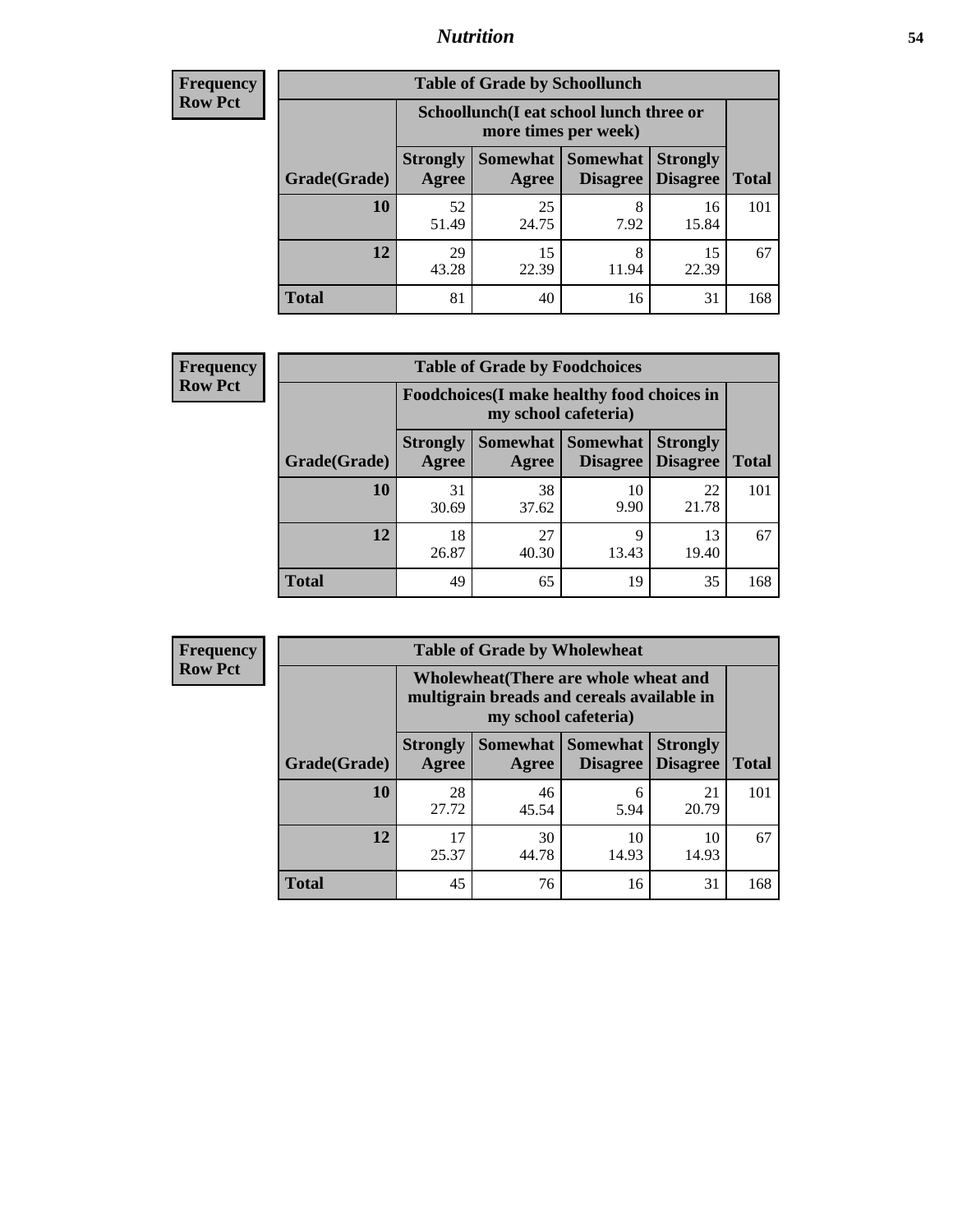## *Nutrition* **55**

**Frequency Row Pct**

| <b>Table of Grade by Healthyvending</b> |                                                                                                                                               |                          |                                    |                                    |              |  |  |
|-----------------------------------------|-----------------------------------------------------------------------------------------------------------------------------------------------|--------------------------|------------------------------------|------------------------------------|--------------|--|--|
|                                         | Healthyvending (If only healthy snacks and<br>beverages were available in the vending<br>machines during the school day,<br>I would buy them) |                          |                                    |                                    |              |  |  |
| Grade(Grade)                            | <b>Strongly</b><br>Agree                                                                                                                      | <b>Somewhat</b><br>Agree | <b>Somewhat</b><br><b>Disagree</b> | <b>Strongly</b><br><b>Disagree</b> | <b>Total</b> |  |  |
| 10                                      | 27<br>26.73                                                                                                                                   | 36<br>35.64              | 16<br>15.84                        | 22<br>21.78                        | 101          |  |  |
| 12                                      | 25<br>37.31                                                                                                                                   | 16<br>23.88              | 11<br>16.42                        | 15<br>22.39                        | 67           |  |  |
| <b>Total</b>                            | 52                                                                                                                                            | 52                       | 27                                 | 37                                 | 168          |  |  |

**Frequency Row Pct**

| <b>Table of Grade by Schoolbreakfast</b> |                                                                                                                                         |             |                     |                                        |              |  |  |
|------------------------------------------|-----------------------------------------------------------------------------------------------------------------------------------------|-------------|---------------------|----------------------------------------|--------------|--|--|
|                                          | Schoolbreakfast (If breakfast were<br>available at school,<br>but outside the cafeteria,<br>I would eat breakfast at school more often) |             |                     |                                        |              |  |  |
| Grade(Grade)                             | <b>Strongly</b><br>Agree                                                                                                                | Agree       | Somewhat   Somewhat | <b>Strongly</b><br>Disagree   Disagree | <b>Total</b> |  |  |
| 10                                       | 40<br>39.60                                                                                                                             | 30<br>29.70 | 12<br>11.88         | 19<br>18.81                            | 101          |  |  |
| 12                                       | 30<br>44.78                                                                                                                             | 24<br>35.82 | 7<br>10.45          | 6<br>8.96                              | 67           |  |  |
| <b>Total</b>                             | 70                                                                                                                                      | 54          | 19                  | 25                                     | 168          |  |  |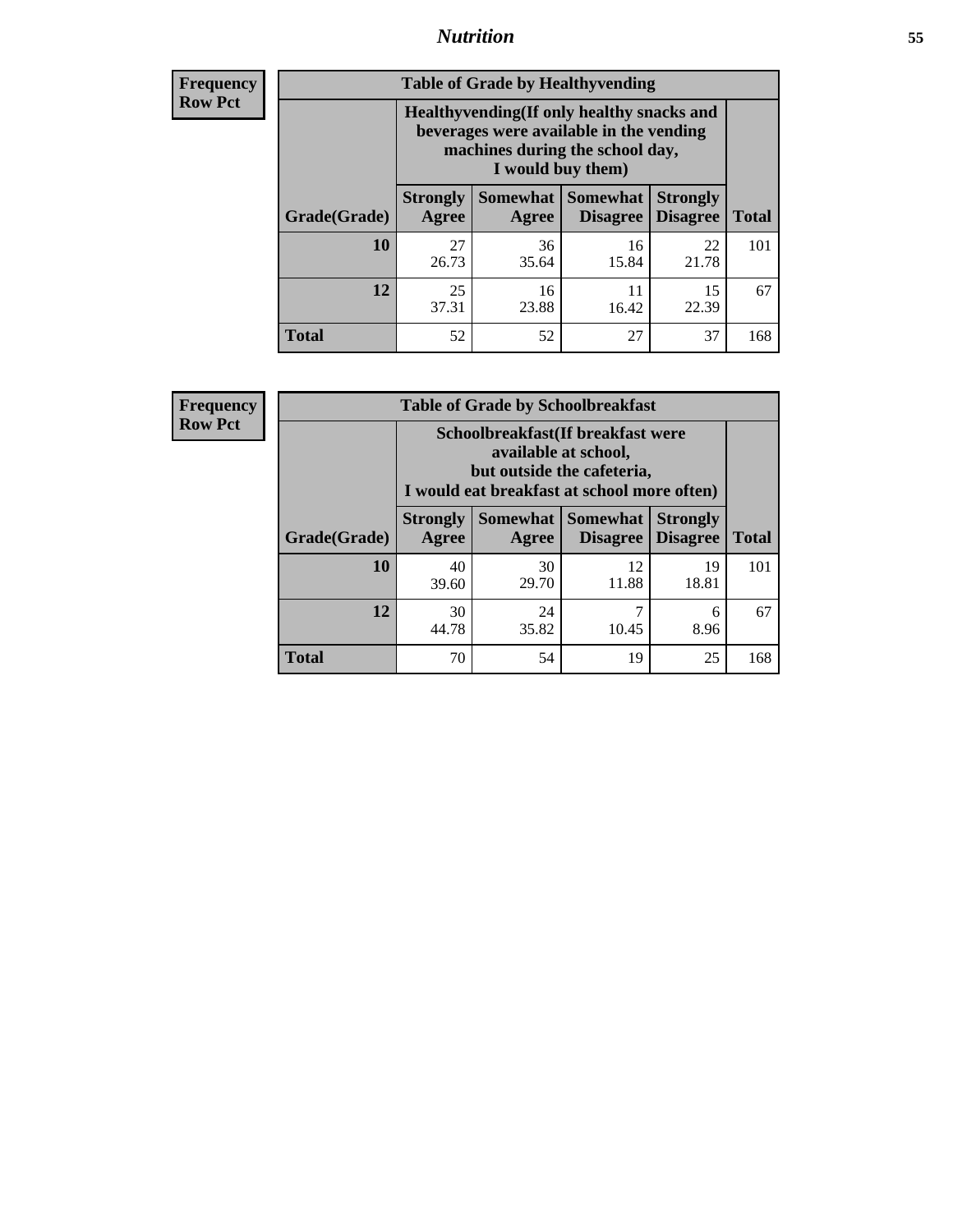| Frequency      | <b>Table of Educationaids by Grade</b>                                                                    |                    |             |              |
|----------------|-----------------------------------------------------------------------------------------------------------|--------------------|-------------|--------------|
| <b>Col Pct</b> | <b>Educationaids</b> (I<br>have been<br>taught about<br><b>HIV/AIDS</b> at<br>school in the<br>past year) | Grade(Grade)<br>10 | 12          | <b>Total</b> |
|                | Yes                                                                                                       | 76<br>75.25        | 40<br>59.70 | 116          |
|                | N <sub>0</sub>                                                                                            | 25<br>24.75        | 27<br>40.30 | 52           |
|                | <b>Total</b>                                                                                              | 101                | 67          | 168          |

| Frequency      | <b>Table of Educationcharacter by Grade</b>                                          |              |             |              |
|----------------|--------------------------------------------------------------------------------------|--------------|-------------|--------------|
| <b>Col Pct</b> | Educationcharacter(I<br>have been taught<br>about character<br>education in the past | Grade(Grade) |             |              |
|                | year at school)                                                                      | 10           | 12          | <b>Total</b> |
|                | Yes                                                                                  | 72<br>71.29  | 43<br>64.18 | 115          |
|                | N <sub>0</sub>                                                                       | 29<br>28.71  | 24<br>35.82 | 53           |
|                | <b>Total</b>                                                                         | 101          | 67          | 168          |

| Frequency      | <b>Table of Gradcoach1 by Grade</b>              |              |             |              |
|----------------|--------------------------------------------------|--------------|-------------|--------------|
| <b>Col Pct</b> |                                                  |              |             |              |
|                | Gradcoach1(I<br>know who my<br><b>Graduation</b> | Grade(Grade) |             |              |
|                | Coach is)                                        | 10           | 12          | <b>Total</b> |
|                | <b>Yes</b>                                       | 55<br>54.46  | 58<br>86.57 | 113          |
|                | N <sub>0</sub>                                   | 46<br>45.54  | 9<br>13.43  | 55           |
|                | <b>Total</b>                                     | 101          | 67          | 168          |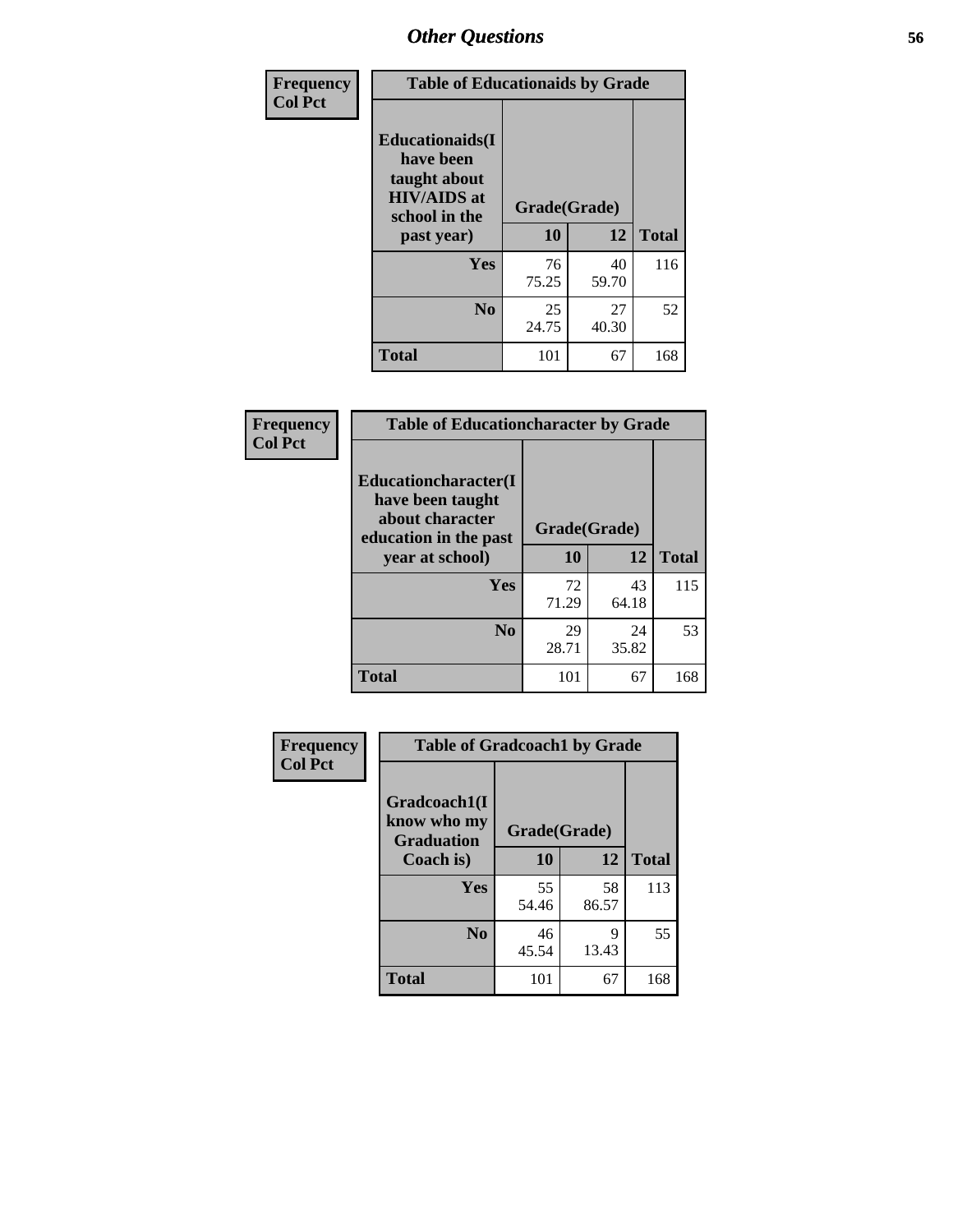| Frequency      | <b>Table of Gradcoach2 by Grade</b> |              |             |              |
|----------------|-------------------------------------|--------------|-------------|--------------|
| <b>Col Pct</b> | Gradcoach2(I<br>have                |              |             |              |
|                | contacted my<br><b>Graduation</b>   | Grade(Grade) |             |              |
|                | Coach)                              | 10           | 12          | <b>Total</b> |
|                | Yes                                 | 23<br>22.77  | 36<br>53.73 | 59           |
|                | N <sub>0</sub>                      | 78<br>77.23  | 31<br>46.27 | 109          |
|                | <b>Total</b>                        | 101          | 67          | 168          |

| <b>Frequency</b><br><b>Col Pct</b> | <b>Table of Gradcoach3 by Grade</b>                                         |              |             |              |
|------------------------------------|-----------------------------------------------------------------------------|--------------|-------------|--------------|
|                                    | Gradcoach3(I<br>have received<br>assistance<br>from my<br><b>Graduation</b> | Grade(Grade) |             |              |
|                                    | Coach)                                                                      | 10           | 12          | <b>Total</b> |
|                                    | Yes                                                                         | 19<br>18.81  | 32<br>47.76 | 51           |
|                                    | N <sub>0</sub>                                                              | 31<br>30.69  | 17<br>25.37 | 48           |
|                                    | Don't know                                                                  | 51<br>50.50  | 18<br>26.87 | 69           |
|                                    | <b>Total</b>                                                                | 101          | 67          | 168          |

| Frequency      | <b>Table of Selfharm by Grade</b>                                                                                                                                                      |                    |             |              |
|----------------|----------------------------------------------------------------------------------------------------------------------------------------------------------------------------------------|--------------------|-------------|--------------|
| <b>Col Pct</b> | <b>Selfharm</b> (During<br>the past 12<br>months,<br>I harmed myself<br>on purpose<br><b>Suicideconsider</b><br>During the past<br>12 months,<br>I seriously<br>considered<br>suicide) | Grade(Grade)<br>10 | 12          | <b>Total</b> |
|                | Yes                                                                                                                                                                                    | 16<br>15.84        | 8<br>11.94  | 24           |
|                | N <sub>0</sub>                                                                                                                                                                         | 85<br>84.16        | 59<br>88.06 | 144          |
|                | Total                                                                                                                                                                                  | 101                | 67          | 168          |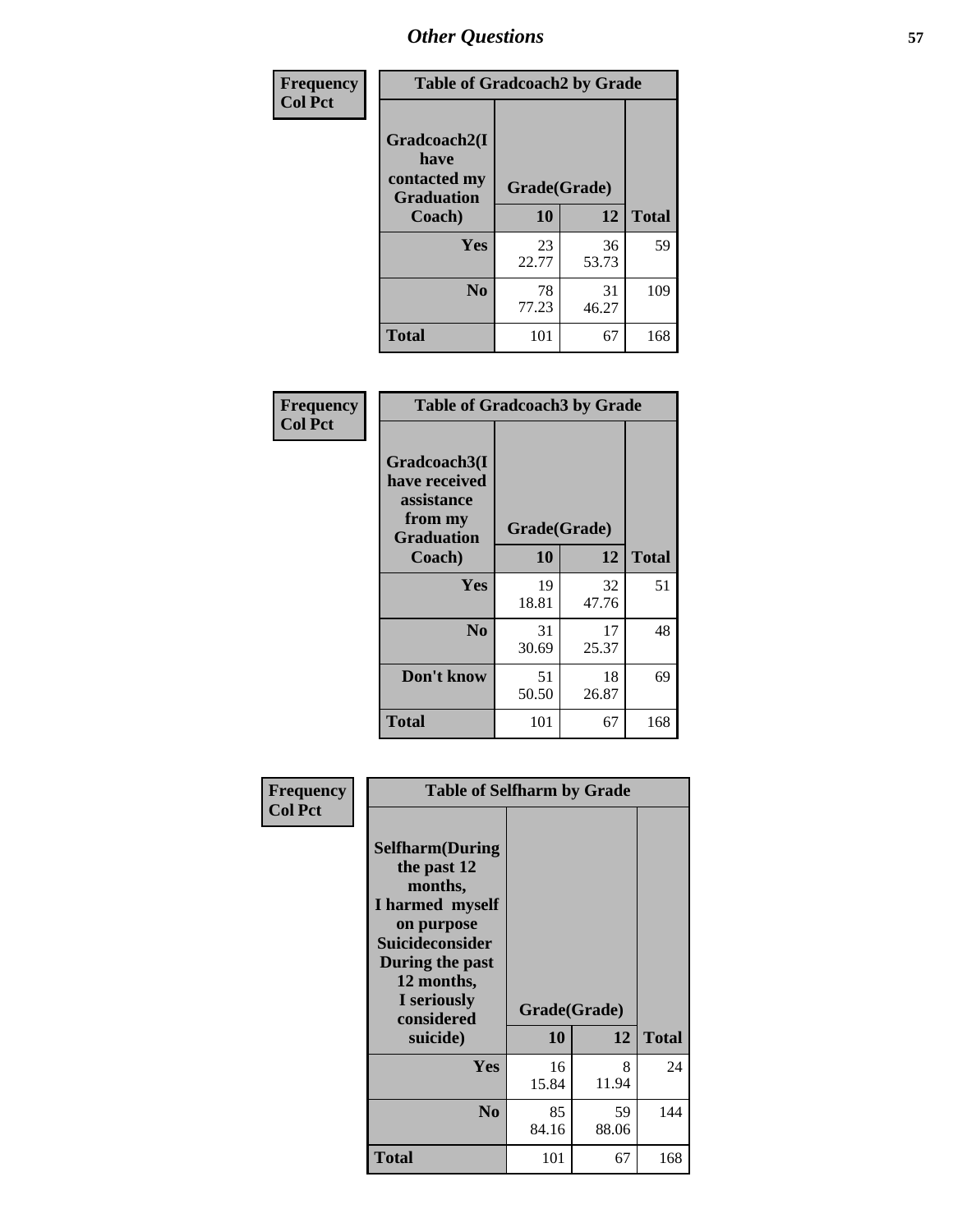| <b>Frequency</b> | <b>Table of Suicideconsider by Grade</b> |              |             |              |
|------------------|------------------------------------------|--------------|-------------|--------------|
| <b>Col Pct</b>   |                                          | Grade(Grade) |             |              |
|                  | <b>Suicideconsider</b>                   | <b>10</b>    | 12          | <b>Total</b> |
|                  | Yes                                      | 13<br>12.87  | 10<br>14.93 | 23           |
|                  | N <sub>0</sub>                           | 88<br>87.13  | 57<br>85.07 | 145          |
|                  | <b>Total</b>                             | 101          | 67          | 168          |

| Frequency      | <b>Table of Suicideattempt by Grade</b>              |              |             |              |
|----------------|------------------------------------------------------|--------------|-------------|--------------|
| <b>Col Pct</b> | Suicideattempt(I<br>have attempted<br>suicide in the | Grade(Grade) |             |              |
|                | last year)                                           | 10           | 12          | <b>Total</b> |
|                | Yes                                                  | 10<br>9.90   | 8<br>11.94  | 18           |
|                | $\bf No$                                             | 91<br>90.10  | 59<br>88.06 | 150          |
|                | <b>Total</b>                                         | 101          | 67          | 168          |

| Frequency      | <b>Table of Instantmessaged by Grade</b>               |              |             |              |  |
|----------------|--------------------------------------------------------|--------------|-------------|--------------|--|
| <b>Col Pct</b> | Instantmessaged(I<br>have instant<br>messaged people I | Grade(Grade) |             |              |  |
|                | do not even know)                                      | 10           | 12          | <b>Total</b> |  |
|                | Yes                                                    | 26<br>25.74  | 20<br>29.85 | 46           |  |
|                | N <sub>0</sub>                                         | 75<br>74.26  | 47<br>70.15 | 122          |  |
|                | <b>Total</b>                                           | 101          | 67          | 168          |  |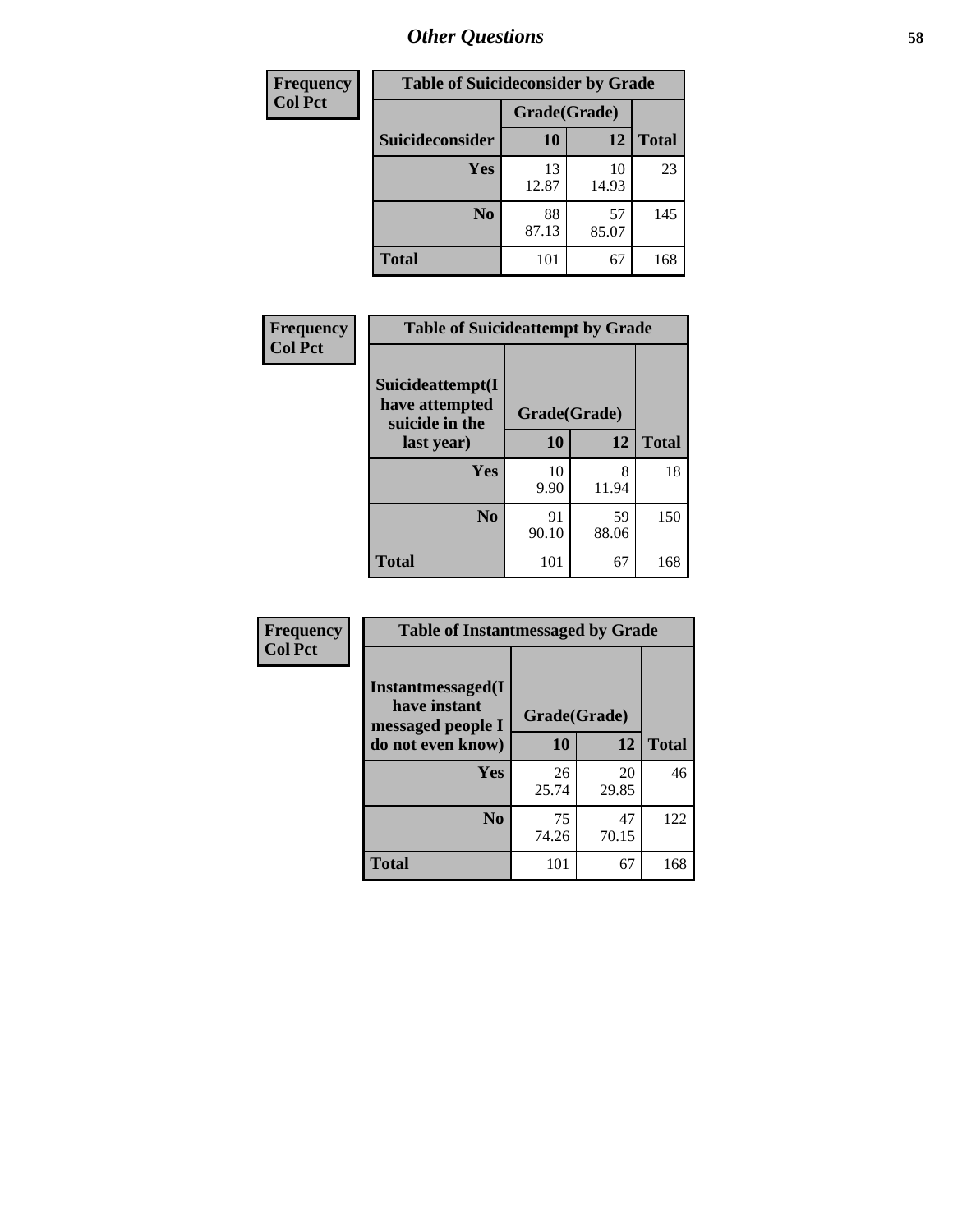| Frequency      | <b>Table of Getsalong by Grade</b>                          |              |             |              |
|----------------|-------------------------------------------------------------|--------------|-------------|--------------|
| <b>Col Pct</b> | <b>Getsalong</b> (I get<br>along with other<br>students and | Grade(Grade) |             |              |
|                | adults)                                                     | 10           | 12          | <b>Total</b> |
|                | <b>Strongly Agree</b>                                       | 48<br>47.52  | 40<br>59.70 | 88           |
|                | <b>Somewhat Agree</b>                                       | 39<br>38.61  | 26<br>38.81 | 65           |
|                | <b>Somewhat Disagree</b>                                    | 6<br>5.94    | 1.49        | 7            |
|                | <b>Strongly Disagree</b>                                    | 8<br>7.92    | 0<br>0.00   | 8            |
|                | Total                                                       | 101          | 67          | 168          |

| Frequency      | <b>Table of Safehome by Grade</b> |                    |             |              |  |
|----------------|-----------------------------------|--------------------|-------------|--------------|--|
| <b>Col Pct</b> | Safehome(I feel<br>safe at home)  | Grade(Grade)<br>10 | 12          | <b>Total</b> |  |
|                | <b>Strongly Agree</b>             | 46<br>45.54        | 44<br>65.67 | 90           |  |
|                | <b>Somewhat Agree</b>             | 40<br>39.60        | 19<br>28.36 | 59           |  |
|                | <b>Somewhat Disagree</b>          | 8<br>7.92          | 3<br>4.48   | 11           |  |
|                | <b>Strongly Disagree</b>          | 6.93               | 1.49        | 8            |  |
|                | <b>Total</b>                      | 101                | 67          | 168          |  |

| Frequency      | <b>Table of Adulttalk by Grade</b>                                                     |              |             |              |
|----------------|----------------------------------------------------------------------------------------|--------------|-------------|--------------|
| <b>Col Pct</b> | <b>Adulttalk</b> (I<br>know an<br>adult at<br>school that<br>I can talk<br>with if $I$ | Grade(Grade) |             |              |
|                | need help)                                                                             | 10           | 12          | <b>Total</b> |
|                | <b>Yes</b>                                                                             | 58<br>57.43  | 52<br>77.61 | 110          |
|                | N <sub>0</sub>                                                                         | 43<br>42.57  | 15<br>22.39 | 58           |
|                | <b>Total</b>                                                                           | 101          | 67          | 168          |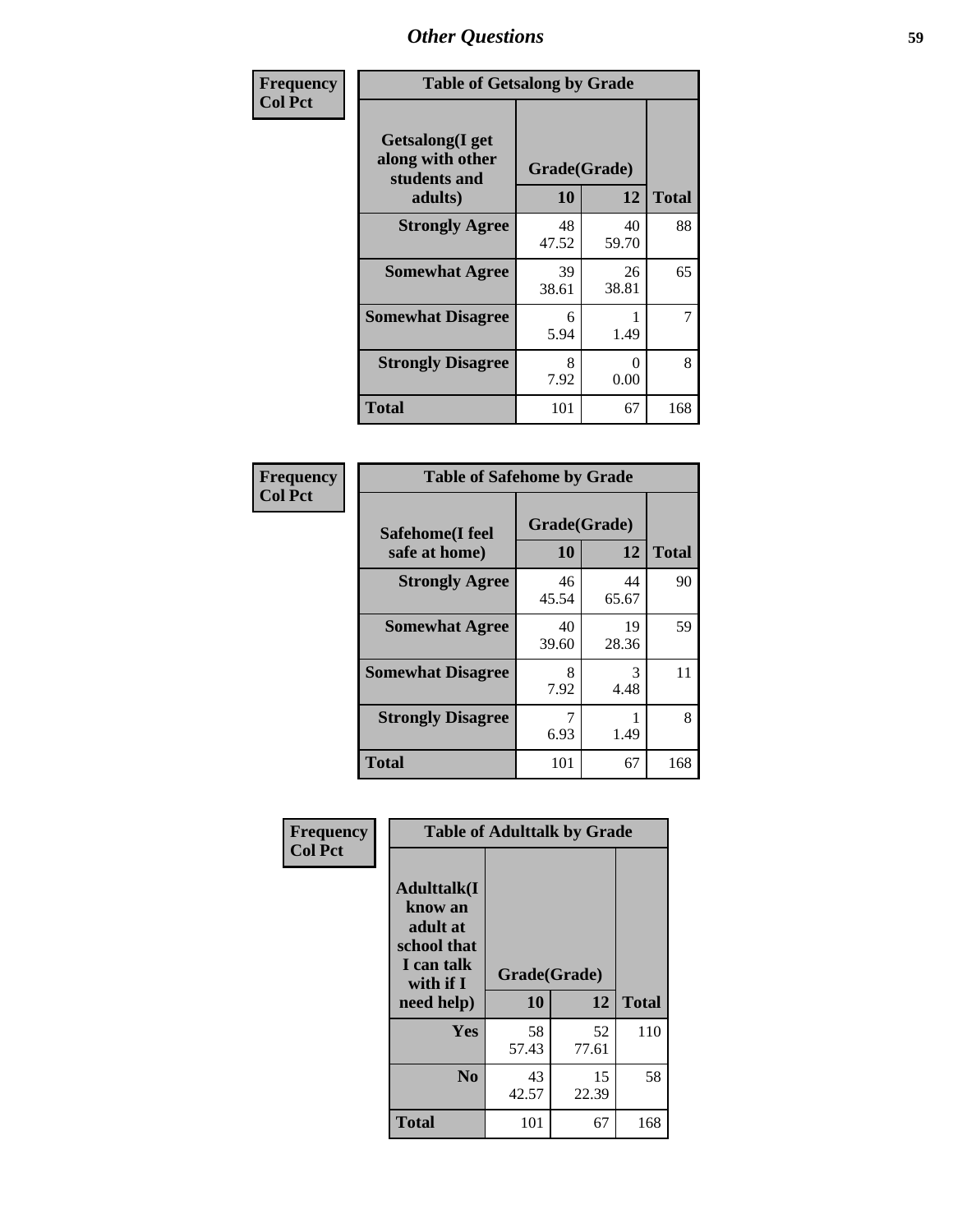**Frequency Row Pct**

| <b>Table of Grade by Tytime</b> |             |                                                                                                                             |            |             |             |             |     |  |  |  |
|---------------------------------|-------------|-----------------------------------------------------------------------------------------------------------------------------|------------|-------------|-------------|-------------|-----|--|--|--|
|                                 |             | Tvtime(On an average school day,<br>how much unsupervised time do I spend watching TV)                                      |            |             |             |             |     |  |  |  |
| Grade(Grade)   None             |             | <b>Less that</b><br>$2 - 3$<br>$4 - 5$<br>$6+$<br>$hour/day$   hour/day   hours/day   hours/day   hours/day<br><b>Total</b> |            |             |             |             |     |  |  |  |
| 10                              | 10<br>9.90  | 13<br>12.87                                                                                                                 | 8<br>7.92  | 29<br>28.71 | 18<br>17.82 | 23<br>22.77 | 101 |  |  |  |
| 12                              | 11<br>16.42 | 12<br>17.91                                                                                                                 | q<br>13.43 | 13<br>19.40 | 25.37       | 7.46        | 67  |  |  |  |
| <b>Total</b>                    | 21          | 25                                                                                                                          | 17         | 42          | 35          | 28          | 168 |  |  |  |

**Frequency Row Pct**

| <b>Table of Grade by Computertime</b> |             |                                                                                                                               |             |             |             |             |     |  |  |
|---------------------------------------|-------------|-------------------------------------------------------------------------------------------------------------------------------|-------------|-------------|-------------|-------------|-----|--|--|
|                                       |             | Computertime (On an average school day,<br>how much unsupervised time do I spend on the computer)                             |             |             |             |             |     |  |  |
| Grade(Grade)                          | None        | <b>Less that</b><br>$4 - 5$<br>$2 - 3$<br>$6+$<br>hour/day<br>hours/day<br>hours/day<br>hour/day<br>hours/day<br><b>Total</b> |             |             |             |             |     |  |  |
| 10                                    | 15<br>14.85 | 19<br>18.81                                                                                                                   | 12<br>11.88 | 20<br>19.80 | 19<br>18.81 | 16<br>15.84 | 101 |  |  |
| 12                                    | 11<br>16.42 | 14<br>20.90                                                                                                                   | 15<br>22.39 | 15<br>22.39 | 10.45       | 7.46        | 67  |  |  |
| <b>Total</b>                          | 26          | 33                                                                                                                            | 27          | 35          | 26          | 21          | 168 |  |  |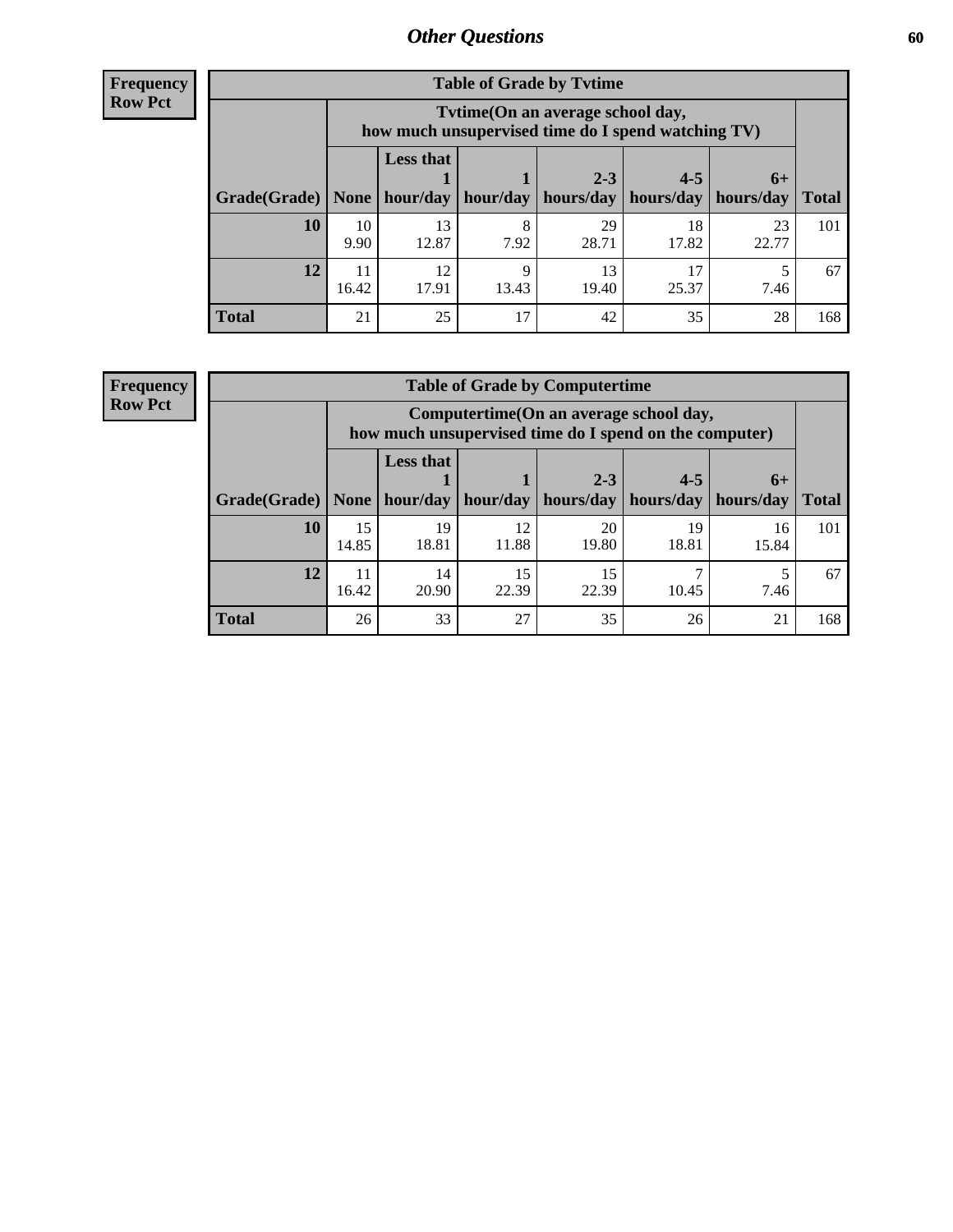### *Questions about Driving Laws* **61** *Driving Questions were asked only of high school students.*

| <b>Frequency</b> |
|------------------|
| <b>Row Pct</b>   |

| <b>Table of Grade by License1</b> |                                     |                                                                                                                                           |                        |             |             |     |  |  |  |
|-----------------------------------|-------------------------------------|-------------------------------------------------------------------------------------------------------------------------------------------|------------------------|-------------|-------------|-----|--|--|--|
|                                   |                                     | License1(During the first 6 months of driving<br>with a provisional license,<br>the only passengers who can ride with the<br>driver are:) |                        |             |             |     |  |  |  |
| Grade(Grade)                      | <b>Parent or</b><br><b>Guardian</b> | Don't<br>Family<br><b>Members</b><br><b>Total</b><br><b>Friends</b><br>Know<br><b>Anyone</b>                                              |                        |             |             |     |  |  |  |
| 10                                | 42<br>41.58                         | 17<br>16.83                                                                                                                               | ℸ<br>6.93              | 17<br>16.83 | 18<br>17.82 | 101 |  |  |  |
| 12                                | 26<br>38.81                         | 19<br>28.36                                                                                                                               | $\overline{2}$<br>2.99 | 9<br>13.43  | 11<br>16.42 | 67  |  |  |  |
| <b>Total</b>                      | 68                                  | 36                                                                                                                                        | 9                      | 26          | 29          | 168 |  |  |  |

| <b>Frequency</b> |              | <b>Table of Grade by License2</b>                                                                        |                              |                         |                                                      |                      |              |  |  |  |
|------------------|--------------|----------------------------------------------------------------------------------------------------------|------------------------------|-------------------------|------------------------------------------------------|----------------------|--------------|--|--|--|
| <b>Row Pct</b>   |              | License2(17 yr old drivers with a<br>provisional driver's license cannot<br>drive between the hours of:) |                              |                         |                                                      |                      |              |  |  |  |
|                  | Grade(Grade) | <b>Midnight</b><br>to 6am                                                                                | 1am<br>t <sub>0</sub><br>5am | 1am<br>to<br><b>6am</b> | N <sub>0</sub><br>curfew<br>for $17$<br>vear<br>olds | Don't<br><b>Know</b> | <b>Total</b> |  |  |  |
|                  | 10           | 49<br>48.51                                                                                              | 6<br>5.94                    | 5<br>4.95               | 15<br>14.85                                          | 26<br>25.74          | 101          |  |  |  |
|                  | 12           | 36<br>53.73                                                                                              | 2<br>2.99                    | 6<br>8.96               | 3<br>4.48                                            | 20<br>29.85          | 67           |  |  |  |
|                  | <b>Total</b> | 85                                                                                                       | 8                            | 11                      | 18                                                   | 46                   | 168          |  |  |  |

| <b>Frequency</b> |              | <b>Table of Grade by License3</b> |                                                                                        |             |           |             |               |              |  |
|------------------|--------------|-----------------------------------|----------------------------------------------------------------------------------------|-------------|-----------|-------------|---------------|--------------|--|
| <b>Row Pct</b>   |              |                                   | License3(For drivers under the age of 21,<br>what level of alcohol is considered DUI?) |             |           |             |               |              |  |
|                  | Grade(Grade) | Any<br><b>Amount</b>              | 0.02                                                                                   | 0.04        | 0.06      | 0.08        | Don't<br>know | <b>Total</b> |  |
|                  | 10           | 12<br>11.88                       | 10<br>9.90                                                                             | 12<br>11.88 | 9<br>8.91 | 12<br>11.88 | 46<br>45.54   | 101          |  |
|                  | 12           | 11<br>16.42                       | 11<br>16.42                                                                            | 4<br>5.97   | 5<br>7.46 | 9<br>13.43  | 27<br>40.30   | 67           |  |
|                  | <b>Total</b> | 23                                | 21                                                                                     | 16          | 14        | 21          | 73            | 168          |  |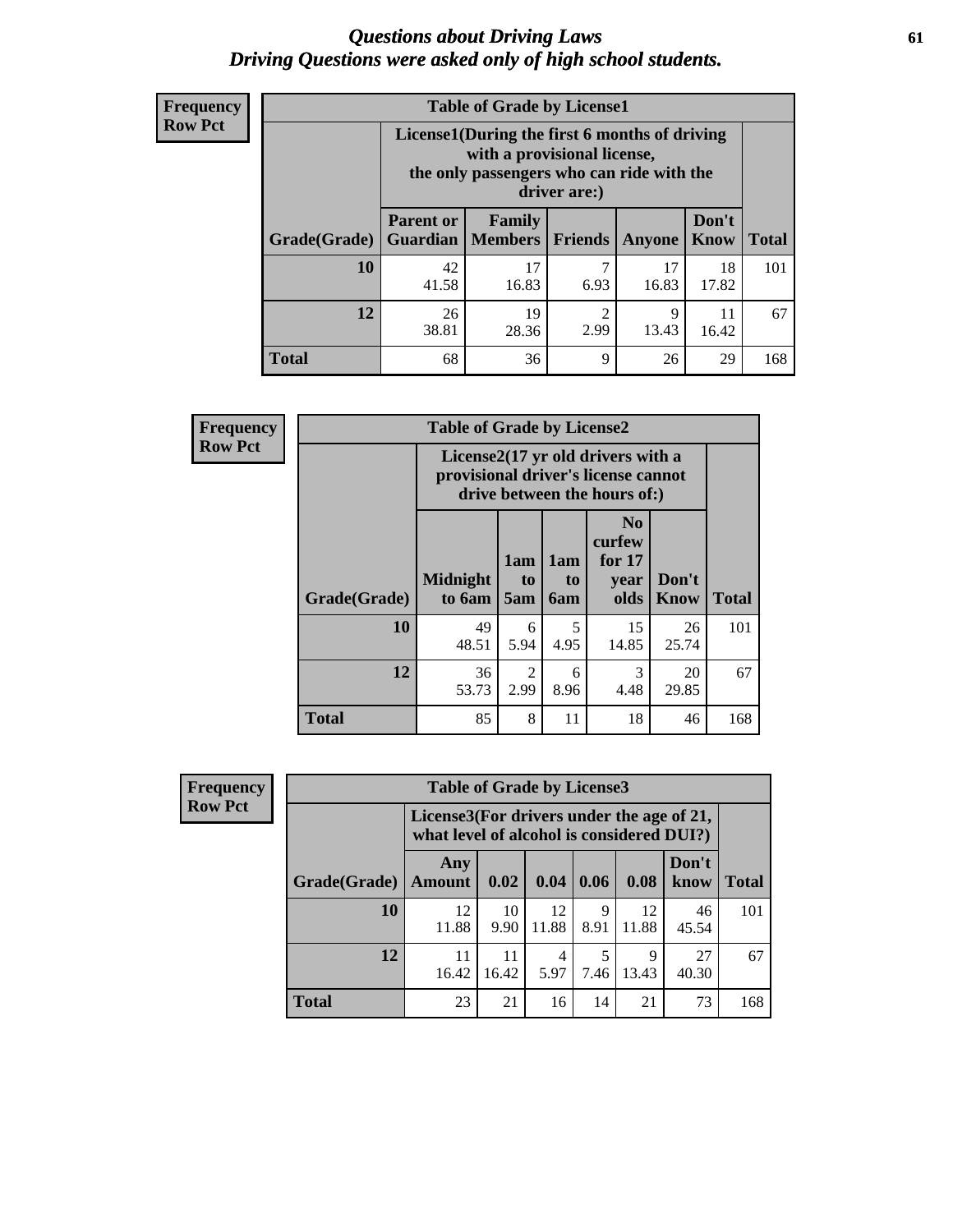### *Questions about Driving Laws* **62** *Driving Questions were asked only of high school students.*

**Frequency Row Pct**

| <b>Table of Grade by License4</b> |              |                                                                                                                               |             |            |           |             |     |  |
|-----------------------------------|--------------|-------------------------------------------------------------------------------------------------------------------------------|-------------|------------|-----------|-------------|-----|--|
|                                   |              | License4(A driver under 21 automatically<br>loses his/her license if caught exceeding the<br>posted speet limit by:)          |             |            |           |             |     |  |
| Grade(Grade)                      | $15+$<br>mph | Can't<br>lose<br><b>Depends</b><br>license<br>$25+$<br>$35+$<br>Don't<br>for<br>on<br>mph<br>speeding<br>know<br>mph<br>judge |             |            |           |             |     |  |
| 10                                | 14<br>13.86  | 12<br>11.88                                                                                                                   | 9<br>8.91   | 10<br>9.90 | 3<br>2.97 | 53<br>52.48 | 101 |  |
| 12                                | 14<br>20.90  | 6<br>8.96                                                                                                                     | 11<br>16.42 | 6<br>8.96  | 2<br>2.99 | 28<br>41.79 | 67  |  |
| <b>Total</b>                      | 28           | 18                                                                                                                            | 20          | 16         | 5         | 81          | 168 |  |

| Frequency      | <b>Table of Grade by License5</b> |             |                                                                                                                                      |                     |              |
|----------------|-----------------------------------|-------------|--------------------------------------------------------------------------------------------------------------------------------------|---------------------|--------------|
| <b>Row Pct</b> |                                   |             | License5(A)<br>Georgia teenager<br>with family<br>connections or a<br>good lawyer can<br>break a teen<br>driving law and<br>license) | keep their driver's |              |
|                | Grade(Grade)                      | Yes         | N <sub>0</sub>                                                                                                                       | Don't<br>know       | <b>Total</b> |
|                | 10                                | 17<br>16.83 | 30<br>29.70                                                                                                                          | 54<br>53.47         | 101          |
|                | 12                                | 13<br>19.40 | 34<br>50.75                                                                                                                          | 20<br>29.85         | 67           |
|                | <b>Total</b>                      | 30          | 64                                                                                                                                   | 74                  | 168          |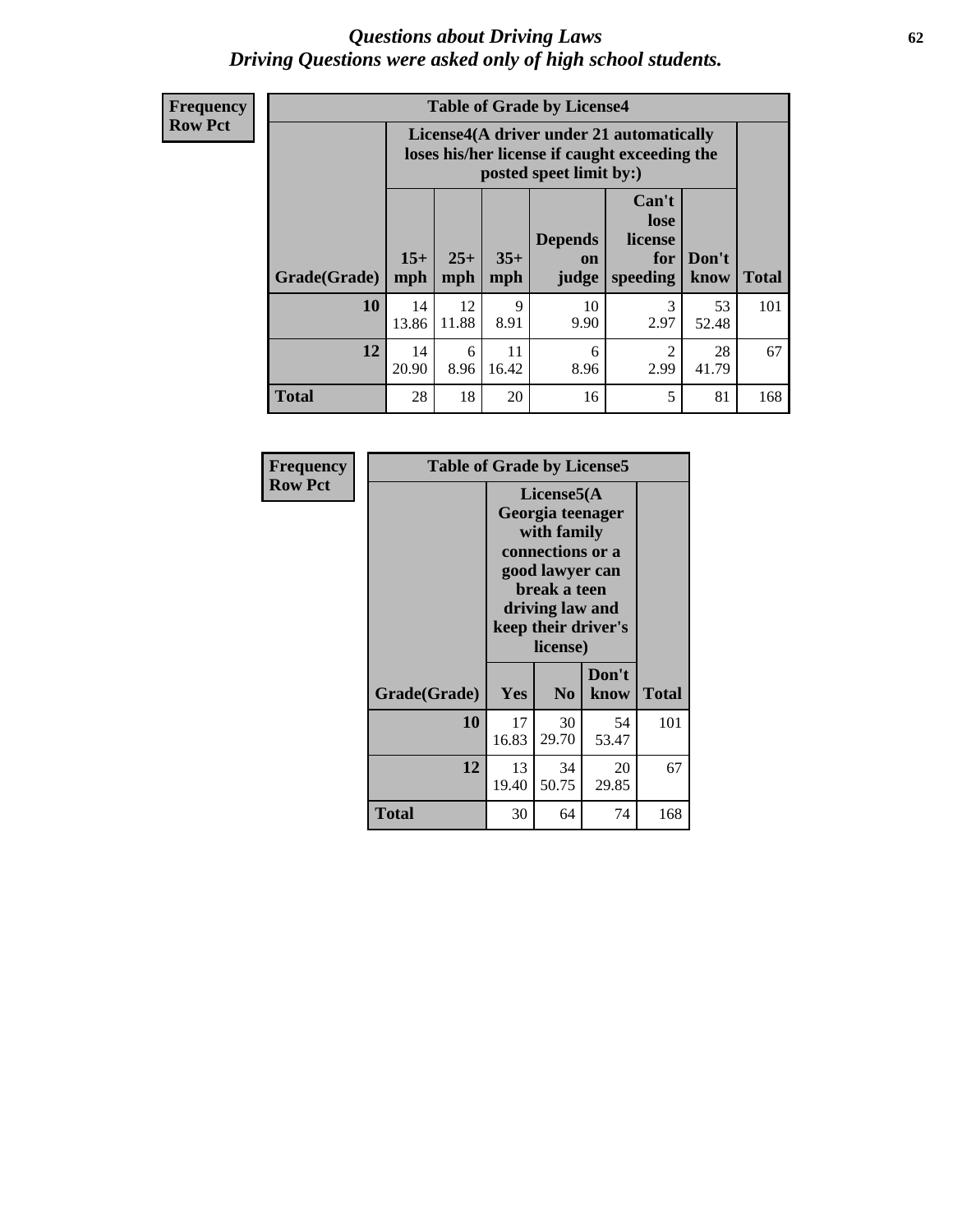## *Questions about Driving Laws* **63** *Driving Questions were asked only of high school students.*

| <b>Frequency</b> | <b>Table of Grade by License6</b> |                                        |                                                                                                                           |                    |     |
|------------------|-----------------------------------|----------------------------------------|---------------------------------------------------------------------------------------------------------------------------|--------------------|-----|
| <b>Row Pct</b>   |                                   |                                        | License <sub>6</sub> (I know a<br>friend or<br>classmate that<br>broke a teen<br>driving law,<br>keep his/her<br>license) | but was allowed to |     |
|                  | Grade(Grade)                      | Don't<br>Yes<br>N <sub>0</sub><br>know |                                                                                                                           | <b>Total</b>       |     |
|                  | 10                                | 12<br>11.88                            | 44<br>43.56                                                                                                               | 45<br>44.55        | 101 |
|                  | 12                                | 11<br>16.42                            | 29<br>43.28                                                                                                               | 27<br>40.30        | 67  |
|                  | <b>Total</b>                      | 23                                     | 73                                                                                                                        | 72                 | 168 |

| <b>Frequency</b> | <b>Table of Grade by License7</b> |                                                                             |                                                                                               |                                                   |                        |              |  |  |
|------------------|-----------------------------------|-----------------------------------------------------------------------------|-----------------------------------------------------------------------------------------------|---------------------------------------------------|------------------------|--------------|--|--|
| <b>Row Pct</b>   |                                   |                                                                             | License7(A student under the age of 18 cam loser<br>his/her driving privileges if he or she:) |                                                   |                        |              |  |  |
|                  | Grade(Grade)                      | <b>Have</b><br>more than<br>10<br>unexcused<br>absences<br>per school<br>yr | Drop out<br>without  <br>graduating                                                           | <b>Bring</b><br>alcohol/drugs/weapon<br>to school | All of<br>the<br>above | <b>Total</b> |  |  |
|                  | 10                                | 29<br>28.71                                                                 | 5<br>4.95                                                                                     | 9<br>8.91                                         | 58<br>57.43            | 101          |  |  |
|                  | 12                                | 14<br>20.90                                                                 | 6<br>8.96                                                                                     | 3<br>4.48                                         | 44<br>65.67            | 67           |  |  |
|                  | <b>Total</b>                      | 43                                                                          | 11                                                                                            | 12                                                | 102                    | 168          |  |  |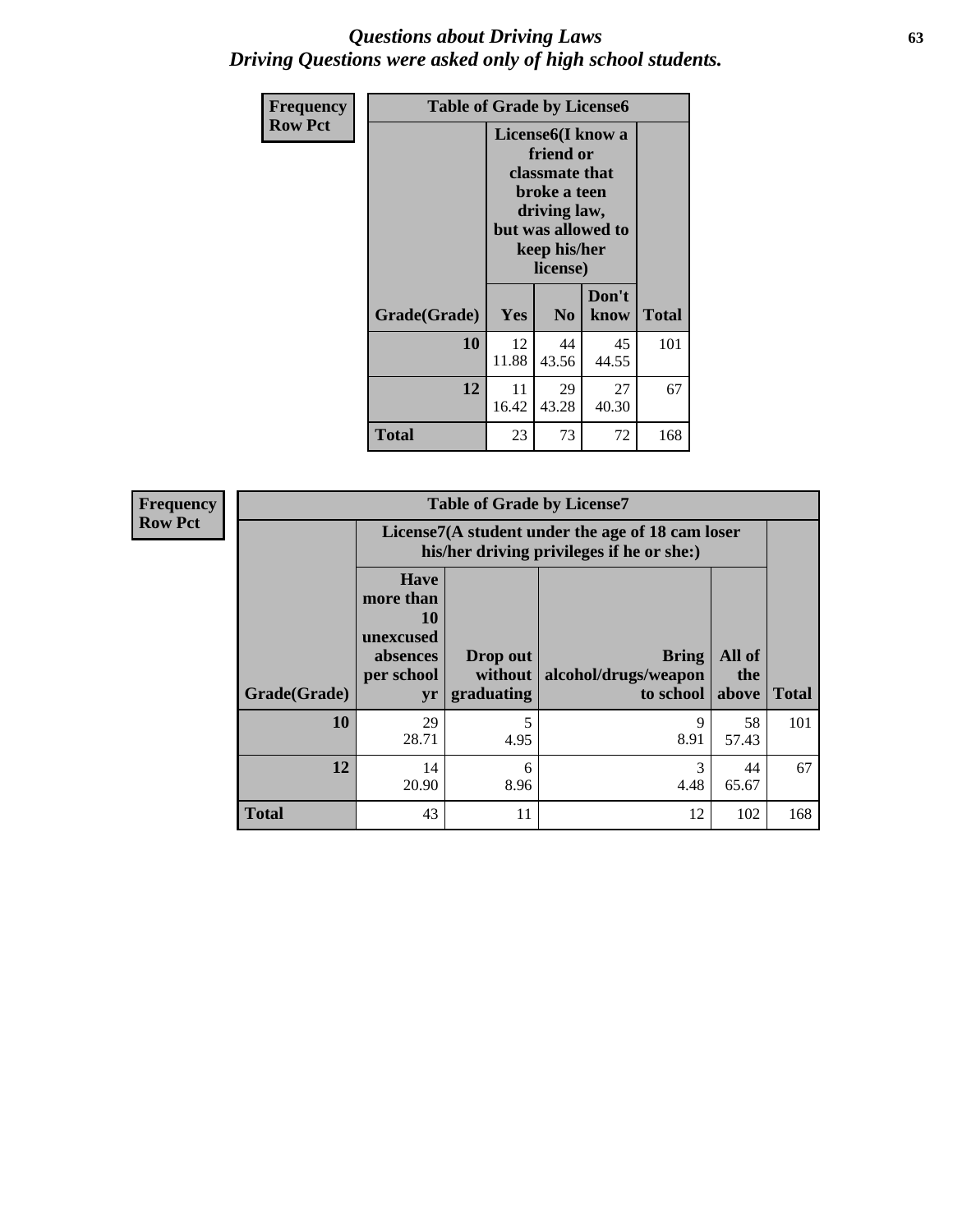# *Select Results by Gender* **64**

| Frequency      | <b>Table of SchoolClimate2 by Gender</b>          |                                 |                            |     |  |  |  |
|----------------|---------------------------------------------------|---------------------------------|----------------------------|-----|--|--|--|
| <b>Col Pct</b> | SchoolClimate2(I<br>feel successful at<br>school) | Gender(Gender)<br><b>Female</b> | <b>Total</b>               |     |  |  |  |
|                | <b>Strongly Agree</b>                             | 38<br>44.19                     | <b>Male</b><br>37<br>45.12 | 75  |  |  |  |
|                | <b>Somewhat Agree</b>                             | 40<br>46.51                     | 32<br>39.02                | 72  |  |  |  |
|                | <b>Somewhat Disagree</b>                          | 4<br>4.65                       | 9<br>10.98                 | 13  |  |  |  |
|                | <b>Strongly Disagree</b>                          | 4<br>4.65                       | 4<br>4.88                  | 8   |  |  |  |
|                | <b>Total</b>                                      | 86                              | 82                         | 168 |  |  |  |

| <b>Frequency</b> | <b>Table of SchoolClimate6 by Gender</b>                 |                                 |             |              |
|------------------|----------------------------------------------------------|---------------------------------|-------------|--------------|
| <b>Col Pct</b>   | <b>SchoolClimate6(Teachers</b><br>treat me with respect) | Gender(Gender)<br><b>Female</b> | <b>Male</b> | <b>Total</b> |
|                  | <b>Strongly Agree</b>                                    | 35<br>40.70                     | 36<br>43.90 | 71           |
|                  | <b>Somewhat Agree</b>                                    | 32<br>37.21                     | 25<br>30.49 | 57           |
|                  | <b>Somewhat Disagree</b>                                 | 15<br>17.44                     | 12<br>14.63 | 27           |
|                  | <b>Strongly Disagree</b>                                 | 4<br>4.65                       | 9<br>10.98  | 13           |
|                  | <b>Total</b>                                             | 86                              | 82          | 168          |

| Frequency      | <b>Table of SchoolClimate8 by Gender</b>                                             |                                 |             |              |
|----------------|--------------------------------------------------------------------------------------|---------------------------------|-------------|--------------|
| <b>Col Pct</b> | <b>SchoolClimate8(Students</b><br>are frequently<br>recognized for good<br>behavior) | Gender(Gender)<br><b>Female</b> | <b>Male</b> | <b>Total</b> |
|                | <b>Strongly Agree</b>                                                                | 23                              | 17          | 40           |
|                | <b>Somewhat Agree</b>                                                                | 26.74<br>31                     | 20.73<br>28 | 59           |
|                |                                                                                      | 36.05                           | 34.15       |              |
|                | <b>Somewhat Disagree</b>                                                             | 20<br>23.26                     | 13<br>15.85 | 33           |
|                | <b>Strongly Disagree</b>                                                             | 12<br>13.95                     | 24<br>29.27 | 36           |
|                | Total                                                                                | 86                              | 82          | 168          |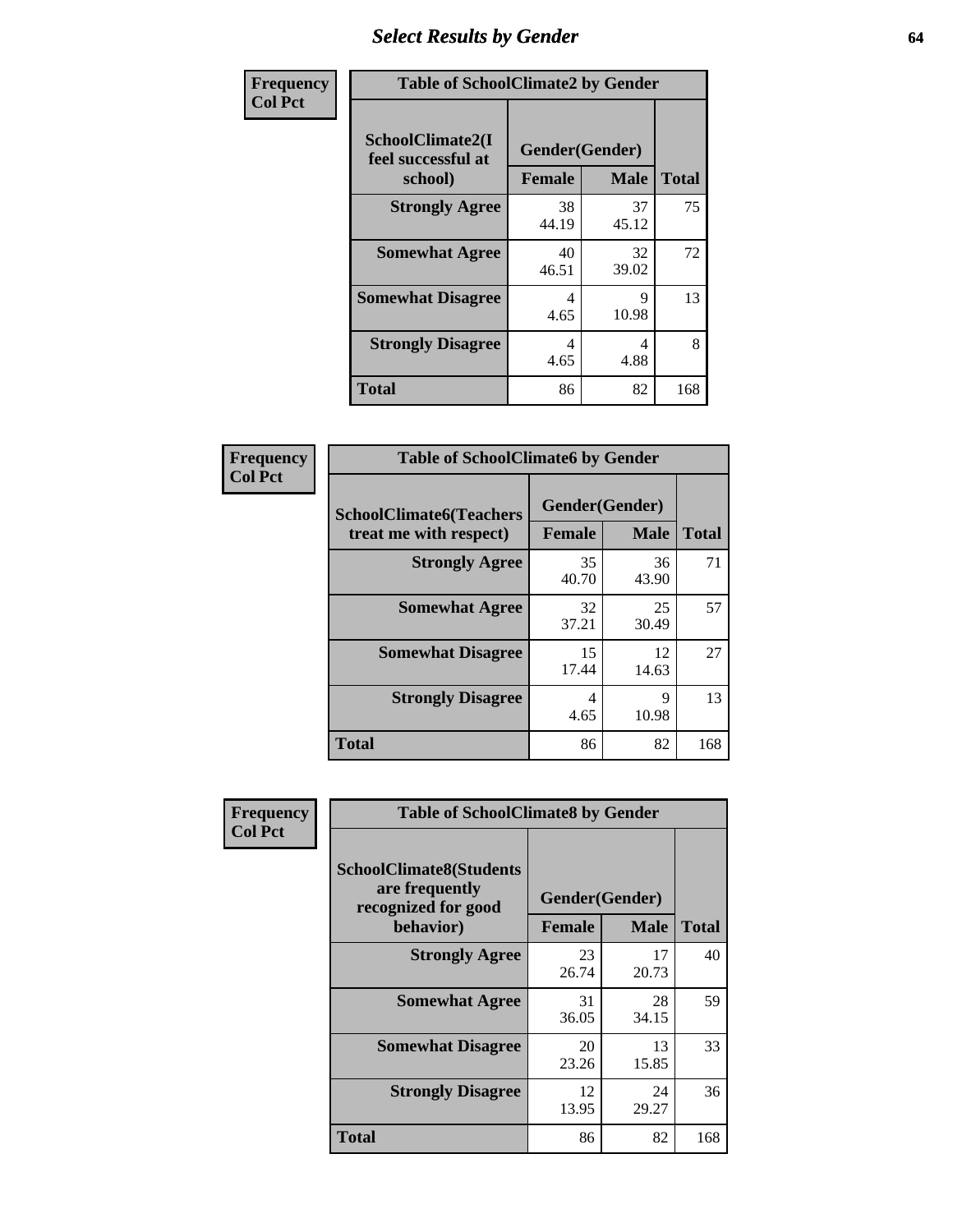# *Select Results by Gender* **65**

| Frequency      | <b>Table of Gender by Dropout</b> |                                                                        |                |              |
|----------------|-----------------------------------|------------------------------------------------------------------------|----------------|--------------|
| <b>Row Pct</b> |                                   | Dropout(I<br>have<br>thought<br>about<br>dropping<br>out of<br>school) |                |              |
|                | Gender(Gender)                    | Yes                                                                    | N <sub>0</sub> | <b>Total</b> |
|                | <b>Female</b>                     | 35<br>40.70                                                            | 51<br>59.30    | 86           |
|                | <b>Male</b>                       | 27<br>32.93                                                            | 55<br>67.07    | 82           |
|                | <b>Total</b>                      | 62                                                                     | 106            | 168          |

| <b>Frequency</b> |                | <b>Table of Gender by Dropoutreason</b>                             |              |                                 |                                |              |              |
|------------------|----------------|---------------------------------------------------------------------|--------------|---------------------------------|--------------------------------|--------------|--------------|
| <b>Row Pct</b>   |                | Dropoutreason (If I dropped out the<br>reason would most likely be) |              |                                 |                                |              |              |
|                  | Gender(Gender) | Won't<br><b>Drop</b><br>out                                         | <b>Bored</b> | <b>Family</b><br><b>Reasons</b> | <b>Being</b><br><b>Bullied</b> | <b>Other</b> | <b>Total</b> |
|                  | <b>Female</b>  | 44<br>51.16                                                         | 10<br>11.63  | ┑<br>8.14                       | $\Omega$<br>0.00               | 25<br>29.07  | 86           |
|                  | <b>Male</b>    | 45<br>54.88                                                         | 12<br>14.63  | 12<br>14.63                     | 3<br>3.66                      | 10<br>12.20  | 82           |
|                  | <b>Total</b>   | 89                                                                  | 22           | 19                              | 3                              | 35           | 168          |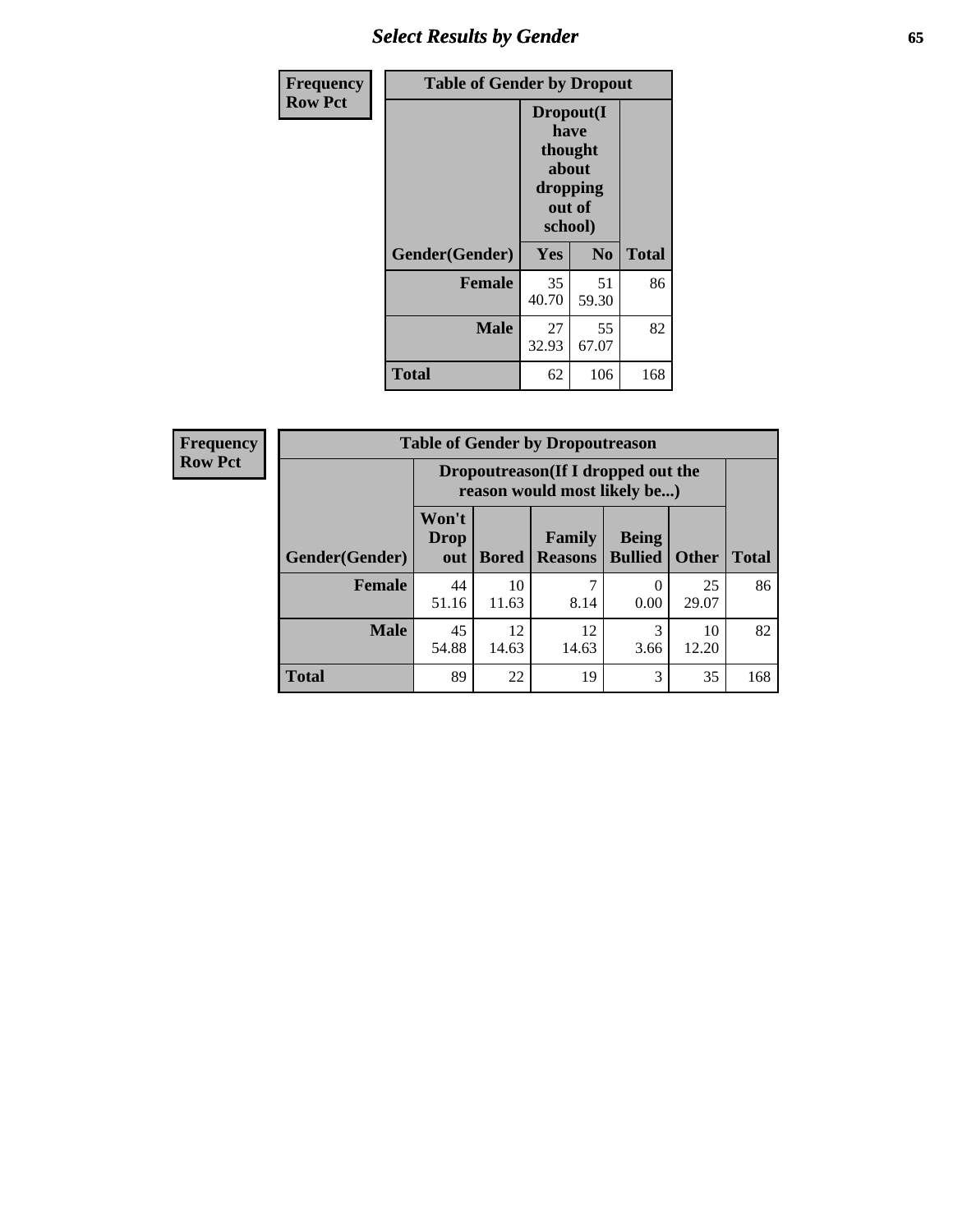*School Safety* **66**

| Frequency      | <b>Table of Gender by Bullied2</b> |                 |                |              |
|----------------|------------------------------------|-----------------|----------------|--------------|
| <b>Row Pct</b> |                                    | <b>Bullied2</b> |                |              |
|                | Gender(Gender)                     | <b>Yes</b>      | N <sub>0</sub> | <b>Total</b> |
|                | <b>Female</b>                      | 8.14            | 79<br>91.86    | 86           |
|                | <b>Male</b>                        | 8<br>9.76       | 74<br>90.24    | 82           |
|                | <b>Total</b>                       | 15              | 153            | 168          |

| Frequency      | <b>Table of Gender by Bulliedothers2</b> |                       |                |              |
|----------------|------------------------------------------|-----------------------|----------------|--------------|
| <b>Row Pct</b> |                                          | <b>Bulliedothers2</b> |                |              |
|                | Gender(Gender)                           | <b>Yes</b>            | N <sub>0</sub> | <b>Total</b> |
|                | <b>Female</b>                            | 8.14                  | 79<br>91.86    | 86           |
|                | <b>Male</b>                              | 4.88                  | 78<br>95.12    | 82           |
|                | Total                                    |                       | 157            | 168          |

| Frequency      | <b>Table of Gender by Weaponschool2</b> |                      |                |              |
|----------------|-----------------------------------------|----------------------|----------------|--------------|
| <b>Row Pct</b> |                                         | <b>Weaponschool2</b> |                |              |
|                | Gender(Gender)                          | Yes                  | N <sub>0</sub> | <b>Total</b> |
|                | <b>Female</b>                           | 0.00                 | 86<br>100.00   | 86           |
|                | <b>Male</b>                             | 4.88                 | 78<br>95.12    | 82           |
|                | <b>Total</b>                            | 4                    | 164            | 168          |

| <b>Frequency</b> | <b>Table of Gender by Absentunsafe2</b> |               |                |              |
|------------------|-----------------------------------------|---------------|----------------|--------------|
| <b>Row Pct</b>   |                                         | Absentunsafe2 |                |              |
|                  | Gender(Gender)                          | Yes           | N <sub>0</sub> | <b>Total</b> |
|                  | <b>Female</b>                           | 4.65          | 82<br>95.35    | 86           |
|                  | <b>Male</b>                             | 6.10          | 77<br>93.90    | 82           |
|                  | <b>Total</b>                            | q             | 159            | 168          |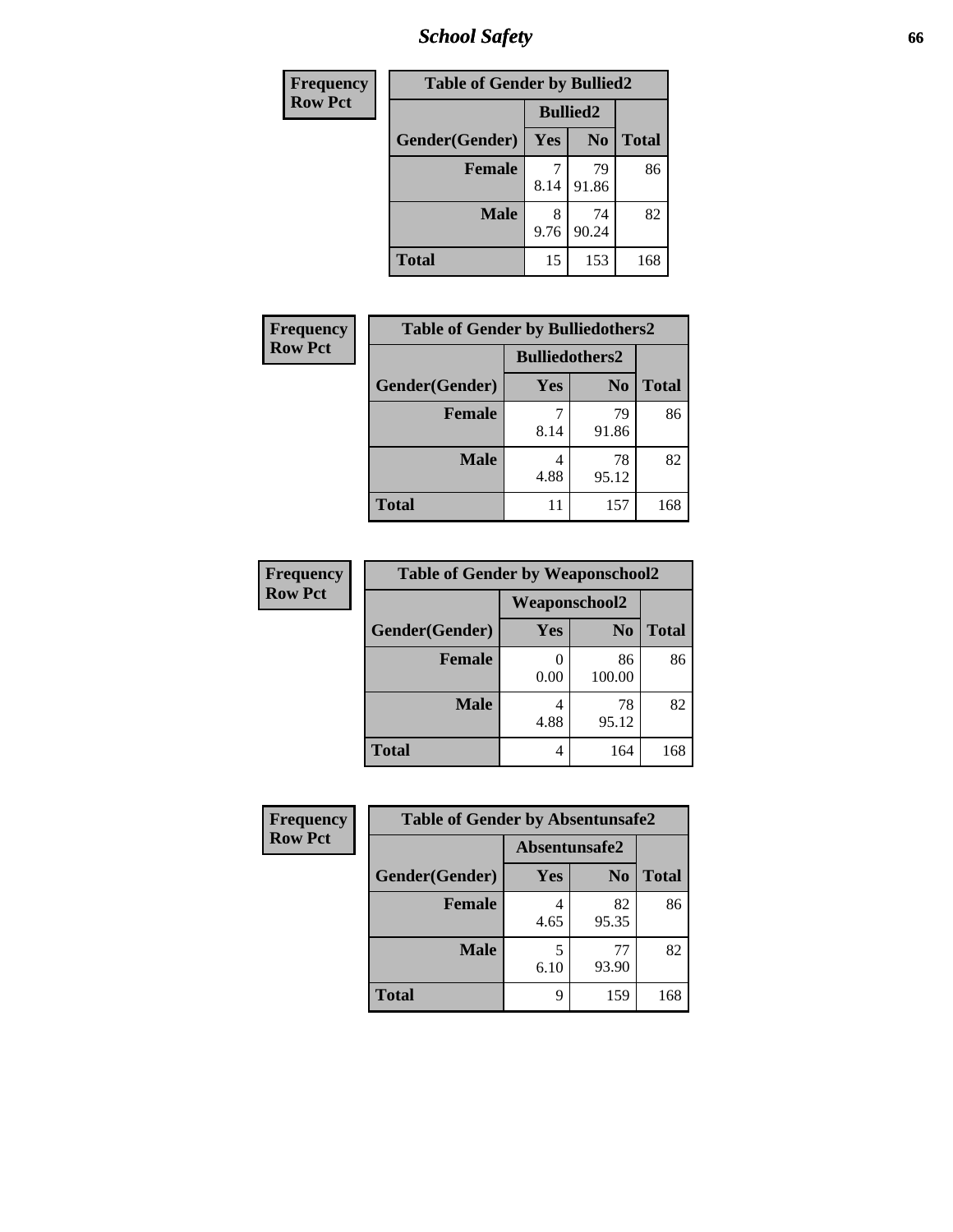*School Safety* **67**

| Frequency      | <b>Table of Gender by Gangself</b> |                                                                                                |                |              |
|----------------|------------------------------------|------------------------------------------------------------------------------------------------|----------------|--------------|
| <b>Row Pct</b> |                                    | Gangself(I<br>have<br>participated<br>in illegal gang<br>activities in<br>the past 30<br>days) |                |              |
|                | Gender(Gender)                     | Yes                                                                                            | N <sub>0</sub> | <b>Total</b> |
|                | <b>Female</b>                      | 5<br>5.81                                                                                      | 81<br>94.19    | 86           |
|                | <b>Male</b>                        | 8<br>9.76                                                                                      | 74<br>90.24    | 82           |
|                | <b>Total</b>                       | 13                                                                                             | 155            | 168          |

| <b>Frequency</b> | <b>Table of Gender by Gangpeers</b> |                                                                                                                             |                |              |
|------------------|-------------------------------------|-----------------------------------------------------------------------------------------------------------------------------|----------------|--------------|
| <b>Row Pct</b>   |                                     | <b>Gangpeers</b> (I<br>have friends<br>who have<br>participated<br>in illegal gang<br>activities in<br>the past 30<br>days) |                |              |
|                  | Gender(Gender)                      | Yes                                                                                                                         | N <sub>0</sub> | <b>Total</b> |
|                  | <b>Female</b>                       | 20<br>23.26                                                                                                                 | 66<br>76.74    | 86           |
|                  | <b>Male</b>                         | 25<br>30.49                                                                                                                 | 57<br>69.51    | 82           |
|                  | <b>Total</b>                        | 45                                                                                                                          | 123            | 168          |

| <b>Frequency</b> | <b>Table of Gender by Pickedon2</b> |             |                |              |
|------------------|-------------------------------------|-------------|----------------|--------------|
| <b>Row Pct</b>   |                                     | Pickedon2   |                |              |
|                  | Gender(Gender)                      | Yes         | N <sub>o</sub> | <b>Total</b> |
|                  | <b>Female</b>                       | 20<br>23.26 | 66<br>76.74    | 86           |
|                  | <b>Male</b>                         | 14<br>17.07 | 68<br>82.93    | 82           |
|                  | <b>Total</b>                        | 34          | 134            | 168          |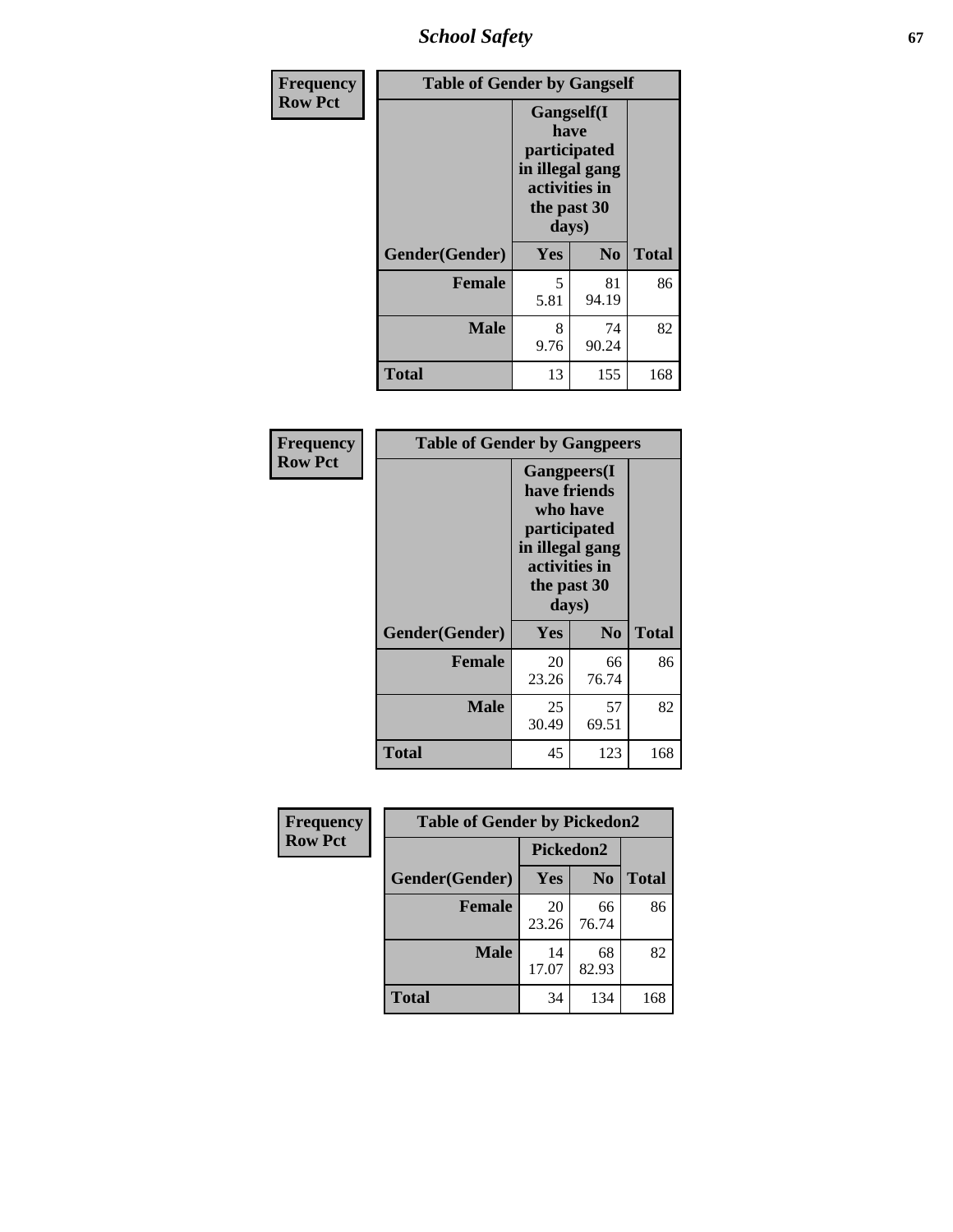*School Safety* **68**

| Frequency                     | <b>Table of Gender by Safeschool2</b> |             |                |              |
|-------------------------------|---------------------------------------|-------------|----------------|--------------|
| <b>Row Pct</b><br>Safeschool2 |                                       |             |                |              |
|                               | Gender(Gender)                        | Yes         | N <sub>0</sub> | <b>Total</b> |
|                               | <b>Female</b>                         | 58<br>67.44 | 28<br>32.56    | 86           |
|                               | <b>Male</b>                           | 49<br>59.76 | 33<br>40.24    | 82           |
|                               | <b>Total</b>                          | 107         | 61             | 168          |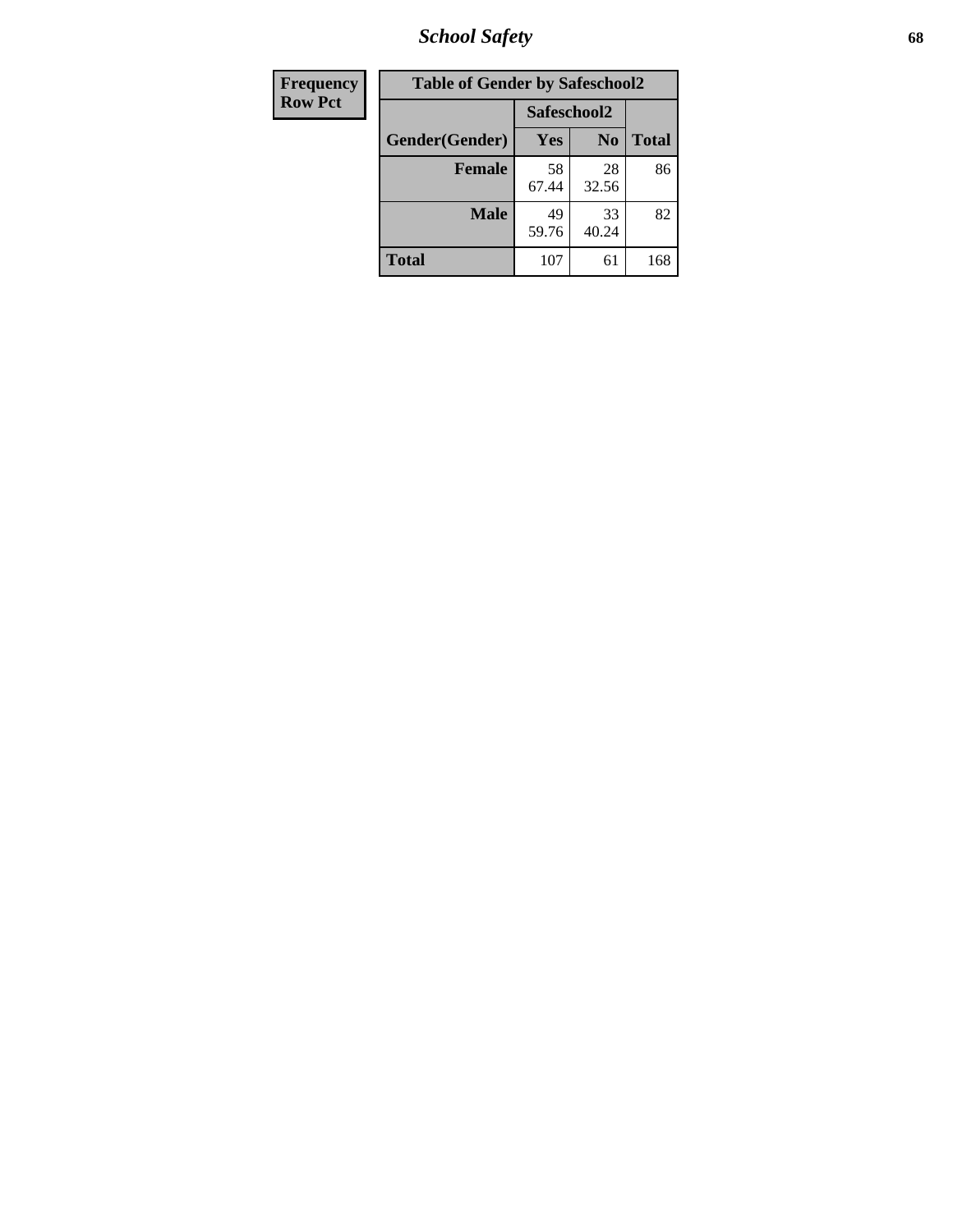# *Incidence of Drug Use* 69

| <b>Frequency</b> | <b>Table of Gender by AlcoholAlt</b> |                                          |                |              |  |  |
|------------------|--------------------------------------|------------------------------------------|----------------|--------------|--|--|
| <b>Row Pct</b>   |                                      | AlcoholAlt(Alcohol<br>use, past 30 days) |                |              |  |  |
|                  | Gender(Gender)                       | Yes                                      | N <sub>0</sub> | <b>Total</b> |  |  |
|                  | Female                               | 14<br>16.28                              | 72<br>83.72    | 86           |  |  |
|                  | <b>Male</b>                          | 20<br>24.39                              | 62<br>75.61    | 82           |  |  |
|                  | <b>Total</b>                         | 34                                       | 134            | 168          |  |  |

| Frequency      | <b>Table of Gender by TobaccoAny</b> |                    |                    |              |
|----------------|--------------------------------------|--------------------|--------------------|--------------|
| <b>Row Pct</b> |                                      | use, past 30 days) | TobaccoAny(Tobacco |              |
|                | Gender(Gender)                       | Yes                | N <sub>0</sub>     | <b>Total</b> |
|                | <b>Female</b>                        | 3.49               | 83<br>96.51        | 86           |
|                | <b>Male</b>                          | 10<br>12.20        | 72<br>87.80        | 82           |
|                | <b>Total</b>                         | 13                 | 155                | 168          |

| <b>Frequency</b> | <b>Table of Gender by MarijuanaAlt</b> |                    |                        |       |  |
|------------------|----------------------------------------|--------------------|------------------------|-------|--|
| <b>Row Pct</b>   |                                        | use, past 30 days) | MarijuanaAlt(Marijuana |       |  |
|                  | Gender(Gender)                         | <b>Yes</b>         | N <sub>0</sub>         | Total |  |
|                  | <b>Female</b>                          | 9<br>10.47         | 77<br>89.53            | 86    |  |
|                  | <b>Male</b>                            | 14<br>17.07        | 68<br>82.93            | 82    |  |
|                  | <b>Total</b>                           | 23                 | 145                    | 168   |  |

| <b>Frequency</b> | <b>Table of Gender by OtherDrugAny</b> |                         |                           |              |
|------------------|----------------------------------------|-------------------------|---------------------------|--------------|
| <b>Row Pct</b>   |                                        | drug use, past 30 days) | <b>OtherDrugAny(Other</b> |              |
|                  | Gender(Gender)                         | <b>Yes</b>              | N <sub>0</sub>            | <b>Total</b> |
|                  | <b>Female</b>                          | 9<br>10.47              | 77<br>89.53               | 86           |
|                  | <b>Male</b>                            | 2.44                    | 80<br>97.56               | 82           |
|                  | <b>Total</b>                           |                         | 157                       | 168          |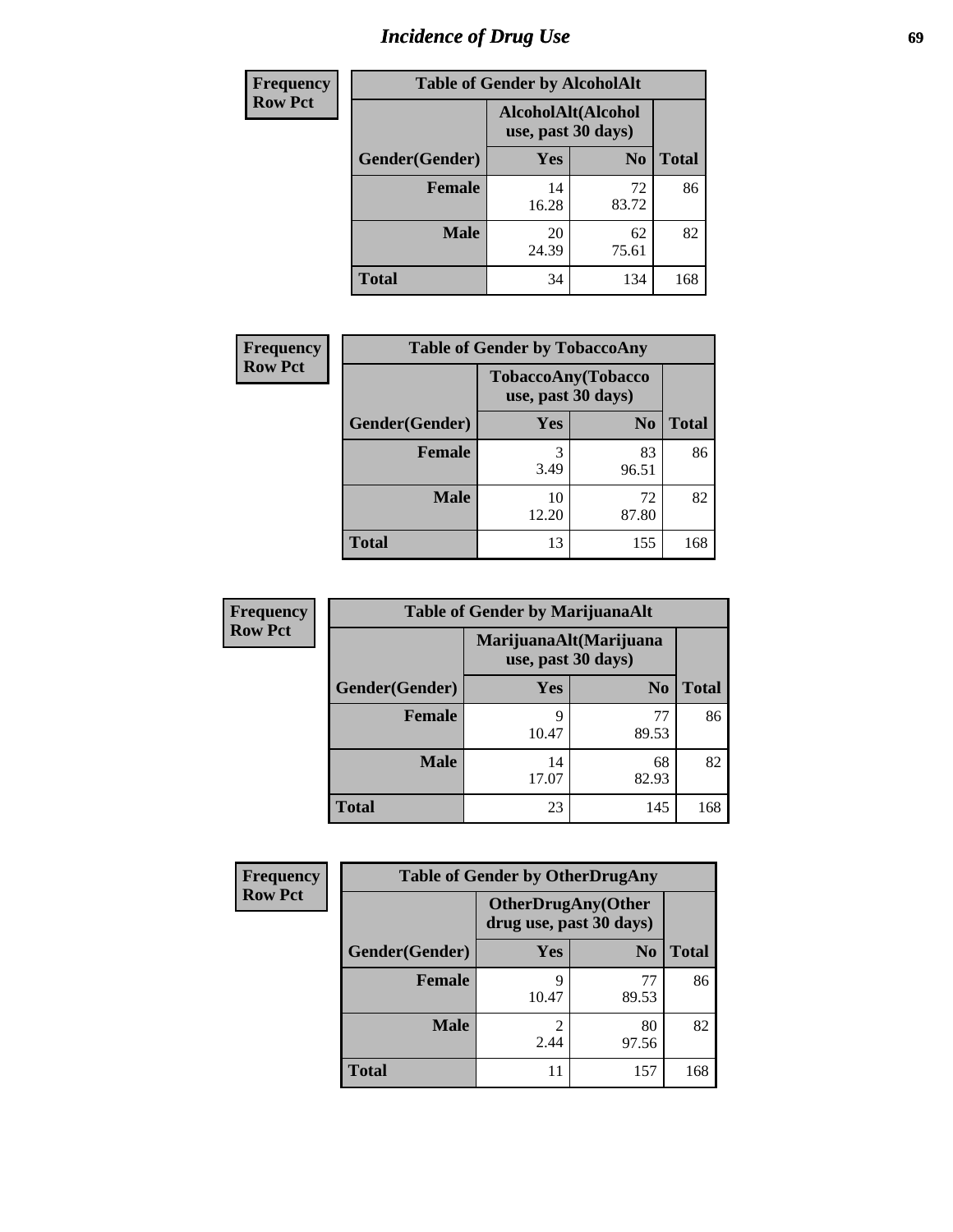## *Average Age at Onset of Use* 70 *Results for "Average Age at Onset of Use" questions exclude students who said they did not use that substance*

#### **Gender=Female**

| <b>Mean</b> |
|-------------|
| 12.89       |
| 11.43       |
|             |
| 13.75       |
|             |
| 14.00       |
| 18.00       |
| 18.00       |
|             |
|             |
| 12.00       |
|             |

#### **Gender=Male**

| <b>Variable</b>                 | Label                                                              | <b>Mean</b> |
|---------------------------------|--------------------------------------------------------------------|-------------|
| Alcoholinit2                    | I started using alcohol when I was                                 | 12.74       |
| Cigarettesinit2                 | I started smoking tobacco when I was                               | 14.18       |
| Smokelessinit2                  | I started chewing tobacco when I was                               |             |
| Marijuanainit2                  | I started using marijuana when I was                               | 13.50       |
| Cocaineinit2                    | I started using cocaine when I was                                 |             |
| Inhalantsinit2                  | I started using inhalants when I was                               |             |
| Steroidsinit2                   | I started using steroids when I was                                |             |
| Ecstasyinit2                    | I started using ecstasy when I was                                 |             |
| Methinit2                       | I started using methamphetamines when I was                        |             |
| Hallucinogensinit2              | I started using hallucinogens when I was                           |             |
| Prescription in it <sub>2</sub> | I started using prescription drugs not prescribed to me when I was |             |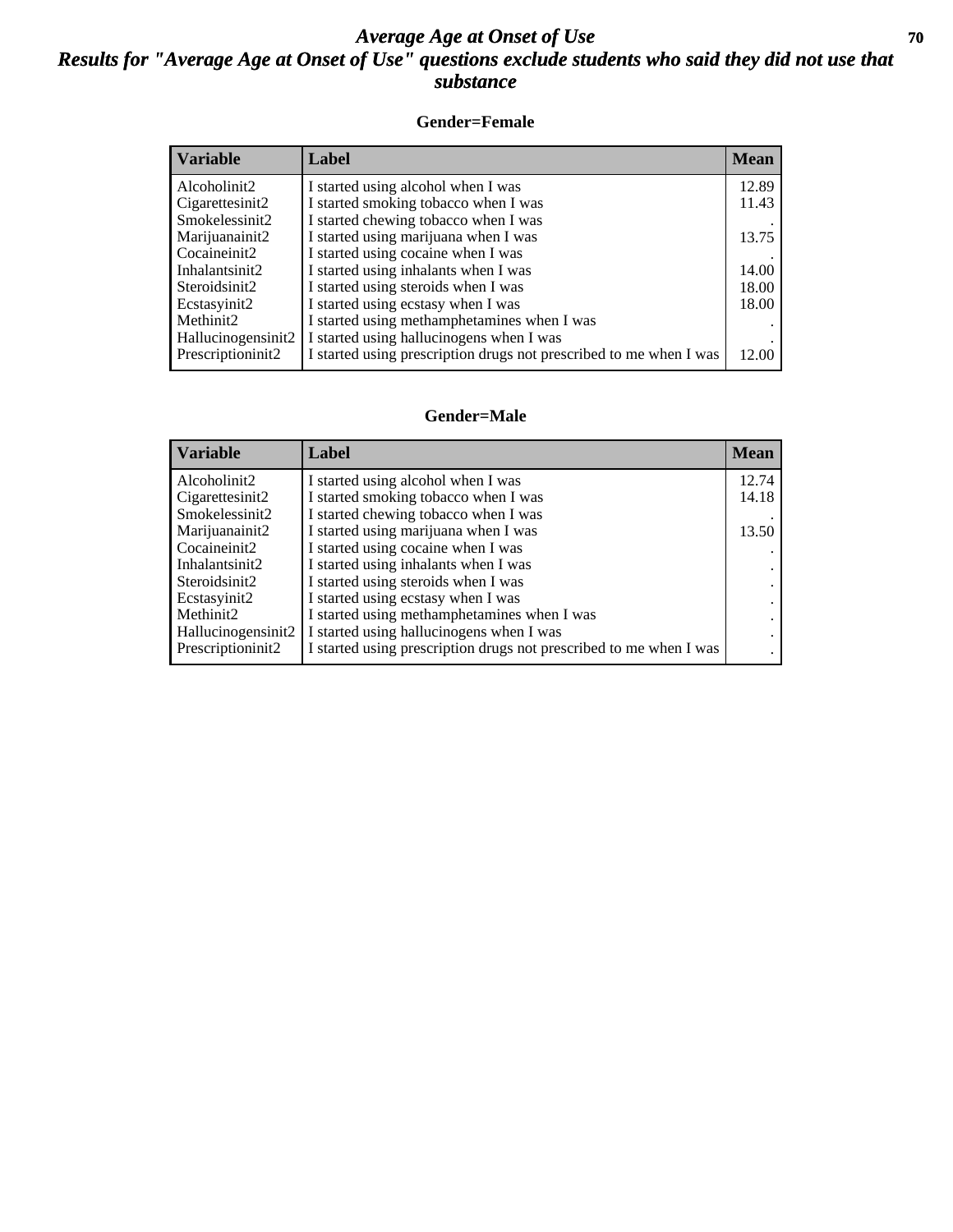# *I Think These Drugs are Harmful* **71**

| <b>Frequency</b> | <b>Table of Gender by Alcoholharmdich</b> |                                                   |                |              |  |
|------------------|-------------------------------------------|---------------------------------------------------|----------------|--------------|--|
| <b>Row Pct</b>   |                                           | Alcoholharmdich(I<br>think alcohol is<br>harmful) |                |              |  |
|                  | Gender(Gender)                            | <b>Yes</b>                                        | N <sub>0</sub> | <b>Total</b> |  |
|                  | <b>Female</b>                             | 75<br>87.21                                       | 11<br>12.79    | 86           |  |
|                  | <b>Male</b>                               | 71<br>86.59                                       | 11<br>13.41    | 82           |  |
|                  | <b>Total</b>                              | 146                                               | 22             | 168          |  |

| Frequency      | <b>Table of Gender by Tobaccoharmdich</b> |                              |                   |              |  |
|----------------|-------------------------------------------|------------------------------|-------------------|--------------|--|
| <b>Row Pct</b> |                                           | think tobacco is<br>harmful) | Tobaccoharmdich(I |              |  |
|                | Gender(Gender)                            | Yes                          | N <sub>0</sub>    | <b>Total</b> |  |
|                | <b>Female</b>                             | 80<br>93.02                  | 6<br>6.98         | 86           |  |
|                | <b>Male</b>                               | 79<br>96.34                  | 3<br>3.66         | 82           |  |
|                | <b>Total</b>                              | 159                          | 9                 | 168          |  |

| Frequency      | <b>Table of Gender by Marijuanaharmdich</b> |                                                       |                |              |  |
|----------------|---------------------------------------------|-------------------------------------------------------|----------------|--------------|--|
| <b>Row Pct</b> |                                             | Marijuanaharmdich(I<br>think marijuana is<br>harmful) |                |              |  |
|                | Gender(Gender)                              | <b>Yes</b>                                            | N <sub>0</sub> | <b>Total</b> |  |
|                | <b>Female</b>                               | 68<br>79.07                                           | 18<br>20.93    | 86           |  |
|                | <b>Male</b>                                 | 65<br>79.27                                           | 17<br>20.73    | 82           |  |
|                | <b>Total</b>                                | 133                                                   | 35             | 168          |  |

| Frequency      | <b>Table of Gender by Otherdrugharmdich</b> |                                                          |                |              |  |
|----------------|---------------------------------------------|----------------------------------------------------------|----------------|--------------|--|
| <b>Row Pct</b> |                                             | Otherdrugharmdich(I<br>think other drugs are<br>harmful) |                |              |  |
|                | Gender(Gender)                              | <b>Yes</b>                                               | N <sub>0</sub> | <b>Total</b> |  |
|                | <b>Female</b>                               | 81<br>94.19                                              | 5<br>5.81      | 86           |  |
|                | <b>Male</b>                                 | 79<br>96.34                                              | 3<br>3.66      | 82           |  |
|                | <b>Total</b>                                | 160                                                      | 8              | 168          |  |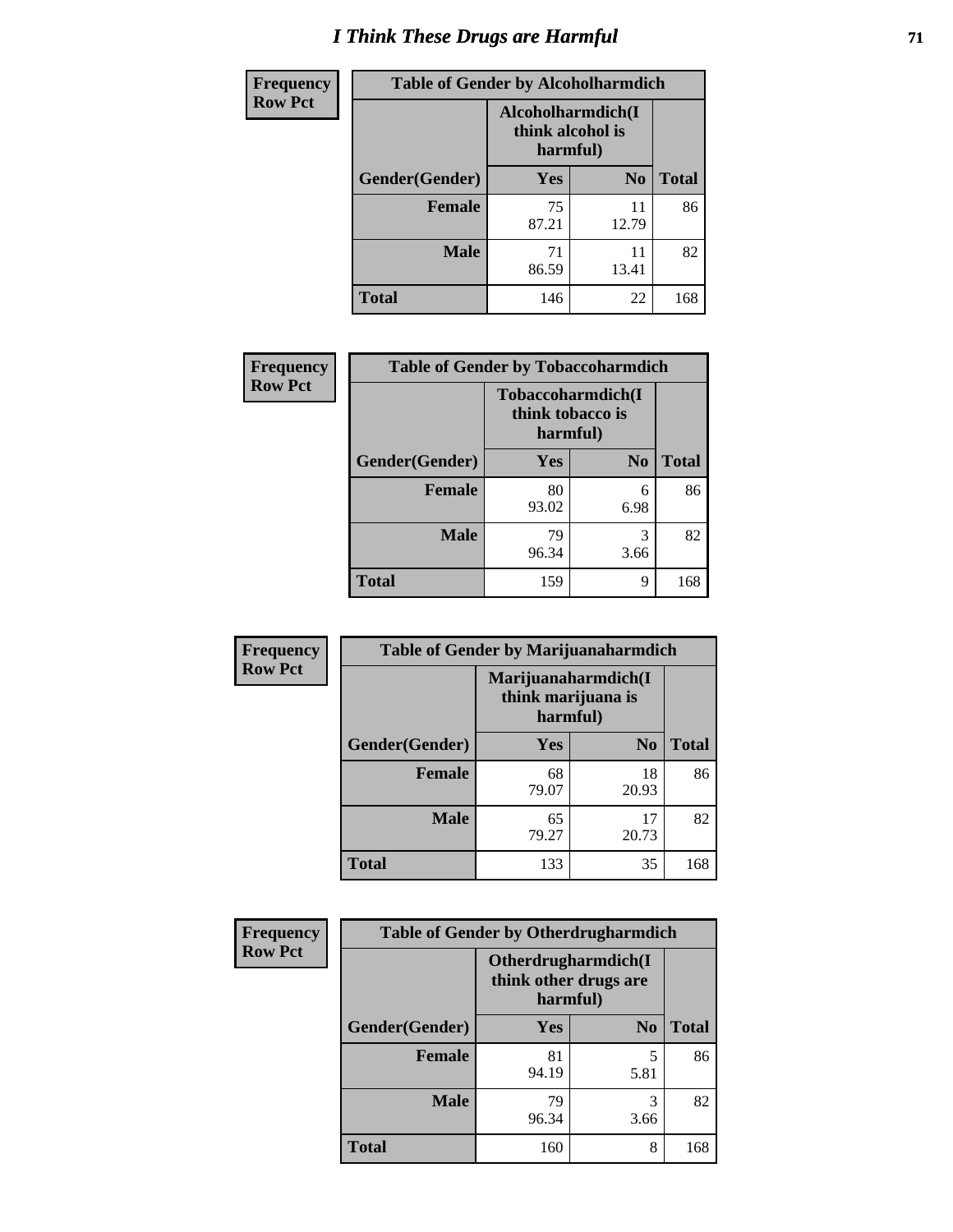| <b>Frequency</b> | <b>Table of Gender by Alcohollocation1</b> |                                                               |             |              |  |
|------------------|--------------------------------------------|---------------------------------------------------------------|-------------|--------------|--|
| <b>Row Pct</b>   |                                            | <b>Alcohollocation1(Places</b><br><b>Friends Use Alcohol)</b> |             |              |  |
|                  | Gender(Gender)                             |                                                               | Do Not Use  | <b>Total</b> |  |
|                  | <b>Female</b>                              | 30<br>34.88                                                   | 56<br>65.12 | 86           |  |
|                  | <b>Male</b>                                | 37<br>45.12                                                   | 45<br>54.88 | 82           |  |
|                  | Total                                      | 67                                                            | 101         | 168          |  |

| <b>Frequency</b> | <b>Table of Gender by Alcohollocation2</b> |                                |                             |              |
|------------------|--------------------------------------------|--------------------------------|-----------------------------|--------------|
| <b>Row Pct</b>   |                                            | <b>Alcohollocation2(Places</b> | <b>Friends Use Alcohol)</b> |              |
|                  | Gender(Gender)                             |                                | Home                        | <b>Total</b> |
|                  | Female                                     | 59<br>68.60                    | 27<br>31.40                 | 86           |
|                  | <b>Male</b>                                | 59<br>71.95                    | 23<br>28.05                 | 82           |
|                  | <b>Total</b>                               | 118                            | 50                          | 168          |

| Frequency      | <b>Table of Gender by Alcohollocation3</b> |             |                                                               |              |
|----------------|--------------------------------------------|-------------|---------------------------------------------------------------|--------------|
| <b>Row Pct</b> |                                            |             | <b>Alcohollocation3(Places</b><br><b>Friends Use Alcohol)</b> |              |
|                | Gender(Gender)                             |             | <b>School</b>                                                 | <b>Total</b> |
|                | <b>Female</b>                              | 81<br>94.19 | 5.81                                                          | 86           |
|                | <b>Male</b>                                | 77<br>93.90 | 6.10                                                          | 82           |
|                | <b>Total</b>                               | 158         | 10                                                            | 168          |

| <b>Frequency</b> | <b>Table of Gender by Alcohollocation4</b> |                                                               |           |              |
|------------------|--------------------------------------------|---------------------------------------------------------------|-----------|--------------|
| <b>Row Pct</b>   |                                            | <b>Alcohollocation4(Places</b><br><b>Friends Use Alcohol)</b> |           |              |
|                  | Gender(Gender)                             |                                                               | Car       | <b>Total</b> |
|                  | <b>Female</b>                              | 79<br>91.86                                                   | 8.14      | 86           |
|                  | <b>Male</b>                                | 74<br>90.24                                                   | 8<br>9.76 | 82           |
|                  | <b>Total</b>                               | 153                                                           | 15        | 168          |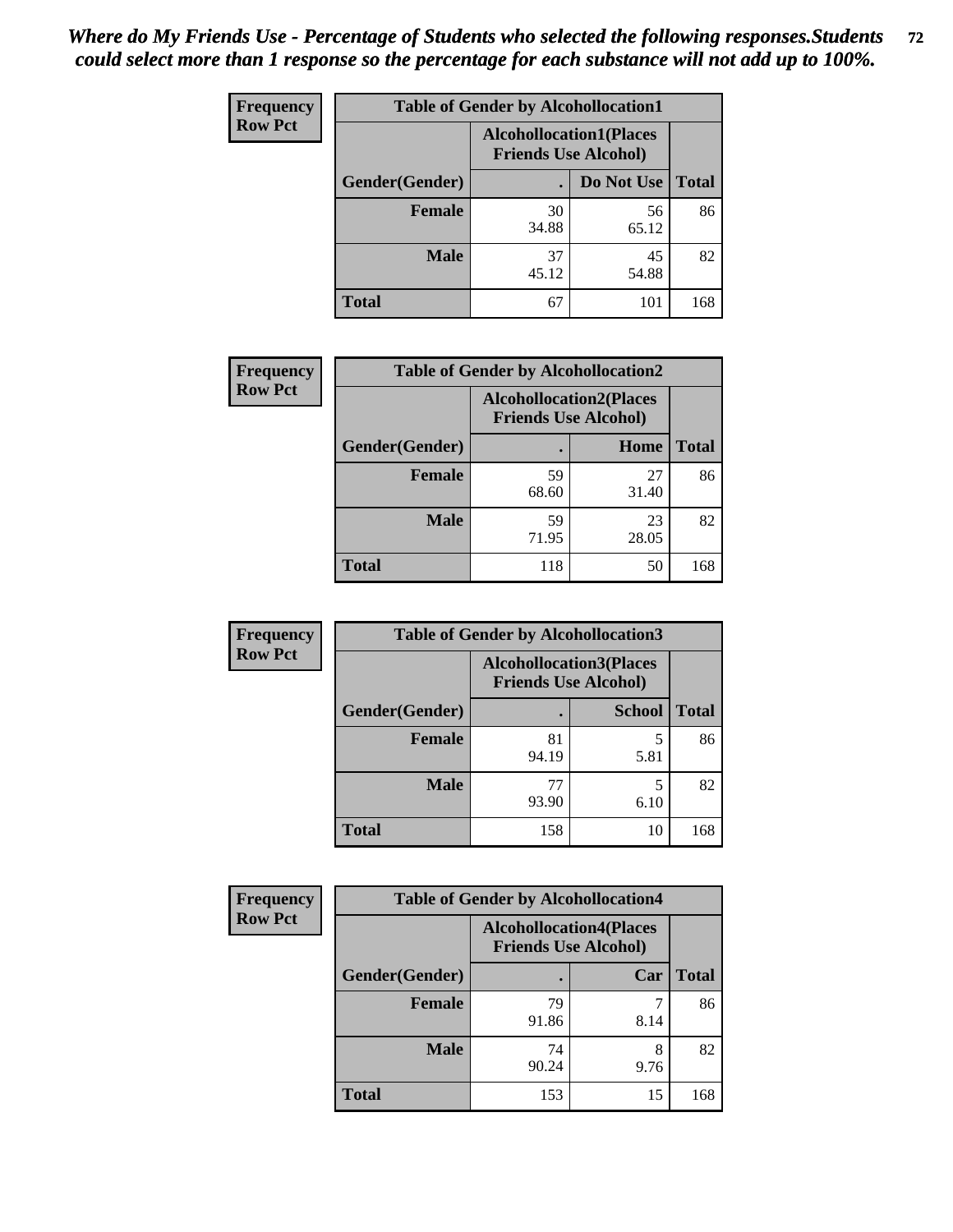| <b>Frequency</b> | <b>Table of Gender by Alcohollocation5</b> |             |                                                               |              |
|------------------|--------------------------------------------|-------------|---------------------------------------------------------------|--------------|
| <b>Row Pct</b>   |                                            |             | <b>Alcohollocation5(Places</b><br><b>Friends Use Alcohol)</b> |              |
|                  | Gender(Gender)                             | $\bullet$   | <b>Friend's</b><br>House                                      | <b>Total</b> |
|                  | <b>Female</b>                              | 58<br>67.44 | 28<br>32.56                                                   | 86           |
|                  | <b>Male</b>                                | 61<br>74.39 | 21<br>25.61                                                   | 82           |
|                  | <b>Total</b>                               | 119         | 49                                                            | 168          |

| <b>Frequency</b> | <b>Table of Gender by Alcohollocation6</b> |                                                               |              |              |
|------------------|--------------------------------------------|---------------------------------------------------------------|--------------|--------------|
| <b>Row Pct</b>   |                                            | <b>Alcohollocation6(Places</b><br><b>Friends Use Alcohol)</b> |              |              |
|                  | Gender(Gender)                             |                                                               | <b>Other</b> | <b>Total</b> |
|                  | <b>Female</b>                              | 68<br>79.07                                                   | 18<br>20.93  | 86           |
|                  | <b>Male</b>                                | 66<br>80.49                                                   | 16<br>19.51  | 82           |
|                  | <b>Total</b>                               | 134                                                           | 34           | 168          |

| Frequency      | <b>Table of Gender by Tobaccolocation1</b> |                                                               |             |              |
|----------------|--------------------------------------------|---------------------------------------------------------------|-------------|--------------|
| <b>Row Pct</b> |                                            | <b>Tobaccolocation1(Places</b><br><b>Friends Use Tobacco)</b> |             |              |
|                | Gender(Gender)                             |                                                               | Do Not Use  | <b>Total</b> |
|                | Female                                     | 15<br>17.44                                                   | 71<br>82.56 | 86           |
|                | <b>Male</b>                                | 29<br>35.37                                                   | 53<br>64.63 | 82           |
|                | <b>Total</b>                               | 44                                                            | 124         | 168          |

| <b>Frequency</b> | <b>Table of Gender by Tobaccolocation2</b> |                             |                                |              |
|------------------|--------------------------------------------|-----------------------------|--------------------------------|--------------|
| <b>Row Pct</b>   |                                            | <b>Friends Use Tobacco)</b> | <b>Tobaccolocation2(Places</b> |              |
|                  | Gender(Gender)                             |                             | Home                           | <b>Total</b> |
|                  | Female                                     | 70<br>81.40                 | 16<br>18.60                    | 86           |
|                  | <b>Male</b>                                | 63<br>76.83                 | 19<br>23.17                    | 82           |
|                  | <b>Total</b>                               | 133                         | 35                             | 168          |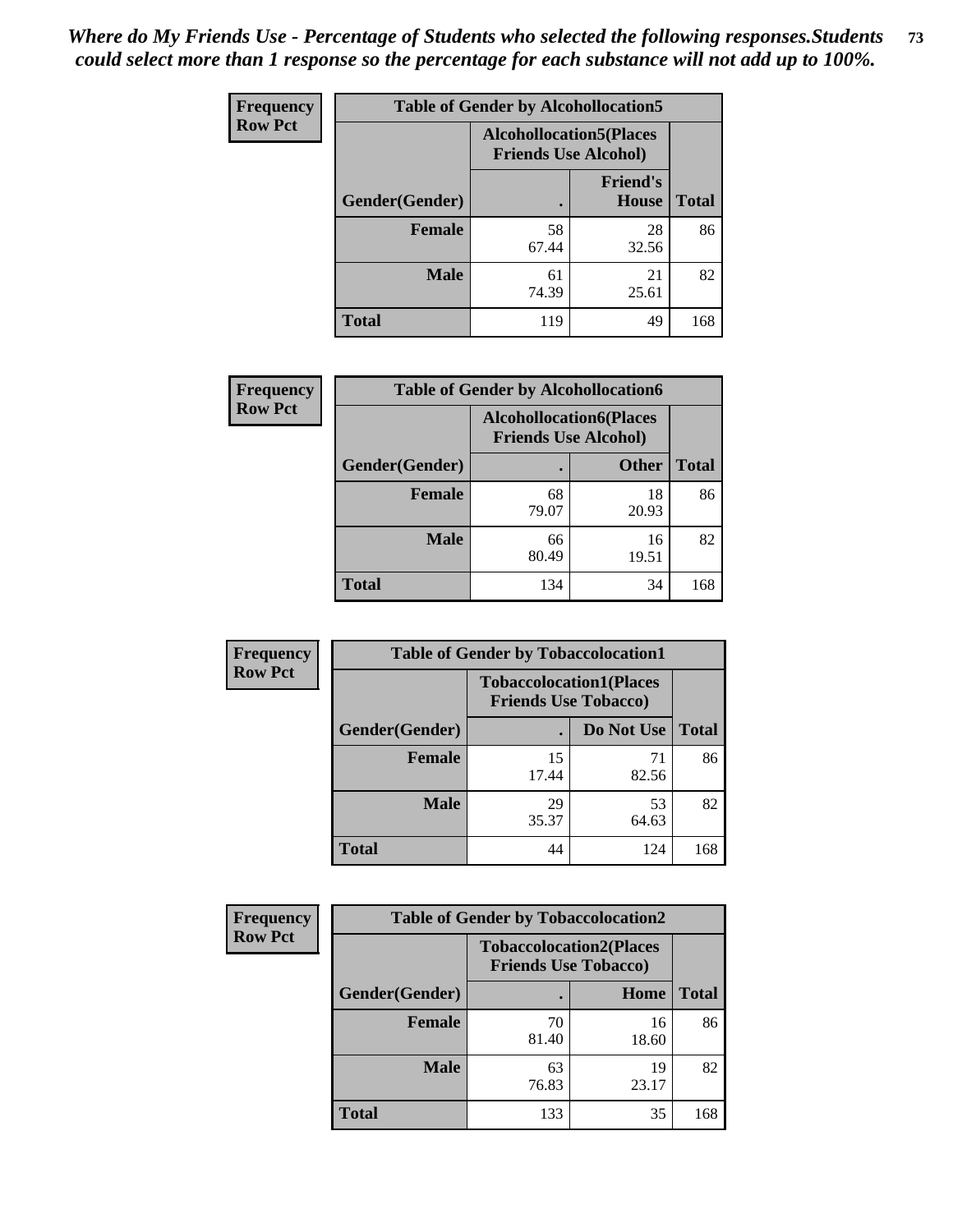| <b>Frequency</b> | <b>Table of Gender by Tobaccolocation3</b> |                                                               |               |              |
|------------------|--------------------------------------------|---------------------------------------------------------------|---------------|--------------|
| <b>Row Pct</b>   |                                            | <b>Tobaccolocation3(Places</b><br><b>Friends Use Tobacco)</b> |               |              |
|                  | Gender(Gender)                             |                                                               | <b>School</b> | <b>Total</b> |
|                  | <b>Female</b>                              | 80<br>93.02                                                   | 6<br>6.98     | 86           |
|                  | <b>Male</b>                                | 78<br>95.12                                                   | 4.88          | 82           |
|                  | <b>Total</b>                               | 158                                                           | 10            | 168          |

| <b>Frequency</b> | <b>Table of Gender by Tobaccolocation4</b> |                                                               |            |              |
|------------------|--------------------------------------------|---------------------------------------------------------------|------------|--------------|
| <b>Row Pct</b>   |                                            | <b>Tobaccolocation4(Places</b><br><b>Friends Use Tobacco)</b> |            |              |
|                  | Gender(Gender)                             |                                                               | Car        | <b>Total</b> |
|                  | <b>Female</b>                              | 77<br>89.53                                                   | Q<br>10.47 | 86           |
|                  | <b>Male</b>                                | 74<br>90.24                                                   | 9.76       | 82           |
|                  | <b>Total</b>                               | 151                                                           | 17         | 168          |

| <b>Frequency</b> | <b>Table of Gender by Tobaccolocation5</b> |                             |                                 |              |
|------------------|--------------------------------------------|-----------------------------|---------------------------------|--------------|
| <b>Row Pct</b>   |                                            | <b>Friends Use Tobacco)</b> | <b>Tobaccolocation5(Places</b>  |              |
|                  | Gender(Gender)                             |                             | <b>Friend's</b><br><b>House</b> | <b>Total</b> |
|                  | Female                                     | 72<br>83.72                 | 14<br>16.28                     | 86           |
|                  | <b>Male</b>                                | 69<br>84.15                 | 13<br>15.85                     | 82           |
|                  | <b>Total</b>                               | 141                         | 27                              | 168          |

| <b>Frequency</b> | <b>Table of Gender by Tobaccolocation6</b> |                                                               |              |              |
|------------------|--------------------------------------------|---------------------------------------------------------------|--------------|--------------|
| <b>Row Pct</b>   |                                            | <b>Tobaccolocation6(Places</b><br><b>Friends Use Tobacco)</b> |              |              |
|                  | Gender(Gender)                             |                                                               | <b>Other</b> | <b>Total</b> |
|                  | Female                                     | 74<br>86.05                                                   | 12<br>13.95  | 86           |
|                  | <b>Male</b>                                | 73<br>89.02                                                   | q<br>10.98   | 82           |
|                  | <b>Total</b>                               | 147                                                           | 21           | 168          |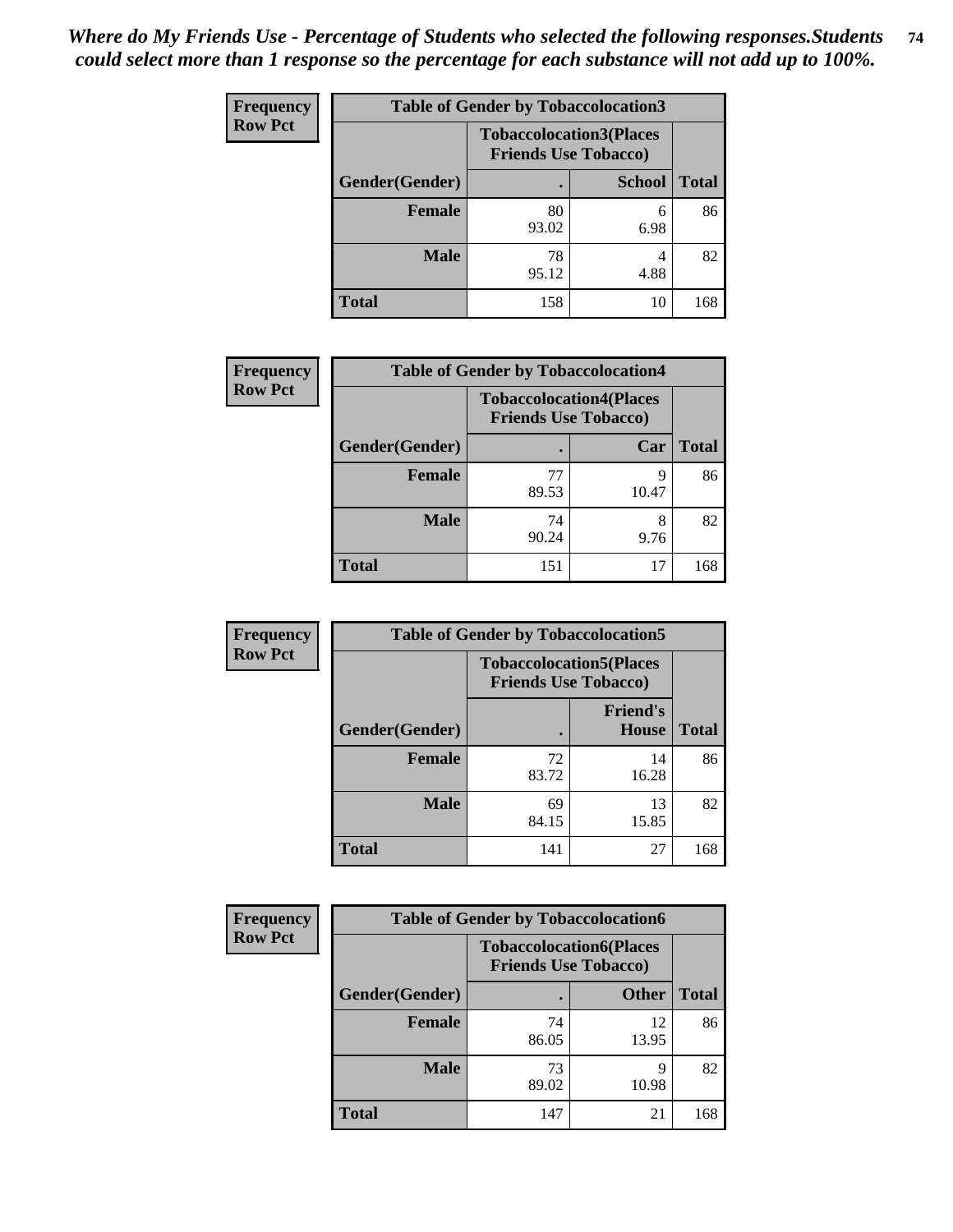| <b>Frequency</b> | <b>Table of Gender by Marijuanalocation1</b> |                                                                    |             |              |  |
|------------------|----------------------------------------------|--------------------------------------------------------------------|-------------|--------------|--|
| <b>Row Pct</b>   |                                              | <b>Marijuanalocation1(Places</b><br><b>Friends Use Marijuana</b> ) |             |              |  |
|                  | <b>Gender</b> (Gender)                       |                                                                    | Do Not Use  | <b>Total</b> |  |
|                  | <b>Female</b>                                | 31<br>36.05                                                        | 55<br>63.95 | 86           |  |
|                  | <b>Male</b>                                  | 35<br>42.68                                                        | 47<br>57.32 | 82           |  |
|                  | <b>Total</b>                                 | 66                                                                 | 102         | 168          |  |

| <b>Frequency</b> |                | <b>Table of Gender by Marijuanalocation2</b> |                                                                    |              |  |
|------------------|----------------|----------------------------------------------|--------------------------------------------------------------------|--------------|--|
| <b>Row Pct</b>   |                |                                              | <b>Marijuanalocation2(Places</b><br><b>Friends Use Marijuana</b> ) |              |  |
|                  | Gender(Gender) |                                              | Home                                                               | <b>Total</b> |  |
|                  | <b>Female</b>  | 60<br>69.77                                  | 26<br>30.23                                                        | 86           |  |
|                  | <b>Male</b>    | 60<br>73.17                                  | 22<br>26.83                                                        | 82           |  |
|                  | <b>Total</b>   | 120                                          | 48                                                                 | 168          |  |

| Frequency      | <b>Table of Gender by Marijuanalocation3</b> |                                                                    |               |              |
|----------------|----------------------------------------------|--------------------------------------------------------------------|---------------|--------------|
| <b>Row Pct</b> |                                              | <b>Marijuanalocation3(Places</b><br><b>Friends Use Marijuana</b> ) |               |              |
|                | Gender(Gender)                               |                                                                    | <b>School</b> | <b>Total</b> |
|                | Female                                       | 72<br>83.72                                                        | 14<br>16.28   | 86           |
|                | <b>Male</b>                                  | 76<br>92.68                                                        | 6<br>7.32     | 82           |
|                | <b>Total</b>                                 | 148                                                                | 20            | 168          |

| Frequency      | <b>Table of Gender by Marijuanalocation4</b> |                                                                    |             |              |
|----------------|----------------------------------------------|--------------------------------------------------------------------|-------------|--------------|
| <b>Row Pct</b> |                                              | <b>Marijuanalocation4(Places</b><br><b>Friends Use Marijuana</b> ) |             |              |
|                | Gender(Gender)                               |                                                                    | Car         | <b>Total</b> |
|                | <b>Female</b>                                | 69<br>80.23                                                        | 17<br>19.77 | 86           |
|                | <b>Male</b>                                  | 69<br>84.15                                                        | 13<br>15.85 | 82           |
|                | <b>Total</b>                                 | 138                                                                | 30          | 168          |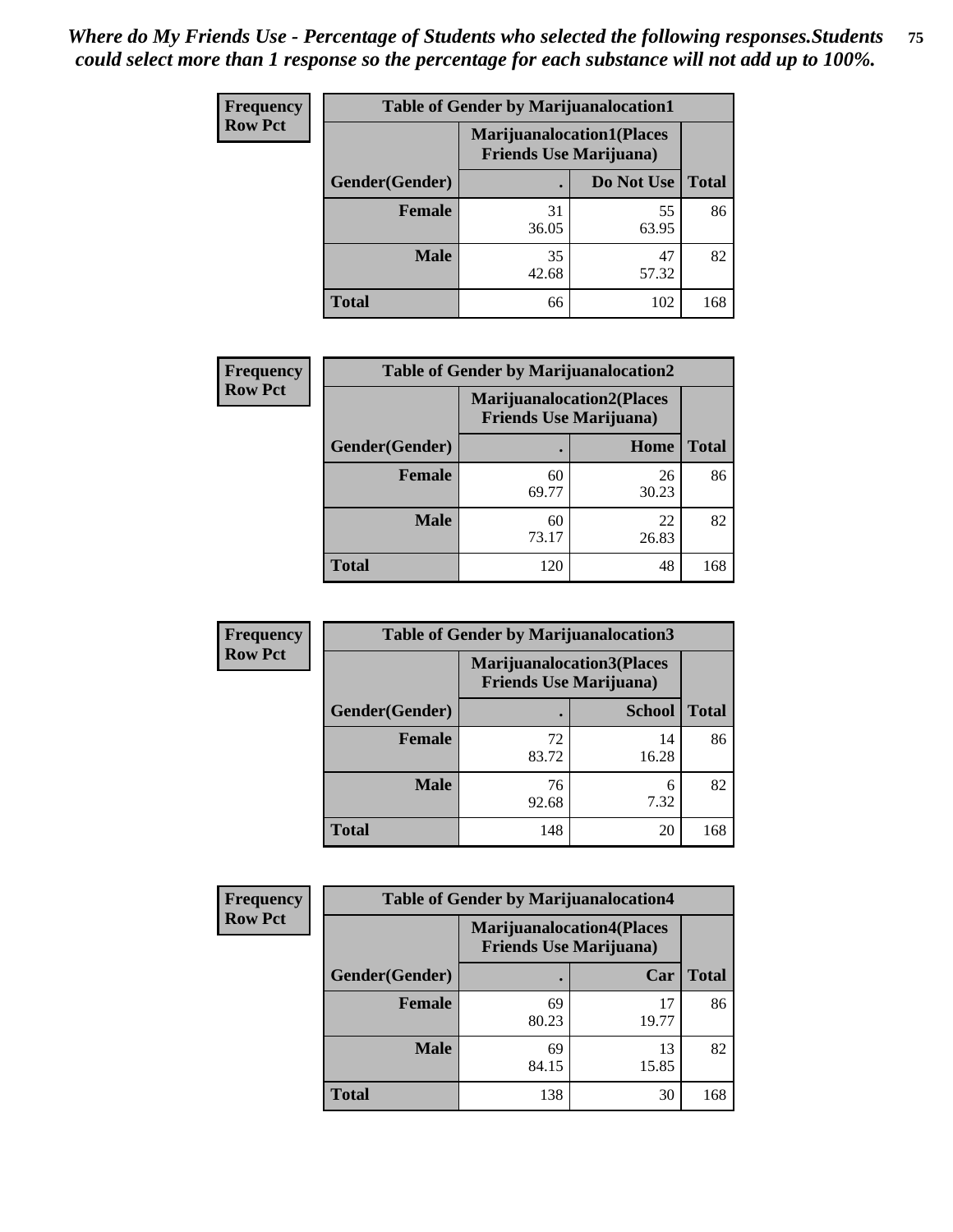| Frequency      | <b>Table of Gender by Marijuanalocation5</b> |                                                                    |                                 |              |
|----------------|----------------------------------------------|--------------------------------------------------------------------|---------------------------------|--------------|
| <b>Row Pct</b> |                                              | <b>Marijuanalocation5(Places</b><br><b>Friends Use Marijuana</b> ) |                                 |              |
|                | Gender(Gender)                               |                                                                    | <b>Friend's</b><br><b>House</b> | <b>Total</b> |
|                | <b>Female</b>                                | 59<br>68.60                                                        | 27<br>31.40                     | 86           |
|                | <b>Male</b>                                  | 63<br>76.83                                                        | 19<br>23.17                     | 82           |
|                | <b>Total</b>                                 | 122                                                                | 46                              | 168          |

| <b>Frequency</b> |                | <b>Table of Gender by Marijuanalocation6</b>                       |              |              |
|------------------|----------------|--------------------------------------------------------------------|--------------|--------------|
| <b>Row Pct</b>   |                | <b>Marijuanalocation6(Places</b><br><b>Friends Use Marijuana</b> ) |              |              |
|                  | Gender(Gender) |                                                                    | <b>Other</b> | <b>Total</b> |
|                  | <b>Female</b>  | 67<br>77.91                                                        | 19<br>22.09  | 86           |
|                  | <b>Male</b>    | 64<br>78.05                                                        | 18<br>21.95  | 82           |
|                  | <b>Total</b>   | 131                                                                | 37           | 168          |

| <b>Frequency</b> | <b>Table of Gender by Otherdruglocation1</b> |                                                                                |             |              |
|------------------|----------------------------------------------|--------------------------------------------------------------------------------|-------------|--------------|
| <b>Row Pct</b>   |                                              | <b>Otherdruglocation1(Places</b><br><b>Friends Use Other Illegal</b><br>Drugs) |             |              |
|                  | <b>Gender</b> (Gender)                       |                                                                                | Do Not Use  | <b>Total</b> |
|                  | <b>Female</b>                                | 12<br>13.95                                                                    | 74<br>86.05 | 86           |
|                  | <b>Male</b>                                  | 16<br>19.51                                                                    | 66<br>80.49 | 82           |
|                  | <b>Total</b>                                 | 28                                                                             | 140         | 168          |

| Frequency      | <b>Table of Gender by Otherdruglocation2</b> |                                            |                                  |              |
|----------------|----------------------------------------------|--------------------------------------------|----------------------------------|--------------|
| <b>Row Pct</b> |                                              | <b>Friends Use Other Illegal</b><br>Drugs) | <b>Otherdruglocation2(Places</b> |              |
|                | Gender(Gender)                               |                                            | Home                             | <b>Total</b> |
|                | <b>Female</b>                                | 75<br>87.21                                | 11<br>12.79                      | 86           |
|                | <b>Male</b>                                  | 74<br>90.24                                | 8<br>9.76                        | 82           |
|                | <b>Total</b>                                 | 149                                        | 19                               | 168          |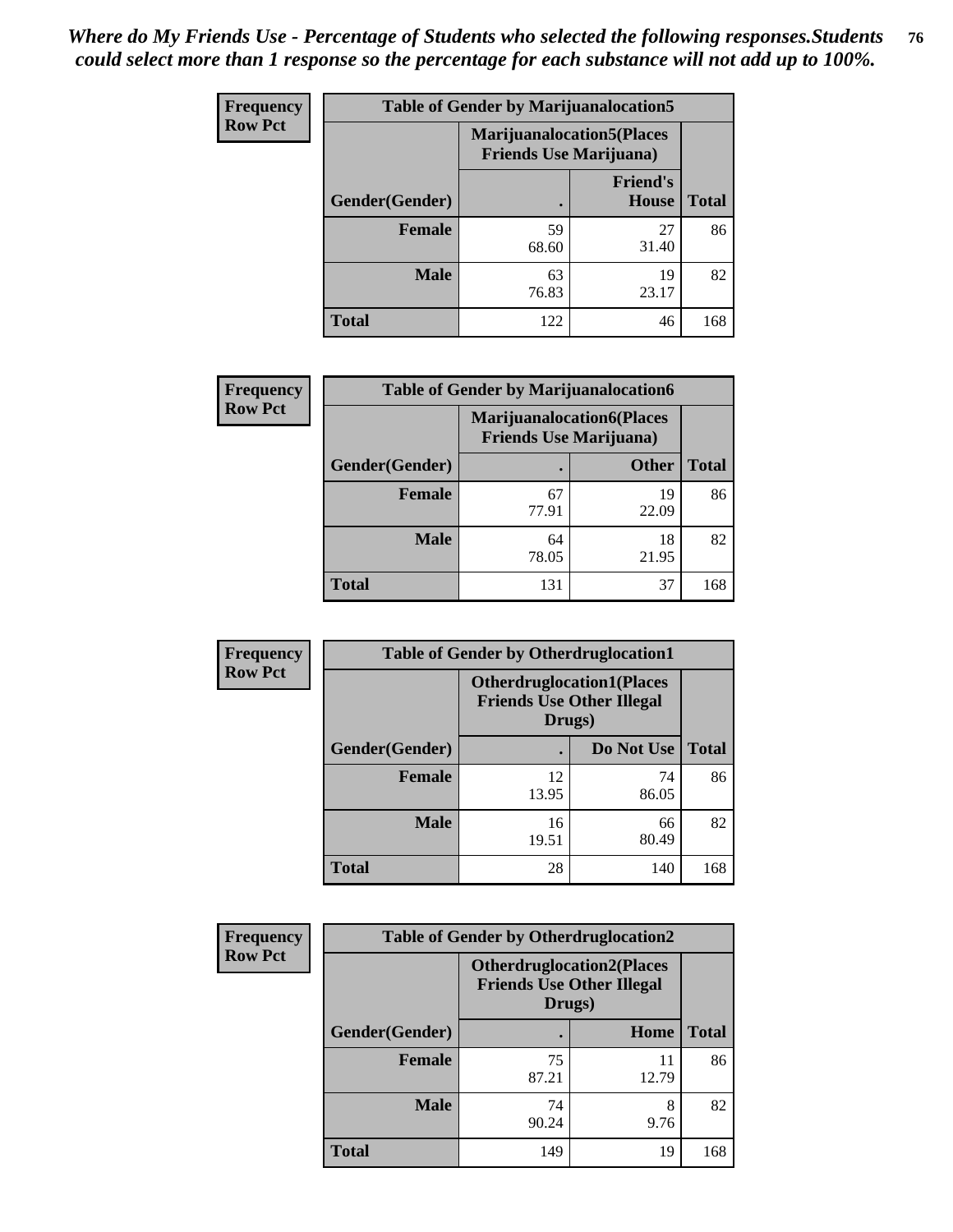| <b>Frequency</b> | <b>Table of Gender by Otherdruglocation3</b> |                                                                                |               |              |
|------------------|----------------------------------------------|--------------------------------------------------------------------------------|---------------|--------------|
| <b>Row Pct</b>   |                                              | <b>Otherdruglocation3(Places</b><br><b>Friends Use Other Illegal</b><br>Drugs) |               |              |
|                  | Gender(Gender)                               |                                                                                | <b>School</b> | <b>Total</b> |
|                  | Female                                       | 82<br>95.35                                                                    | 4.65          | 86           |
|                  | <b>Male</b>                                  | 78<br>95.12                                                                    | 4<br>4.88     | 82           |
|                  | <b>Total</b>                                 | 160                                                                            | 8             | 168          |

| Frequency      | <b>Table of Gender by Otherdruglocation4</b> |                                            |                                  |              |
|----------------|----------------------------------------------|--------------------------------------------|----------------------------------|--------------|
| <b>Row Pct</b> |                                              | <b>Friends Use Other Illegal</b><br>Drugs) | <b>Otherdruglocation4(Places</b> |              |
|                | Gender(Gender)                               |                                            | Car                              | <b>Total</b> |
|                | <b>Female</b>                                | 79<br>91.86                                | 8.14                             | 86           |
|                | <b>Male</b>                                  | 79<br>96.34                                | 3<br>3.66                        | 82           |
|                | <b>Total</b>                                 | 158                                        | 10                               | 168          |

| Frequency      | <b>Table of Gender by Otherdruglocation5</b> |                                                                                |                                 |              |
|----------------|----------------------------------------------|--------------------------------------------------------------------------------|---------------------------------|--------------|
| <b>Row Pct</b> |                                              | <b>Otherdruglocation5(Places</b><br><b>Friends Use Other Illegal</b><br>Drugs) |                                 |              |
|                | Gender(Gender)                               |                                                                                | <b>Friend's</b><br><b>House</b> | <b>Total</b> |
|                | <b>Female</b>                                | 74<br>86.05                                                                    | 12<br>13.95                     | 86           |
|                | <b>Male</b>                                  | 73<br>89.02                                                                    | 9<br>10.98                      | 82           |
|                | <b>Total</b>                                 | 147                                                                            | 21                              | 168          |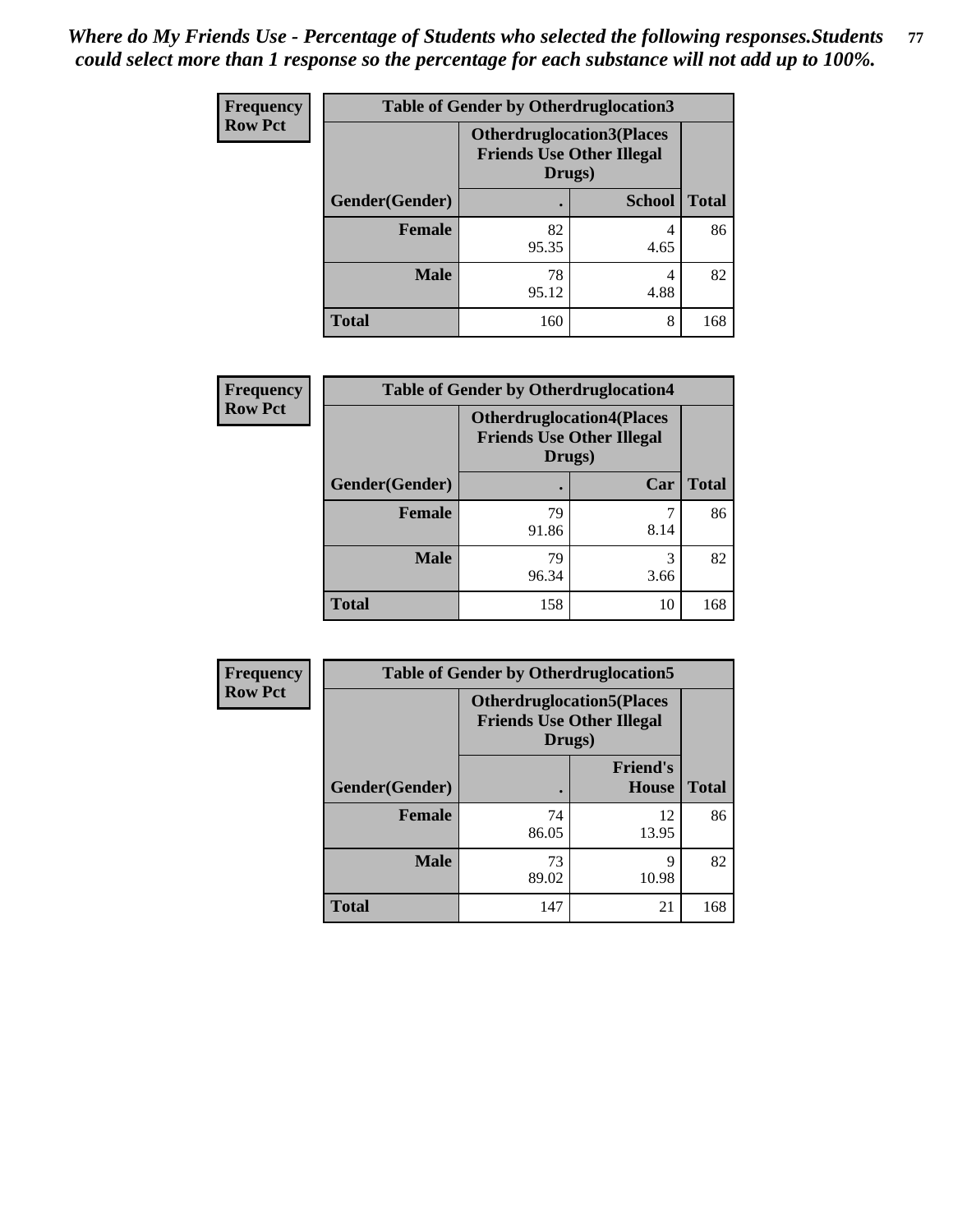| <b>Frequency</b> | <b>Table of Gender by Otherdruglocation6</b> |                                                                                |              |              |
|------------------|----------------------------------------------|--------------------------------------------------------------------------------|--------------|--------------|
| <b>Row Pct</b>   |                                              | <b>Otherdruglocation6(Places</b><br><b>Friends Use Other Illegal</b><br>Drugs) |              |              |
|                  | Gender(Gender)                               |                                                                                | <b>Other</b> | <b>Total</b> |
|                  | Female                                       | 80<br>93.02                                                                    | 6<br>6.98    | 86           |
|                  | <b>Male</b>                                  | 75<br>91.46                                                                    | 8.54         | 82           |
|                  | <b>Total</b>                                 | 155                                                                            | 13           | 168          |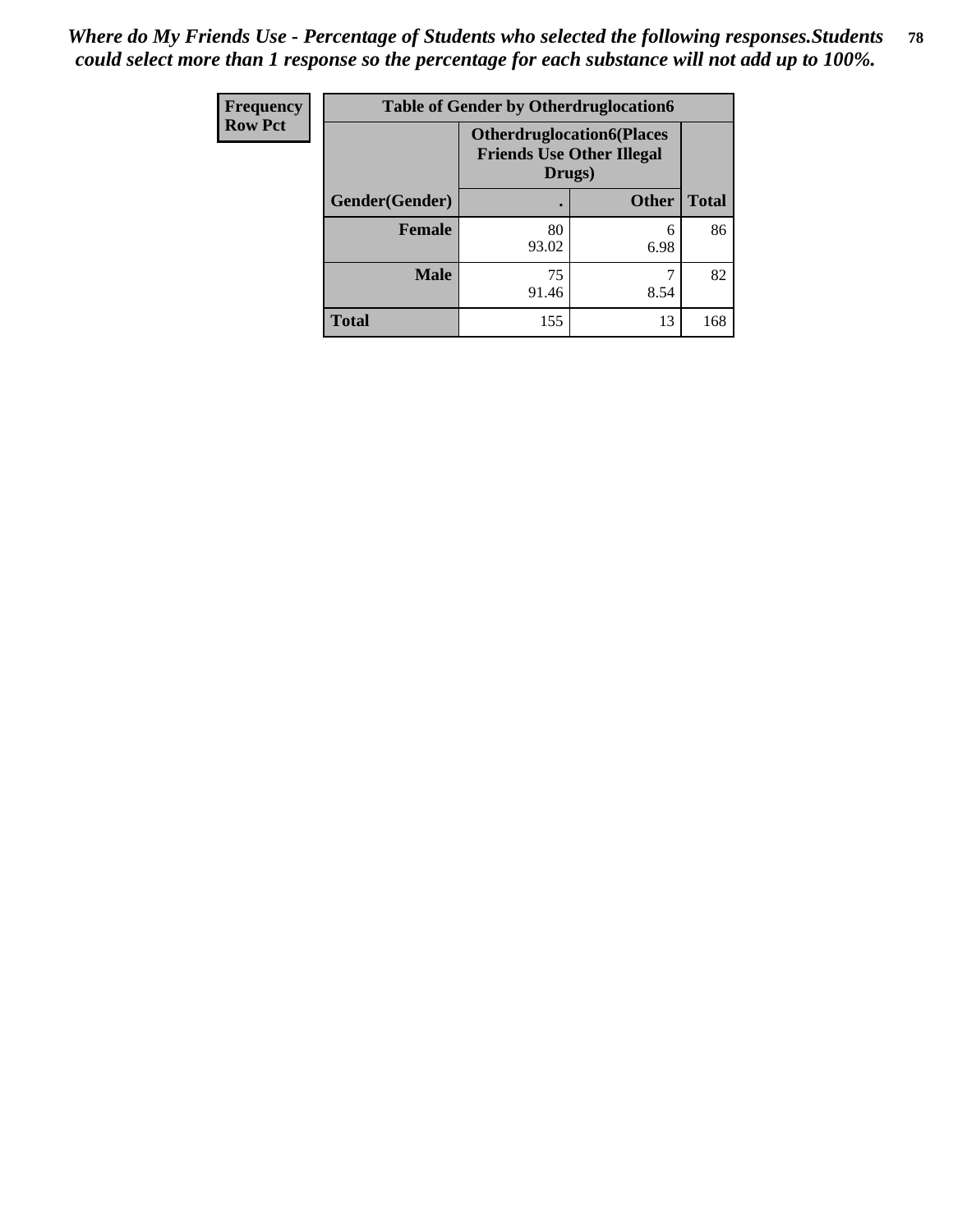| <b>Frequency</b> | <b>Table of Gender by Alcoholtime1</b> |                                                          |                      |              |
|------------------|----------------------------------------|----------------------------------------------------------|----------------------|--------------|
| <b>Row Pct</b>   |                                        | <b>Alcoholtime1(Times</b><br><b>Friends Use Alcohol)</b> |                      |              |
|                  | Gender(Gender)                         | $\bullet$                                                | Do Not<br><b>Use</b> | <b>Total</b> |
|                  | <b>Female</b>                          | 32<br>37.21                                              | 54<br>62.79          | 86           |
|                  | <b>Male</b>                            | 32<br>39.02                                              | 50<br>60.98          | 82           |
|                  | <b>Total</b>                           | 64                                                       | 104                  | 168          |

| Frequency      | <b>Table of Gender by Alcoholtime2</b> |                                                          |                            |              |
|----------------|----------------------------------------|----------------------------------------------------------|----------------------------|--------------|
| <b>Row Pct</b> |                                        | <b>Alcoholtime2(Times</b><br><b>Friends Use Alcohol)</b> |                            |              |
|                | Gender(Gender)                         |                                                          | <b>On Way</b><br>to School | <b>Total</b> |
|                | <b>Female</b>                          | 85<br>98.84                                              | 1.16                       | 86           |
|                | <b>Male</b>                            | 73<br>89.02                                              | 9<br>10.98                 | 82           |
|                | <b>Total</b>                           | 158                                                      | 10                         | 168          |

| Frequency      | <b>Table of Gender by Alcoholtime3</b> |                                                          |                         |              |
|----------------|----------------------------------------|----------------------------------------------------------|-------------------------|--------------|
| <b>Row Pct</b> |                                        | <b>Alcoholtime3(Times</b><br><b>Friends Use Alcohol)</b> |                         |              |
|                | Gender(Gender)                         |                                                          | <b>During</b><br>School | <b>Total</b> |
|                | <b>Female</b>                          | 85<br>98.84                                              | 1.16                    | 86           |
|                | <b>Male</b>                            | 77<br>93.90                                              | 5<br>6.10               | 82           |
|                | <b>Total</b>                           | 162                                                      | 6                       | 168          |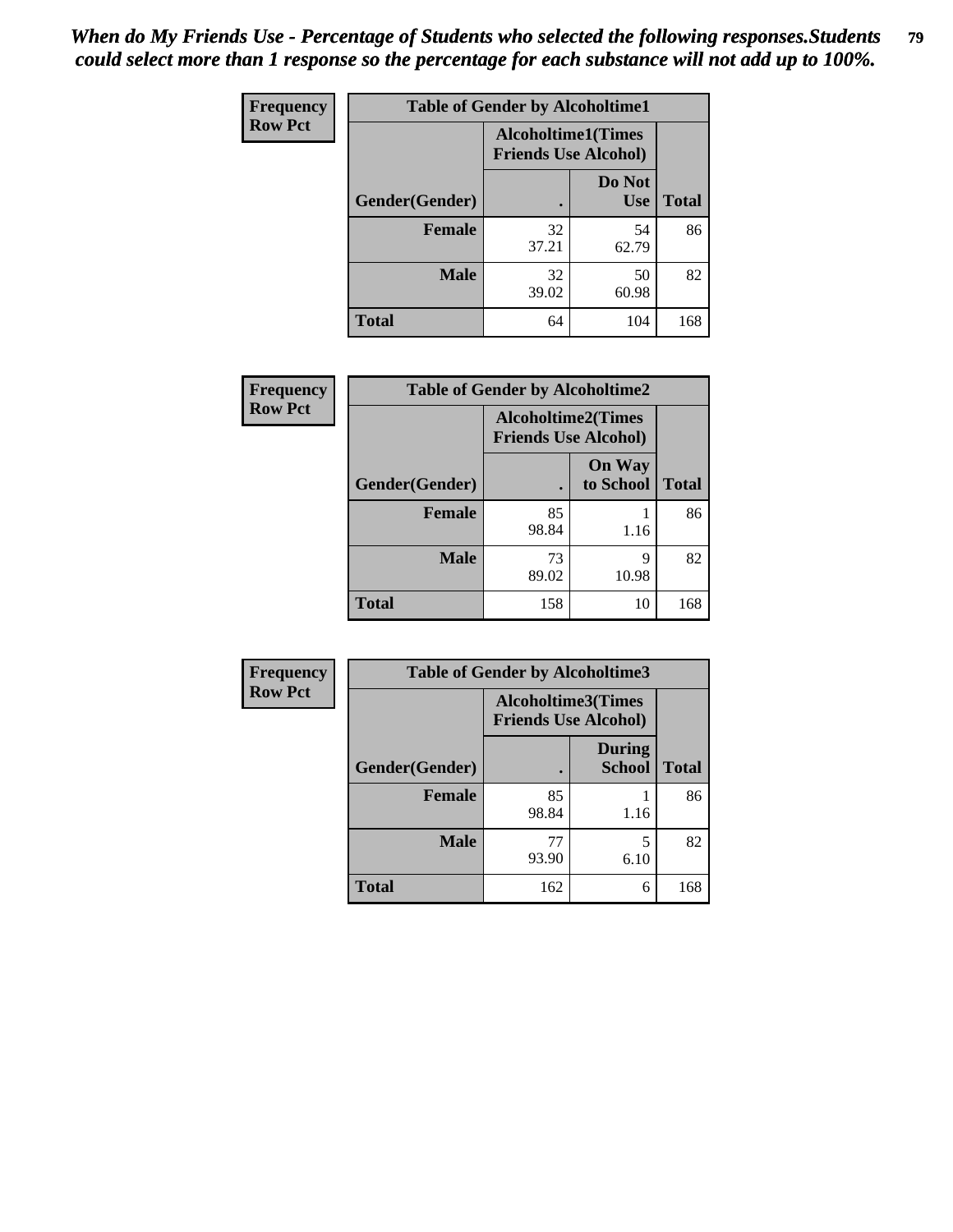*When do My Friends Use - Percentage of Students who selected the following responses.Students could select more than 1 response so the percentage for each substance will not add up to 100%.* **80**

| <b>Frequency</b> | <b>Table of Gender by Alcoholtime4</b> |                                                          |                                         |              |
|------------------|----------------------------------------|----------------------------------------------------------|-----------------------------------------|--------------|
| <b>Row Pct</b>   |                                        | <b>Alcoholtime4(Times</b><br><b>Friends Use Alcohol)</b> |                                         |              |
|                  | Gender(Gender)                         |                                                          | <b>On Way</b><br>Home<br>From<br>School | <b>Total</b> |
|                  | <b>Female</b>                          | 82<br>95.35                                              | 4<br>4.65                               | 86           |
|                  | <b>Male</b>                            | 74<br>90.24                                              | 8<br>9.76                               | 82           |
|                  | <b>Total</b>                           | 156                                                      | 12                                      | 168          |

| <b>Frequency</b> | <b>Table of Gender by Alcoholtime5</b> |                                                          |                   |              |
|------------------|----------------------------------------|----------------------------------------------------------|-------------------|--------------|
| <b>Row Pct</b>   |                                        | <b>Alcoholtime5(Times</b><br><b>Friends Use Alcohol)</b> |                   |              |
|                  | Gender(Gender)                         |                                                          | <b>Weeknights</b> | <b>Total</b> |
|                  | <b>Female</b>                          | 70<br>81.40                                              | 16<br>18.60       | 86           |
|                  | <b>Male</b>                            | 67<br>81.71                                              | 15<br>18.29       | 82           |
|                  | <b>Total</b>                           | 137                                                      | 31                | 168          |

| <b>Frequency</b> | <b>Table of Gender by Alcoholtime6</b> |                                                           |                 |              |  |
|------------------|----------------------------------------|-----------------------------------------------------------|-----------------|--------------|--|
| <b>Row Pct</b>   |                                        | <b>Alcoholtime6</b> (Times<br><b>Friends Use Alcohol)</b> |                 |              |  |
|                  | Gender(Gender)                         |                                                           | <b>Weekends</b> | <b>Total</b> |  |
|                  | Female                                 | 52<br>60.47                                               | 34<br>39.53     | 86           |  |
|                  | <b>Male</b>                            | 53<br>64.63                                               | 29<br>35.37     | 82           |  |
|                  | Total                                  | 105                                                       | 63              | 168          |  |

| <b>Frequency</b> | <b>Table of Gender by Tobaccotime1</b> |                                                          |                      |              |
|------------------|----------------------------------------|----------------------------------------------------------|----------------------|--------------|
| <b>Row Pct</b>   |                                        | <b>Tobaccotime1(Times</b><br><b>Friends Use Tobacco)</b> |                      |              |
|                  | Gender(Gender)                         |                                                          | Do Not<br><b>Use</b> | <b>Total</b> |
|                  | <b>Female</b>                          | 15<br>17.44                                              | 71<br>82.56          | 86           |
|                  | <b>Male</b>                            | 21<br>25.61                                              | 61<br>74.39          | 82           |
|                  | <b>Total</b>                           | 36                                                       | 132                  | 168          |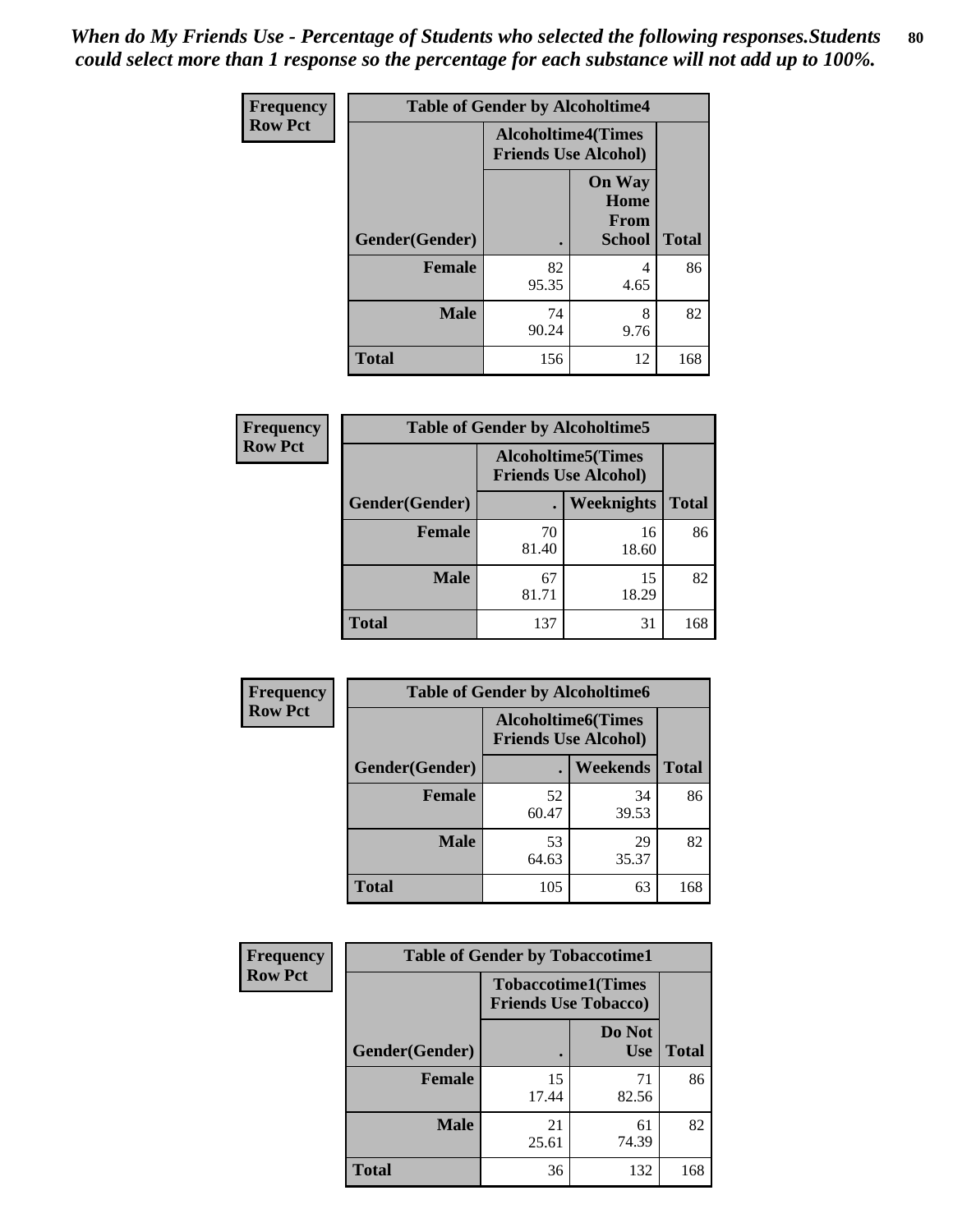*When do My Friends Use - Percentage of Students who selected the following responses.Students could select more than 1 response so the percentage for each substance will not add up to 100%.* **81**

| <b>Frequency</b> | <b>Table of Gender by Tobaccotime2</b> |                                                          |                            |              |
|------------------|----------------------------------------|----------------------------------------------------------|----------------------------|--------------|
| <b>Row Pct</b>   |                                        | <b>Tobaccotime2(Times</b><br><b>Friends Use Tobacco)</b> |                            |              |
|                  | Gender(Gender)                         | $\bullet$                                                | <b>On Way</b><br>to School | <b>Total</b> |
|                  | Female                                 | 81<br>94.19                                              | 5<br>5.81                  | 86           |
|                  | <b>Male</b>                            | 72<br>87.80                                              | 10<br>12.20                | 82           |
|                  | <b>Total</b>                           | 153                                                      | 15                         | 168          |

| <b>Frequency</b> | <b>Table of Gender by Tobaccotime3</b> |                                                          |                                |              |
|------------------|----------------------------------------|----------------------------------------------------------|--------------------------------|--------------|
| <b>Row Pct</b>   |                                        | <b>Tobaccotime3(Times</b><br><b>Friends Use Tobacco)</b> |                                |              |
|                  | Gender(Gender)                         |                                                          | <b>During</b><br><b>School</b> | <b>Total</b> |
|                  | <b>Female</b>                          | 83<br>96.51                                              | 3<br>3.49                      | 86           |
|                  | <b>Male</b>                            | 76<br>92.68                                              | 6<br>7.32                      | 82           |
|                  | <b>Total</b>                           | 159                                                      | 9                              | 168          |

| <b>Frequency</b> | <b>Table of Gender by Tobaccotime4</b> |                                                          |                                                       |              |
|------------------|----------------------------------------|----------------------------------------------------------|-------------------------------------------------------|--------------|
| <b>Row Pct</b>   |                                        | <b>Tobaccotime4(Times</b><br><b>Friends Use Tobacco)</b> |                                                       |              |
|                  | Gender(Gender)                         |                                                          | <b>On Way</b><br>Home<br><b>From</b><br><b>School</b> | <b>Total</b> |
|                  | <b>Female</b>                          | 82<br>95.35                                              | 4<br>4.65                                             | 86           |
|                  | <b>Male</b>                            | 74<br>90.24                                              | 8<br>9.76                                             | 82           |
|                  | <b>Total</b>                           | 156                                                      | 12                                                    | 168          |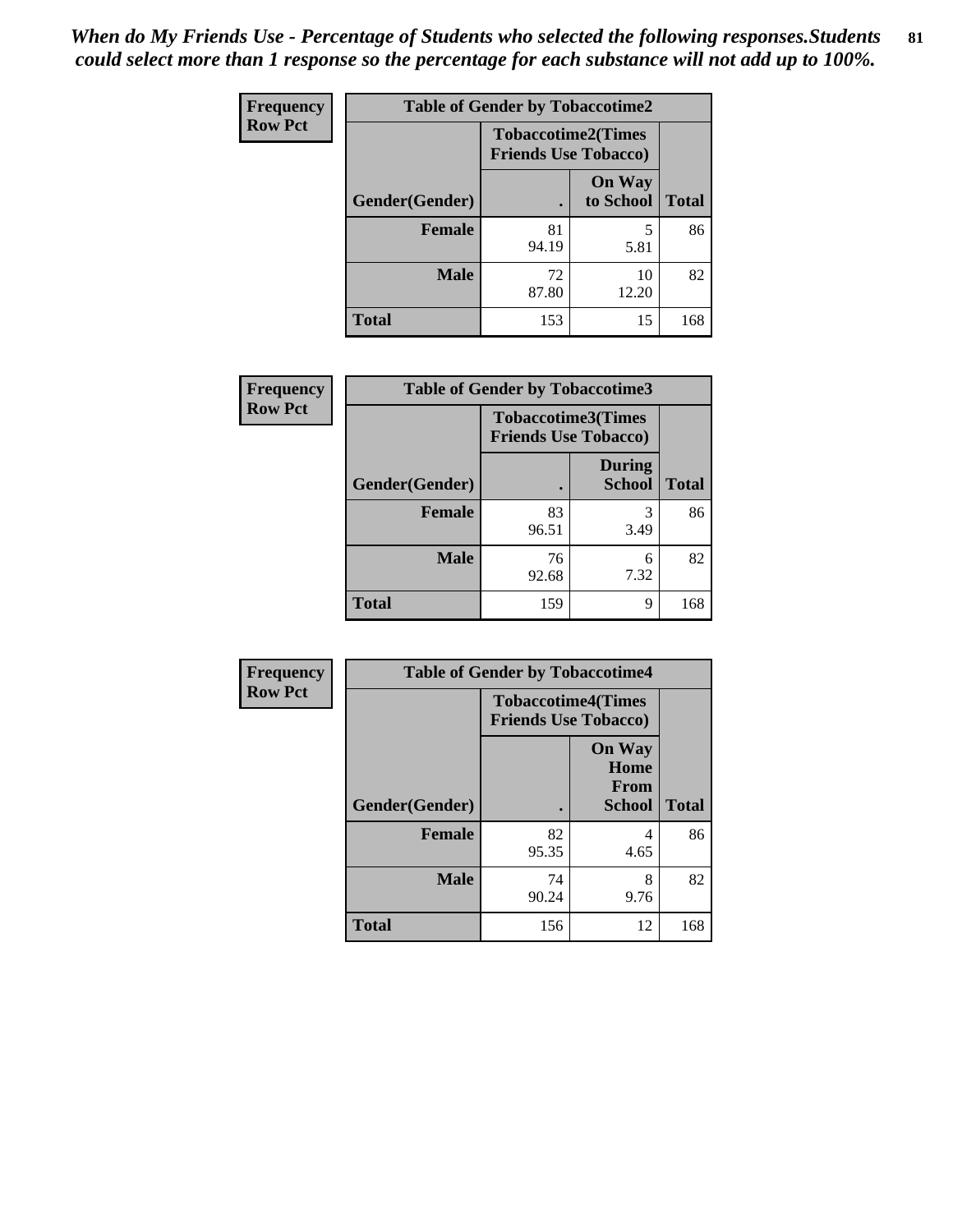| <b>Frequency</b> | <b>Table of Gender by Tobaccotime5</b> |             |                                                           |              |  |
|------------------|----------------------------------------|-------------|-----------------------------------------------------------|--------------|--|
| <b>Row Pct</b>   |                                        |             | <b>Tobaccotime5</b> (Times<br><b>Friends Use Tobacco)</b> |              |  |
|                  | <b>Gender</b> (Gender)                 |             | <b>Weeknights</b>                                         | <b>Total</b> |  |
|                  | <b>Female</b>                          | 72<br>83.72 | 14<br>16.28                                               | 86           |  |
|                  | <b>Male</b>                            | 72<br>87.80 | 10<br>12.20                                               | 82           |  |
|                  | Total                                  | 144         | 24                                                        | 168          |  |

| Frequency      | <b>Table of Gender by Tobaccotime6</b> |                                                          |                 |              |
|----------------|----------------------------------------|----------------------------------------------------------|-----------------|--------------|
| <b>Row Pct</b> |                                        | <b>Tobaccotime6(Times</b><br><b>Friends Use Tobacco)</b> |                 |              |
|                | Gender(Gender)                         |                                                          | <b>Weekends</b> | <b>Total</b> |
|                | Female                                 | 69<br>80.23                                              | 17<br>19.77     | 86           |
|                | <b>Male</b>                            | 65<br>79.27                                              | 17<br>20.73     | 82           |
|                | <b>Total</b>                           | 134                                                      | 34              | 168          |

| <b>Frequency</b> | <b>Table of Gender by Marijuanatime1</b> |                                |                             |              |
|------------------|------------------------------------------|--------------------------------|-----------------------------|--------------|
| <b>Row Pct</b>   |                                          | <b>Friends Use Marijuana</b> ) | <b>Marijuanatime1(Times</b> |              |
|                  | Gender(Gender)                           |                                | Do Not Use                  | <b>Total</b> |
|                  | <b>Female</b>                            | 30<br>34.88                    | 56<br>65.12                 | 86           |
|                  | <b>Male</b>                              | 28<br>34.15                    | 54<br>65.85                 | 82           |
|                  | <b>Total</b>                             | 58                             | 110                         | 168          |

| Frequency      | <b>Table of Gender by Marijuanatime2</b> |                                                        |                            |              |
|----------------|------------------------------------------|--------------------------------------------------------|----------------------------|--------------|
| <b>Row Pct</b> |                                          | Marijuanatime2(Times<br><b>Friends Use Marijuana</b> ) |                            |              |
|                | Gender(Gender)                           |                                                        | On Way to<br><b>School</b> | <b>Total</b> |
|                | <b>Female</b>                            | 72<br>83.72                                            | 14<br>16.28                | 86           |
|                | <b>Male</b>                              | 65<br>79.27                                            | 17<br>20.73                | 82           |
|                | <b>Total</b>                             | 137                                                    | 31                         | 168          |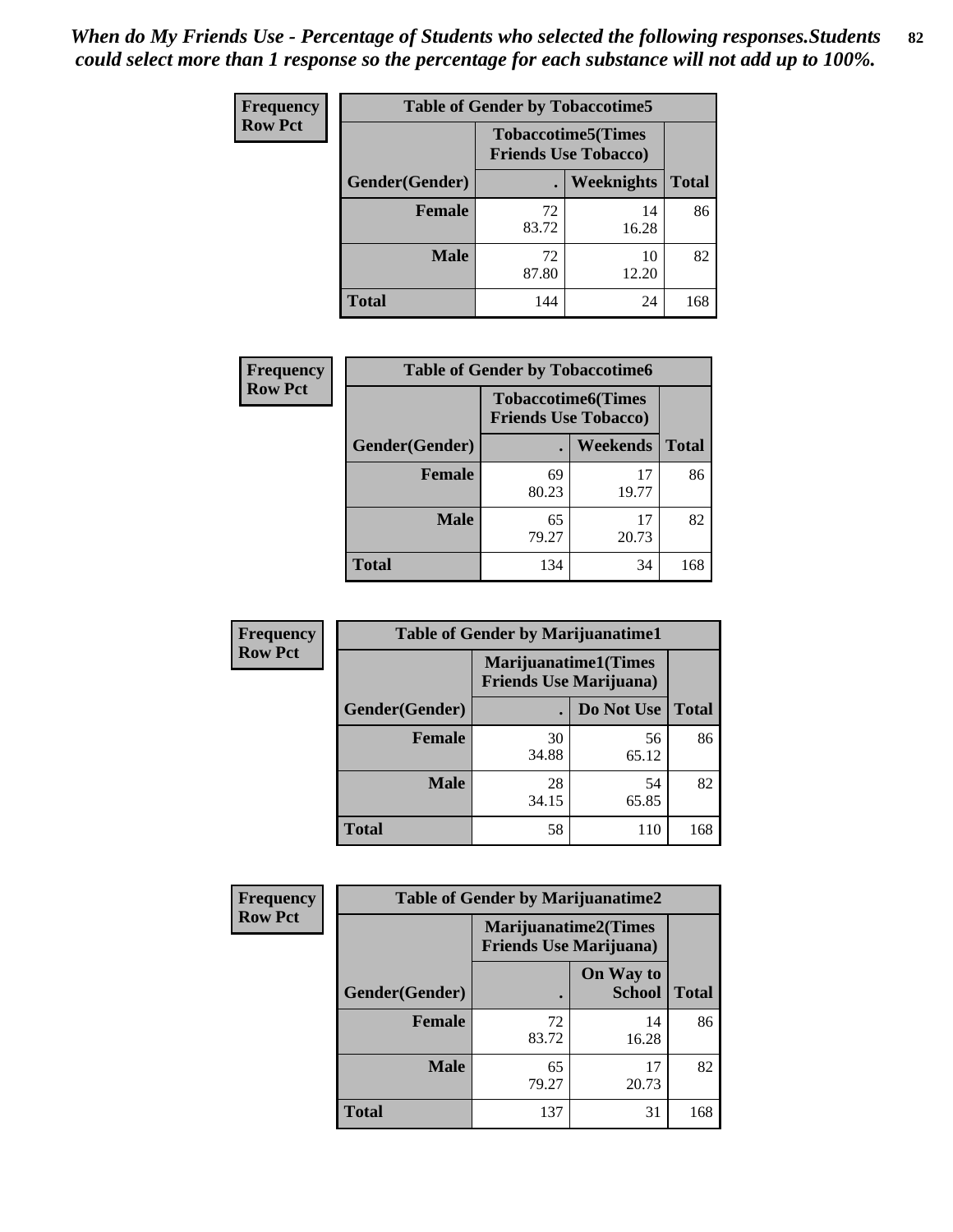| <b>Frequency</b> | <b>Table of Gender by Marijuanatime3</b> |                                |                                |              |
|------------------|------------------------------------------|--------------------------------|--------------------------------|--------------|
| <b>Row Pct</b>   |                                          | <b>Friends Use Marijuana</b> ) | Marijuanatime3(Times           |              |
|                  | Gender(Gender)                           |                                | <b>During</b><br><b>School</b> | <b>Total</b> |
|                  | <b>Female</b>                            | 77<br>89.53                    | 9<br>10.47                     | 86           |
|                  | <b>Male</b>                              | 74<br>90.24                    | 8<br>9.76                      | 82           |
|                  | <b>Total</b>                             | 151                            | 17                             | 168          |

| Frequency      | <b>Table of Gender by Marijuanatime4</b> |                                                               |                                                       |              |
|----------------|------------------------------------------|---------------------------------------------------------------|-------------------------------------------------------|--------------|
| <b>Row Pct</b> |                                          | <b>Marijuanatime4(Times</b><br><b>Friends Use Marijuana</b> ) |                                                       |              |
|                | Gender(Gender)                           |                                                               | <b>On Way</b><br>Home<br><b>From</b><br><b>School</b> | <b>Total</b> |
|                | <b>Female</b>                            | 70<br>81.40                                                   | 16<br>18.60                                           | 86           |
|                | <b>Male</b>                              | 66<br>80.49                                                   | 16<br>19.51                                           | 82           |
|                | <b>Total</b>                             | 136                                                           | 32                                                    | 168          |

| <b>Frequency</b> | <b>Table of Gender by Marijuanatime5</b> |                                                                |             |              |  |
|------------------|------------------------------------------|----------------------------------------------------------------|-------------|--------------|--|
| <b>Row Pct</b>   |                                          | <b>Marijuanatime5</b> (Times<br><b>Friends Use Marijuana</b> ) |             |              |  |
|                  | Gender(Gender)                           |                                                                | Weeknights  | <b>Total</b> |  |
|                  | <b>Female</b>                            | 62<br>72.09                                                    | 24<br>27.91 | 86           |  |
|                  | <b>Male</b>                              | 62<br>75.61                                                    | 20<br>24.39 | 82           |  |
|                  | <b>Total</b>                             | 124                                                            | 44          | 168          |  |

| Frequency      | <b>Table of Gender by Marijuanatime6</b> |                                                               |                 |              |  |
|----------------|------------------------------------------|---------------------------------------------------------------|-----------------|--------------|--|
| <b>Row Pct</b> |                                          | <b>Marijuanatime6(Times</b><br><b>Friends Use Marijuana</b> ) |                 |              |  |
|                | Gender(Gender)                           |                                                               | <b>Weekends</b> | <b>Total</b> |  |
|                | <b>Female</b>                            | 55<br>63.95                                                   | 31<br>36.05     | 86           |  |
|                | <b>Male</b>                              | 59<br>71.95                                                   | 23<br>28.05     | 82           |  |
|                | <b>Total</b>                             | 114                                                           | 54              | 168          |  |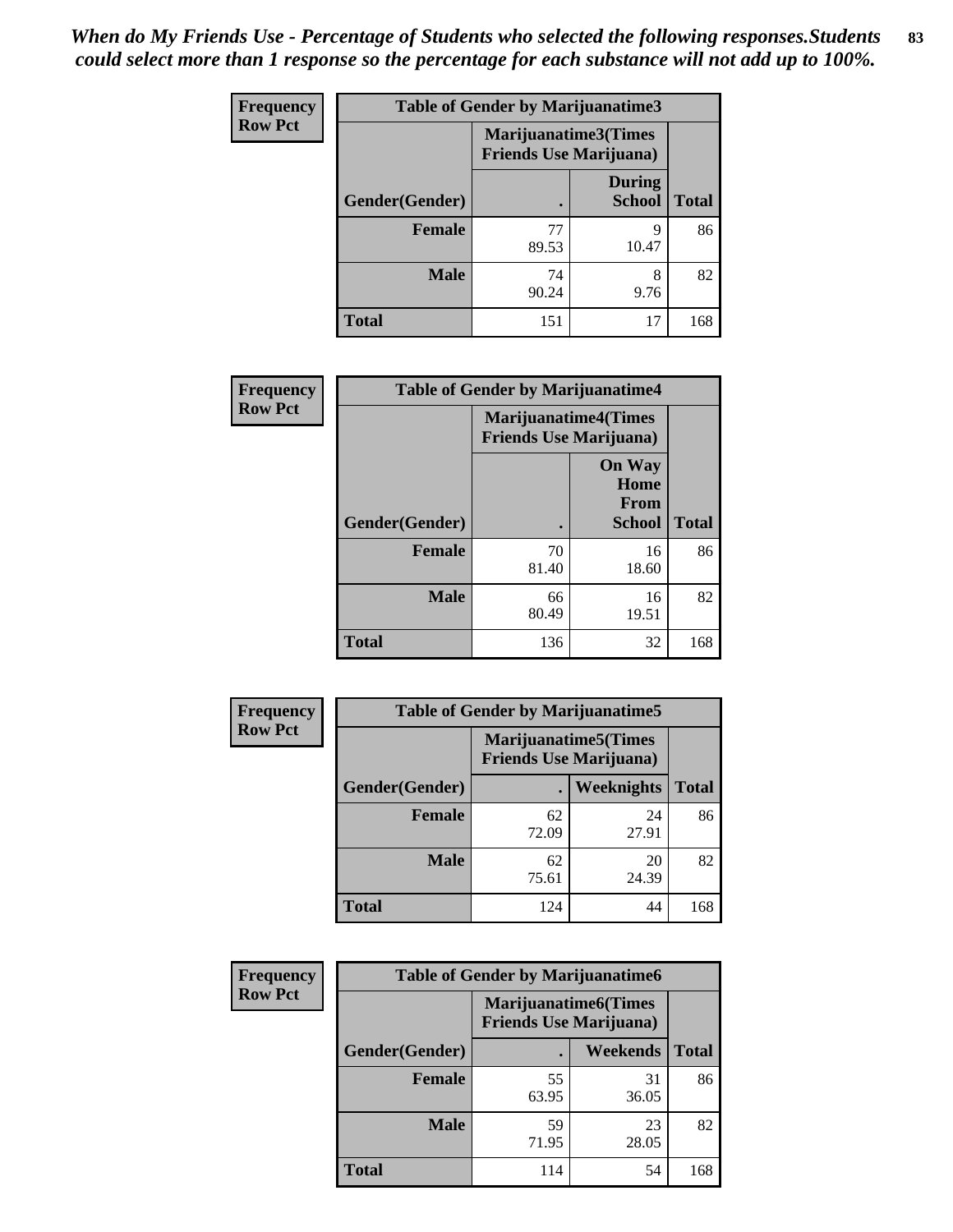*When do My Friends Use - Percentage of Students who selected the following responses.Students could select more than 1 response so the percentage for each substance will not add up to 100%.* **84**

| <b>Frequency</b> | <b>Table of Gender by Otherdrugtime1</b> |                                                                                    |             |              |  |
|------------------|------------------------------------------|------------------------------------------------------------------------------------|-------------|--------------|--|
| <b>Row Pct</b>   |                                          | <b>Otherdrugtime1</b> (Times<br><b>Friends Use Other</b><br><b>Illegal Drugs</b> ) |             |              |  |
|                  | <b>Gender</b> (Gender)                   |                                                                                    | Do Not Use  | <b>Total</b> |  |
|                  | <b>Female</b>                            | 12<br>13.95                                                                        | 74<br>86.05 | 86           |  |
|                  | <b>Male</b>                              | 13<br>15.85                                                                        | 69<br>84.15 | 82           |  |
|                  | <b>Total</b>                             | 25                                                                                 | 143         | 168          |  |

| Frequency      | <b>Table of Gender by Otherdrugtime2</b> |                                                                                   |                            |              |  |
|----------------|------------------------------------------|-----------------------------------------------------------------------------------|----------------------------|--------------|--|
| <b>Row Pct</b> |                                          | <b>Otherdrugtime2(Times</b><br><b>Friends Use Other</b><br><b>Illegal Drugs</b> ) |                            |              |  |
|                | Gender(Gender)                           |                                                                                   | On Way to<br><b>School</b> | <b>Total</b> |  |
|                | <b>Female</b>                            | 84<br>97.67                                                                       | $\mathfrak{D}$<br>2.33     | 86           |  |
|                | <b>Male</b>                              | 74<br>90.24                                                                       | 8<br>9.76                  | 82           |  |
|                | <b>Total</b>                             | 158                                                                               | 10                         | 168          |  |

| Frequency      | <b>Table of Gender by Otherdrugtime3</b> |                                                                            |                                |              |  |
|----------------|------------------------------------------|----------------------------------------------------------------------------|--------------------------------|--------------|--|
| <b>Row Pct</b> |                                          | Otherdrugtime3(Times<br><b>Friends Use Other</b><br><b>Illegal Drugs</b> ) |                                |              |  |
|                | Gender(Gender)                           |                                                                            | <b>During</b><br><b>School</b> | <b>Total</b> |  |
|                | <b>Female</b>                            | 85<br>98.84                                                                | 1.16                           | 86           |  |
|                | <b>Male</b>                              | 78<br>95.12                                                                | 4<br>4.88                      | 82           |  |
|                | <b>Total</b>                             | 163                                                                        | 5                              | 168          |  |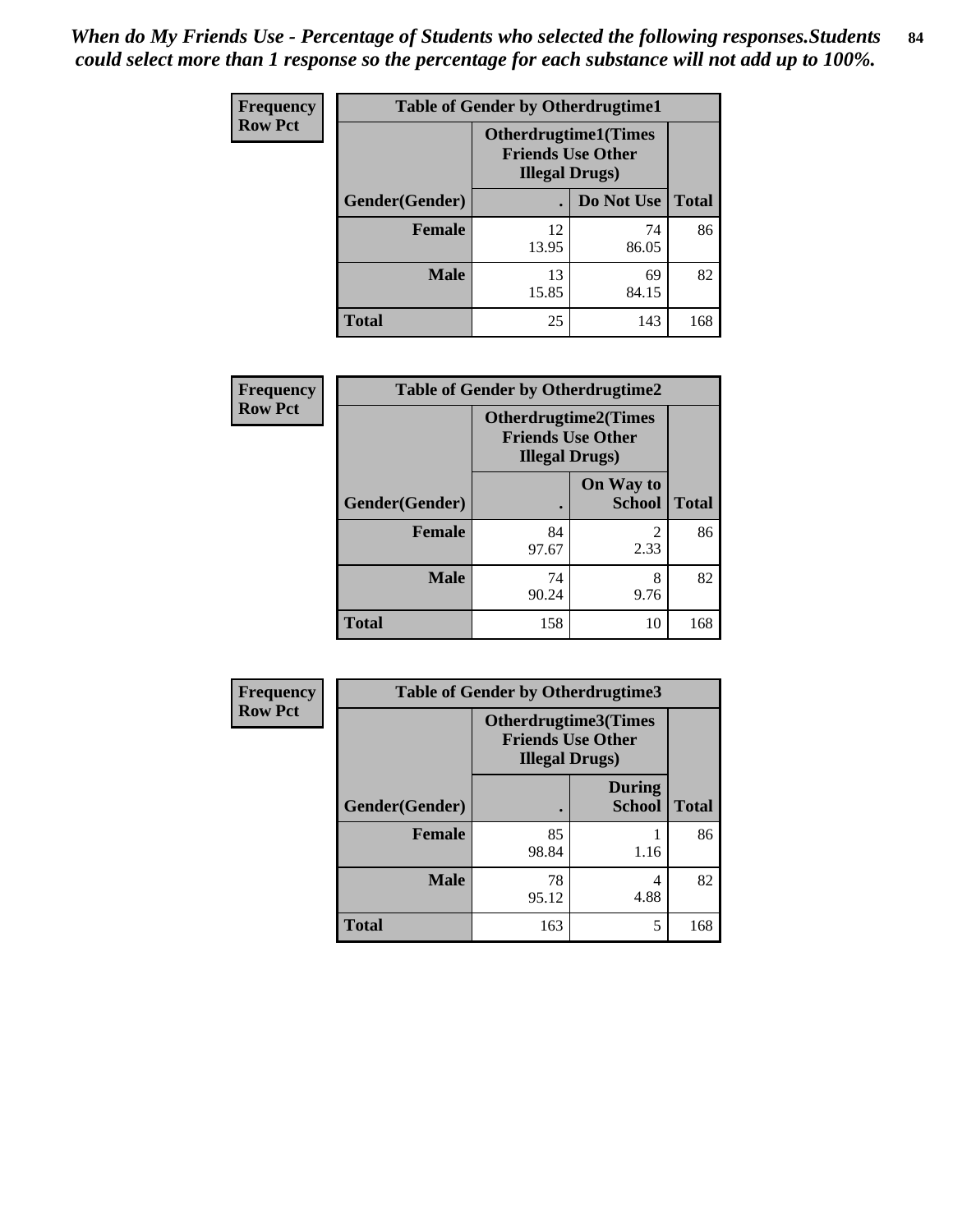*When do My Friends Use - Percentage of Students who selected the following responses.Students could select more than 1 response so the percentage for each substance will not add up to 100%.* **85**

| <b>Frequency</b> |                | <b>Table of Gender by Otherdrugtime4</b> |                                                         |              |
|------------------|----------------|------------------------------------------|---------------------------------------------------------|--------------|
| <b>Row Pct</b>   |                | <b>Illegal Drugs</b> )                   | <b>Otherdrugtime4(Times</b><br><b>Friends Use Other</b> |              |
|                  | Gender(Gender) |                                          | <b>On Way</b><br>Home<br><b>From</b><br><b>School</b>   | <b>Total</b> |
|                  | <b>Female</b>  | 84<br>97.67                              | $\mathcal{D}_{\mathcal{L}}$<br>2.33                     | 86           |
|                  | <b>Male</b>    | 74<br>90.24                              | 8<br>9.76                                               | 82           |
|                  | <b>Total</b>   | 158                                      | 10                                                      | 168          |

| <b>Frequency</b> | <b>Table of Gender by Otherdrugtime5</b> |                                                                                    |            |              |
|------------------|------------------------------------------|------------------------------------------------------------------------------------|------------|--------------|
| <b>Row Pct</b>   |                                          | <b>Otherdrugtime5</b> (Times<br><b>Friends Use Other</b><br><b>Illegal Drugs</b> ) |            |              |
|                  | Gender(Gender)                           |                                                                                    | Weeknights | <b>Total</b> |
|                  | <b>Female</b>                            | 78<br>90.70                                                                        | 8<br>9.30  | 86           |
|                  | <b>Male</b>                              | 74<br>90.24                                                                        | 8<br>9.76  | 82           |
|                  | <b>Total</b>                             | 152                                                                                | 16         | 168          |

| <b>Frequency</b> | <b>Table of Gender by Otherdrugtime6</b> |                                                                                   |             |              |  |
|------------------|------------------------------------------|-----------------------------------------------------------------------------------|-------------|--------------|--|
| <b>Row Pct</b>   |                                          | <b>Otherdrugtime6(Times</b><br><b>Friends Use Other</b><br><b>Illegal Drugs</b> ) |             |              |  |
|                  | Gender(Gender)                           |                                                                                   | Weekends    | <b>Total</b> |  |
|                  | <b>Female</b>                            | 73<br>84.88                                                                       | 13<br>15.12 | 86           |  |
|                  | <b>Male</b>                              | 72<br>87.80                                                                       | 10<br>12.20 | 82           |  |
|                  | <b>Total</b>                             | 145                                                                               | 23          | 168          |  |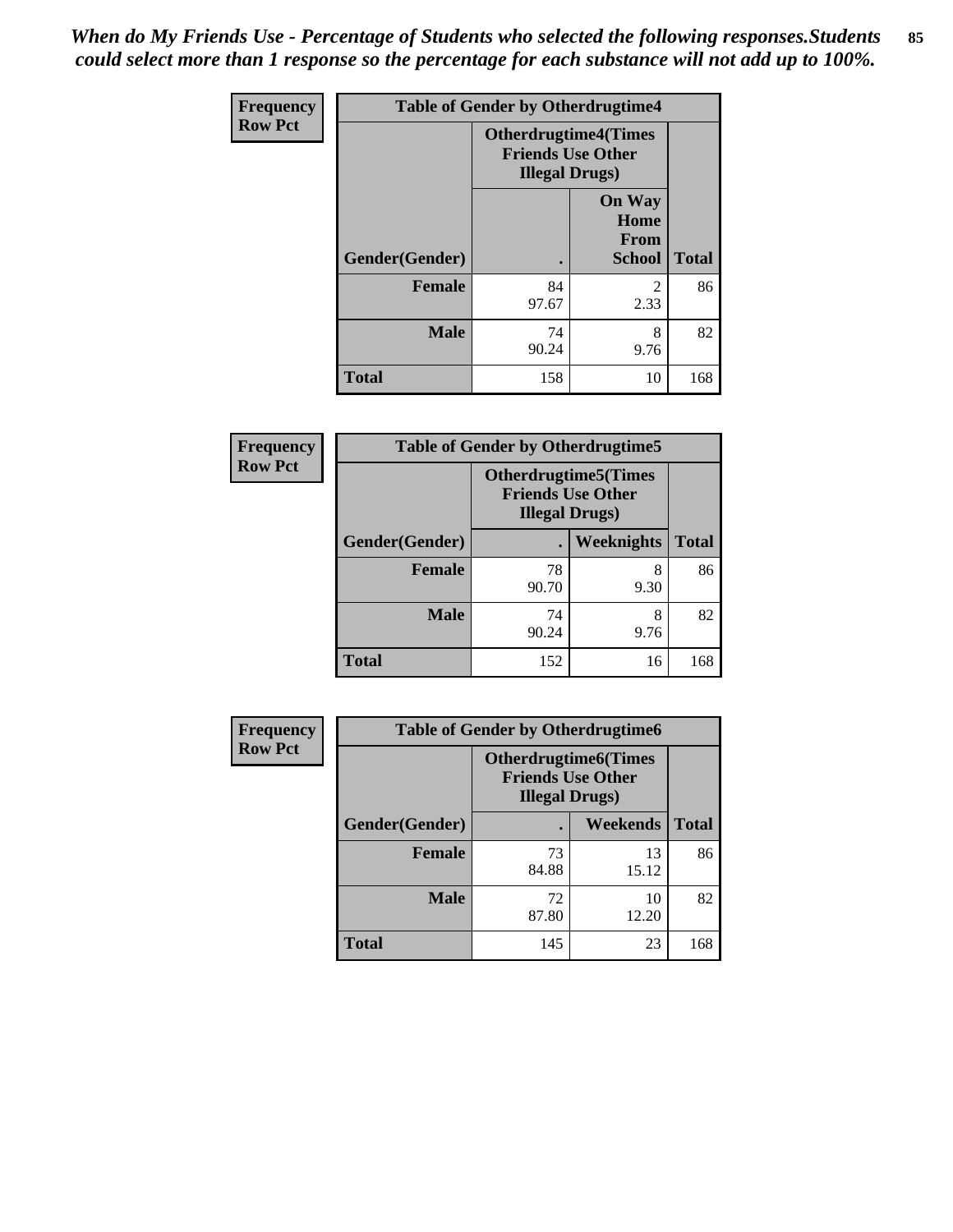# *Other Questions* **86**

| Frequency      | <b>Table of Gender by Educationalcohol</b> |                                                                                                                               |                |              |
|----------------|--------------------------------------------|-------------------------------------------------------------------------------------------------------------------------------|----------------|--------------|
| <b>Row Pct</b> |                                            | Educationalcohol(I<br>have been taught<br>about alcohol,<br>tobacco,<br>and other drugs<br>within the last year<br>at school) |                |              |
|                | Gender(Gender)                             | Yes                                                                                                                           | N <sub>0</sub> | <b>Total</b> |
|                | <b>Female</b>                              | 51<br>59.30                                                                                                                   | 35<br>40.70    | 86           |
|                | <b>Male</b>                                | 63<br>76.83                                                                                                                   | 19<br>23.17    | 82           |
|                | <b>Total</b>                               | 114                                                                                                                           | 54             | 168          |

| Frequency      | <b>Table of Gender by Rodedrinking</b> |             |                                                                                                                     |              |  |
|----------------|----------------------------------------|-------------|---------------------------------------------------------------------------------------------------------------------|--------------|--|
| <b>Row Pct</b> |                                        |             | Rodedrinking(In<br>the past 30 days I<br>have ridden in a<br>car with a driver<br>who had been<br>drinking alcohol) |              |  |
|                | Gender(Gender)                         | Yes         | N <sub>0</sub>                                                                                                      | <b>Total</b> |  |
|                | <b>Female</b>                          | 12<br>13.95 | 74<br>86.05                                                                                                         | 86           |  |
|                | <b>Male</b>                            | 8.54        | 75<br>91.46                                                                                                         | 82           |  |
|                | <b>Total</b>                           | 19          | 149                                                                                                                 | 168          |  |

| Frequency      | <b>Table of Gender by Drugsschool</b> |                                                                                                                                     |                |              |
|----------------|---------------------------------------|-------------------------------------------------------------------------------------------------------------------------------------|----------------|--------------|
| <b>Row Pct</b> |                                       | <b>Drugsschool</b> (During<br>the past 12 months,<br>I have been offered,<br>sold,<br>or given illegal drugs<br>on school property) |                |              |
|                | Gender(Gender)                        | Yes                                                                                                                                 | N <sub>0</sub> | <b>Total</b> |
|                | <b>Female</b>                         | 9<br>10.47                                                                                                                          | 77<br>89.53    | 86           |
|                | <b>Male</b>                           | 16<br>19.51                                                                                                                         | 66<br>80.49    | 82           |
|                | <b>Total</b>                          | 25                                                                                                                                  | 143            | 168          |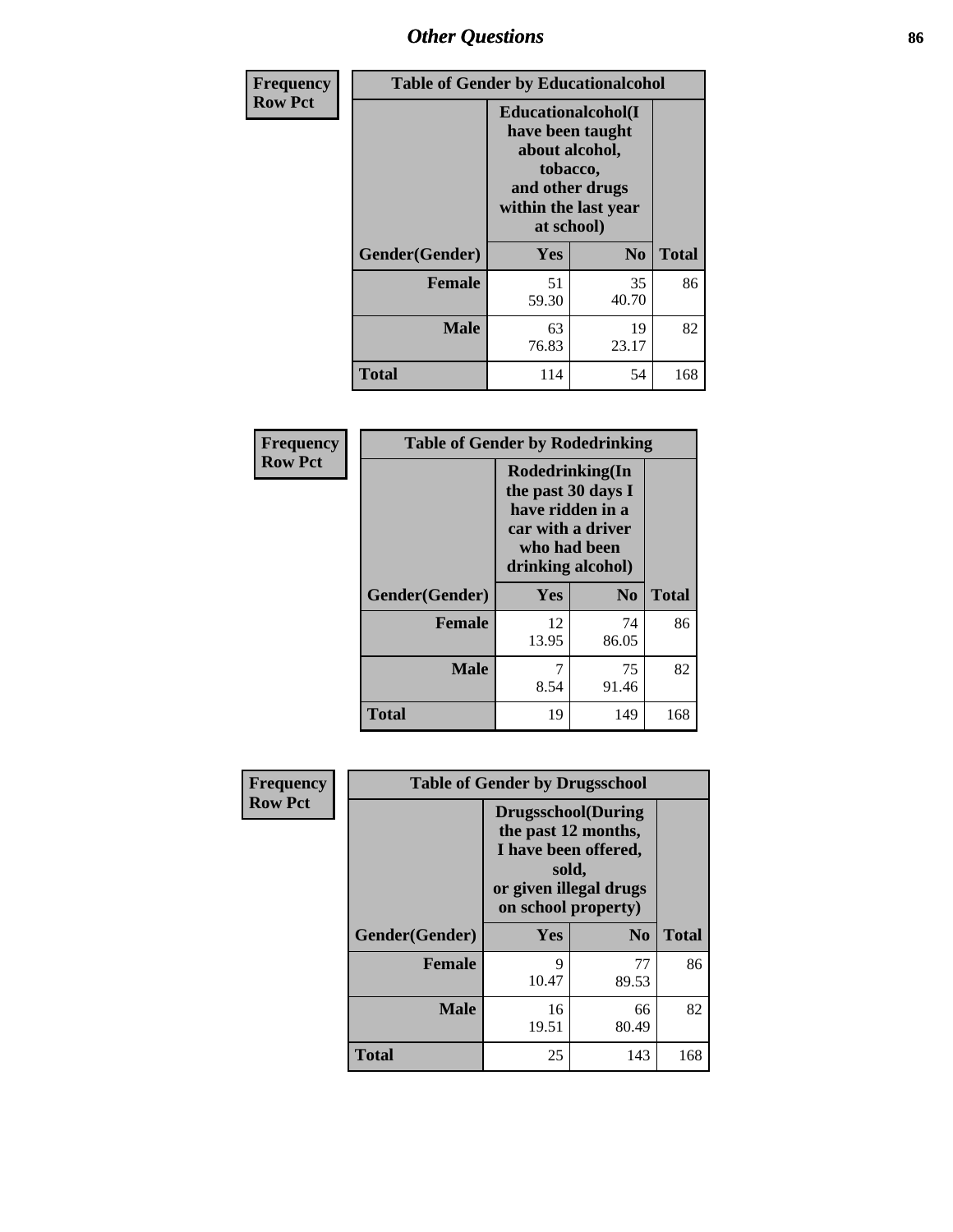*Other Questions* **87**

**Frequency Row Pct**

| <b>Table of Gender by Bingedrinking</b> |             |                                                                                                         |           |                           |                |                  |              |
|-----------------------------------------|-------------|---------------------------------------------------------------------------------------------------------|-----------|---------------------------|----------------|------------------|--------------|
|                                         |             | Bingedrinking(I have drunk five or<br>more drinks of alcohol at one sitting<br>during the last 30 days) |           |                           |                |                  |              |
|                                         | $\bf{0}$    | 1 or<br>2                                                                                               | 3 to<br>5 | 10<br>to<br>19            | 20<br>to<br>29 | All<br>30        |              |
| <b>Gender</b> (Gender)                  | <b>Days</b> | days                                                                                                    | days      | days                      | days           | days             | <b>Total</b> |
| <b>Female</b>                           | 74<br>86.05 | 6<br>6.98                                                                                               | 2<br>2.33 | $\mathbf{\Omega}$<br>0.00 | 1.16           | 3<br>3.49        | 86           |
| <b>Male</b>                             | 76<br>92.68 | $\mathcal{L}$<br>2.44                                                                                   | 2<br>2.44 | 2<br>2.44                 | ∩<br>0.00      | $\theta$<br>0.00 | 82           |

| Frequency      | <b>Table of Gender by Educationaids</b> |                                                                                                 |             |              |
|----------------|-----------------------------------------|-------------------------------------------------------------------------------------------------|-------------|--------------|
| <b>Row Pct</b> |                                         | <b>Educationaids</b> (I<br>have been taught<br>about HIV/AIDS<br>at school in the<br>past year) |             |              |
|                | Gender(Gender)                          | Yes                                                                                             | $\bf N_0$   | <b>Total</b> |
|                | <b>Female</b>                           | 53<br>61.63                                                                                     | 33<br>38.37 | 86           |
|                | <b>Male</b>                             | 63<br>76.83                                                                                     | 19<br>23.17 | 82           |
|                | <b>Total</b>                            | 116                                                                                             | 52          | 168          |

| <b>Frequency</b> | <b>Table of Gender by Suicideconsider</b> |                        |                |              |
|------------------|-------------------------------------------|------------------------|----------------|--------------|
| <b>Row Pct</b>   |                                           | <b>Suicideconsider</b> |                |              |
|                  | Gender(Gender)                            | Yes                    | N <sub>0</sub> | <b>Total</b> |
|                  | Female                                    | 12<br>13.95            | 74<br>86.05    | 86           |
|                  | <b>Male</b>                               | 11<br>13.41            | 71<br>86.59    | 82           |
|                  | <b>Total</b>                              | 23                     | 145            | 168          |